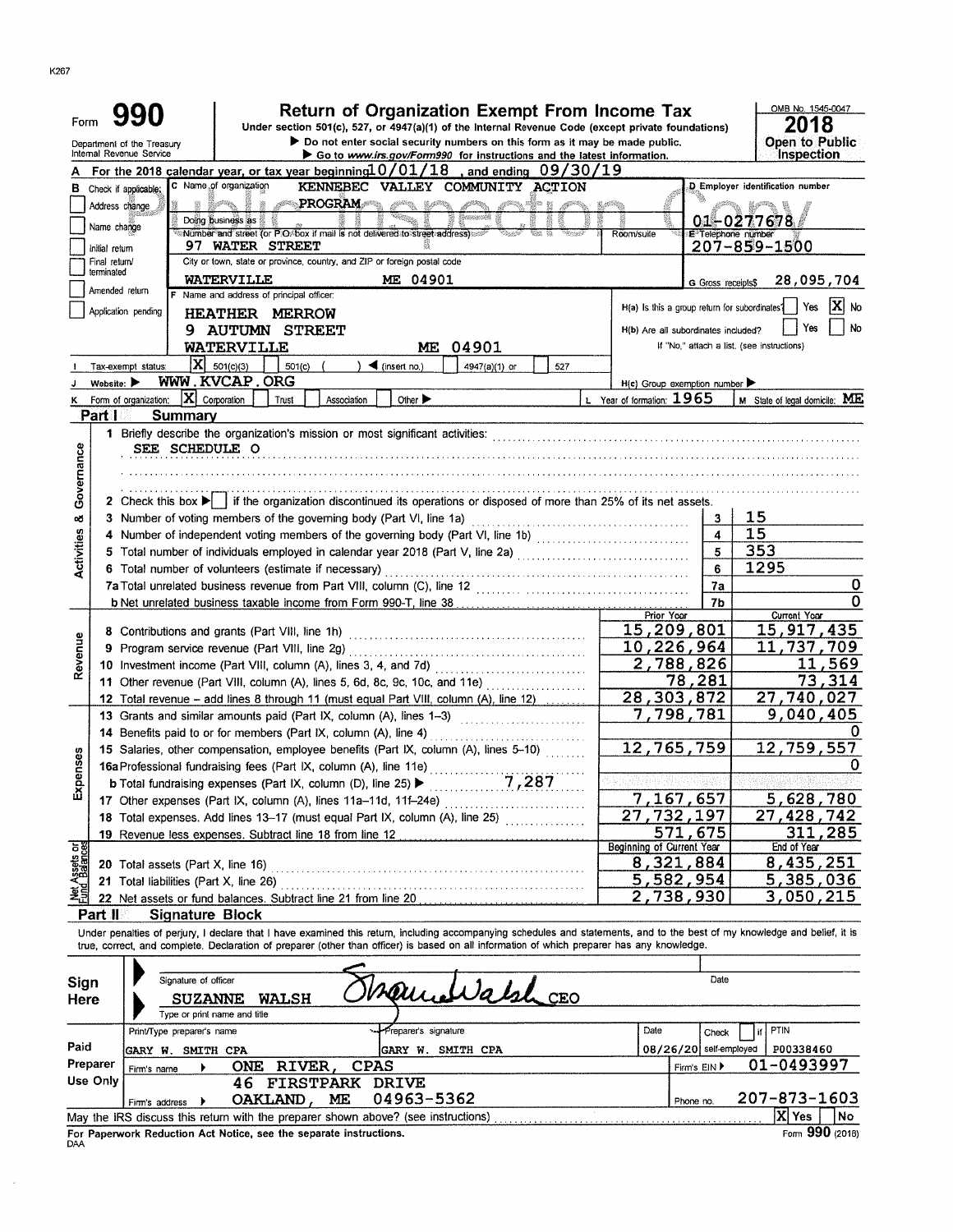| K267 |  |  |  |
|------|--|--|--|
|      |  |  |  |
|      |  |  |  |

|                | Form 990 (2018) KENNEBEC VALLEY COMMUNITY ACTION                            |                           |                                                                                                                                | 01-0277678  |                         | Page 2                |
|----------------|-----------------------------------------------------------------------------|---------------------------|--------------------------------------------------------------------------------------------------------------------------------|-------------|-------------------------|-----------------------|
| Part III       | <b>Statement of Program Service Accomplishments</b>                         |                           |                                                                                                                                |             |                         | $\mathbf{x}$          |
|                | 1 Briefly describe the organization's mission:                              |                           |                                                                                                                                |             |                         |                       |
|                | SEE SCHEDULE O                                                              |                           | .                                                                                                                              |             |                         |                       |
|                | Л.                                                                          |                           |                                                                                                                                |             |                         |                       |
|                |                                                                             |                           |                                                                                                                                |             |                         |                       |
|                |                                                                             |                           | 2 Did the organization undertake any significant program services during the year which were not listed on the                 |             |                         |                       |
|                | prior Form 990 or 990-EZ?                                                   |                           |                                                                                                                                |             |                         | Yes $ \mathbf{X} $ No |
|                | If "Yes," describe these new services on Schedule O.                        |                           |                                                                                                                                |             |                         |                       |
| 3<br>services? |                                                                             |                           | Did the organization cease conducting, or make significant changes in how it conducts, any program                             |             |                         | Yes $\overline{X}$ No |
|                | If "Yes," describe these changes on Schedule O.                             |                           |                                                                                                                                |             |                         |                       |
|                |                                                                             |                           | Describe the organization's program service accomplishments for each of its three largest program services, as measured by     |             |                         |                       |
|                |                                                                             |                           | expenses. Section 501(c)(3) and 501(c)(4) organizations are required to report the amount of grants and allocations to others, |             |                         |                       |
|                | the total expenses, and revenue, if any, for each program service reported. |                           |                                                                                                                                |             |                         |                       |
|                |                                                                             |                           |                                                                                                                                |             |                         |                       |
| 4a (Code:      |                                                                             | ) (Expenses \$ 11,943,391 | including grants of \$ 6,544,081                                                                                               |             | ) (Revenue \$9,831,691) |                       |
|                | SEE SCHEDULE O                                                              |                           |                                                                                                                                |             |                         |                       |
|                |                                                                             |                           |                                                                                                                                |             |                         |                       |
|                |                                                                             |                           |                                                                                                                                |             |                         |                       |
|                |                                                                             |                           |                                                                                                                                |             |                         |                       |
|                |                                                                             |                           |                                                                                                                                |             |                         |                       |
|                |                                                                             |                           |                                                                                                                                |             |                         |                       |
|                |                                                                             |                           |                                                                                                                                |             |                         |                       |
|                |                                                                             |                           |                                                                                                                                |             |                         |                       |
|                |                                                                             |                           |                                                                                                                                |             |                         |                       |
|                |                                                                             |                           |                                                                                                                                |             |                         |                       |
|                |                                                                             |                           |                                                                                                                                |             |                         |                       |
| 4b (Code:      |                                                                             |                           |                                                                                                                                |             | ) (Revenue \$           | 992,966)              |
|                | SEE SCHEDULE O                                                              |                           |                                                                                                                                |             |                         |                       |
|                |                                                                             |                           |                                                                                                                                |             |                         |                       |
|                |                                                                             |                           |                                                                                                                                |             |                         |                       |
|                |                                                                             |                           |                                                                                                                                |             |                         |                       |
|                |                                                                             |                           |                                                                                                                                |             |                         |                       |
|                |                                                                             |                           |                                                                                                                                |             |                         |                       |
|                |                                                                             |                           |                                                                                                                                |             |                         |                       |
|                |                                                                             |                           |                                                                                                                                |             |                         |                       |
|                |                                                                             |                           |                                                                                                                                |             |                         |                       |
|                |                                                                             |                           |                                                                                                                                |             |                         |                       |
|                |                                                                             |                           |                                                                                                                                |             |                         |                       |
| 4c (Code:      | ) (Expenses \$                                                              |                           | 4,791,872 including grants of \$2,485,643 ) (Revenue \$                                                                        |             |                         | 206,150               |
| SEE            | <b>SCHEDULE O</b>                                                           |                           |                                                                                                                                |             |                         |                       |
|                |                                                                             |                           |                                                                                                                                |             |                         |                       |
|                |                                                                             |                           |                                                                                                                                |             |                         |                       |
|                |                                                                             |                           |                                                                                                                                |             |                         |                       |
|                |                                                                             |                           |                                                                                                                                |             |                         |                       |
|                |                                                                             |                           |                                                                                                                                |             |                         |                       |
|                |                                                                             |                           |                                                                                                                                |             |                         |                       |
|                |                                                                             |                           |                                                                                                                                |             |                         |                       |
|                |                                                                             |                           |                                                                                                                                |             |                         |                       |
|                |                                                                             |                           |                                                                                                                                |             |                         |                       |
|                |                                                                             |                           |                                                                                                                                |             |                         |                       |
|                | 4d Other program services (Describe in Schedule O.)                         |                           |                                                                                                                                |             |                         |                       |
| (Expenses \$   | 165,407                                                                     | including grants of \$    |                                                                                                                                | (Revenue \$ |                         |                       |
|                | 4e Total program service expenses u                                         | 25,402,829                |                                                                                                                                |             |                         |                       |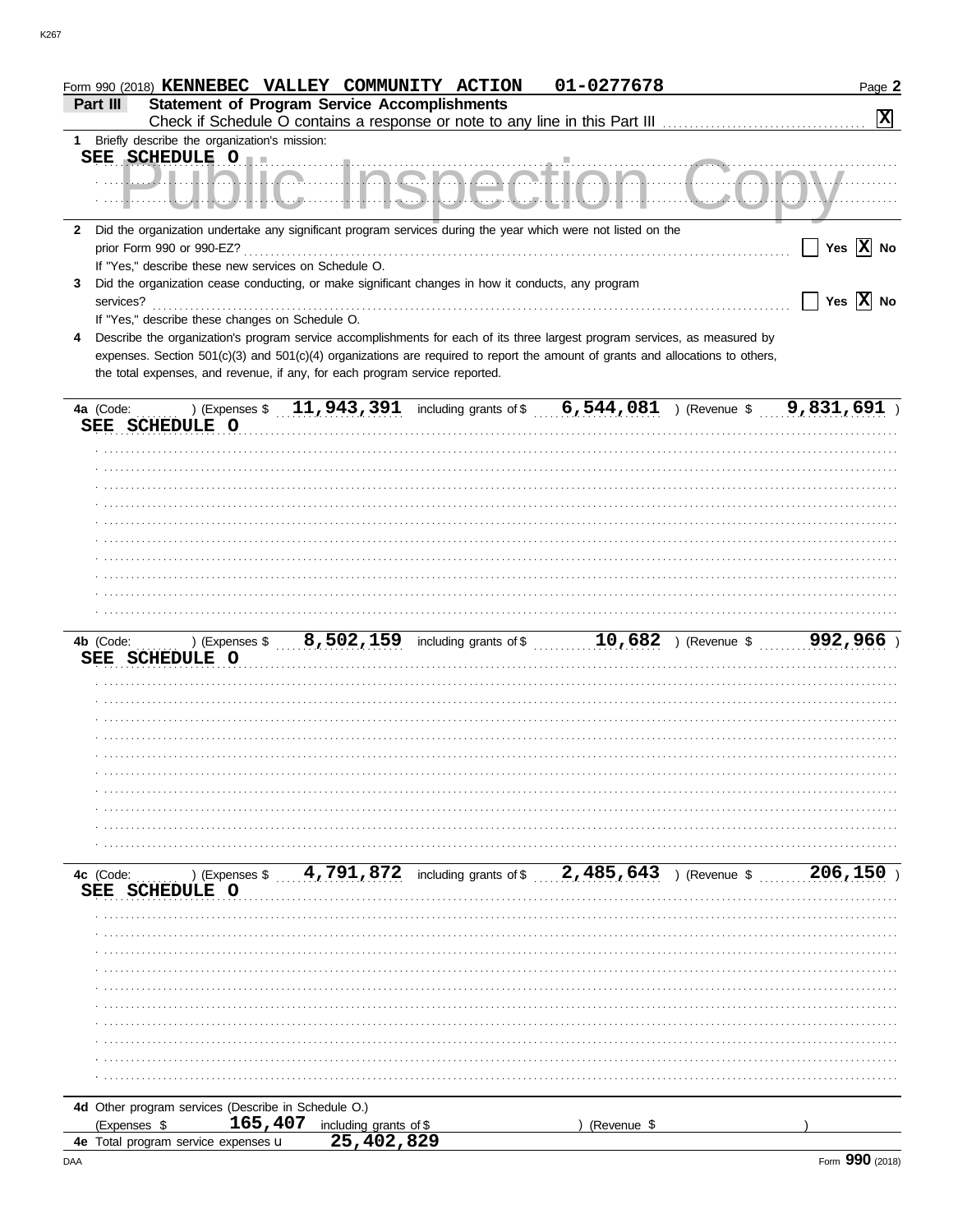#### **Part IV Checklist of Required Schedules Form 990 (2018) KENNEBEC VALLEY COMMUNITY ACTION 01-0277678** Page 3

|     |                                                                                                                                                                                                                   |                 | Yes | No |
|-----|-------------------------------------------------------------------------------------------------------------------------------------------------------------------------------------------------------------------|-----------------|-----|----|
| 1   | Is the organization described in section $501(c)(3)$ or $4947(a)(1)$ (other than a private foundation)? If "Yes,"                                                                                                 |                 |     |    |
|     | complete Schedule A                                                                                                                                                                                               | 1               | X   |    |
| 2   | Is the organization required to complete Schedule B, Schedule of Contributors (see instructions)?                                                                                                                 | $\overline{2}$  |     | X  |
| 3   | Did the organization engage in direct or indirect political campaign activities on behalf of or in opposition to                                                                                                  |                 |     |    |
|     | candidates for public office? If "Yes," complete Schedule C, Part I                                                                                                                                               | 3               |     | X  |
| 4   | Section 501(c)(3) organizations. Did the organization engage in lobbying activities, or have a section 501(h)<br>election in effect during the tax year? If "Yes," complete Schedule C, Part II                   | 4               |     | X  |
| 5   | Is the organization a section $501(c)(4)$ , $501(c)(5)$ , or $501(c)(6)$ organization that receives membership dues,                                                                                              |                 |     |    |
|     | assessments, or similar amounts as defined in Revenue Procedure 98-19? If "Yes," complete Schedule C, Part III                                                                                                    | 5               |     | X  |
| 6   | Did the organization maintain any donor advised funds or any similar funds or accounts for which donors                                                                                                           |                 |     |    |
|     | have the right to provide advice on the distribution or investment of amounts in such funds or accounts? If                                                                                                       |                 |     |    |
|     | "Yes," complete Schedule D, Part I                                                                                                                                                                                | 6               |     | X  |
| 7   | Did the organization receive or hold a conservation easement, including easements to preserve open space,                                                                                                         |                 |     |    |
|     | the environment, historic land areas, or historic structures? If "Yes," complete Schedule D, Part II                                                                                                              | 7               |     | X  |
| 8   | Did the organization maintain collections of works of art, historical treasures, or other similar assets? If "Yes,"                                                                                               |                 |     |    |
|     | complete Schedule D, Part III                                                                                                                                                                                     | 8               |     | X  |
| 9   | Did the organization report an amount in Part X, line 21, for escrow or custodial account liability, serve as a                                                                                                   |                 |     |    |
|     | custodian for amounts not listed in Part X; or provide credit counseling, debt management, credit repair, or                                                                                                      |                 |     |    |
|     | debt negotiation services? If "Yes," complete Schedule D, Part IV                                                                                                                                                 | 9               |     | X  |
| 10  | Did the organization, directly or through a related organization, hold assets in temporarily restricted                                                                                                           |                 |     |    |
|     | endowments, permanent endowments, or quasi-endowments? If "Yes," complete Schedule D, Part V                                                                                                                      | 10              |     | X  |
| 11  | If the organization's answer to any of the following questions is "Yes," then complete Schedule D, Parts VI,                                                                                                      |                 |     |    |
|     | VII, VIII, IX, or X as applicable.                                                                                                                                                                                |                 |     |    |
| a   | Did the organization report an amount for land, buildings, and equipment in Part X, line 10? If "Yes,"                                                                                                            |                 |     |    |
|     | complete Schedule D, Part VI                                                                                                                                                                                      | 11a             | x   |    |
|     | <b>b</b> Did the organization report an amount for investments—other securities in Part X, line 12 that is 5% or more<br>of its total assets reported in Part X, line 16? If "Yes," complete Schedule D, Part VII | 11 <sub>b</sub> |     | x  |
| c   | Did the organization report an amount for investments—program related in Part X, line 13 that is 5% or more                                                                                                       |                 |     |    |
|     |                                                                                                                                                                                                                   | 11c             |     | x  |
| d   | Did the organization report an amount for other assets in Part X, line 15 that is 5% or more of its total assets                                                                                                  |                 |     |    |
|     | reported in Part X, line 16? If "Yes," complete Schedule D, Part IX                                                                                                                                               | 11d             | Х   |    |
|     | Did the organization report an amount for other liabilities in Part X, line 25? If "Yes," complete Schedule D, Part X                                                                                             | 11e             | X   |    |
| f   | Did the organization's separate or consolidated financial statements for the tax year include a footnote that addresses                                                                                           |                 |     |    |
|     | the organization's liability for uncertain tax positions under FIN 48 (ASC 740)? If "Yes," complete Schedule D, Part X                                                                                            | 11f             | х   |    |
| 12a | Did the organization obtain separate, independent audited financial statements for the tax year? If "Yes," complete                                                                                               |                 |     |    |
|     | Schedule D, Parts XI and XII                                                                                                                                                                                      | 12a             | Х   |    |
|     | <b>b</b> Was the organization included in consolidated, independent audited financial statements for the tax year? If                                                                                             |                 |     |    |
|     | "Yes," and if the organization answered "No" to line 12a, then completing Schedule D, Parts XI and XII is optional                                                                                                | 12b             |     | X  |
| 13  |                                                                                                                                                                                                                   | 13              |     | X  |
| 14a |                                                                                                                                                                                                                   | 14a             |     | X  |
| b   | Did the organization have aggregate revenues or expenses of more than \$10,000 from grantmaking,                                                                                                                  |                 |     |    |
|     | fundraising, business, investment, and program service activities outside the United States, or aggregate                                                                                                         |                 |     |    |
|     | Did the organization report on Part IX, column (A), line 3, more than \$5,000 of grants or other assistance to or                                                                                                 | 14b             |     | X  |
| 15  | for any foreign organization? If "Yes," complete Schedule F, Parts II and IV                                                                                                                                      | 15              |     | X  |
| 16  | Did the organization report on Part IX, column (A), line 3, more than \$5,000 of aggregate grants or other                                                                                                        |                 |     |    |
|     |                                                                                                                                                                                                                   | 16              |     | X  |
| 17  | Did the organization report a total of more than \$15,000 of expenses for professional fundraising services on                                                                                                    |                 |     |    |
|     |                                                                                                                                                                                                                   | 17              |     | X  |
| 18  | Did the organization report more than \$15,000 total of fundraising event gross income and contributions on                                                                                                       |                 |     |    |
|     |                                                                                                                                                                                                                   | 18              | X   |    |
| 19  | Did the organization report more than \$15,000 of gross income from gaming activities on Part VIII, line 9a?                                                                                                      |                 |     |    |
|     |                                                                                                                                                                                                                   | 19              |     | X  |
| 20a |                                                                                                                                                                                                                   | <b>20a</b>      |     | X  |
| b   |                                                                                                                                                                                                                   | 20b             |     |    |
| 21  | Did the organization report more than \$5,000 of grants or other assistance to any domestic organization or                                                                                                       |                 |     |    |
|     |                                                                                                                                                                                                                   | 21              |     | X  |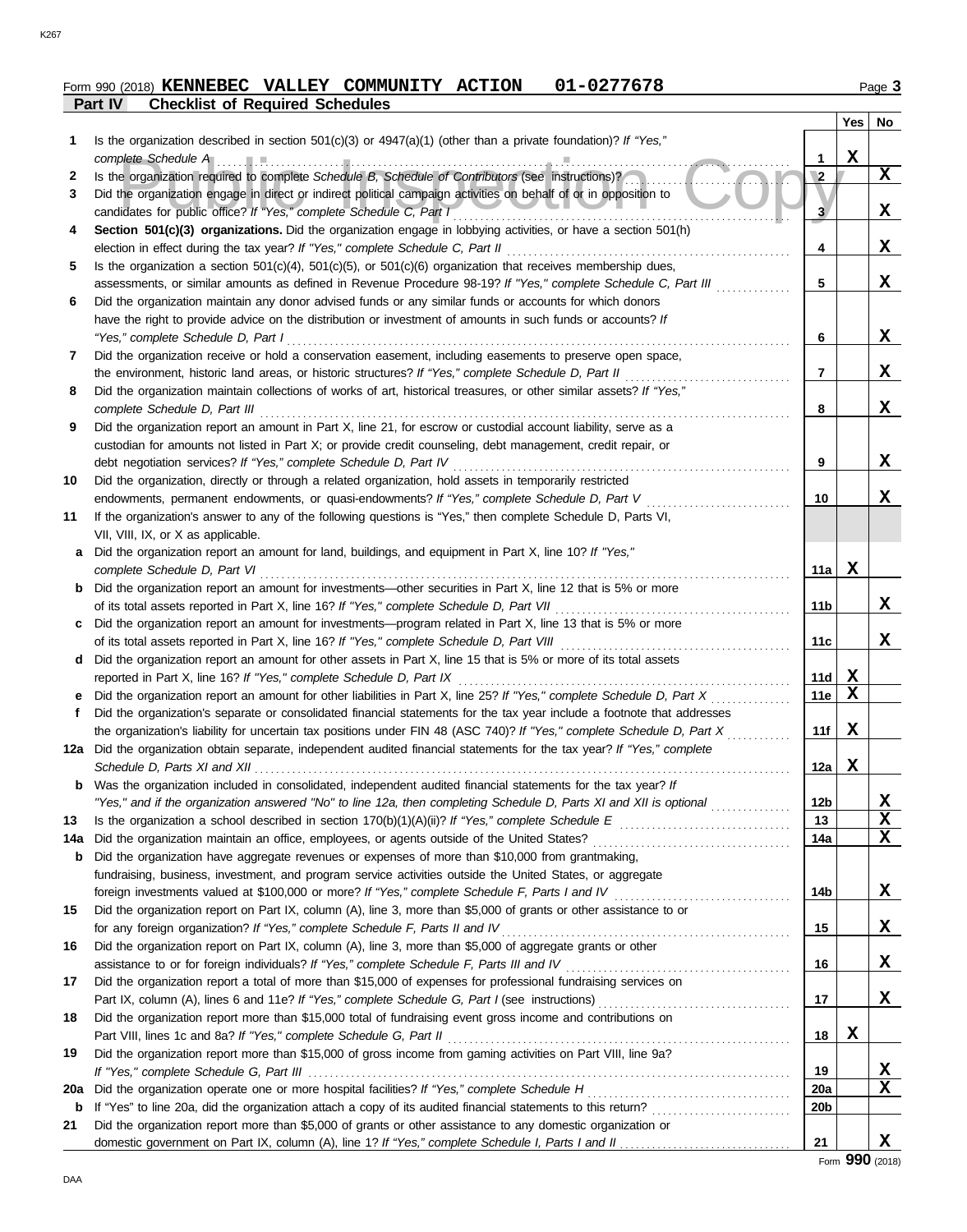DAA

**c b**

|     | 01-0277678<br>Form 990 (2018) KENNEBEC VALLEY COMMUNITY ACTION                                                                              |                 |     | Page 4       |
|-----|---------------------------------------------------------------------------------------------------------------------------------------------|-----------------|-----|--------------|
|     | <b>Checklist of Required Schedules (continued)</b><br>Part IV                                                                               |                 | Yes | No           |
| 22  | Did the organization report more than \$5,000 of grants or other assistance to or for domestic individuals on                               |                 |     |              |
|     |                                                                                                                                             | 22              | x   |              |
| 23  | Did the organization answer "Yes" to Part VII, Section A, line 3, 4, or 5 about compensation of the                                         |                 |     |              |
|     | organization's current and former officers, directors, trustees, key employees, and highest compensated                                     |                 |     |              |
|     | employees? If "Yes," complete Schedule J                                                                                                    | 23              |     | X            |
|     | 24a Did the organization have a tax-exempt bond issue with an outstanding principal amount of more than                                     |                 |     |              |
|     | \$100,000 as of the last day of the year, that was issued after December 31, 2002? If "Yes," answer lines 24b                               |                 |     |              |
|     | through 24d and complete Schedule K. If "No," go to line 25a                                                                                | 24a             |     | X            |
|     | <b>b</b> Did the organization invest any proceeds of tax-exempt bonds beyond a temporary period exception?                                  | 24b             |     |              |
| C   | Did the organization maintain an escrow account other than a refunding escrow at any time during the year                                   |                 |     |              |
|     | to defease any tax-exempt bonds?                                                                                                            | 24c             |     |              |
|     | d Did the organization act as an "on behalf of" issuer for bonds outstanding at any time during the year?                                   | 24d             |     |              |
|     | 25a Section 501(c)(3), 501(c)(4), and 501(c)(29) organizations. Did the organization engage in an excess benefit                            |                 |     |              |
|     | transaction with a disqualified person during the year? If "Yes," complete Schedule L, Part I                                               | 25a             |     | X            |
| b   | Is the organization aware that it engaged in an excess benefit transaction with a disqualified person in a prior                            |                 |     |              |
|     | year, and that the transaction has not been reported on any of the organization's prior Forms 990 or 990-EZ?                                |                 |     |              |
|     | If "Yes," complete Schedule L, Part I                                                                                                       | 25 <sub>b</sub> |     | X            |
| 26  | Did the organization report any amount on Part X, line 5, 6, or 22 for receivables from or payables to any                                  |                 |     |              |
|     | current or former officers, directors, trustees, key employees, highest compensated employees, or                                           |                 |     |              |
|     | disqualified persons? If "Yes," complete Schedule L, Part II                                                                                | 26              |     | X            |
| 27  | Did the organization provide a grant or other assistance to an officer, director, trustee, key employee,                                    |                 |     |              |
|     | substantial contributor or employee thereof, a grant selection committee member, or to a 35% controlled                                     |                 |     |              |
|     | entity or family member of any of these persons? If "Yes," complete Schedule L, Part III                                                    | 27              |     | X            |
| 28  | Was the organization a party to a business transaction with one of the following parties (see Schedule L,                                   |                 |     |              |
|     | Part IV instructions for applicable filing thresholds, conditions, and exceptions):                                                         |                 |     |              |
| a   | A current or former officer, director, trustee, or key employee? If "Yes," complete Schedule L, Part IV                                     | 28a             |     | x            |
| b   | A family member of a current or former officer, director, trustee, or key employee? If "Yes," complete                                      |                 |     |              |
|     | Schedule L, Part IV                                                                                                                         | 28b             |     | X            |
| c   | An entity of which a current or former officer, director, trustee, or key employee (or a family member thereof)                             |                 |     |              |
|     | was an officer, director, trustee, or direct or indirect owner? If "Yes," complete Schedule L, Part IV                                      | <b>28c</b>      |     | X<br>X       |
| 29  |                                                                                                                                             | 29              |     |              |
| 30  | Did the organization receive contributions of art, historical treasures, or other similar assets, or qualified                              |                 |     |              |
|     | conservation contributions? If "Yes," complete Schedule M                                                                                   | 30              |     | X            |
| 31  | Did the organization liquidate, terminate, or dissolve and cease operations? If "Yes," complete Schedule N, Part I                          | 31              |     | X            |
| 32  | Did the organization sell, exchange, dispose of, or transfer more than 25% of its net assets? If "Yes,"<br>complete Schedule N, Part II     | 32              |     | X            |
| 33  | Did the organization own 100% of an entity disregarded as separate from the organization under Regulations                                  |                 |     |              |
|     |                                                                                                                                             | 33              | X   |              |
| 34  | Was the organization related to any tax-exempt or taxable entity? If "Yes," complete Schedule R, Part II, III,<br>or IV, and Part V, line 1 | 34              | X   |              |
| 35a |                                                                                                                                             | 35a             |     | X            |
| b   | If "Yes" to line 35a, did the organization receive any payment from or engage in any transaction with a                                     |                 |     |              |
|     | controlled entity within the meaning of section 512(b)(13)? If "Yes," complete Schedule R, Part V, line 2                                   | 35 <sub>b</sub> |     |              |
| 36  | Section 501(c)(3) organizations. Did the organization make any transfers to an exempt non-charitable                                        |                 |     |              |
|     | related organization? If "Yes," complete Schedule R, Part V, line 2                                                                         | 36              |     | $\mathbf{x}$ |
| 37  | Did the organization conduct more than 5% of its activities through an entity that is not a related organization                            |                 |     |              |

and that is treated as a partnership for federal income tax purposes? *If "Yes," complete Schedule R, Part VI*

Check if Schedule O contains a response or note to any line in this Part V

19? **Note.** All Form 990 filers are required to complete Schedule O. **38**

reportable gaming (gambling) winnings to prize winners? . . . . . . . . . . . . . . . . . . . . . . . . . . . . . . . . . . . . . . . . . . . . . . . . . . . . . . . . . . . . . . . . . . . . . . . . **1c**

**38** Did the organization complete Schedule O and provide explanations in Schedule O for Part VI, lines 11b and

Did the organization comply with backup withholding rules for reportable payments to vendors and Enter the number of Forms W-2G included in line 1a. Enter -0- if not applicable .................. Enter the number reported in Box 3 of Form 1096. Enter -0- if not applicable . . . . . . . . . . . . . . . . . . . . **1a**

**Part V Statements Regarding Other IRS Filings and Tax Compliance**

**Yes No**

**X**

**37**

. . . . . . . . . . . . . . . . . . . .

**1b 0 1a 64** **X**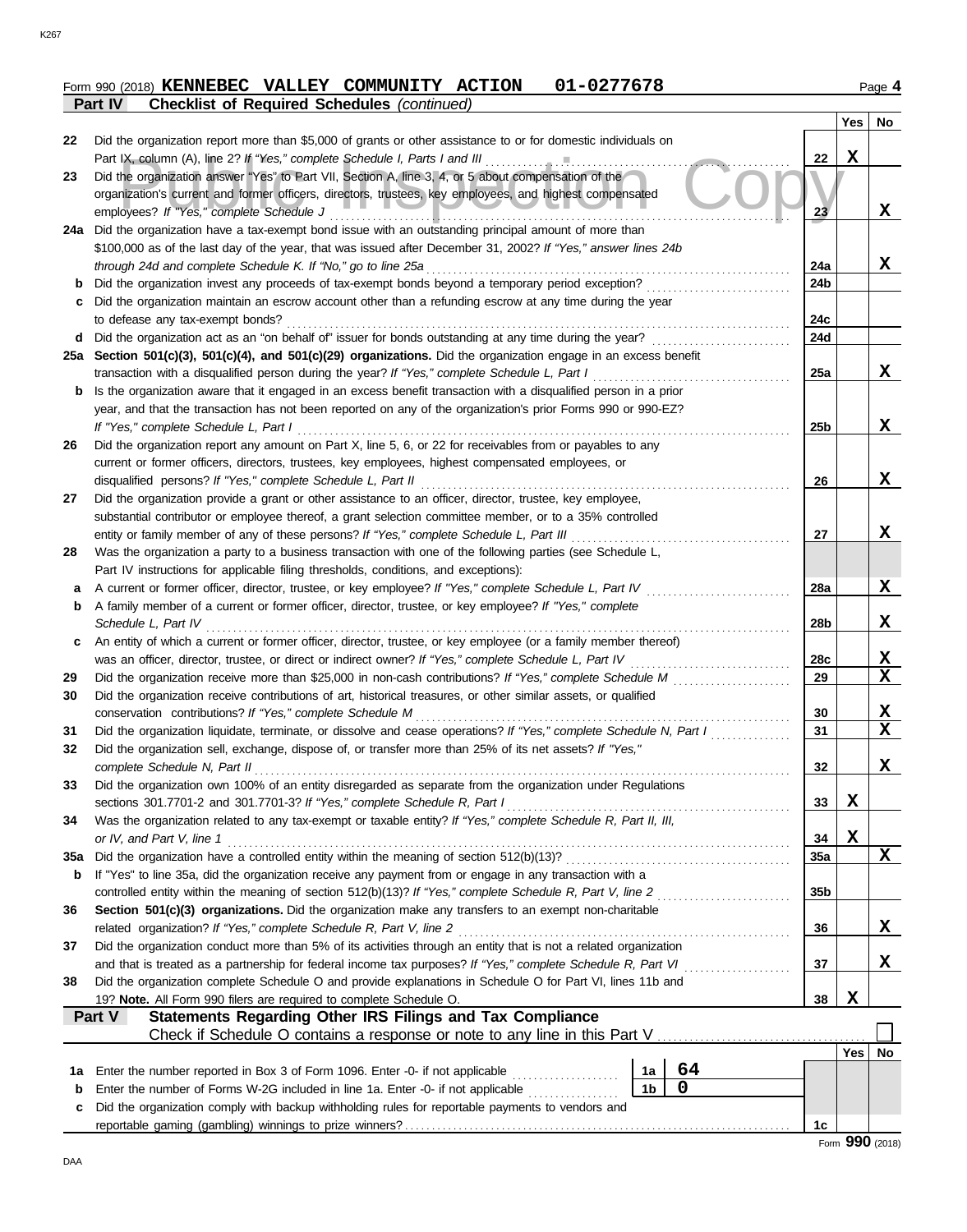|               | Form 990 (2018) KENNEBEC VALLEY COMMUNITY ACTION |  | 01-0277678                                                            | Page 5 |
|---------------|--------------------------------------------------|--|-----------------------------------------------------------------------|--------|
| <b>Part V</b> |                                                  |  | Statements Regarding Other IRS Filings and Tax Compliance (continued) |        |

|                  |                                                                                                                                                                                                                                      |                | Yes | No     |
|------------------|--------------------------------------------------------------------------------------------------------------------------------------------------------------------------------------------------------------------------------------|----------------|-----|--------|
|                  | 2a Enter the number of employees reported on Form W-3, Transmittal of Wage and Tax                                                                                                                                                   |                |     |        |
|                  | 353<br>Statements, filed for the calendar year ending with or within the year covered by this return<br>2a                                                                                                                           |                |     |        |
| b                | If at least one is reported on line 2a, did the organization file all required federal employment tax returns?                                                                                                                       | 2 <sub>b</sub> | X   |        |
|                  | Note. If the sum of lines 1a and 2a is greater than 250, you may be required to e-file (see instructions)                                                                                                                            |                |     |        |
| За               | Did the organization have unrelated business gross income of \$1,000 or more during the year?                                                                                                                                        | 3a             |     | X      |
| b                | If "Yes," has it filed a Form 990-T for this year? If "No" to line 3b, provide an explanation in Schedule O                                                                                                                          | 3b             |     |        |
| 4a               | At any time during the calendar year, did the organization have an interest in, or a signature or other authority over,                                                                                                              |                |     |        |
|                  | a financial account in a foreign country (such as a bank account, securities account, or other financial account)?                                                                                                                   | 4a             |     | x      |
| b                | If "Yes," enter the name of the foreign country: <b>u</b>                                                                                                                                                                            |                |     |        |
|                  | See instructions for filing requirements for FinCEN Form 114, Report of Foreign Bank and Financial Accounts (FBAR).                                                                                                                  |                |     |        |
| 5а               | Was the organization a party to a prohibited tax shelter transaction at any time during the tax year?                                                                                                                                | 5a             |     | X      |
| b                |                                                                                                                                                                                                                                      | 5 <sub>b</sub> |     | X      |
| c                | If "Yes" to line 5a or 5b, did the organization file Form 8886-T?                                                                                                                                                                    | 5c             |     |        |
| 6a               | Does the organization have annual gross receipts that are normally greater than \$100,000, and did the                                                                                                                               |                |     |        |
|                  | organization solicit any contributions that were not tax deductible as charitable contributions?                                                                                                                                     | 6a             |     | x      |
| b                | If "Yes," did the organization include with every solicitation an express statement that such contributions or                                                                                                                       |                |     |        |
|                  | gifts were not tax deductible?                                                                                                                                                                                                       | 6b             |     |        |
| 7                | Organizations that may receive deductible contributions under section 170(c).                                                                                                                                                        |                |     |        |
| а                | Did the organization receive a payment in excess of \$75 made partly as a contribution and partly for goods                                                                                                                          |                |     |        |
|                  | and services provided to the payor?                                                                                                                                                                                                  | 7a             | X   |        |
| b                |                                                                                                                                                                                                                                      | 7b             | X   |        |
| c                | Did the organization sell, exchange, or otherwise dispose of tangible personal property for which it was                                                                                                                             |                |     |        |
|                  | required to file Form 8282?                                                                                                                                                                                                          | 7c             |     | X      |
| d                | 7d<br>If "Yes," indicate the number of Forms 8282 filed during the year                                                                                                                                                              |                |     |        |
| е                |                                                                                                                                                                                                                                      | 7е             |     | X      |
| t                | Did the organization, during the year, pay premiums, directly or indirectly, on a personal benefit contract?                                                                                                                         | 7f             |     | X      |
| g                | If the organization received a contribution of qualified intellectual property, did the organization file Form 8899 as required?                                                                                                     | 7g             |     | X<br>X |
| h                | If the organization received a contribution of cars, boats, airplanes, or other vehicles, did the organization file a Form 1098-C?                                                                                                   | 7h             |     |        |
| 8                | Sponsoring organizations maintaining donor advised funds. Did a donor advised fund maintained by the                                                                                                                                 |                |     |        |
|                  | sponsoring organization have excess business holdings at any time during the year?                                                                                                                                                   | 8              |     |        |
| 9                | Sponsoring organizations maintaining donor advised funds.                                                                                                                                                                            | 9a             |     |        |
| а<br>$\mathbf b$ | Did the sponsoring organization make any taxable distributions under section 4966?                                                                                                                                                   | 9b             |     |        |
| 10               | Section 501(c)(7) organizations. Enter:                                                                                                                                                                                              |                |     |        |
| а                | Initiation fees and capital contributions included on Part VIII, line 12<br>10a                                                                                                                                                      |                |     |        |
| b                | 10 <sub>b</sub><br>Gross receipts, included on Form 990, Part VIII, line 12, for public use of club facilities                                                                                                                       |                |     |        |
| 11               | Section 501(c)(12) organizations. Enter:                                                                                                                                                                                             |                |     |        |
| a                | 11a                                                                                                                                                                                                                                  |                |     |        |
| b                | Gross income from other sources (Do not net amounts due or paid to other sources                                                                                                                                                     |                |     |        |
|                  | 11b                                                                                                                                                                                                                                  |                |     |        |
| 12a              | Section 4947(a)(1) non-exempt charitable trusts. Is the organization filing Form 990 in lieu of Form 1041?<br><u> 1999 - Johann Stoff, martin Stoff, martin Stoff, martin Stoff, martin Stoff, martin Stoff, martin Stoff, marti</u> | 12a            |     |        |
| b                | 12b <br>If "Yes," enter the amount of tax-exempt interest received or accrued during the year                                                                                                                                        |                |     |        |
| 13               | Section 501(c)(29) qualified nonprofit health insurance issuers.                                                                                                                                                                     |                |     |        |
| а                | Is the organization licensed to issue qualified health plans in more than one state?                                                                                                                                                 | 13a            |     |        |
|                  | Note. See the instructions for additional information the organization must report on Schedule O.                                                                                                                                    |                |     |        |
| b                | Enter the amount of reserves the organization is required to maintain by the states in which                                                                                                                                         |                |     |        |
|                  | 13 <sub>b</sub>                                                                                                                                                                                                                      |                |     |        |
| c                | Enter the amount of reserves on hand                                                                                                                                                                                                 |                |     |        |
| 14a              | Did the organization receive any payments for indoor tanning services during the tax year? [[[[[[[[[[[[[[[[[[[                                                                                                                       | 14a            |     | X      |
| b                | If "Yes," has it filed a Form 720 to report these payments? If "No," provide an explanation in Schedule O                                                                                                                            | 14b            |     |        |
| 15               | Is the organization subject to the section 4960 tax on payment(s) of more than \$1,000,000 in remuneration or                                                                                                                        |                |     |        |
|                  | excess parachute payment(s) during the year?                                                                                                                                                                                         | 15             |     | X      |
|                  | If "Yes," see instructions and file Form 4720, Schedule N.                                                                                                                                                                           |                |     |        |
| 16               | Is the organization an educational institution subject to the section 4968 excise tax on net investment income?                                                                                                                      | 16             |     | X      |
|                  | If "Yes," complete Form 4720, Schedule O.                                                                                                                                                                                            |                |     |        |

Form **990** (2018)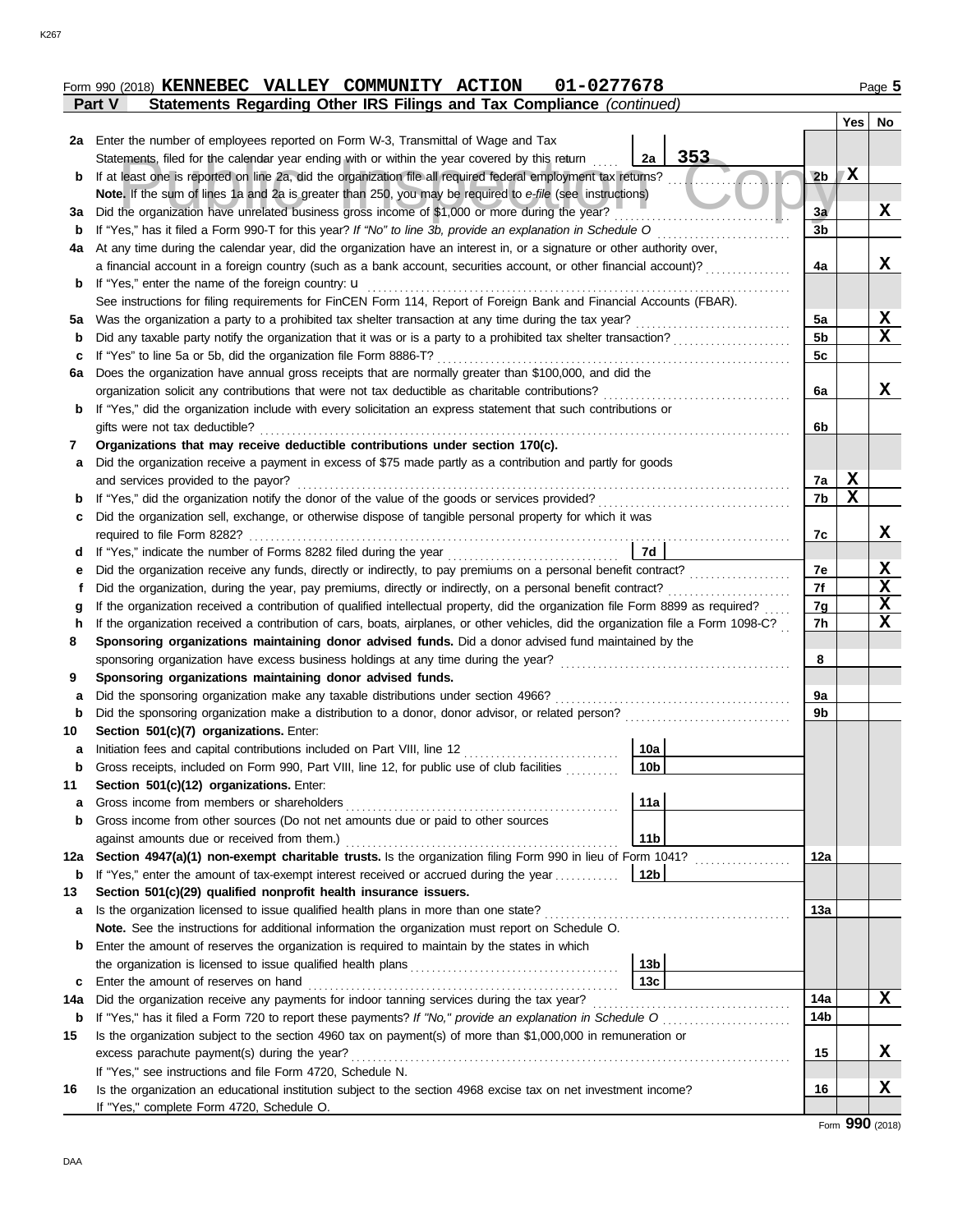#### **Form 990 (2018) KENNEBEC VALLEY COMMUNITY ACTION 01-0277678** Page 6

**Part VI Governance, Management, and Disclosure** *For each "Yes" response to lines 2 through 7b below, and for a "No" response to line 8a, 8b, or 10b below, describe the circumstances, processes, or changes in Schedule O. See instructions.* Check if Schedule O contains a response or note to any line in this Part VI  $\overline{\mathbf{x}}$ 

|     | borroadio o contanto a rooponto or noto to any mio in timo<br>Section A. Governing Body and Management                              |                 |     |             |
|-----|-------------------------------------------------------------------------------------------------------------------------------------|-----------------|-----|-------------|
|     |                                                                                                                                     |                 | Yes | No          |
| 1a  | 15<br>Enter the number of voting members of the governing body at the end of the tax year<br>1a /                                   |                 |     |             |
|     | If there are material differences in voting rights among members of the governing body, or                                          |                 |     |             |
|     | if the governing body delegated broad authority to an executive committee or similar                                                |                 |     |             |
|     | committee, explain in Schedule O.                                                                                                   |                 |     |             |
| b   | 15<br>Enter the number of voting members included in line 1a, above, who are independent<br>1b                                      |                 |     |             |
| 2   | Did any officer, director, trustee, or key employee have a family relationship or a business relationship with                      |                 |     |             |
|     | any other officer, director, trustee, or key employee?                                                                              | 2               |     | X           |
| 3   | Did the organization delegate control over management duties customarily performed by or under the direct                           |                 |     |             |
|     | supervision of officers, directors, or trustees, or key employees to a management company or other person?                          | 3               |     | X           |
| 4   | Did the organization make any significant changes to its governing documents since the prior Form 990 was filed?                    | 4               |     | $\mathbf x$ |
| 5   | Did the organization become aware during the year of a significant diversion of the organization's assets?                          | 5               |     | X           |
| 6   | Did the organization have members or stockholders?                                                                                  | 6               |     | $\mathbf x$ |
| 7a  | Did the organization have members, stockholders, or other persons who had the power to elect or appoint                             |                 |     |             |
|     | one or more members of the governing body?                                                                                          | 7a              |     | x           |
| b   | Are any governance decisions of the organization reserved to (or subject to approval by) members,                                   |                 |     |             |
|     | stockholders, or persons other than the governing body?                                                                             | 7b              |     | X           |
| 8   | Did the organization contemporaneously document the meetings held or written actions undertaken during the year by the following:   |                 |     |             |
| a   | The governing body?                                                                                                                 | 8a              | X   |             |
| b   | Each committee with authority to act on behalf of the governing body?                                                               | 8b              | X   |             |
| 9   | Is there any officer, director, trustee, or key employee listed in Part VII, Section A, who cannot be reached at                    |                 |     |             |
|     |                                                                                                                                     | 9               |     | X           |
|     | Section B. Policies (This Section B requests information about policies not required by the Internal Revenue Code.)                 |                 |     |             |
|     |                                                                                                                                     |                 | Yes | No          |
| 10a | Did the organization have local chapters, branches, or affiliates?                                                                  | 10a             |     | X           |
| b   | If "Yes," did the organization have written policies and procedures governing the activities of such chapters,                      |                 |     |             |
|     | affiliates, and branches to ensure their operations are consistent with the organization's exempt purposes?                         | 10 <sub>b</sub> |     |             |
| 11a | Has the organization provided a complete copy of this Form 990 to all members of its governing body before filing the form?         | 11a             | X   |             |
| b   | Describe in Schedule O the process, if any, used by the organization to review this Form 990.                                       |                 |     |             |
| 12a | Did the organization have a written conflict of interest policy? If "No," go to line 13                                             | 12a             | х   |             |
| b   | Were officers, directors, or trustees, and key employees required to disclose annually interests that could give rise to conflicts? | 12 <sub>b</sub> | X   |             |
| c   | Did the organization regularly and consistently monitor and enforce compliance with the policy? If "Yes,"                           |                 |     |             |
|     | describe in Schedule O how this was done                                                                                            | 12c             | X   |             |
| 13  | Did the organization have a written whistleblower policy?                                                                           | 13              | X   |             |
| 14  | Did the organization have a written document retention and destruction policy?                                                      | 14              | X   |             |
| 15  | Did the process for determining compensation of the following persons include a review and approval by                              |                 |     |             |
|     | independent persons, comparability data, and contemporaneous substantiation of the deliberation and decision?                       |                 |     |             |
| a   |                                                                                                                                     | 15a             | Х   |             |
| b   | Other officers or key employees of the organization                                                                                 | 15b             | X   |             |
|     | If "Yes" to line 15a or 15b, describe the process in Schedule O (see instructions).                                                 |                 |     |             |
| 16a | Did the organization invest in, contribute assets to, or participate in a joint venture or similar arrangement                      |                 |     |             |
|     | with a taxable entity during the year?                                                                                              | 16a             |     | X           |
| b   | If "Yes," did the organization follow a written policy or procedure requiring the organization to evaluate its                      |                 |     |             |
|     | participation in joint venture arrangements under applicable federal tax law, and take steps to safeguard the                       |                 |     |             |
|     |                                                                                                                                     | 16 <sub>b</sub> |     |             |
|     | <b>Section C. Disclosure</b>                                                                                                        |                 |     |             |
| 17  | List the states with which a copy of this Form 990 is required to be filed $\mathbf u$ NONE                                         |                 |     |             |
| 18  | Section 6104 requires an organization to make its Forms 1023 (1024 or 1024-A if applicable), 990, and 990-T (Section 501(c)         |                 |     |             |
|     | (3)s only) available for public inspection. Indicate how you made these available. Check all that apply.                            |                 |     |             |
|     | $ \mathbf{X} $ Other (explain in Schedule O)<br>Own website $ \mathbf{X} $ Another's website $ \mathbf{X} $ Upon request<br>ΧI      |                 |     |             |
| 19  | Describe in Schedule O whether (and if so, how) the organization made its governing documents, conflict of interest policy, and     |                 |     |             |

financial statements available to the public during the tax year.

| 20 State the name, address, and telephone number of the person who possesses the organization's books and records <b>u</b> |  |  |  |  |  |
|----------------------------------------------------------------------------------------------------------------------------|--|--|--|--|--|

| CEC<br><b>WALSH,</b><br><b>SUZANNE</b> | ດໆ<br><b>STREET</b><br><b>WATER</b> |             |                 |
|----------------------------------------|-------------------------------------|-------------|-----------------|
| <b>WATERVILLE</b>                      |                                     | 04901<br>ME | 207-859-1500    |
| ΙAΑ                                    |                                     |             | Form 990 (2018) |

K267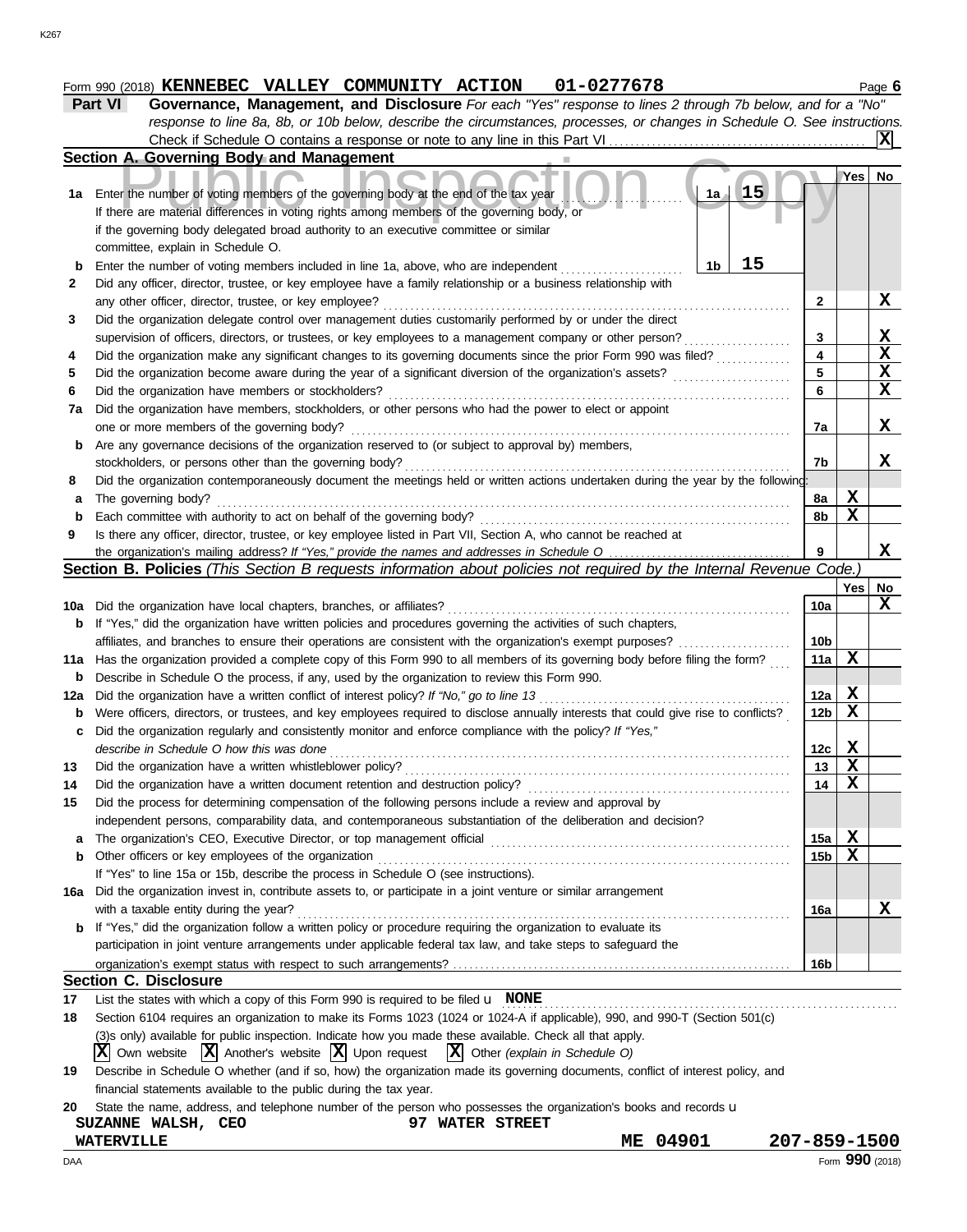#### **Independent Contractors Part VII Compensation of Officers, Directors, Trustees, Key Employees, Highest Compensated Employees, and Form 990 (2018) KENNEBEC VALLEY COMMUNITY ACTION 01-0277678** Page 7

| Check if Schedule O contains a response or note to any line in this Part VII.                                                                                                                                                                                                                                                                                                                |
|----------------------------------------------------------------------------------------------------------------------------------------------------------------------------------------------------------------------------------------------------------------------------------------------------------------------------------------------------------------------------------------------|
| Section A.<br><b>Officers, Directors, Trustees, Key Employees, and Highest Compensated Employees</b>                                                                                                                                                                                                                                                                                         |
| 1a Complete this table for all persons required to be listed. Report compensation for the calendar year ending with or within the<br>organization's tax year.<br>• List all of the organization's current officers, directors, trustees (whether individuals or organizations), regardless of amount of<br>compensation. Enter -0- in columns (D), (E), and (F) if no compensation was paid. |

● List all of the organization's **current** key employees, if any. See instructions for definition of "key employee."

who received reportable compensation (Box 5 of Form W-2 and/or Box 7 of Form 1099-MISC) of more than \$100,000 from the organization and any related organizations. ■ List the organization's five **current** highest compensated employees (other than an officer, director, trustee, or key employee)<br> **•** Peceived reportable compensation (Box 5 of Form W-2 and/or Box 7 of Form 1000-MISC) o

■ List all of the organization's **former** officers, key employees, and highest compensated employees who received more than<br>00,000 of reportable compensation from the organization and any related organizations \$100,000 of reportable compensation from the organization and any related organizations.

■ List all of the organization's **former directors or trustees** that received, in the capacity as a former director or trustee of the prization more than \$10,000 of reportable compensation from the organization and any re organization, more than \$10,000 of reportable compensation from the organization and any related organizations.

List persons in the following order: individual trustees or directors; institutional trustees; officers; key employees; highest compensated employees; and former such persons.

Check this box if neither the organization nor any related organization compensated any current officer, director, or trustee.

| (A)<br>Name and Title                           | (B)<br>Average<br>hours per<br>week<br>(list any               |                                   |                          | Position    | (C)             | (do not check more than one<br>box, unless person is both an<br>officer and a director/trustee) |        | (D)<br>Reportable<br>compensation<br>from<br>the<br>organization | (E)<br>Reportable<br>compensation from<br>related<br>organizations<br>(W-2/1099-MISC) | (F)<br>Estimated<br>amount of<br>other<br>compensation<br>from the |
|-------------------------------------------------|----------------------------------------------------------------|-----------------------------------|--------------------------|-------------|-----------------|-------------------------------------------------------------------------------------------------|--------|------------------------------------------------------------------|---------------------------------------------------------------------------------------|--------------------------------------------------------------------|
|                                                 | hours for<br>related<br>organizations<br>below dotted<br>line) | Individual trustee<br>or director | Institutional<br>trustee | Officer     | Ķey<br>employee | Highest compensated<br>employee                                                                 | Former | (W-2/1099-MISC)                                                  |                                                                                       | organization<br>and related<br>organizations                       |
| (1) HEATHER MERROW                              | 0.50                                                           |                                   |                          |             |                 |                                                                                                 |        |                                                                  |                                                                                       |                                                                    |
| PRESIDENT                                       | 0.00                                                           | $\mathbf x$                       |                          | $\mathbf x$ |                 |                                                                                                 |        | 0                                                                | 0                                                                                     | $\mathbf 0$                                                        |
| (2) RICHARD<br><b>STAPLES</b>                   |                                                                |                                   |                          |             |                 |                                                                                                 |        |                                                                  |                                                                                       |                                                                    |
|                                                 | 0.50                                                           |                                   |                          |             |                 |                                                                                                 |        |                                                                  |                                                                                       |                                                                    |
| <b>TREASURER</b>                                | 0.00                                                           | X                                 |                          | $\mathbf x$ |                 |                                                                                                 |        | 0                                                                | 0                                                                                     | $\mathbf 0$                                                        |
| (3) JULIE REDWINE                               |                                                                |                                   |                          |             |                 |                                                                                                 |        |                                                                  |                                                                                       |                                                                    |
|                                                 | 0.50                                                           |                                   |                          |             |                 |                                                                                                 |        |                                                                  |                                                                                       |                                                                    |
| <b>SECRETARY</b><br>(4) DENVER BROWN            | 0.00                                                           | $\mathbf x$                       |                          | $\mathbf x$ |                 |                                                                                                 |        | 0                                                                | 0                                                                                     | $\mathbf 0$                                                        |
|                                                 | 0.50                                                           |                                   |                          |             |                 |                                                                                                 |        |                                                                  |                                                                                       |                                                                    |
| <b>DIRECTOR</b>                                 | 0.00                                                           | $\mathbf x$                       |                          |             |                 |                                                                                                 |        | 0                                                                | $\mathbf 0$                                                                           | $\mathbf 0$                                                        |
| (5) DENNIS<br><b>CARROLLO</b>                   |                                                                |                                   |                          |             |                 |                                                                                                 |        |                                                                  |                                                                                       |                                                                    |
|                                                 | 0.50                                                           |                                   |                          |             |                 |                                                                                                 |        |                                                                  |                                                                                       |                                                                    |
| <b>DIRECTOR</b>                                 | 0.00                                                           | $\mathbf x$                       |                          |             |                 |                                                                                                 |        | 0                                                                | 0                                                                                     | $\mathbf 0$                                                        |
| (6) ANNA COURT                                  |                                                                |                                   |                          |             |                 |                                                                                                 |        |                                                                  |                                                                                       |                                                                    |
|                                                 | 0.50                                                           |                                   |                          |             |                 |                                                                                                 |        |                                                                  |                                                                                       |                                                                    |
| <b>DIRECTOR</b><br>(7) SHERYL<br><b>GREGORY</b> | 0.00                                                           | $\mathbf x$                       |                          |             |                 |                                                                                                 |        | 0                                                                | 0                                                                                     | $\mathbf 0$                                                        |
|                                                 | 0.50                                                           |                                   |                          |             |                 |                                                                                                 |        |                                                                  |                                                                                       |                                                                    |
| <b>DIRECTOR</b>                                 | 0.00                                                           | $\mathbf x$                       |                          |             |                 |                                                                                                 |        | 0                                                                | 0                                                                                     | $\mathbf 0$                                                        |
| (8) MICHAEL<br>MITCHELL                         |                                                                |                                   |                          |             |                 |                                                                                                 |        |                                                                  |                                                                                       |                                                                    |
|                                                 | 0.50                                                           |                                   |                          |             |                 |                                                                                                 |        |                                                                  |                                                                                       |                                                                    |
| <b>DIRECTOR</b>                                 | 0.00                                                           | $\mathbf x$                       |                          |             |                 |                                                                                                 |        | 0                                                                | 0                                                                                     | $\mathbf 0$                                                        |
| $(9)$ $FLAVIA$<br><b>OLIVEIRA</b>               |                                                                |                                   |                          |             |                 |                                                                                                 |        |                                                                  |                                                                                       |                                                                    |
|                                                 | 0.50                                                           |                                   |                          |             |                 |                                                                                                 |        |                                                                  |                                                                                       |                                                                    |
| <b>DIRECTOR</b>                                 | 0.00                                                           | X                                 |                          |             |                 |                                                                                                 |        | 0                                                                | 0                                                                                     | $\mathbf 0$                                                        |
| $(10)$ BETTY ST.<br>HILAIRE                     | 0.50                                                           |                                   |                          |             |                 |                                                                                                 |        |                                                                  |                                                                                       |                                                                    |
| <b>DIRECTOR</b>                                 | 0.00                                                           | X                                 |                          |             |                 |                                                                                                 |        | 0                                                                | 0                                                                                     | $\mathbf 0$                                                        |
| (11) MARK ST. JOHN                              |                                                                |                                   |                          |             |                 |                                                                                                 |        |                                                                  |                                                                                       |                                                                    |
|                                                 | 0.50                                                           |                                   |                          |             |                 |                                                                                                 |        |                                                                  |                                                                                       |                                                                    |
| <b>DIRECTOR</b>                                 | 0.00                                                           | $\mathbf x$                       |                          |             |                 |                                                                                                 |        | 0                                                                | $\mathbf 0$                                                                           | O                                                                  |
| DAA                                             |                                                                |                                   |                          |             |                 |                                                                                                 |        |                                                                  |                                                                                       | Form 990 (2018)                                                    |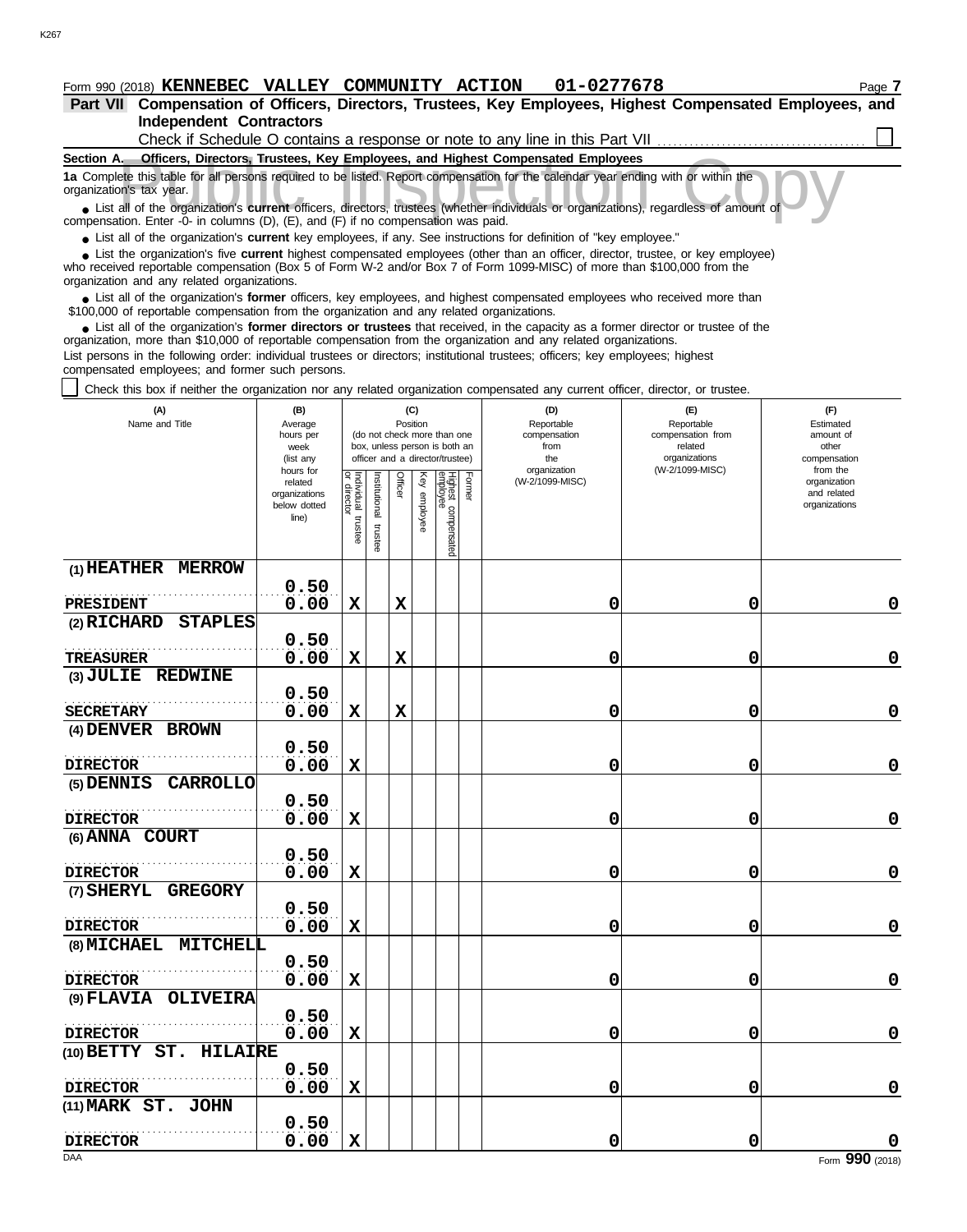| Form 990 (2018) KENNEBEC VALLEY COMMUNITY ACTION                                                                                                                                                                               |                                  |                                   |               |                 |              |                                                                  |                 | 01-0277678                      |   |                                                                                                        |                          | Page 8              |
|--------------------------------------------------------------------------------------------------------------------------------------------------------------------------------------------------------------------------------|----------------------------------|-----------------------------------|---------------|-----------------|--------------|------------------------------------------------------------------|-----------------|---------------------------------|---|--------------------------------------------------------------------------------------------------------|--------------------------|---------------------|
| Part VII                                                                                                                                                                                                                       |                                  |                                   |               |                 |              |                                                                  |                 |                                 |   | Section A. Officers, Directors, Trustees, Key Employees, and Highest Compensated Employees (continued) |                          |                     |
| (A)<br>Name and title                                                                                                                                                                                                          | (B)<br>Average                   |                                   |               | (C)<br>Position |              |                                                                  |                 | (D)<br>Reportable               |   | (E)<br>Reportable                                                                                      | (F)<br>Estimated         |                     |
|                                                                                                                                                                                                                                | hours per                        |                                   |               |                 |              | (do not check more than one                                      |                 | compensation                    |   | compensation from                                                                                      | amount of                |                     |
|                                                                                                                                                                                                                                | week<br>(list any                |                                   |               |                 |              | box, unless person is both an<br>officer and a director/trustee) |                 | from<br>the                     |   | related<br>organizations                                                                               | other<br>compensation    |                     |
|                                                                                                                                                                                                                                | hours for<br>related             |                                   |               |                 |              |                                                                  |                 | organization<br>(W-2/1099-MISC) |   | (W-2/1099-MISC)                                                                                        | from the<br>organization |                     |
| Puł                                                                                                                                                                                                                            | organizations                    | Individual trustee<br>or director | Institutional | Officer         | Key employee | Highest compensated<br>employee                                  | Former          |                                 |   |                                                                                                        | and related              |                     |
|                                                                                                                                                                                                                                | below dotted<br>line)            |                                   |               |                 |              |                                                                  |                 |                                 |   |                                                                                                        | organizations            |                     |
|                                                                                                                                                                                                                                |                                  |                                   | trustee       |                 |              |                                                                  |                 |                                 |   |                                                                                                        |                          |                     |
|                                                                                                                                                                                                                                |                                  |                                   |               |                 |              |                                                                  |                 |                                 |   |                                                                                                        |                          |                     |
| (12)<br><b>RICHARD</b><br>ST.                                                                                                                                                                                                  | PIERRE                           |                                   |               |                 |              |                                                                  |                 |                                 |   |                                                                                                        |                          |                     |
|                                                                                                                                                                                                                                | 0.50                             |                                   |               |                 |              |                                                                  |                 |                                 |   |                                                                                                        |                          |                     |
| <b>DIRECTOR</b><br><b>THOMPSON</b><br>(13)<br><b>PAMELA</b>                                                                                                                                                                    | 0.00                             | $\mathbf x$                       |               |                 |              |                                                                  |                 |                                 | 0 | 0                                                                                                      |                          | $\mathbf 0$         |
|                                                                                                                                                                                                                                | 0.50                             |                                   |               |                 |              |                                                                  |                 |                                 |   |                                                                                                        |                          |                     |
| <b>DIRECTOR</b>                                                                                                                                                                                                                | 0.00                             | X                                 |               |                 |              |                                                                  |                 |                                 | 0 | 0                                                                                                      |                          | $\mathbf 0$         |
| <b>MICHAEL</b><br>(14)<br><b>MOSLEY</b>                                                                                                                                                                                        |                                  |                                   |               |                 |              |                                                                  |                 |                                 |   |                                                                                                        |                          |                     |
|                                                                                                                                                                                                                                | 0.00                             |                                   |               |                 |              |                                                                  |                 |                                 |   |                                                                                                        |                          |                     |
| <b>DIRECTOR</b>                                                                                                                                                                                                                | 0.00                             | $\mathbf x$                       |               |                 |              |                                                                  |                 |                                 | 0 | 0                                                                                                      |                          | $\mathbf 0$         |
| KELLY WHEELER<br>(15)                                                                                                                                                                                                          |                                  |                                   |               |                 |              |                                                                  |                 |                                 |   |                                                                                                        |                          |                     |
|                                                                                                                                                                                                                                | 0.00                             |                                   |               |                 |              |                                                                  |                 |                                 |   |                                                                                                        |                          |                     |
| <b>DIRECTOR</b>                                                                                                                                                                                                                | 0.00                             | $\mathbf x$                       |               |                 |              |                                                                  |                 |                                 | 0 | 0                                                                                                      |                          | $\mathbf 0$         |
| (16)<br><b>SUZANNE</b><br><b>WALSH</b>                                                                                                                                                                                         |                                  |                                   |               |                 |              |                                                                  |                 |                                 |   |                                                                                                        |                          |                     |
|                                                                                                                                                                                                                                | 40.00                            |                                   |               |                 |              |                                                                  |                 |                                 |   |                                                                                                        |                          |                     |
| <b>CEO</b>                                                                                                                                                                                                                     | 0.00                             |                                   |               | $\mathbf x$     |              |                                                                  |                 | 117,596                         |   | 0                                                                                                      |                          | 18,178              |
| (17)<br><b>KATHRYN</b><br><b>COLFER</b>                                                                                                                                                                                        | 40.00                            |                                   |               |                 |              |                                                                  |                 |                                 |   |                                                                                                        |                          |                     |
| <b>DIRECTOR</b>                                                                                                                                                                                                                | 0.00                             |                                   |               | $\mathbf x$     |              |                                                                  |                 | 112,427                         |   | 0                                                                                                      |                          | 13,959              |
| (18)<br><b>MARK JOHNSTON</b>                                                                                                                                                                                                   |                                  |                                   |               |                 |              |                                                                  |                 |                                 |   |                                                                                                        |                          |                     |
|                                                                                                                                                                                                                                | 40.00                            |                                   |               |                 |              |                                                                  |                 |                                 |   |                                                                                                        |                          |                     |
| CFO                                                                                                                                                                                                                            | 0.00                             |                                   |               | $\mathbf x$     |              |                                                                  |                 | 107,343                         |   | 0                                                                                                      |                          | 13,631              |
| (19)<br><b>CATHLEEN</b>                                                                                                                                                                                                        | <b>KERSHNER</b>                  |                                   |               |                 |              |                                                                  |                 |                                 |   |                                                                                                        |                          |                     |
|                                                                                                                                                                                                                                | 40.00                            |                                   |               |                 |              |                                                                  |                 |                                 |   |                                                                                                        |                          |                     |
| <b>DIRECTOR</b>                                                                                                                                                                                                                | 0.00                             |                                   |               | $\mathbf x$     |              |                                                                  |                 | 105,458                         |   | 0                                                                                                      |                          | 12,731<br>58,499    |
| 1b Sub-total                                                                                                                                                                                                                   |                                  |                                   |               |                 |              |                                                                  | u               | 442,824                         |   |                                                                                                        |                          |                     |
| c Total from continuation sheets to Part VII, Section A                                                                                                                                                                        |                                  |                                   |               |                 |              |                                                                  | u               | 288, 126                        |   |                                                                                                        |                          | 29,642              |
|                                                                                                                                                                                                                                |                                  |                                   |               |                 |              |                                                                  |                 |                                 |   |                                                                                                        |                          | 88,141              |
| Total number of individuals (including but not limited to those listed above) who received more than \$100,000 of<br>$\mathbf{2}$<br>reportable compensation from the organization $\mathbf{u} 4$                              |                                  |                                   |               |                 |              |                                                                  |                 |                                 |   |                                                                                                        |                          |                     |
|                                                                                                                                                                                                                                |                                  |                                   |               |                 |              |                                                                  |                 |                                 |   |                                                                                                        |                          | Yes<br>No           |
| Did the organization list any <b>former</b> officer, director, or trustee, key employee, or highest compensated<br>3                                                                                                           |                                  |                                   |               |                 |              |                                                                  |                 |                                 |   |                                                                                                        |                          |                     |
| employee on line 1a? If "Yes," complete Schedule J for such individual<br>For any individual listed on line 1a, is the sum of reportable compensation and other compensation from the                                          |                                  |                                   |               |                 |              |                                                                  |                 |                                 |   |                                                                                                        | 3                        | X                   |
| 4<br>organization and related organizations greater than \$150,000? If "Yes," complete Schedule J for such                                                                                                                     |                                  |                                   |               |                 |              |                                                                  |                 |                                 |   |                                                                                                        |                          |                     |
| individual communications and individual contract to the contract of the contract of the contract of the contract of the contract of the contract of the contract of the contract of the contract of the contract of the contr |                                  |                                   |               |                 |              |                                                                  |                 |                                 |   |                                                                                                        | 4                        | X                   |
| Did any person listed on line 1a receive or accrue compensation from any unrelated organization or individual<br>5                                                                                                             |                                  |                                   |               |                 |              |                                                                  |                 |                                 |   |                                                                                                        |                          | X                   |
| Section B. Independent Contractors                                                                                                                                                                                             |                                  |                                   |               |                 |              |                                                                  |                 |                                 |   |                                                                                                        | 5                        |                     |
| Complete this table for your five highest compensated independent contractors that received more than \$100,000 of<br>1                                                                                                        |                                  |                                   |               |                 |              |                                                                  |                 |                                 |   |                                                                                                        |                          |                     |
| compensation from the organization. Report compensation for the calendar year ending with or within the organization's tax year.                                                                                               |                                  |                                   |               |                 |              |                                                                  |                 |                                 |   |                                                                                                        |                          |                     |
|                                                                                                                                                                                                                                | (A)<br>Name and business address |                                   |               |                 |              |                                                                  |                 |                                 |   | (B)<br>Description of services                                                                         |                          | (C)<br>Compensation |
| WHERE M.I. TAXI INC                                                                                                                                                                                                            |                                  |                                   |               |                 |              |                                                                  | $P.O.$ \$0X 182 |                                 |   |                                                                                                        |                          |                     |
| <b>GARDINER</b>                                                                                                                                                                                                                | ME                               |                                   | 04345         |                 |              |                                                                  |                 | <b>TRANSPORTATION</b>           |   |                                                                                                        |                          | 614,667             |
| ELITE TRANSPORTATION,                                                                                                                                                                                                          | <b>INC</b>                       |                                   |               |                 |              |                                                                  |                 | 102 JUNCTION ROAD               |   |                                                                                                        |                          |                     |
| <b>FAIRFIELD</b>                                                                                                                                                                                                               | MЕ                               |                                   | 04937         |                 |              |                                                                  |                 | <b>TRANSPORTATION</b>           |   |                                                                                                        |                          | 438,426             |
| AL'S DOUBLE R'S TAXI INC.                                                                                                                                                                                                      |                                  |                                   |               |                 |              |                                                                  |                 | 178 QUAKER ROAD                 |   |                                                                                                        |                          |                     |
| <b>SIDNEY</b>                                                                                                                                                                                                                  | ME.                              |                                   | 04330         |                 |              |                                                                  |                 | <b>TRANSPORTATION</b>           |   |                                                                                                        |                          | 428,460             |
| <b>JP TAXI</b><br><b>BENTON</b>                                                                                                                                                                                                | MЕ                               |                                   | 04901         |                 |              |                                                                  |                 | 70 PLEASANT DRIVE               |   |                                                                                                        |                          |                     |
| MAINE ENERGY PROS, INC.                                                                                                                                                                                                        |                                  |                                   |               |                 |              |                                                                  | P.O. \$0X 2564  | <b>TRANSPORTATION</b>           |   |                                                                                                        |                          | 419,202             |
| <b>WATERVILLE</b>                                                                                                                                                                                                              |                                  |                                   | ME 04901      |                 |              |                                                                  |                 | <b>REHAB/WEATHER</b>            |   |                                                                                                        |                          | 395,757             |
| Total number of independent contractors (including but not limited to those listed above) who<br>2                                                                                                                             |                                  |                                   |               |                 |              |                                                                  |                 |                                 |   |                                                                                                        |                          |                     |
| received more than \$100,000 of compensation from the organization u                                                                                                                                                           |                                  |                                   |               |                 |              |                                                                  |                 |                                 |   | 5                                                                                                      |                          |                     |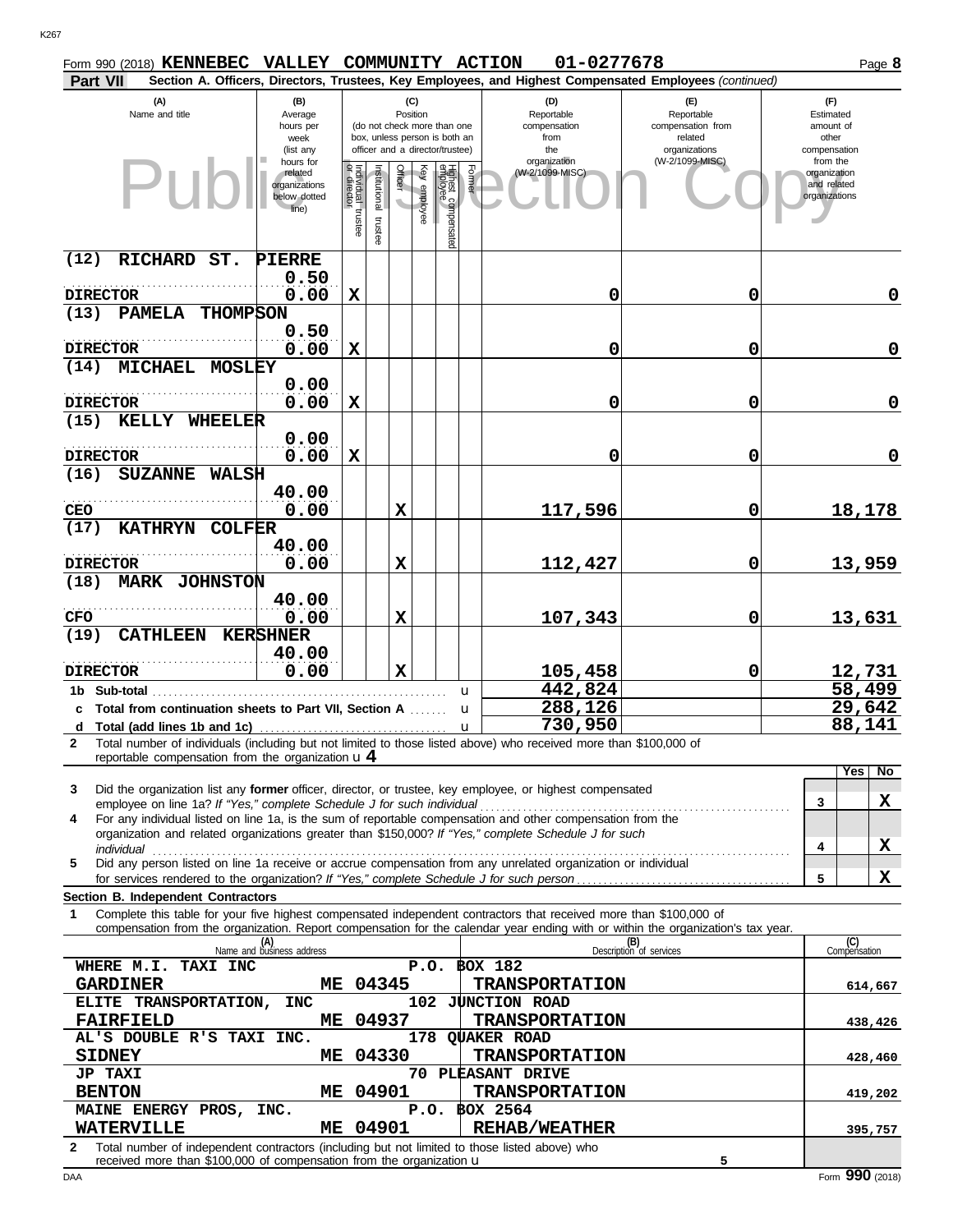**Part VIII Statement of Revenue**

|                                                                                         |    | Check if Schedule O contains a response or note to any line in this Part VIII                                                                |                                         |                                |                      |                                         |                                         |                                                       |
|-----------------------------------------------------------------------------------------|----|----------------------------------------------------------------------------------------------------------------------------------------------|-----------------------------------------|--------------------------------|----------------------|-----------------------------------------|-----------------------------------------|-------------------------------------------------------|
|                                                                                         |    |                                                                                                                                              |                                         |                                | (A)<br>Total revenue | (B)<br>Related or<br>exempt<br>function | (C)<br>Unrelated<br>business<br>revenue | (D)<br>Revenue<br>excluded from tax<br>under sections |
| Revenue <b>Contributions, Gifts, Grants</b><br>Revenue <b>and Other Similar Amounts</b> |    | 1a Federated campaigns<br><b>b</b> Membership dues<br>c Fundraising events<br>d Related organizations<br>e Government grants (contributions) | 1a.<br>1 <sub>b</sub><br>1c<br>1d<br>1e | 81,192<br>25,311<br>15,642,599 |                      | revenue                                 |                                         | 512-514                                               |
|                                                                                         |    | f All other contributions, gifts, grants,<br>and similar amounts not included above<br>g Noncash contributions included in lines 1a-1f: \$   | 1f                                      | 168,333<br>5,125               | 15,917,435           |                                         |                                         |                                                       |
|                                                                                         |    |                                                                                                                                              |                                         | $\mathbf u$                    |                      |                                         |                                         |                                                       |
|                                                                                         |    |                                                                                                                                              |                                         | Busn. Code                     |                      |                                         |                                         |                                                       |
|                                                                                         | 2a | TRANSPORTATION BROKERAGE                                                                                                                     |                                         |                                | 7,440,314            | 7,440,314                               |                                         |                                                       |
|                                                                                         | b  | REVENUE - TRANS BROKERAGE                                                                                                                    |                                         |                                | 2,164,834            | 2,164,834                               |                                         |                                                       |
|                                                                                         | с  | REVENUE - VOUCHERS                                                                                                                           |                                         |                                | 857,727              | 857,727                                 |                                         |                                                       |
| Service                                                                                 | d  | FEE FOR SERV/CLIENT FEES                                                                                                                     |                                         |                                | 343,963              | 343,963                                 |                                         |                                                       |
|                                                                                         | е  | <b>ASPIRE</b>                                                                                                                                |                                         |                                | 295,608              | 295,608                                 |                                         |                                                       |
|                                                                                         |    | f All other program service revenue                                                                                                          |                                         |                                | 635,263              | 635,263                                 |                                         |                                                       |
| Program                                                                                 |    |                                                                                                                                              |                                         | $\mathbf{u}$                   | 11,737,709           |                                         |                                         |                                                       |
|                                                                                         | 3  | Investment income (including dividends, interest,                                                                                            |                                         |                                |                      |                                         |                                         |                                                       |
|                                                                                         |    | and other similar amounts)                                                                                                                   |                                         | u                              | 7,406                | 7,406                                   |                                         |                                                       |
|                                                                                         | 4  | Income from investment of tax-exempt bond proceedsu                                                                                          |                                         |                                |                      |                                         |                                         |                                                       |
|                                                                                         | 5  |                                                                                                                                              |                                         |                                |                      |                                         |                                         |                                                       |
|                                                                                         |    | (i) Real                                                                                                                                     |                                         | u<br>(ii) Personal             |                      |                                         |                                         |                                                       |
|                                                                                         |    | 14,322                                                                                                                                       |                                         |                                |                      |                                         |                                         |                                                       |
|                                                                                         |    | <b>6a</b> Gross rents                                                                                                                        |                                         |                                |                      |                                         |                                         |                                                       |
|                                                                                         |    | <b>b</b> Less: rental exps.                                                                                                                  |                                         |                                |                      |                                         |                                         |                                                       |
|                                                                                         |    | 14,322<br><b>c</b> Rental inc. or (loss)                                                                                                     |                                         |                                |                      |                                         |                                         |                                                       |
|                                                                                         |    | <b>d</b> Net rental income or (loss).                                                                                                        |                                         | $\mathbf u$                    | 14,322               | 14,322                                  |                                         |                                                       |
|                                                                                         |    | 7a Gross amount from<br>(i) Securities<br>sales of assets                                                                                    |                                         | (ii) Other                     |                      |                                         |                                         |                                                       |
|                                                                                         |    | other than inventory                                                                                                                         |                                         | 350,700                        |                      |                                         |                                         |                                                       |
|                                                                                         |    | <b>b</b> Less: cost or other                                                                                                                 |                                         |                                |                      |                                         |                                         |                                                       |
|                                                                                         |    | basis & sales exps.                                                                                                                          |                                         | 346,537                        |                      |                                         |                                         |                                                       |
|                                                                                         |    | c Gain or (loss)                                                                                                                             |                                         | 4,163                          |                      |                                         |                                         |                                                       |
|                                                                                         |    |                                                                                                                                              |                                         | u                              | 4,163                | 4,163                                   |                                         |                                                       |
|                                                                                         |    | 8a Gross income from fundraising events                                                                                                      |                                         |                                |                      |                                         |                                         |                                                       |
| gn<br>Rever                                                                             |    | of contributions reported on line 1c).                                                                                                       |                                         |                                |                      |                                         |                                         |                                                       |
|                                                                                         |    | See Part IV, line 18                                                                                                                         | al                                      | 5,680                          |                      |                                         |                                         |                                                       |
| Other                                                                                   |    | <b>b</b> Less: direct expenses                                                                                                               | $\mathbf{b}$                            | 9,140                          |                      |                                         |                                         |                                                       |
|                                                                                         |    | c Net income or (loss) from fundraising events  u                                                                                            |                                         |                                | $-3,460$             |                                         |                                         |                                                       |
|                                                                                         |    | 9a Gross income from gaming activities.                                                                                                      |                                         |                                |                      |                                         |                                         |                                                       |
|                                                                                         |    | See Part IV, line 19                                                                                                                         | a                                       |                                |                      |                                         |                                         |                                                       |
|                                                                                         |    | <b>b</b> Less: direct expenses                                                                                                               | $\mathbf{b}$                            |                                |                      |                                         |                                         |                                                       |
|                                                                                         |    |                                                                                                                                              |                                         |                                |                      |                                         |                                         |                                                       |
|                                                                                         |    | c Net income or (loss) from gaming activities  u                                                                                             |                                         |                                |                      |                                         |                                         |                                                       |
|                                                                                         |    | 10a Gross sales of inventory, less                                                                                                           |                                         |                                |                      |                                         |                                         |                                                       |
|                                                                                         |    | returns and allowances                                                                                                                       | a                                       |                                |                      |                                         |                                         |                                                       |
|                                                                                         |    | <b>b</b> Less: $cost$ of goods sold $\ldots$                                                                                                 | b                                       |                                |                      |                                         |                                         |                                                       |
|                                                                                         |    | c Net income or (loss) from sales of inventory                                                                                               |                                         | $\mathbf{u}$                   |                      |                                         |                                         |                                                       |
|                                                                                         |    | Miscellaneous Revenue                                                                                                                        |                                         | Busn. Code                     |                      |                                         |                                         |                                                       |
|                                                                                         |    | 11a REVENUE-OTHER                                                                                                                            |                                         |                                | 26,406               | 26,406                                  |                                         |                                                       |
|                                                                                         | b  | <b>REIMBURSEMENTS/REBATES</b>                                                                                                                |                                         |                                | 19,453               | 19,453                                  |                                         |                                                       |
|                                                                                         | с  | <b>REVENUE - CATERING</b>                                                                                                                    | .                                       |                                | 11,797               | 11,797                                  |                                         |                                                       |
|                                                                                         |    | d All other revenue                                                                                                                          |                                         |                                | $\overline{4}$ , 796 | 4,796                                   |                                         |                                                       |
|                                                                                         |    | e Total. Add lines 11a-11d                                                                                                                   |                                         | u                              | 62,452               |                                         |                                         |                                                       |
|                                                                                         |    | 12 Total revenue. See instructions.                                                                                                          |                                         | $\mathbf{u}$                   | 27,740,027           | 11,826,052                              | $\Omega$                                | 0                                                     |

**Form 990 (2018) KENNEBEC VALLEY COMMUNITY ACTION 01-0277678** Page 9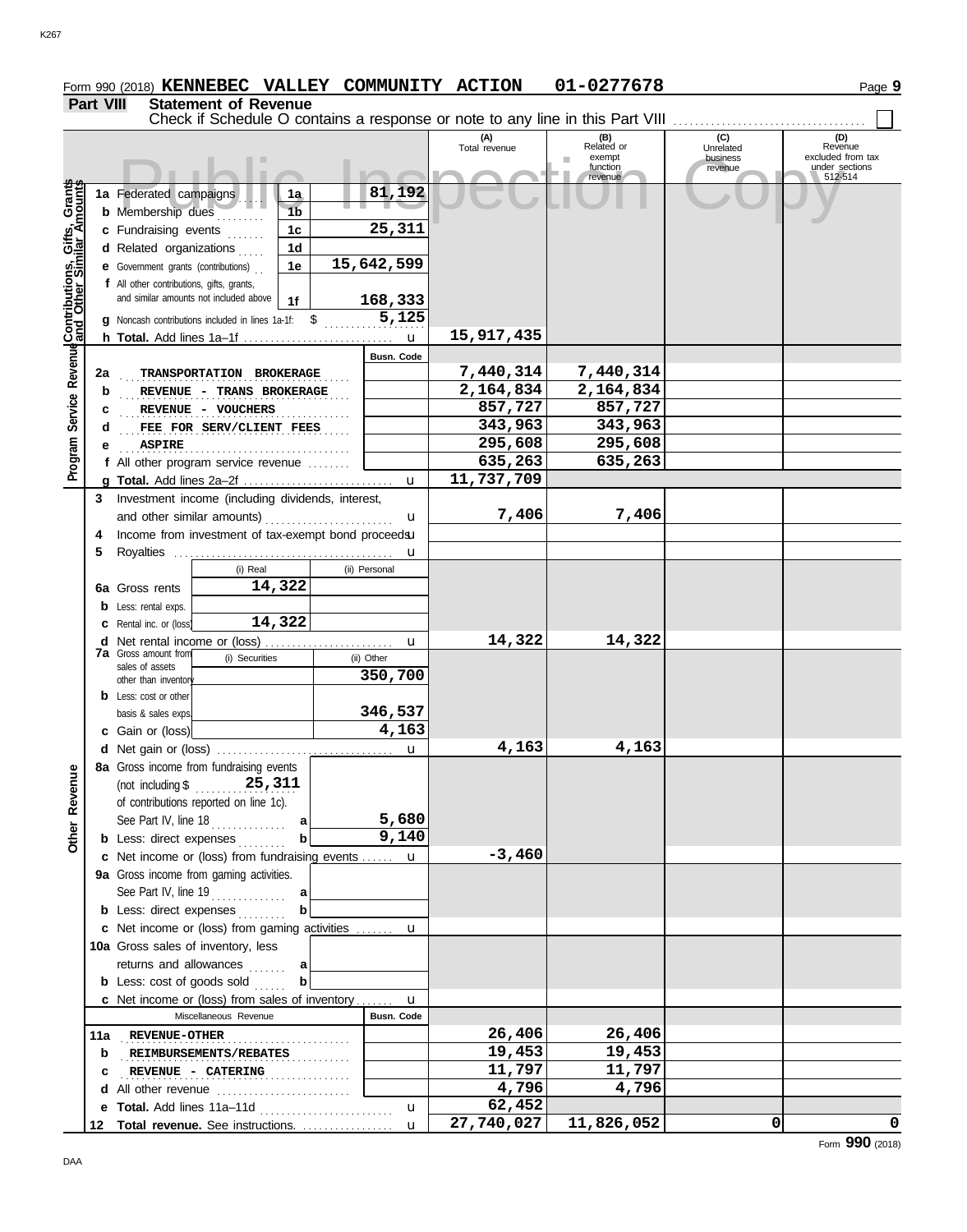# **Form 990 (2018) KENNEBEC VALLEY COMMUNITY ACTION 01-0277678** Page 10

### **Part IX Statement of Functional Expenses**

|              | Section 501(c)(3) and 501(c)(4) organizations must complete all columns. All other organizations must complete column (A).<br>Check if Schedule O contains a response or note to any line in this Part IX   |                    |                    |                  |                       |  |  |  |  |  |  |  |  |  |
|--------------|-------------------------------------------------------------------------------------------------------------------------------------------------------------------------------------------------------------|--------------------|--------------------|------------------|-----------------------|--|--|--|--|--|--|--|--|--|
|              | (A)<br>(C)<br>(D)<br>Do not include amounts reported on lines 6b,                                                                                                                                           |                    |                    |                  |                       |  |  |  |  |  |  |  |  |  |
|              | (B)<br>Program service<br>Total expenses<br>Fundraising<br>Management and<br>7b, 8b, 9b, and 10b of Part VIII.<br>general expenses<br>expenses<br>expenses                                                  |                    |                    |                  |                       |  |  |  |  |  |  |  |  |  |
| 1.           | Grants and other assistance to domestic organizations<br>and domestic governments. See Part IV, line 21                                                                                                     |                    |                    |                  |                       |  |  |  |  |  |  |  |  |  |
| $\mathbf{2}$ | Grants and other assistance to domestic<br>individuals. See Part IV, line 22                                                                                                                                | 9,040,405          | 9,040,405          |                  |                       |  |  |  |  |  |  |  |  |  |
| 3            | Grants and other assistance to foreign                                                                                                                                                                      |                    |                    |                  |                       |  |  |  |  |  |  |  |  |  |
|              | organizations, foreign governments, and foreign                                                                                                                                                             |                    |                    |                  |                       |  |  |  |  |  |  |  |  |  |
|              | individuals. See Part IV, lines 15 and 16                                                                                                                                                                   |                    |                    |                  |                       |  |  |  |  |  |  |  |  |  |
| 4            | Benefits paid to or for members                                                                                                                                                                             |                    |                    |                  |                       |  |  |  |  |  |  |  |  |  |
| 5            | Compensation of current officers, directors,                                                                                                                                                                |                    |                    |                  |                       |  |  |  |  |  |  |  |  |  |
|              | trustees, and key employees                                                                                                                                                                                 | 730,950            | 95,550             | 635,400          |                       |  |  |  |  |  |  |  |  |  |
| 6            | Compensation not included above, to disqualified                                                                                                                                                            |                    |                    |                  |                       |  |  |  |  |  |  |  |  |  |
|              | persons (as defined under section 4958(f)(1)) and                                                                                                                                                           |                    |                    |                  |                       |  |  |  |  |  |  |  |  |  |
|              | persons described in section 4958(c)(3)(B)                                                                                                                                                                  |                    |                    |                  |                       |  |  |  |  |  |  |  |  |  |
| 7            | Other salaries and wages                                                                                                                                                                                    | 9,008,883          | 8,556,061          | 450,563          | 2,259                 |  |  |  |  |  |  |  |  |  |
| 8            | Pension plan accruals and contributions (include                                                                                                                                                            |                    |                    |                  |                       |  |  |  |  |  |  |  |  |  |
|              | section 401(k) and 403(b) employer contributions)                                                                                                                                                           | 274,812            | 250,651            | 24,083           | 78                    |  |  |  |  |  |  |  |  |  |
| 9            | Other employee benefits                                                                                                                                                                                     | 1,877,934          | 1,712,855          | 164,577          | $\overline{502}$      |  |  |  |  |  |  |  |  |  |
| 10           | Payroll taxes                                                                                                                                                                                               | 866,978            | 790,749            | 75,978           | 251                   |  |  |  |  |  |  |  |  |  |
| 11           | Fees for services (non-employees):                                                                                                                                                                          |                    |                    |                  |                       |  |  |  |  |  |  |  |  |  |
| a            | Management                                                                                                                                                                                                  |                    |                    |                  |                       |  |  |  |  |  |  |  |  |  |
| b<br>c       |                                                                                                                                                                                                             |                    |                    |                  |                       |  |  |  |  |  |  |  |  |  |
| d            | Lobbying                                                                                                                                                                                                    |                    |                    |                  |                       |  |  |  |  |  |  |  |  |  |
| е            | Professional fundraising services. See Part IV, line 17                                                                                                                                                     |                    |                    |                  |                       |  |  |  |  |  |  |  |  |  |
| f            | Investment management fees                                                                                                                                                                                  |                    |                    |                  |                       |  |  |  |  |  |  |  |  |  |
| a            | Other. (If line 11g amount exceeds 10% of line 25, column                                                                                                                                                   |                    |                    |                  |                       |  |  |  |  |  |  |  |  |  |
|              | (A) amount, list line 11g expenses on Schedule O.)                                                                                                                                                          | 2,133,632          | 1,802,792          | 329,076          | 1,764                 |  |  |  |  |  |  |  |  |  |
|              | 12 Advertising and promotion                                                                                                                                                                                |                    |                    |                  |                       |  |  |  |  |  |  |  |  |  |
| 13           | Office expenses                                                                                                                                                                                             | 223,045            | 136,581            | 86,464           |                       |  |  |  |  |  |  |  |  |  |
| 14           | Information technology                                                                                                                                                                                      | 244,715            | 227,877            | 16,838           |                       |  |  |  |  |  |  |  |  |  |
| 15           | Royalties                                                                                                                                                                                                   |                    |                    |                  |                       |  |  |  |  |  |  |  |  |  |
| 16           | Occupancy                                                                                                                                                                                                   | 668,910            | 668,488            | 422              |                       |  |  |  |  |  |  |  |  |  |
| 17           |                                                                                                                                                                                                             | 299,520            | 264,081            | 35,439           |                       |  |  |  |  |  |  |  |  |  |
| 18           | Payments of travel or entertainment expenses                                                                                                                                                                |                    |                    |                  |                       |  |  |  |  |  |  |  |  |  |
| 19           | for any federal, state, or local public officials<br>Conferences, conventions, and meetings                                                                                                                 |                    |                    |                  |                       |  |  |  |  |  |  |  |  |  |
| 20           | $\textbf{Interest} \hspace{0.05in} \ldots \hspace{0.05in} \ldots \hspace{0.05in} \ldots \hspace{0.05in} \ldots \hspace{0.05in} \ldots \hspace{0.05in} \ldots \hspace{0.05in} \ldots \hspace{0.05in} \ldots$ | 70,437             | 70,157             | 280              |                       |  |  |  |  |  |  |  |  |  |
| 21           | Payments to affiliates                                                                                                                                                                                      |                    |                    |                  |                       |  |  |  |  |  |  |  |  |  |
| 22           | Depreciation, depletion, and amortization                                                                                                                                                                   | 375,830            | 338,544            | 37,286           |                       |  |  |  |  |  |  |  |  |  |
| 23           |                                                                                                                                                                                                             | 69,989             | 22,770             | 47,219           |                       |  |  |  |  |  |  |  |  |  |
| 24           | Other expenses. Itemize expenses not covered                                                                                                                                                                |                    |                    |                  |                       |  |  |  |  |  |  |  |  |  |
|              | above (List miscellaneous expenses in line 24e. If                                                                                                                                                          |                    |                    |                  |                       |  |  |  |  |  |  |  |  |  |
|              | line 24e amount exceeds 10% of line 25, column                                                                                                                                                              |                    |                    |                  |                       |  |  |  |  |  |  |  |  |  |
|              | (A) amount, list line 24e expenses on Schedule O.)                                                                                                                                                          |                    |                    |                  |                       |  |  |  |  |  |  |  |  |  |
| a            | <b>VEHICLE</b><br>MATERIALS AND SUPPLIES                                                                                                                                                                    | 897,006            | 896,795            | 211              |                       |  |  |  |  |  |  |  |  |  |
| b            | <b>OTHER</b>                                                                                                                                                                                                | 464,189<br>363,403 | 426,089<br>306,970 | 36,669<br>46,862 | <u>1,431</u><br>9,571 |  |  |  |  |  |  |  |  |  |
| c<br>d       | STAFF DEVELOPMENT                                                                                                                                                                                           | 173,210            | 141,951            | 31,259           |                       |  |  |  |  |  |  |  |  |  |
| е            | All other expenses                                                                                                                                                                                          | $-355,106$         | $-346,537$         |                  | $-8,569$              |  |  |  |  |  |  |  |  |  |
| 25           | Total functional expenses. Add lines 1 through 24e.                                                                                                                                                         | 27,428,742         | 25,402,829         | 2,018,626        | 7,287                 |  |  |  |  |  |  |  |  |  |
| 26           | Joint costs. Complete this line only if the                                                                                                                                                                 |                    |                    |                  |                       |  |  |  |  |  |  |  |  |  |
|              | organization reported in column (B) joint costs<br>from a combined educational campaign and                                                                                                                 |                    |                    |                  |                       |  |  |  |  |  |  |  |  |  |
|              | fundraising solicitation. Check here $\mathbf{u}$<br>l if                                                                                                                                                   |                    |                    |                  |                       |  |  |  |  |  |  |  |  |  |
|              | following SOP 98-2 (ASC 958-720)                                                                                                                                                                            |                    |                    |                  |                       |  |  |  |  |  |  |  |  |  |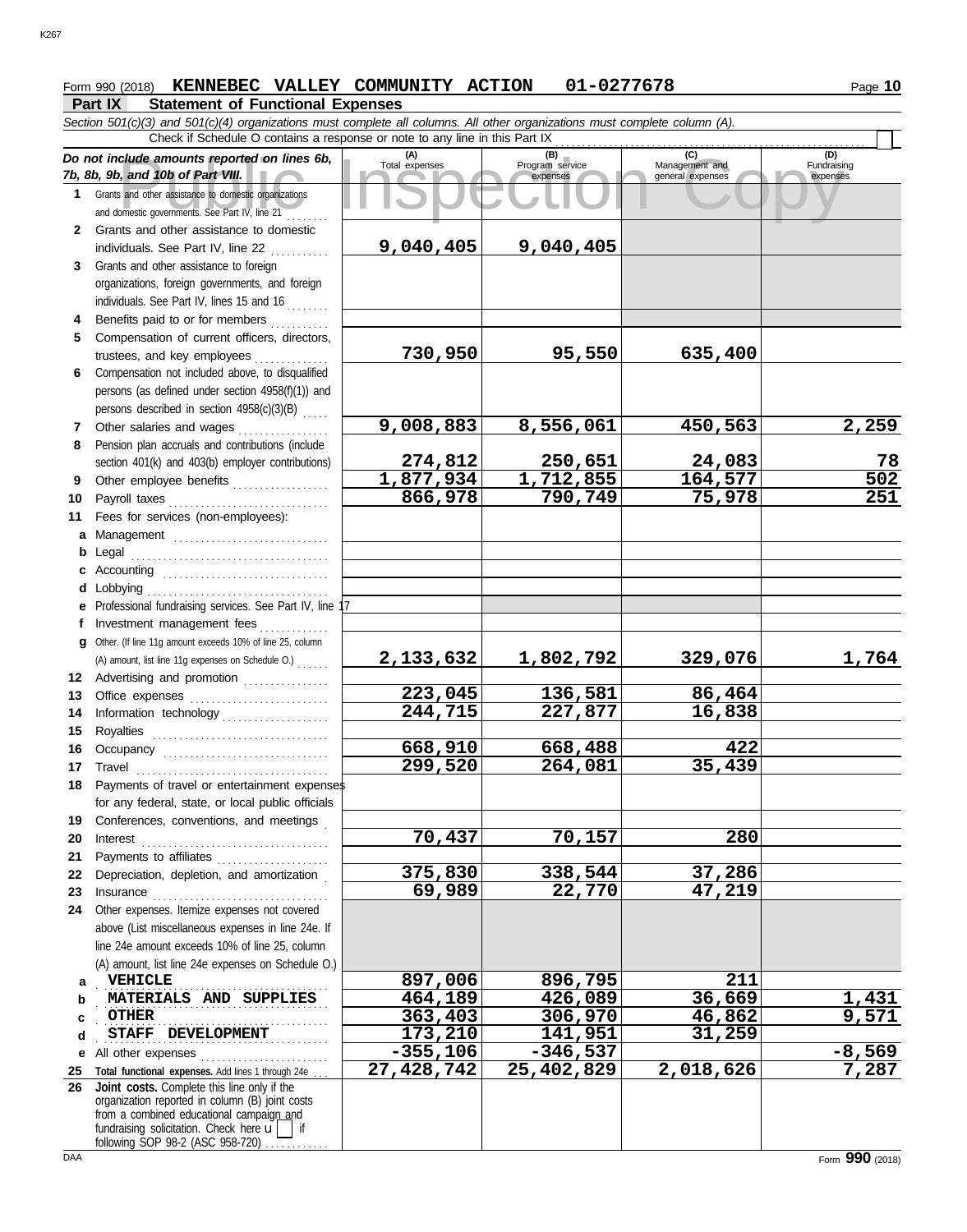#### Form 990 (2018) **KENNEBEC VALLEY COMMUNITY ACTION** 01-0277678 Page 11 **KENNEBEC VALLEY COMMUNITY ACTION 01-0277678**

| Part X | <b>Balance Sheet</b> |  |
|--------|----------------------|--|
|--------|----------------------|--|

|                         |    | Check if Schedule O contains a response or note to any line in this Part X                    |                 |             |                        |                 |                      |
|-------------------------|----|-----------------------------------------------------------------------------------------------|-----------------|-------------|------------------------|-----------------|----------------------|
|                         |    |                                                                                               |                 |             | (A)                    |                 | (B)                  |
|                         |    |                                                                                               |                 |             | Beginning of year      |                 | End of year          |
|                         | 1  | Ingha<br>Cash-non-interest bearing                                                            |                 |             | 8,200                  | $\sqrt{1}$      | 7,100                |
|                         | 2  |                                                                                               |                 |             | 1,629,257              | $\overline{2}$  | 1,360,023            |
|                         | 3  |                                                                                               |                 |             | 2,306,244              | 3               | 2,282,225            |
|                         | 4  | Accounts receivable, net                                                                      |                 |             |                        | 4               |                      |
|                         | 5  | Loans and other receivables from current and former officers, directors,                      |                 |             |                        |                 |                      |
|                         |    | trustees, key employees, and highest compensated employees.                                   |                 |             |                        |                 |                      |
|                         |    | Complete Part II of Schedule L                                                                |                 |             |                        | 5               |                      |
|                         | 6  | Loans and other receivables from other disqualified persons (as defined under section         |                 |             |                        |                 |                      |
|                         |    | $4958(f)(1)$ ), persons described in section $4958(c)(3)(B)$ , and contributing employers and |                 |             |                        |                 |                      |
|                         |    | sponsoring organizations of section 501(c)(9) voluntary employees' beneficiary                |                 |             |                        |                 |                      |
|                         |    | organizations (see instructions). Complete Part II of Schedule L <sub></sub>                  |                 |             |                        | 6               |                      |
| Assets                  | 7  |                                                                                               |                 |             | 121,894                | $\overline{7}$  | 100,493              |
|                         | 8  | Inventories for sale or use                                                                   |                 |             |                        | 8               |                      |
|                         | 9  | Prepaid expenses and deferred charges                                                         |                 |             | 162,940                | 9               | 185,516              |
|                         |    | 10a Land, buildings, and equipment: cost or                                                   |                 |             |                        |                 |                      |
|                         |    | other basis. Complete Part VI of Schedule D                                                   | 10a             | 6,048,514   |                        |                 |                      |
|                         |    | <b>b</b> Less: accumulated depreciation                                                       | 10 <sub>b</sub> | 3, 297, 318 | 2,601,953              | 10 <sub>c</sub> | 2,751,196            |
|                         | 11 | Investments-publicly traded securities                                                        |                 |             | 37,248                 | 11              | 38,784               |
|                         | 12 |                                                                                               |                 |             | 1,000                  | 12              | 1,000                |
|                         | 13 |                                                                                               |                 |             |                        | 13              |                      |
|                         | 14 | Intangible assets                                                                             |                 |             |                        | 14              |                      |
|                         | 15 | Other assets. See Part IV, line 11                                                            |                 |             | 1,453,148              | 15              | 1,708,914            |
|                         | 16 | <b>Total assets.</b> Add lines 1 through 15 (must equal line 34)                              |                 |             | 8,321,884              | 16              | 8,435,251            |
|                         | 17 |                                                                                               |                 |             | 2,401,004              | 17              | 2,660,910            |
|                         | 18 | Grants payable                                                                                |                 |             |                        | 18              |                      |
|                         | 19 | Deferred revenue                                                                              |                 |             | $\overline{1,622,069}$ | 19              | 1,169,393            |
|                         | 20 |                                                                                               |                 |             |                        | 20              |                      |
|                         | 21 | Escrow or custodial account liability. Complete Part IV of Schedule D                         |                 |             |                        | 21              |                      |
|                         | 22 | Loans and other payables to current and former officers, directors,                           |                 |             |                        |                 |                      |
| Liabilities             |    | trustees, key employees, highest compensated employees, and                                   |                 |             |                        |                 |                      |
|                         |    | disqualified persons. Complete Part II of Schedule L                                          |                 |             |                        | 22              |                      |
|                         | 23 |                                                                                               |                 |             | 1,398,058              | 23              | 1,193,536            |
|                         | 24 | Unsecured notes and loans payable to unrelated third parties                                  |                 |             |                        | 24              |                      |
|                         | 25 | Other liabilities (including federal income tax, payables to related third                    |                 |             |                        |                 |                      |
|                         |    | parties, and other liabilities not included on lines 17-24). Complete Part X                  |                 |             |                        |                 |                      |
|                         |    | of Schedule D                                                                                 |                 |             | $161,823$ 25           |                 | 361,197              |
|                         | 26 |                                                                                               |                 |             | $5,582,954$ 26         |                 | 5,385,036            |
|                         |    | Organizations that follow SFAS 117 (ASC 958), check here $\mathbf{u}[\overline{X}]$ and       |                 |             |                        |                 |                      |
|                         |    | complete lines 27 through 29, and lines 33 and 34.                                            |                 |             |                        |                 |                      |
|                         | 27 |                                                                                               |                 |             | 2,411,937              | 27              | 2,723,222            |
|                         | 28 |                                                                                               |                 |             | 90,916                 | 28              | 90,916               |
|                         | 29 |                                                                                               |                 |             | 236,077                | 29              | $\overline{236,077}$ |
|                         |    | Organizations that do not follow SFAS 117 (ASC 958), check here u                             |                 | and         |                        |                 |                      |
| Assets or Fund Balances |    | complete lines 30 through 34.                                                                 |                 |             |                        |                 |                      |
|                         | 30 | Capital stock or trust principal, or current funds                                            |                 |             |                        | 30              |                      |
|                         | 31 |                                                                                               |                 |             |                        | 31              |                      |
| ğ                       | 32 | Retained earnings, endowment, accumulated income, or other funds                              |                 |             |                        | 32              |                      |
|                         | 33 |                                                                                               |                 |             | $\overline{2,738,930}$ | 33              | 3,050,215            |
|                         | 34 |                                                                                               |                 |             | 8,321,884              | 34              | 8,435,251            |

Form **990** (2018)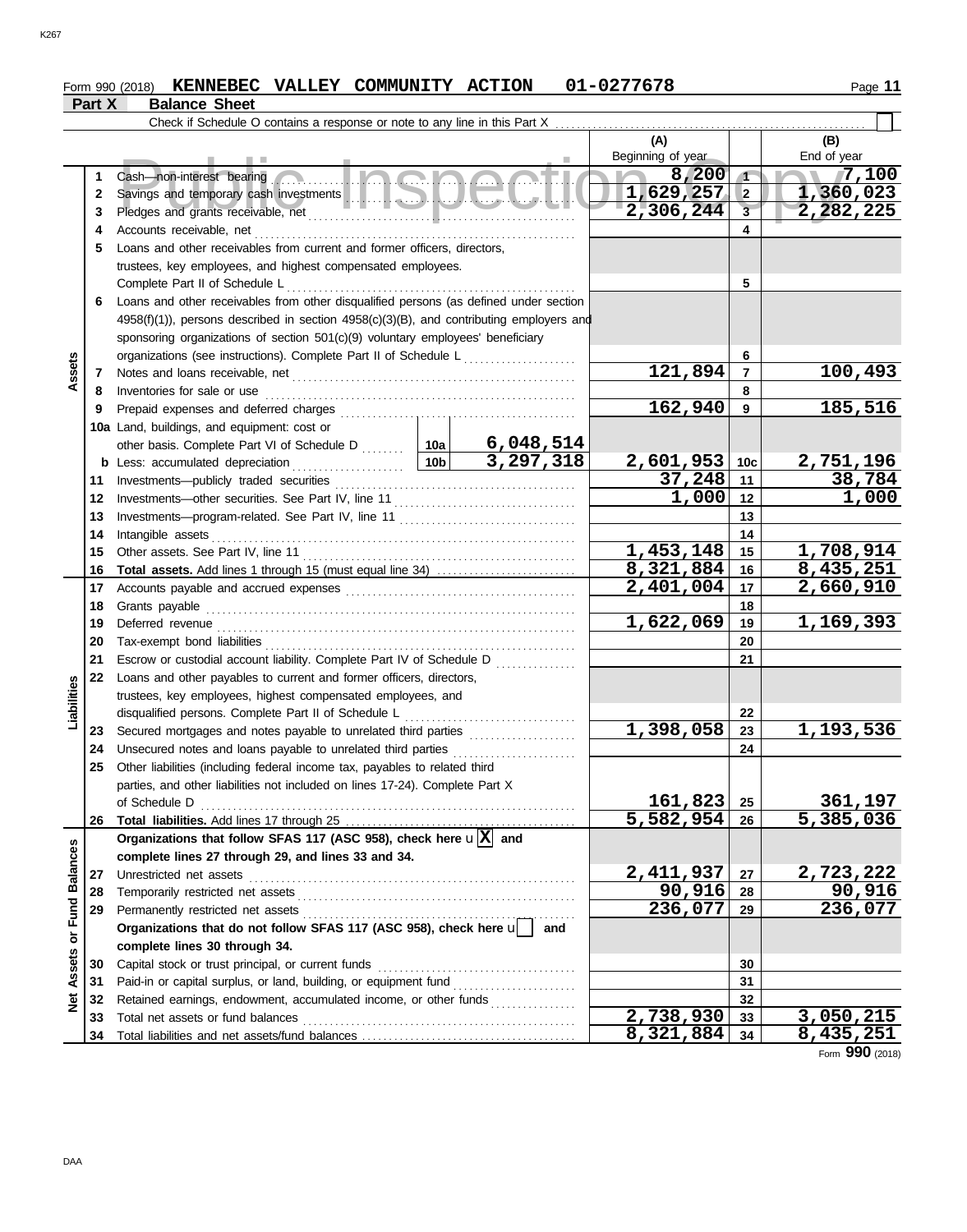|    | 01-0277678<br>Form 990 (2018) KENNEBEC VALLEY COMMUNITY ACTION                                                        |                         |                |          | Page 12 |
|----|-----------------------------------------------------------------------------------------------------------------------|-------------------------|----------------|----------|---------|
|    | <b>Reconciliation of Net Assets</b><br>Part XI                                                                        |                         |                |          |         |
|    | Check if Schedule O contains a response or note to any line in this Part XI                                           |                         |                |          |         |
| 1. |                                                                                                                       | $\mathbf{1}$            | 27,740,027     |          |         |
| 2  |                                                                                                                       | $\overline{2}$          | 27,428,742     |          |         |
| 3  | Revenue less expenses. Subtract line 2 from line 1                                                                    | $3 -$                   | 1311,285       |          |         |
| 4  |                                                                                                                       | $\overline{\mathbf{4}}$ | 2,738,930      |          |         |
| 5  |                                                                                                                       |                         |                |          |         |
| 6  |                                                                                                                       | 6                       |                |          |         |
| 7  | Investment expenses                                                                                                   | $\overline{7}$          |                |          |         |
| 8  |                                                                                                                       | 8                       |                |          |         |
| 9  |                                                                                                                       | 9                       |                |          |         |
| 10 | Net assets or fund balances at end of year. Combine lines 3 through 9 (must equal Part X, line                        |                         |                |          |         |
|    | 33, column (B))                                                                                                       | 10 <sup>1</sup>         | 3,050,215      |          |         |
|    | <b>Financial Statements and Reporting</b><br>Part XII                                                                 |                         |                |          |         |
|    |                                                                                                                       |                         |                |          |         |
|    |                                                                                                                       |                         |                | Yes   No |         |
| 1. | X Accrual<br>Accounting method used to prepare the Form 990:    <br>Cash<br>Other                                     |                         |                |          |         |
|    | If the organization changed its method of accounting from a prior year or checked "Other," explain in                 |                         |                |          |         |
|    | Schedule O.                                                                                                           |                         |                |          |         |
|    | 2a Were the organization's financial statements compiled or reviewed by an independent accountant?                    |                         | 2a             |          | x       |
|    | If "Yes," check a box below to indicate whether the financial statements for the year were compiled or                |                         |                |          |         |
|    | reviewed on a separate basis, consolidated basis, or both:                                                            |                         |                |          |         |
|    | Separate basis<br>Consolidated basis<br>Both consolidated and separate basis                                          |                         |                |          |         |
|    | <b>b</b> Were the organization's financial statements audited by an independent accountant?                           |                         | 2 <sub>b</sub> | x        |         |
|    | If "Yes," check a box below to indicate whether the financial statements for the year were audited on a               |                         |                |          |         |
|    | separate basis, consolidated basis, or both:                                                                          |                         |                |          |         |
|    | $ \mathbf{X} $ Consolidated basis<br>Both consolidated and separate basis<br>Separate basis                           |                         |                |          |         |
|    | c If "Yes" to line 2a or 2b, does the organization have a committee that assumes responsibility for oversight         |                         |                |          |         |
|    | of the audit, review, or compilation of its financial statements and selection of an independent accountant?          |                         | 2с             | x        |         |
|    | If the organization changed either its oversight process or selection process during the tax year, explain in         |                         |                |          |         |
|    | Schedule O.                                                                                                           |                         |                |          |         |
|    | 3a As a result of a federal award, was the organization required to undergo an audit or audits as set forth in        |                         |                |          |         |
|    | the Single Audit Act and OMB Circular A-133?                                                                          |                         | За             | х        |         |
|    | <b>b</b> If "Yes," did the organization undergo the required audit or audits? If the organization did not undergo the |                         |                |          |         |
|    | required audit or audits, explain why in Schedule O and describe any steps taken to undergo such audits               |                         | 3b             | X        |         |
|    |                                                                                                                       |                         |                | nnn      |         |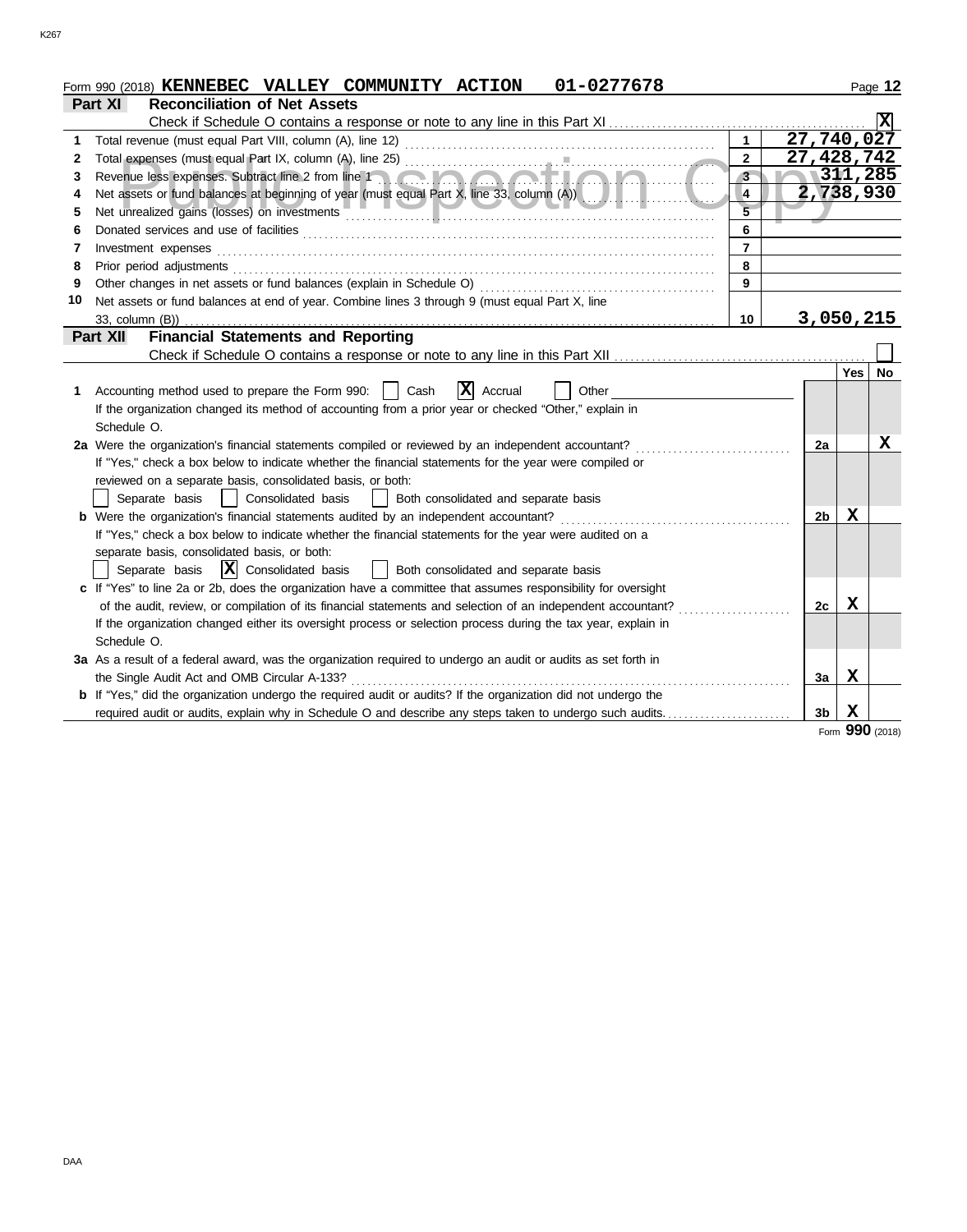|              |                   | Form 990 (2018) <b>KENNEBEC</b>                                        | VALLEY COMMUNITY ACTION                                        |                                   |                       |          |              |                                                                                                 |        | 01-0277678                                                                                                                                                                                                                                                                                                                             |                                                                    | Page 8                                                   |
|--------------|-------------------|------------------------------------------------------------------------|----------------------------------------------------------------|-----------------------------------|-----------------------|----------|--------------|-------------------------------------------------------------------------------------------------|--------|----------------------------------------------------------------------------------------------------------------------------------------------------------------------------------------------------------------------------------------------------------------------------------------------------------------------------------------|--------------------------------------------------------------------|----------------------------------------------------------|
|              | Part VII          |                                                                        |                                                                |                                   |                       |          |              |                                                                                                 |        | Section A. Officers, Directors, Trustees, Key Employees, and Highest Compensated Employees (continued)                                                                                                                                                                                                                                 |                                                                    |                                                          |
|              |                   | (A)<br>Name and title                                                  | (B)<br>Average<br>hours per<br>week<br>(list any               |                                   |                       | Position | (C)          | (do not check more than one<br>box, unless person is both an<br>officer and a director/trustee) |        | (D)<br>Reportable<br>compensation<br>from<br>the                                                                                                                                                                                                                                                                                       | (F)<br>Reportable<br>compensation from<br>related<br>organizations | (F)<br>Estimated<br>amount of<br>other<br>compensation   |
|              |                   | Puh                                                                    | hours for<br>related<br>organizations<br>below dotted<br>line) | Individual trustee<br>or director | Institutional trustee | Officer  | Key employee | Highest compensated<br>employee                                                                 | Former | organization<br>(W-2/1099-MISC)                                                                                                                                                                                                                                                                                                        | (W-2/1099-MISC)                                                    | from the<br>organization<br>and related<br>organizations |
| (20)<br>COO  |                   | <b>MICHELE</b><br>PRINCE                                               | 40.00<br>0.00                                                  |                                   |                       | X        |              |                                                                                                 |        | 99,896                                                                                                                                                                                                                                                                                                                                 | $\mathbf 0$                                                        | 4,040                                                    |
| (21)         |                   | TRACYE FORTIN                                                          | 40.00                                                          |                                   |                       |          |              |                                                                                                 |        |                                                                                                                                                                                                                                                                                                                                        |                                                                    |                                                          |
| (22)         |                   | ASSISTANT DIRECTOR<br>PATRICIA WALKER                                  | 0.00                                                           |                                   |                       | X        |              |                                                                                                 |        | 95,550                                                                                                                                                                                                                                                                                                                                 | 0                                                                  | 13,232                                                   |
|              | <b>CONTROLLER</b> |                                                                        | 40.00<br>0.00                                                  |                                   |                       | X        |              |                                                                                                 |        | 92,680                                                                                                                                                                                                                                                                                                                                 | $\mathbf 0$                                                        | 12,370                                                   |
|              |                   |                                                                        |                                                                |                                   |                       |          |              |                                                                                                 |        |                                                                                                                                                                                                                                                                                                                                        |                                                                    |                                                          |
|              |                   |                                                                        |                                                                |                                   |                       |          |              |                                                                                                 |        |                                                                                                                                                                                                                                                                                                                                        |                                                                    |                                                          |
|              |                   |                                                                        |                                                                |                                   |                       |          |              |                                                                                                 |        |                                                                                                                                                                                                                                                                                                                                        |                                                                    |                                                          |
|              |                   |                                                                        |                                                                |                                   |                       |          |              |                                                                                                 |        |                                                                                                                                                                                                                                                                                                                                        |                                                                    |                                                          |
|              |                   |                                                                        |                                                                |                                   |                       |          |              |                                                                                                 |        |                                                                                                                                                                                                                                                                                                                                        |                                                                    |                                                          |
|              | 1b Sub-total      |                                                                        |                                                                |                                   |                       |          |              |                                                                                                 | u      | 288,126                                                                                                                                                                                                                                                                                                                                |                                                                    | 29,642                                                   |
|              |                   | c Total from continuation sheets to Part VII, Section A                |                                                                |                                   |                       |          |              |                                                                                                 | u      |                                                                                                                                                                                                                                                                                                                                        |                                                                    |                                                          |
| $\mathbf{2}$ |                   | reportable compensation from the organization u                        |                                                                |                                   |                       |          |              |                                                                                                 |        | Total number of individuals (including but not limited to those listed above) who received more than \$100,000 of                                                                                                                                                                                                                      |                                                                    |                                                          |
| 3            |                   | employee on line 1a? If "Yes," complete Schedule J for such individual |                                                                |                                   |                       |          |              |                                                                                                 |        | Did the organization list any <b>former</b> officer, director, or trustee, key employee, or highest compensated                                                                                                                                                                                                                        |                                                                    | Yes<br>N <sub>o</sub><br>3                               |
| 4            |                   |                                                                        |                                                                |                                   |                       |          |              |                                                                                                 |        | employee on line 1a? If "Yes," complete Schedule J for such individual communities contained in the series of the For any individual listed on line 1a, is the sum of reportable compensation and other compensation from the<br>organization and related organizations greater than \$150,000? If "Yes," complete Schedule J for such |                                                                    | 4                                                        |
| 5            |                   |                                                                        |                                                                |                                   |                       |          |              |                                                                                                 |        | individual communication of the contract of the contract of the contract of the contract of the contract of the<br>Did any person listed on line 1a receive or accrue compensation from any unrelated organization or individual                                                                                                       |                                                                    | 5                                                        |
|              |                   | Section B. Independent Contractors                                     |                                                                |                                   |                       |          |              |                                                                                                 |        |                                                                                                                                                                                                                                                                                                                                        |                                                                    |                                                          |
| 1            |                   |                                                                        |                                                                |                                   |                       |          |              |                                                                                                 |        | Complete this table for your five highest compensated independent contractors that received more than \$100,000 of<br>compensation from the organization. Report compensation for the calendar year ending with or within the organization's tax year.                                                                                 |                                                                    |                                                          |
|              |                   |                                                                        | (A)<br>Name and business address                               |                                   |                       |          |              |                                                                                                 |        |                                                                                                                                                                                                                                                                                                                                        | (B)<br>Description of services                                     | (C)<br>Compensation                                      |
|              |                   |                                                                        |                                                                |                                   |                       |          |              |                                                                                                 |        |                                                                                                                                                                                                                                                                                                                                        |                                                                    |                                                          |
|              |                   |                                                                        |                                                                |                                   |                       |          |              |                                                                                                 |        |                                                                                                                                                                                                                                                                                                                                        |                                                                    |                                                          |
|              |                   |                                                                        |                                                                |                                   |                       |          |              |                                                                                                 |        |                                                                                                                                                                                                                                                                                                                                        |                                                                    |                                                          |
|              |                   |                                                                        |                                                                |                                   |                       |          |              |                                                                                                 |        |                                                                                                                                                                                                                                                                                                                                        |                                                                    |                                                          |
|              |                   |                                                                        |                                                                |                                   |                       |          |              |                                                                                                 |        |                                                                                                                                                                                                                                                                                                                                        |                                                                    |                                                          |
| 2            |                   | received more than \$100,000 of compensation from the organization u   |                                                                |                                   |                       |          |              |                                                                                                 |        | Total number of independent contractors (including but not limited to those listed above) who                                                                                                                                                                                                                                          |                                                                    |                                                          |
| DAA          |                   |                                                                        |                                                                |                                   |                       |          |              |                                                                                                 |        |                                                                                                                                                                                                                                                                                                                                        |                                                                    | Form 990 (2018)                                          |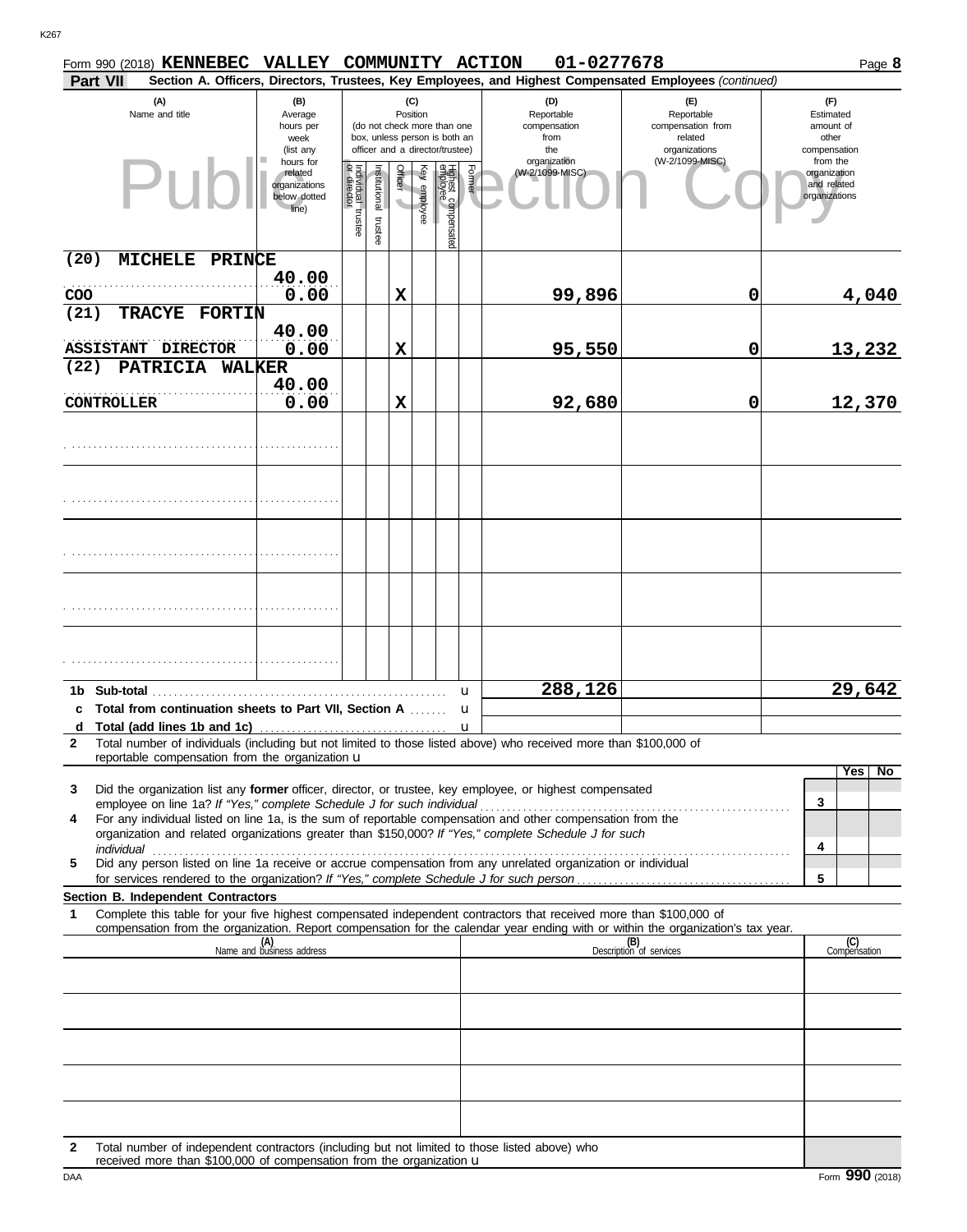|                                                                                                                                | <b>SCHEDULE A</b>          |                                                            | <b>Public Charity Status and Public Support</b>                                                                                                                                                                                                                 |                                       |    |                               | OMB No. 1545-0047                   |  |  |  |
|--------------------------------------------------------------------------------------------------------------------------------|----------------------------|------------------------------------------------------------|-----------------------------------------------------------------------------------------------------------------------------------------------------------------------------------------------------------------------------------------------------------------|---------------------------------------|----|-------------------------------|-------------------------------------|--|--|--|
|                                                                                                                                | (Form 990 or 990-EZ)       |                                                            | Complete if the organization is a section 501(c)(3) organization or a section 4947(a)(1) nonexempt charitable trust.                                                                                                                                            |                                       |    |                               | 18                                  |  |  |  |
|                                                                                                                                | Department of the Treasury |                                                            | u Attach to Form 990 or Form 990-EZ.                                                                                                                                                                                                                            |                                       |    |                               | Open to Public                      |  |  |  |
|                                                                                                                                | Internal Revenue Service   |                                                            | <b>u</b> Go to <i>www.irs.gov/Form990</i> for instructions and the latest information.                                                                                                                                                                          |                                       |    |                               | Inspection                          |  |  |  |
|                                                                                                                                | Name of the organization   | <b>PROGRAM</b>                                             | KENNEBEC VALLEY COMMUNITY ACTION                                                                                                                                                                                                                                |                                       |    | 01-0277678                    | Employer identification number      |  |  |  |
|                                                                                                                                | Part I                     |                                                            | Reason for Public Charity Status (All organizations must complete this part.) See instructions.                                                                                                                                                                 |                                       |    |                               |                                     |  |  |  |
|                                                                                                                                |                            |                                                            | The organization is not a private foundation because it is: (For lines 1 through 12, check only one box.)                                                                                                                                                       |                                       |    |                               |                                     |  |  |  |
| 1                                                                                                                              |                            |                                                            | A church, convention of churches, or association of churches described in section 170(b)(1)(A)(i).                                                                                                                                                              |                                       |    |                               |                                     |  |  |  |
| 2<br>3                                                                                                                         |                            |                                                            | A school described in section 170(b)(1)(A)(ii). (Attach Schedule E (Form 990 or 990-EZ).)<br>A hospital or a cooperative hospital service organization described in section 170(b)(1)(A)(iii).                                                                  |                                       |    |                               |                                     |  |  |  |
| 4                                                                                                                              |                            |                                                            | A medical research organization operated in conjunction with a hospital described in section 170(b)(1)(A)(iii). Enter the hospital's name,                                                                                                                      |                                       |    |                               |                                     |  |  |  |
| city, and state:                                                                                                               |                            |                                                            |                                                                                                                                                                                                                                                                 |                                       |    |                               |                                     |  |  |  |
| An organization operated for the benefit of a college or university owned or operated by a governmental unit described in<br>5 |                            |                                                            |                                                                                                                                                                                                                                                                 |                                       |    |                               |                                     |  |  |  |
|                                                                                                                                |                            | section 170(b)(1)(A)(iv). (Complete Part II.)              |                                                                                                                                                                                                                                                                 |                                       |    |                               |                                     |  |  |  |
| 6<br>7                                                                                                                         | <b>X</b>                   |                                                            | A federal, state, or local government or governmental unit described in section 170(b)(1)(A)(v).<br>An organization that normally receives a substantial part of its support from a governmental unit or from the general public                                |                                       |    |                               |                                     |  |  |  |
|                                                                                                                                |                            | described in section 170(b)(1)(A)(vi). (Complete Part II.) |                                                                                                                                                                                                                                                                 |                                       |    |                               |                                     |  |  |  |
| 8                                                                                                                              |                            |                                                            | A community trust described in section 170(b)(1)(A)(vi). (Complete Part II.)                                                                                                                                                                                    |                                       |    |                               |                                     |  |  |  |
| 9                                                                                                                              | university:                |                                                            | An agricultural research organization described in section 170(b)(1)(A)(ix) operated in conjunction with a land-grant college<br>or university or a non-land-grant college of agriculture (see instructions). Enter the name, city, and state of the college or |                                       |    |                               |                                     |  |  |  |
| 10                                                                                                                             |                            |                                                            | An organization that normally receives: (1) more than 33 1/3% of its support from contributions, membership fees, and gross                                                                                                                                     |                                       |    |                               |                                     |  |  |  |
|                                                                                                                                |                            |                                                            | receipts from activities related to its exempt functions-subject to certain exceptions, and (2) no more than 33 1/3% of its<br>support from gross investment income and unrelated business taxable income (less section 511 tax) from businesses                |                                       |    |                               |                                     |  |  |  |
|                                                                                                                                |                            |                                                            | acquired by the organization after June 30, 1975. See section 509(a)(2). (Complete Part III.)                                                                                                                                                                   |                                       |    |                               |                                     |  |  |  |
| 11                                                                                                                             |                            |                                                            | An organization organized and operated exclusively to test for public safety. See section 509(a)(4).                                                                                                                                                            |                                       |    |                               |                                     |  |  |  |
| 12                                                                                                                             |                            |                                                            | An organization organized and operated exclusively for the benefit of, to perform the functions of, or to carry out the purposes<br>of one or more publicly supported organizations described in section 509(a)(1) or section 509(a)(2). See section 509(a)(3). |                                       |    |                               |                                     |  |  |  |
|                                                                                                                                |                            |                                                            | Check the box in lines 12a through 12d that describes the type of supporting organization and complete lines 12e, 12f, and 12g.                                                                                                                                 |                                       |    |                               |                                     |  |  |  |
|                                                                                                                                | a                          |                                                            | Type I. A supporting organization operated, supervised, or controlled by its supported organization(s), typically by giving                                                                                                                                     |                                       |    |                               |                                     |  |  |  |
|                                                                                                                                |                            |                                                            | the supported organization(s) the power to regularly appoint or elect a majority of the directors or trustees of the<br>supporting organization. You must complete Part IV, Sections A and B.                                                                   |                                       |    |                               |                                     |  |  |  |
|                                                                                                                                | b                          |                                                            | Type II. A supporting organization supervised or controlled in connection with its supported organization(s), by having                                                                                                                                         |                                       |    |                               |                                     |  |  |  |
|                                                                                                                                |                            |                                                            | control or management of the supporting organization vested in the same persons that control or manage the supported<br>organization(s). You must complete Part IV, Sections A and C.                                                                           |                                       |    |                               |                                     |  |  |  |
|                                                                                                                                | c                          |                                                            | Type III functionally integrated. A supporting organization operated in connection with, and functionally integrated with,                                                                                                                                      |                                       |    |                               |                                     |  |  |  |
|                                                                                                                                | d                          |                                                            | its supported organization(s) (see instructions). You must complete Part IV, Sections A, D, and E.<br>Type III non-functionally integrated. A supporting organization operated in connection with its supported organization(s)                                 |                                       |    |                               |                                     |  |  |  |
|                                                                                                                                |                            |                                                            | that is not functionally integrated. The organization generally must satisfy a distribution requirement and an attentiveness<br>requirement (see instructions). You must complete Part IV, Sections A and D, and Part V.                                        |                                       |    |                               |                                     |  |  |  |
|                                                                                                                                | е                          |                                                            | Check this box if the organization received a written determination from the IRS that it is a Type I, Type II, Type III                                                                                                                                         |                                       |    |                               |                                     |  |  |  |
|                                                                                                                                |                            |                                                            | functionally integrated, or Type III non-functionally integrated supporting organization.                                                                                                                                                                       |                                       |    |                               |                                     |  |  |  |
|                                                                                                                                | f<br>g                     | Enter the number of supported organizations                | Provide the following information about the supported organization(s).                                                                                                                                                                                          |                                       |    |                               |                                     |  |  |  |
|                                                                                                                                | (i) Name of supported      | (ii) EIN                                                   | (iii) Type of organization                                                                                                                                                                                                                                      | (iv) Is the organization              |    | (v) Amount of monetary        | (vi) Amount of                      |  |  |  |
|                                                                                                                                | organization               |                                                            | (described on lines 1-10<br>above (see instructions))                                                                                                                                                                                                           | listed in your governing<br>document? |    | support (see<br>instructions) | other support (see<br>instructions) |  |  |  |
|                                                                                                                                |                            |                                                            |                                                                                                                                                                                                                                                                 | Yes                                   | No |                               |                                     |  |  |  |
| (A)                                                                                                                            |                            |                                                            |                                                                                                                                                                                                                                                                 |                                       |    |                               |                                     |  |  |  |
| (B)                                                                                                                            |                            |                                                            |                                                                                                                                                                                                                                                                 |                                       |    |                               |                                     |  |  |  |
|                                                                                                                                |                            |                                                            |                                                                                                                                                                                                                                                                 |                                       |    |                               |                                     |  |  |  |
| (C)                                                                                                                            |                            |                                                            |                                                                                                                                                                                                                                                                 |                                       |    |                               |                                     |  |  |  |
| (D)                                                                                                                            |                            |                                                            |                                                                                                                                                                                                                                                                 |                                       |    |                               |                                     |  |  |  |
|                                                                                                                                |                            |                                                            |                                                                                                                                                                                                                                                                 |                                       |    |                               |                                     |  |  |  |
| (E)                                                                                                                            |                            |                                                            |                                                                                                                                                                                                                                                                 |                                       |    |                               |                                     |  |  |  |
|                                                                                                                                |                            |                                                            |                                                                                                                                                                                                                                                                 |                                       |    |                               |                                     |  |  |  |

**For Paperwork Reduction Act Notice, see the Instructions for Form 990 or 990-EZ.**

DAA

**Total**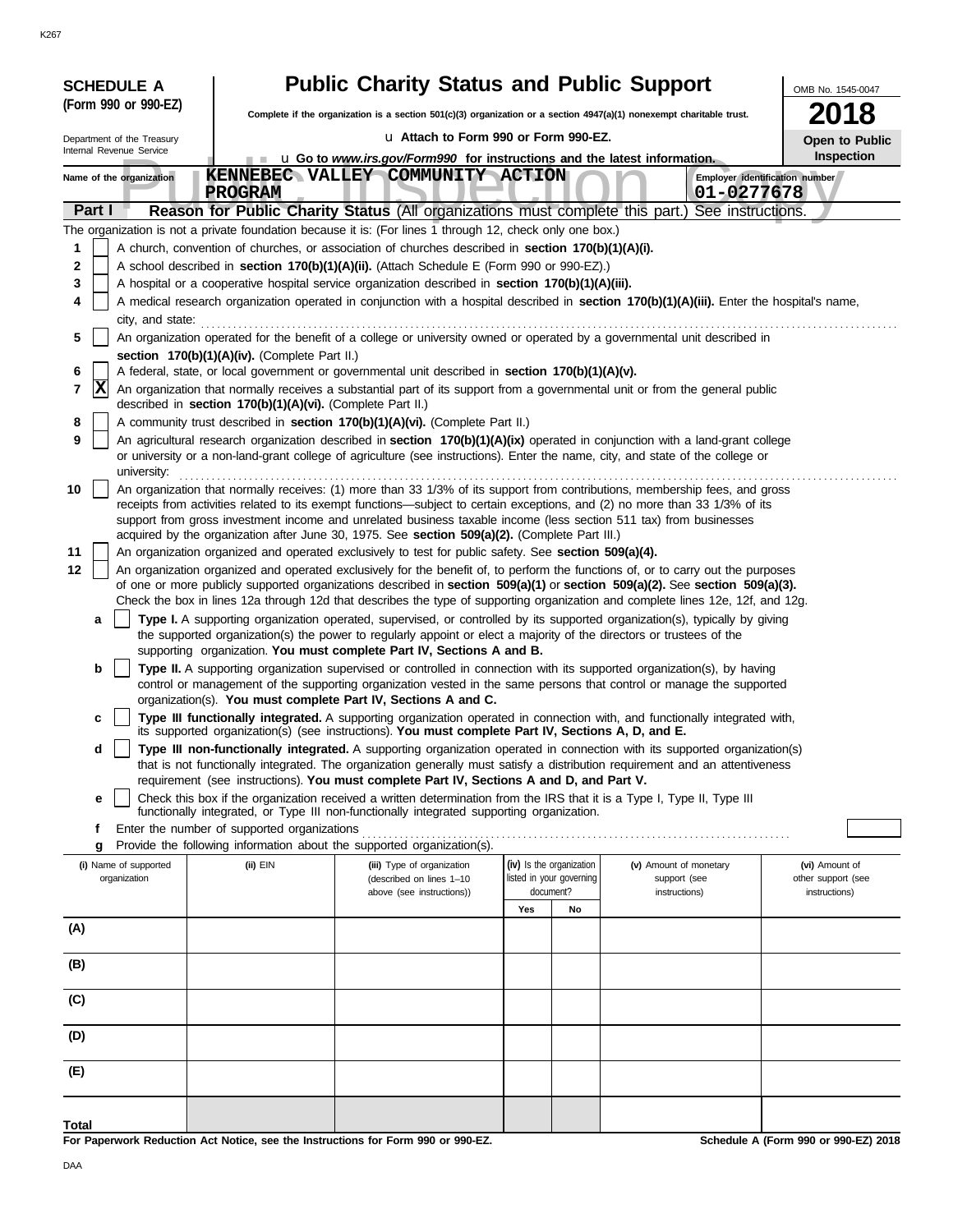|              | Schedule A (Form 990 or 990-EZ) 2018                                                                                                                                                            | KENNEBEC VALLEY COMMUNITY ACTION |            |            |            | 01-0277678 | Page 2                                        |
|--------------|-------------------------------------------------------------------------------------------------------------------------------------------------------------------------------------------------|----------------------------------|------------|------------|------------|------------|-----------------------------------------------|
|              | Support Schedule for Organizations Described in Sections 170(b)(1)(A)(iv) and 170(b)(1)(A)(vi)<br>Part II                                                                                       |                                  |            |            |            |            |                                               |
|              | (Complete only if you checked the box on line 5, 7, or 8 of Part I or if the organization failed to qualify under                                                                               |                                  |            |            |            |            |                                               |
|              | Part III. If the organization fails to qualify under the tests listed below, please complete Part III.)                                                                                         |                                  |            |            |            |            |                                               |
|              | Section A. Public Support                                                                                                                                                                       |                                  |            |            |            |            |                                               |
|              | Calendar year (or fiscal year beginning in) u                                                                                                                                                   | (a) 2014                         | (b) 2015   | $(c)$ 2016 | $(d)$ 2017 | (e) 2018   | (f) Total                                     |
| 1            | Gifts, grants, contributions, and                                                                                                                                                               |                                  |            |            |            |            |                                               |
|              | membership fees received. (Do not                                                                                                                                                               |                                  |            |            |            |            |                                               |
|              | include any "unusual grants.")                                                                                                                                                                  | 10,706,667                       | 13,703,325 | 14,558,305 | 15,209,801 | 15,917,435 | 70,095,533                                    |
| $\mathbf{2}$ | Tax revenues levied for the                                                                                                                                                                     |                                  |            |            |            |            |                                               |
|              | organization's benefit and either paid                                                                                                                                                          |                                  |            |            |            |            |                                               |
|              | to or expended on its behalf                                                                                                                                                                    |                                  |            |            |            |            |                                               |
| 3            | The value of services or facilities                                                                                                                                                             |                                  |            |            |            |            |                                               |
|              | furnished by a governmental unit to the                                                                                                                                                         |                                  |            |            |            |            |                                               |
|              | organization without charge                                                                                                                                                                     |                                  |            |            |            |            |                                               |
| 4            | Total. Add lines 1 through 3<br>The portion of total contributions by                                                                                                                           | 10,706,667                       | 13,703,325 | 14,558,305 | 15,209,801 | 15,917,435 | 70,095,533                                    |
| 5            | each person (other than a                                                                                                                                                                       |                                  |            |            |            |            |                                               |
|              | governmental unit or publicly                                                                                                                                                                   |                                  |            |            |            |            |                                               |
|              | supported organization) included on                                                                                                                                                             |                                  |            |            |            |            |                                               |
|              | line 1 that exceeds 2% of the amount<br>shown on line 11, column (f)                                                                                                                            |                                  |            |            |            |            |                                               |
| 6            | a a a a a a a a a<br>Public support. Subtract line 5 from line 4                                                                                                                                |                                  |            |            |            |            | 70,095,533                                    |
|              | Section B. Total Support                                                                                                                                                                        |                                  |            |            |            |            |                                               |
|              | Calendar year (or fiscal year beginning in) $\mathbf u$                                                                                                                                         | (a) 2014                         | (b) 2015   | $(c)$ 2016 | $(d)$ 2017 | $(e)$ 2018 | (f) Total                                     |
| 7            | Amounts from line 4                                                                                                                                                                             | 10,706,667                       | 13,703,325 | 14,558,305 | 15,209,801 | 15,917,435 | 70,095,533                                    |
| 8            | Gross income from interest, dividends,                                                                                                                                                          |                                  |            |            |            |            |                                               |
|              | payments received on securities loans,                                                                                                                                                          |                                  |            |            |            |            |                                               |
|              | rents, royalties, and income from<br>similar sources                                                                                                                                            | 3,551                            | 5,121      | 3,611      | 8,786      |            | 21,069                                        |
|              |                                                                                                                                                                                                 |                                  |            |            |            |            |                                               |
| 9            | Net income from unrelated business<br>activities, whether or not the business                                                                                                                   |                                  |            |            |            |            |                                               |
|              | is regularly carried on                                                                                                                                                                         |                                  |            |            |            |            |                                               |
| 10           | Other income. Do not include gain or                                                                                                                                                            |                                  |            |            |            |            |                                               |
|              | loss from the sale of capital assets                                                                                                                                                            |                                  |            |            |            |            |                                               |
|              | (Explain in Part VI.)                                                                                                                                                                           |                                  |            |            |            |            |                                               |
| 11           | Total support. Add lines 7 through 10                                                                                                                                                           |                                  |            |            |            |            | 70,116,602                                    |
| 12           | Gross receipts from related activities, etc. (see instructions)                                                                                                                                 |                                  |            |            |            | 12         | 40,773,090                                    |
| 13           | First five years. If the Form 990 is for the organization's first, second, third, fourth, or fifth tax year as a section 501(c)(3)                                                              |                                  |            |            |            |            |                                               |
|              |                                                                                                                                                                                                 |                                  |            |            |            |            |                                               |
|              | Section C. Computation of Public Support Percentage                                                                                                                                             |                                  |            |            |            |            |                                               |
| 14           |                                                                                                                                                                                                 |                                  |            |            |            | 14         | 99.97%                                        |
| 15<br>16a    | Public support percentage from 2017 Schedule A, Part II, line 14<br>33 1/3% support test-2018. If the organization did not check the box on line 13, and line 14 is 33 1/3% or more, check this |                                  |            |            |            | 15         | 99.96%                                        |
|              |                                                                                                                                                                                                 |                                  |            |            |            |            | $\blacktriangleright$ $\overline{\mathtt{x}}$ |
| b            | 33 1/3% support test-2017. If the organization did not check a box on line 13 or 16a, and line 15 is 33 1/3% or more, check                                                                     |                                  |            |            |            |            |                                               |
|              |                                                                                                                                                                                                 |                                  |            |            |            |            |                                               |
| 17a          | 10%-facts-and-circumstances test-2018. If the organization did not check a box on line 13, 16a, or 16b, and line 14 is                                                                          |                                  |            |            |            |            |                                               |
|              | 10% or more, and if the organization meets the "facts-and-circumstances" test, check this box and stop here. Explain in                                                                         |                                  |            |            |            |            |                                               |
|              | Part VI how the organization meets the "facts-and-circumstances" test. The organization qualifies as a publicly supported                                                                       |                                  |            |            |            |            |                                               |
|              | organization                                                                                                                                                                                    |                                  |            |            |            |            |                                               |
| b            | 10%-facts-and-circumstances test-2017. If the organization did not check a box on line 13, 16a, 16b, or 17a, and line                                                                           |                                  |            |            |            |            |                                               |
|              | 15 is 10% or more, and if the organization meets the "facts-and-circumstances" test, check this box and stop here.                                                                              |                                  |            |            |            |            |                                               |
|              | Explain in Part VI how the organization meets the "facts-and-circumstances" test. The organization qualifies as a publicly                                                                      |                                  |            |            |            |            |                                               |
|              | supported organization                                                                                                                                                                          |                                  |            |            |            |            |                                               |
| 18           | Private foundation. If the organization did not check a box on line 13, 16a, 16b, 17a, or 17b, check this box and see                                                                           |                                  |            |            |            |            |                                               |
|              | <b>instructions</b>                                                                                                                                                                             |                                  |            |            |            |            |                                               |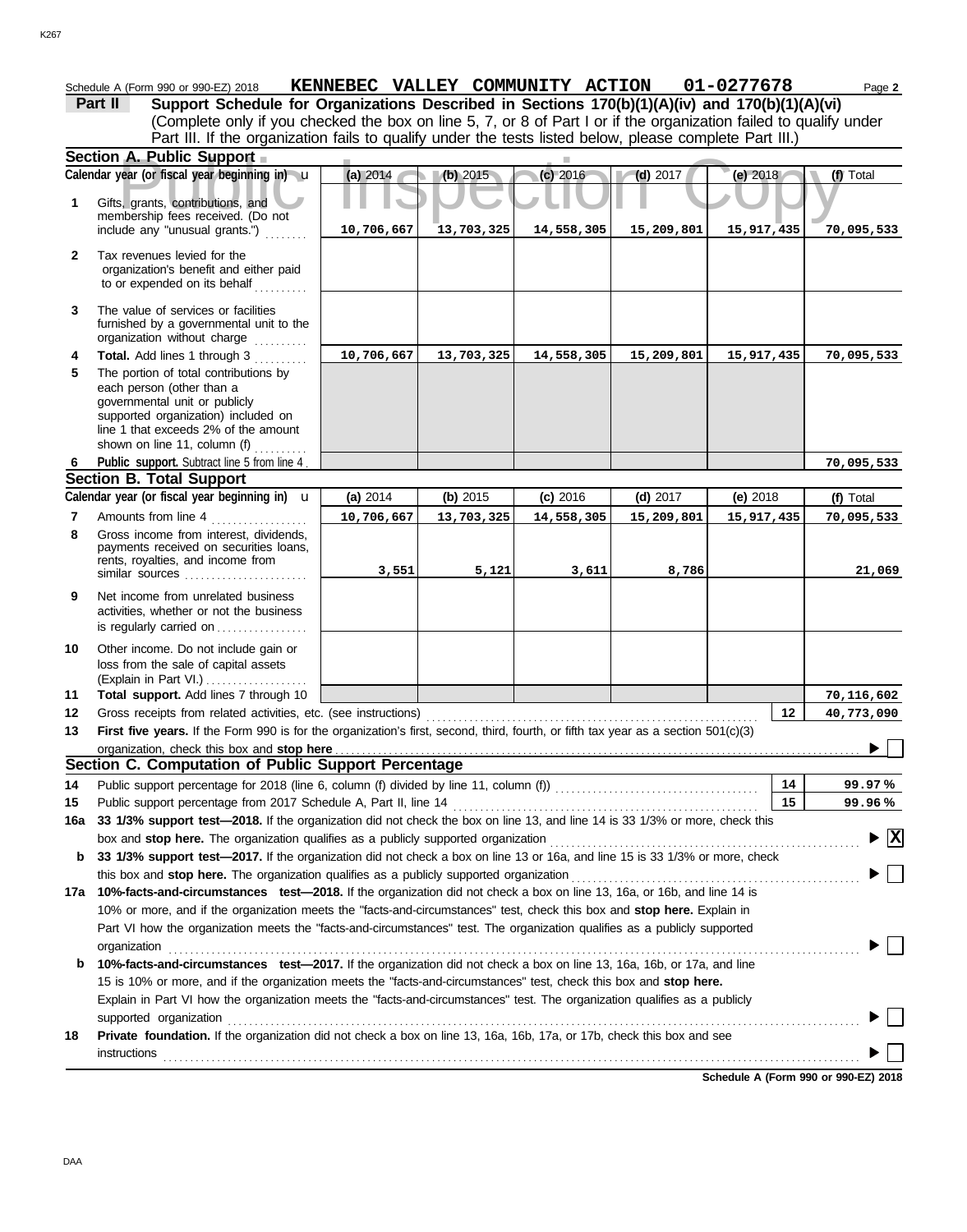#### Schedule A (Form 990 or 990-EZ) 2018 **KENNEBEC VALLEY COMMUNITY ACTION 01-0277678** Page 3

|              | Part III<br>Support Schedule for Organizations Described in Section 509(a)(2)                                                                                                                                      |          |          |            |            |            |           |
|--------------|--------------------------------------------------------------------------------------------------------------------------------------------------------------------------------------------------------------------|----------|----------|------------|------------|------------|-----------|
|              | (Complete only if you checked the box on line 10 of Part I or if the organization failed to qualify under Part II.<br>If the organization fails to qualify under the tests listed below, please complete Part II.) |          |          |            |            |            |           |
|              | <b>Section A. Public Support</b>                                                                                                                                                                                   |          |          |            |            |            |           |
|              | Calendar year (or fiscal year beginning in) u                                                                                                                                                                      | (a) 2014 | (b) 2015 | $(c)$ 2016 | $(d)$ 2017 | (e) 2018   | (f) Total |
| 1            | Gifts, grants, contributions, and membership<br>fees received. (Do not include any "unusual grants.")                                                                                                              |          |          |            |            |            |           |
| $\mathbf{2}$ | Gross receipts from admissions, merchandise<br>sold or services performed, or facilities<br>furnished in any activity that is related to the<br>organization's fax-exempt purpose                                  |          |          |            |            |            |           |
| 3            | Gross receipts from activities that are not an<br>unrelated trade or business under section 513                                                                                                                    |          |          |            |            |            |           |
| 4            | Tax revenues levied for the<br>organization's benefit and either paid<br>to or expended on its behalf                                                                                                              |          |          |            |            |            |           |
| 5            | The value of services or facilities<br>furnished by a governmental unit to the<br>organization without charge                                                                                                      |          |          |            |            |            |           |
| 6            | Total. Add lines 1 through 5<br>.                                                                                                                                                                                  |          |          |            |            |            |           |
|              | <b>7a</b> Amounts included on lines 1, 2, and 3<br>received from disqualified persons                                                                                                                              |          |          |            |            |            |           |
| b            | Amounts included on lines 2 and 3<br>received from other than disqualified<br>persons that exceed the greater of \$5,000<br>or 1% of the amount on line 13 for the year                                            |          |          |            |            |            |           |
| c            | Add lines 7a and 7b                                                                                                                                                                                                |          |          |            |            |            |           |
| 8            | Public support. (Subtract line 7c from                                                                                                                                                                             |          |          |            |            |            |           |
|              | line $6.$ )                                                                                                                                                                                                        |          |          |            |            |            |           |
|              | Section B. Total Support                                                                                                                                                                                           |          |          |            |            |            |           |
|              | Calendar year (or fiscal year beginning in) $\mathbf u$                                                                                                                                                            | (a) 2014 | (b) 2015 | $(c)$ 2016 | $(d)$ 2017 | (e) $2018$ | (f) Total |
| 9            | Amounts from line 6<br>.                                                                                                                                                                                           |          |          |            |            |            |           |
| 10a          | Gross income from interest, dividends,<br>payments received on securities loans, rents,<br>royalties, and income from similar sources.                                                                             |          |          |            |            |            |           |
| b            | Unrelated business taxable income (less)<br>section 511 taxes) from businesses<br>acquired after June 30, 1975                                                                                                     |          |          |            |            |            |           |
|              | c Add lines 10a and 10b $\ldots$                                                                                                                                                                                   |          |          |            |            |            |           |
| 11           | Net income from unrelated business<br>activities not included in line 10b, whether<br>or not the business is regularly carried on                                                                                  |          |          |            |            |            |           |
| 12           | Other income. Do not include gain or<br>loss from the sale of capital assets<br>(Explain in Part VI.)<br>.                                                                                                         |          |          |            |            |            |           |
| 13           | Total support. (Add lines 9, 10c, 11,                                                                                                                                                                              |          |          |            |            |            |           |
| 14           | First five years. If the Form 990 is for the organization's first, second, third, fourth, or fifth tax year as a section 501(c)(3)<br>organization, check this box and stop here                                   |          |          |            |            |            |           |
|              | Section C. Computation of Public Support Percentage                                                                                                                                                                |          |          |            |            |            |           |
| 15           |                                                                                                                                                                                                                    |          |          |            |            | 15         | %         |
| 16           |                                                                                                                                                                                                                    |          |          |            |            | 16         | %         |
|              | Section D. Computation of Investment Income Percentage                                                                                                                                                             |          |          |            |            |            |           |
| 17           |                                                                                                                                                                                                                    |          |          |            |            | 17         | %         |
| 18           |                                                                                                                                                                                                                    |          |          |            |            | 18         | %         |
| 19a          | 33 1/3% support tests-2018. If the organization did not check the box on line 14, and line 15 is more than 33 1/3%, and line                                                                                       |          |          |            |            |            |           |
|              | 17 is not more than 33 1/3%, check this box and stop here. The organization qualifies as a publicly supported organization.                                                                                        |          |          |            |            |            |           |
| b            | 33 1/3% support tests-2017. If the organization did not check a box on line 14 or line 19a, and line 16 is more than 33 1/3%, and                                                                                  |          |          |            |            |            |           |
|              | line 18 is not more than 33 1/3%, check this box and stop here. The organization qualifies as a publicly supported organization                                                                                    |          |          |            |            |            |           |
| 20           |                                                                                                                                                                                                                    |          |          |            |            |            |           |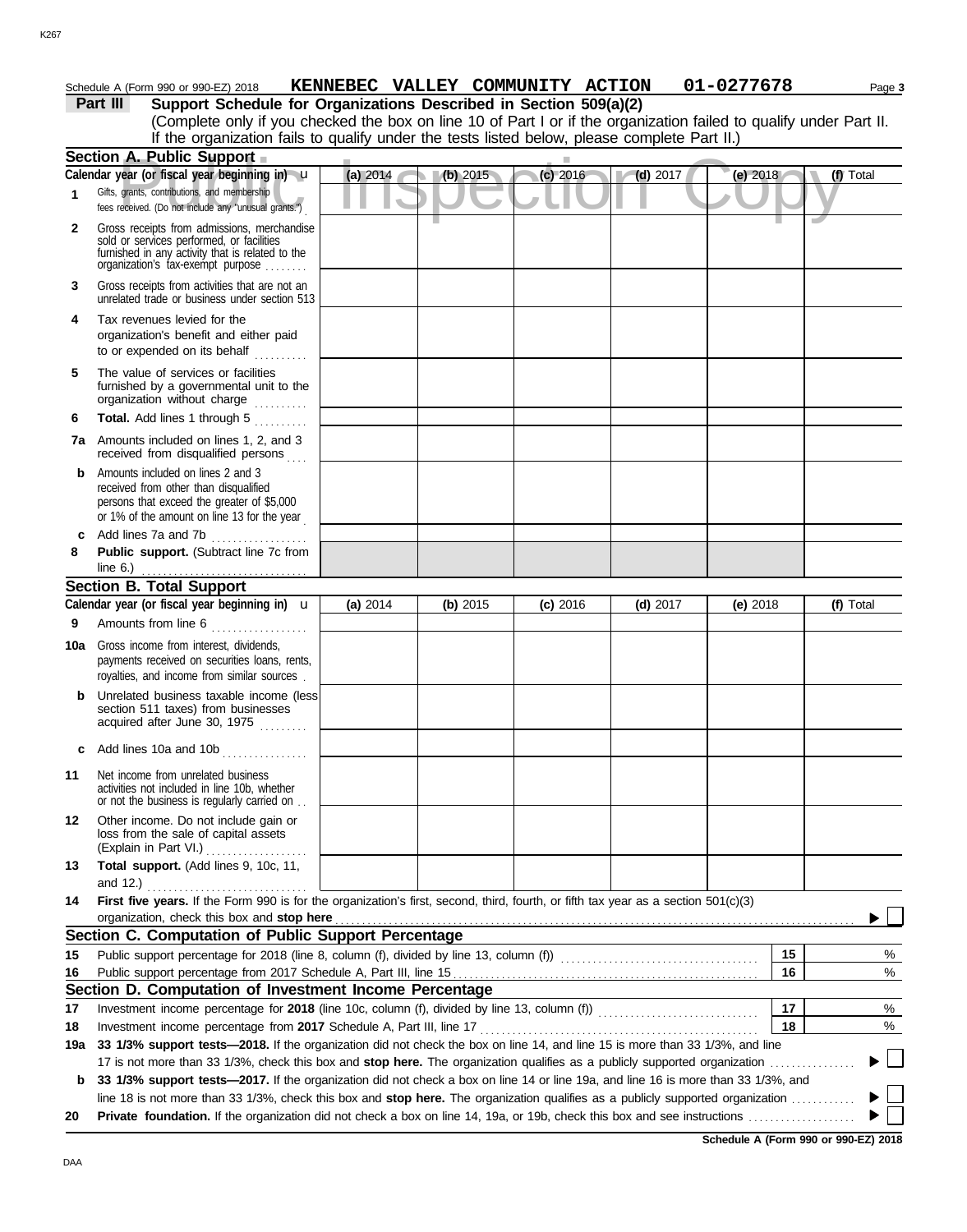|                | Schedule A (Form 990 or 990-EZ) 2018                   |  | KENNEBEC VALLEY COMMUNITY ACTION | 01-0277678                                                                                                  | Page 4 |
|----------------|--------------------------------------------------------|--|----------------------------------|-------------------------------------------------------------------------------------------------------------|--------|
| <b>Part IV</b> | <b>Supporting Organizations</b>                        |  |                                  |                                                                                                             |        |
|                |                                                        |  |                                  | (Complete only if you checked a box in line 12 on Part I. If you checked 12a of Part I, complete Sections A |        |
|                |                                                        |  |                                  | and B. If you checked 12b of Part I, complete Sections A and C. If you checked 12c of Part I, complete      |        |
|                |                                                        |  |                                  | Sections A, D, and E. If you checked 12d of Part I, complete Sections A and D, and complete Part V.)        |        |
|                | Section A. All Supporting Organizations A ALLA ALLA IN |  |                                  |                                                                                                             |        |

|              | Sections A, D, and E. If you checked 12d of Part I, complete Sections A and D, and complete Part V.)                     |                 |     |    |
|--------------|--------------------------------------------------------------------------------------------------------------------------|-----------------|-----|----|
|              | Section A. All Supporting Organizations                                                                                  |                 |     |    |
|              |                                                                                                                          |                 | Yes | No |
| 1            | Are all of the organization's supported organizations listed by name in the organization's governing                     |                 |     |    |
|              | documents? If "No," describe in Part VI how the supported organizations are designated. If designated by                 |                 |     |    |
|              | class or purpose, describe the designation. If historic and continuing relationship, explain.                            | 1               |     |    |
| $\mathbf{2}$ | Did the organization have any supported organization that does not have an IRS determination of status                   |                 |     |    |
|              | under section $509(a)(1)$ or (2)? If "Yes," explain in Part VI how the organization determined that the supported        |                 |     |    |
|              | organization was described in section 509(a)(1) or (2).                                                                  | $\mathbf{2}$    |     |    |
| За           | Did the organization have a supported organization described in section $501(c)(4)$ , (5), or (6)? If "Yes," answer      |                 |     |    |
|              | $(b)$ and $(c)$ below.                                                                                                   | 3a              |     |    |
| b            | Did the organization confirm that each supported organization qualified under section $501(c)(4)$ , $(5)$ , or $(6)$ and |                 |     |    |
|              | satisfied the public support tests under section $509(a)(2)?$ If "Yes," describe in Part VI when and how the             |                 |     |    |
|              | organization made the determination.                                                                                     | 3b              |     |    |
| c            | Did the organization ensure that all support to such organizations was used exclusively for section $170(c)(2)(B)$       |                 |     |    |
|              | purposes? If "Yes," explain in Part VI what controls the organization put in place to ensure such use.                   | 3c              |     |    |
| 4a           | Was any supported organization not organized in the United States ("foreign supported organization")? If                 |                 |     |    |
|              | "Yes," and if you checked 12a or 12b in Part I, answer (b) and (c) below.                                                | 4a              |     |    |
| b            | Did the organization have ultimate control and discretion in deciding whether to make grants to the foreign              |                 |     |    |
|              | supported organization? If "Yes," describe in Part VI how the organization had such control and discretion               |                 |     |    |
|              | despite being controlled or supervised by or in connection with its supported organizations.                             | 4b              |     |    |
| c            | Did the organization support any foreign supported organization that does not have an IRS determination                  |                 |     |    |
|              | under sections $501(c)(3)$ and $509(a)(1)$ or $(2)?$ If "Yes," explain in Part VI what controls the organization used    |                 |     |    |
|              | to ensure that all support to the foreign supported organization was used exclusively for section $170(c)(2)(B)$         |                 |     |    |
|              | purposes.                                                                                                                | 4с              |     |    |
| 5a           | Did the organization add, substitute, or remove any supported organizations during the tax year? If "Yes,"               |                 |     |    |
|              | answer (b) and (c) below (if applicable). Also, provide detail in Part VI, including (i) the names and EIN               |                 |     |    |
|              | numbers of the supported organizations added, substituted, or removed; (ii) the reasons for each such action;            |                 |     |    |
|              |                                                                                                                          |                 |     |    |
|              | (iii) the authority under the organization's organizing document authorizing such action; and (iv) how the action        |                 |     |    |
|              | was accomplished (such as by amendment to the organizing document).                                                      | 5a              |     |    |
| b            | Type I or Type II only. Was any added or substituted supported organization part of a class already                      |                 |     |    |
|              | designated in the organization's organizing document?                                                                    | 5b              |     |    |
| c            | <b>Substitutions only.</b> Was the substitution the result of an event beyond the organization's control?                | 5c              |     |    |
| 6            | Did the organization provide support (whether in the form of grants or the provision of services or facilities) to       |                 |     |    |
|              | anyone other than (i) its supported organizations, (ii) individuals that are part of the charitable class benefited      |                 |     |    |
|              | by one or more of its supported organizations, or (iii) other supporting organizations that also support or              |                 |     |    |
|              | benefit one or more of the filing organization's supported organizations? If "Yes," provide detail in Part VI.           | 6               |     |    |
|              | Did the organization provide a grant, loan, compensation, or other similar payment to a substantial contributor          |                 |     |    |
|              | (as defined in section $4958(c)(3)(C)$ ), a family member of a substantial contributor, or a 35% controlled entity       |                 |     |    |
|              | with regard to a substantial contributor? If "Yes," complete Part I of Schedule L (Form 990 or 990-EZ).                  | 7               |     |    |
| 8            | Did the organization make a loan to a disqualified person (as defined in section 4958) not described in line 7?          |                 |     |    |
|              | If "Yes," complete Part I of Schedule L (Form 990 or 990-EZ).                                                            | 8               |     |    |
| 9а           | Was the organization controlled directly or indirectly at any time during the tax year by one or more                    |                 |     |    |
|              | disqualified persons as defined in section 4946 (other than foundation managers and organizations described              |                 |     |    |
|              | in section 509(a)(1) or (2))? If "Yes," provide detail in Part VI.                                                       | 9а              |     |    |
| b            | Did one or more disqualified persons (as defined in line 9a) hold a controlling interest in any entity in which          |                 |     |    |
|              | the supporting organization had an interest? If "Yes," provide detail in Part VI.                                        | 9b              |     |    |
| c            | Did a disqualified person (as defined in line 9a) have an ownership interest in, or derive any personal benefit          |                 |     |    |
|              | from, assets in which the supporting organization also had an interest? If "Yes," provide detail in Part VI.             | 9c              |     |    |
| 10a          | Was the organization subject to the excess business holdings rules of section 4943 because of section                    |                 |     |    |
|              | 4943(f) (regarding certain Type II supporting organizations, and all Type III non-functionally integrated                |                 |     |    |
|              | supporting organizations)? If "Yes," answer 10b below.                                                                   | 10a             |     |    |
| b            | Did the organization have any excess business holdings in the tax year? (Use Schedule C, Form 4720, to                   |                 |     |    |
|              | determine whether the organization had excess business holdings.)                                                        | 10 <sub>b</sub> |     |    |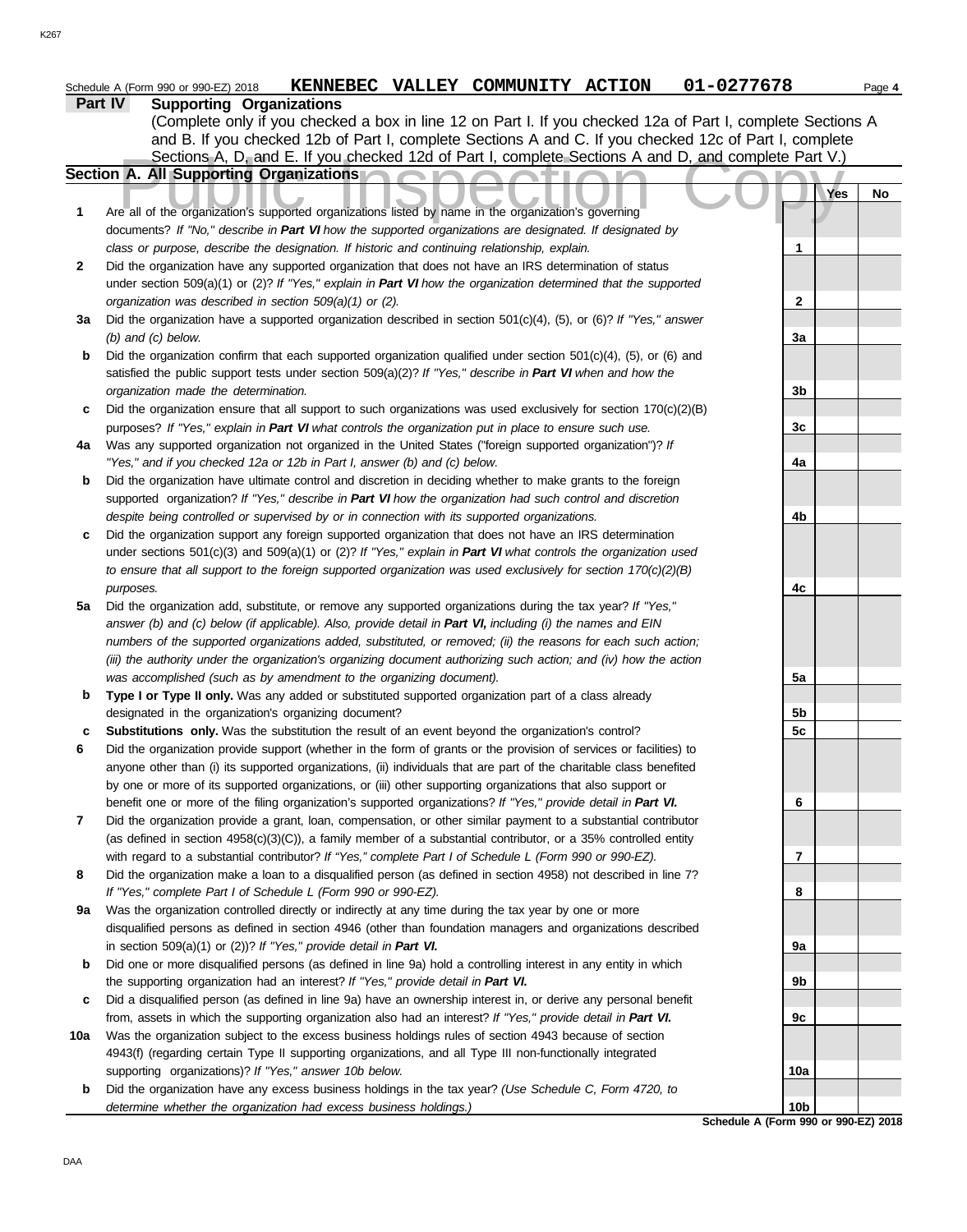|              | 01-0277678<br>KENNEBEC VALLEY COMMUNITY ACTION<br>Schedule A (Form 990 or 990-EZ) 2018                                            |                 |            | Page 5 |
|--------------|-----------------------------------------------------------------------------------------------------------------------------------|-----------------|------------|--------|
|              | <b>Supporting Organizations (continued)</b><br>Part IV                                                                            |                 |            |        |
|              |                                                                                                                                   |                 | Yes        | No     |
| 11           | Has the organization accepted a gift or contribution from any of the following persons?                                           |                 |            |        |
| а            | A person who directly or indirectly controls, either alone or together with persons described in (b) and (c)                      |                 |            |        |
|              | below, the governing body of a supported organization?                                                                            | 11a             |            |        |
| b            | A family member of a person described in (a) above?                                                                               | 11 <sub>b</sub> |            |        |
| c            | A 35% controlled entity of a person described in (a) or (b) above? If "Yes" to a, b, or c, provide detail in Part VI              | 11c             |            |        |
|              | <b>Section B. Type I Supporting Organizations</b>                                                                                 |                 |            |        |
|              |                                                                                                                                   |                 | Yes        | No     |
| 1            | Did the directors, trustees, or membership of one or more supported organizations have the power to                               |                 |            |        |
|              | regularly appoint or elect at least a majority of the organization's directors or trustees at all times during the                |                 |            |        |
|              | tax year? If "No," describe in Part VI how the supported organization(s) effectively operated, supervised, or                     |                 |            |        |
|              | controlled the organization's activities. If the organization had more than one supported organization,                           |                 |            |        |
|              | describe how the powers to appoint and/or remove directors or trustees were allocated among the supported                         |                 |            |        |
|              | organizations and what conditions or restrictions, if any, applied to such powers during the tax year.                            | 1               |            |        |
| $\mathbf{2}$ | Did the organization operate for the benefit of any supported organization other than the supported                               |                 |            |        |
|              | organization(s) that operated, supervised, or controlled the supporting organization? If "Yes," explain in Part                   |                 |            |        |
|              | VI how providing such benefit carried out the purposes of the supported organization(s) that operated,                            |                 |            |        |
|              | supervised, or controlled the supporting organization.                                                                            | 2               |            |        |
|              | Section C. Type II Supporting Organizations                                                                                       |                 |            |        |
|              |                                                                                                                                   |                 | <b>Yes</b> | No     |
| 1            | Were a majority of the organization's directors or trustees during the tax year also a majority of the directors                  |                 |            |        |
|              | or trustees of each of the organization's supported organization(s)? If "No," describe in Part VI how control                     |                 |            |        |
|              | or management of the supporting organization was vested in the same persons that controlled or managed                            |                 |            |        |
|              | the supported organization(s).                                                                                                    | 1               |            |        |
|              | Section D. All Type III Supporting Organizations                                                                                  |                 |            |        |
|              |                                                                                                                                   |                 | <b>Yes</b> | No     |
| 1            | Did the organization provide to each of its supported organizations, by the last day of the fifth month of the                    |                 |            |        |
|              | organization's tax year, (i) a written notice describing the type and amount of support provided during the prior tax             |                 |            |        |
|              | year, (ii) a copy of the Form 990 that was most recently filed as of the date of notification, and (iii) copies of the            |                 |            |        |
|              | organization's governing documents in effect on the date of notification, to the extent not previously provided?                  | 1               |            |        |
| $\mathbf{2}$ | Were any of the organization's officers, directors, or trustees either (i) appointed or elected by the supported                  |                 |            |        |
|              | organization(s) or (ii) serving on the governing body of a supported organization? If "No," explain in Part VI how                |                 |            |        |
|              | the organization maintained a close and continuous working relationship with the supported organization(s).                       | 2               |            |        |
| 3            | By reason of the relationship described in (2), did the organization's supported organizations have a                             |                 |            |        |
|              | significant voice in the organization's investment policies and in directing the use of the organization's                        |                 |            |        |
|              | income or assets at all times during the tax year? If "Yes," describe in Part VI the role the organization's                      |                 |            |        |
|              | supported organizations played in this regard.                                                                                    | 3               |            |        |
|              | Section E. Type III Functionally-Integrated Supporting Organizations                                                              |                 |            |        |
| 1            | Check the box next to the method that the organization used to satisfy the Integral Part Test during the year (see instructions). |                 |            |        |
| a            | The organization satisfied the Activities Test. Complete line 2 below.                                                            |                 |            |        |
| b            | The organization is the parent of each of its supported organizations. Complete line 3 below.                                     |                 |            |        |
| c            | The organization supported a governmental entity. Describe in Part VI how you supported a government entity (see instructions).   |                 |            |        |
|              |                                                                                                                                   |                 |            |        |
| $\mathbf{2}$ | Activities Test. Answer (a) and (b) below.                                                                                        |                 | Yes        | No     |
| а            | Did substantially all of the organization's activities during the tax year directly further the exempt purposes of                |                 |            |        |
|              | the supported organization(s) to which the organization was responsive? If "Yes," then in Part VI identify                        |                 |            |        |
|              | those supported organizations and explain how these activities directly furthered their exempt purposes,                          |                 |            |        |
|              | how the organization was responsive to those supported organizations, and how the organization determined                         |                 |            |        |
|              | that these activities constituted substantially all of its activities.                                                            | 2a              |            |        |
| b            | Did the activities described in (a) constitute activities that, but for the organization's involvement, one or more               |                 |            |        |
|              | of the organization's supported organization(s) would have been engaged in? If "Yes," explain in Part VI the                      |                 |            |        |
|              | reasons for the organization's position that its supported organization(s) would have engaged in these                            |                 |            |        |
|              | activities but for the organization's involvement.                                                                                | 2b              |            |        |
| 3            | Parent of Supported Organizations. Answer (a) and (b) below.                                                                      |                 |            |        |
| a            | Did the organization have the power to regularly appoint or elect a majority of the officers, directors, or                       |                 |            |        |
|              | trustees of each of the supported organizations? Provide details in Part VI.                                                      | 3a              |            |        |

<u>DAA Schedule A (Form 990 or 990-EZ) 2018</u><br>DAA Schedule A (Form 990 or 990-EZ) 2018 **b** Did the organization exercise a substantial degree of direction over the policies, programs, and activities of each of its supported organizations? *If "Yes," describe in Part VI the role played by the organization in this regard.*

**3b**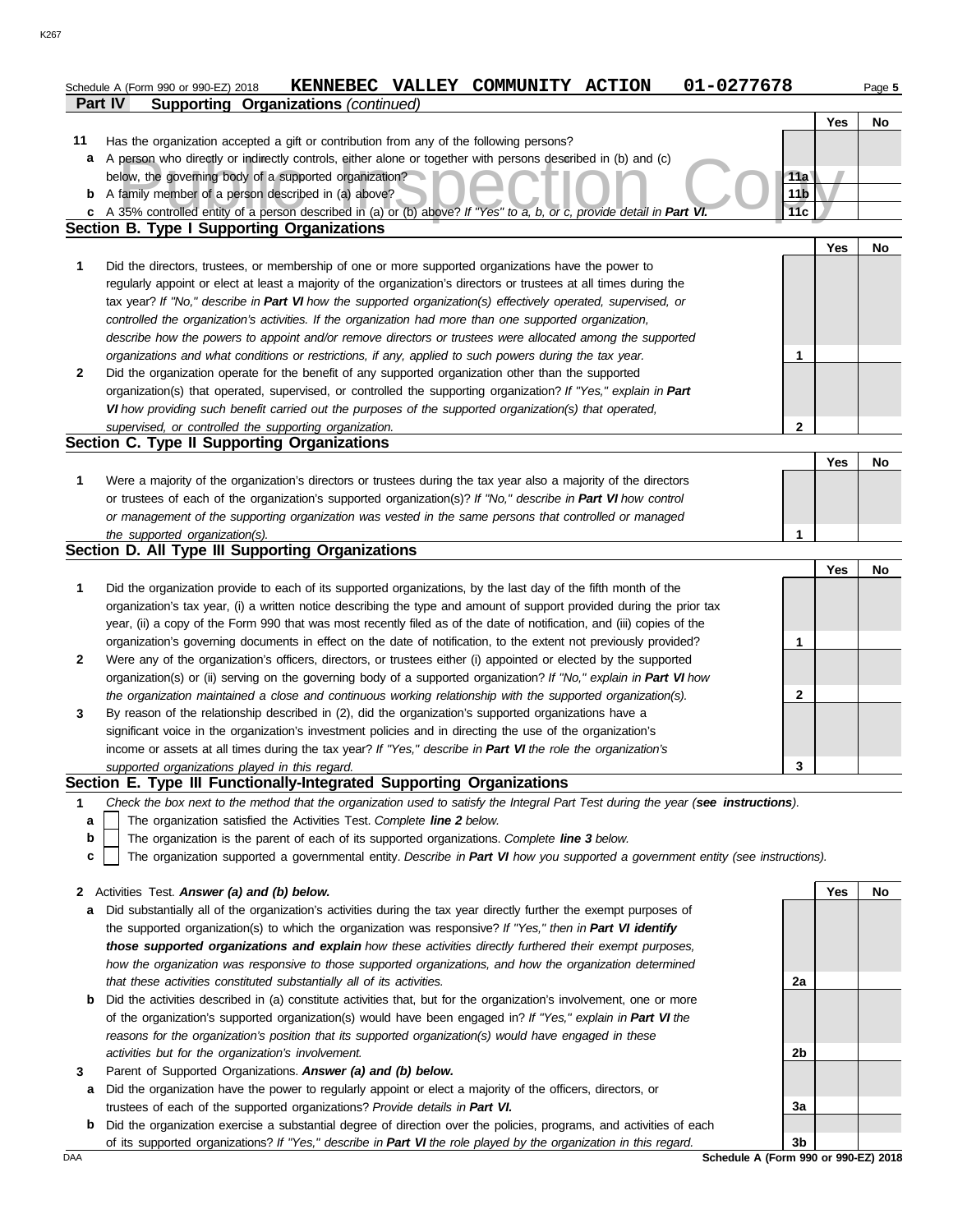#### A - Adjusted Net Income<br>et short-term capital gain (B) Current<br>ecoveries of prior-year distributions (P) Current (P) Current (P) Current (P) Current<br>2 **Part V Type III Non-Functionally Integrated 509(a)(3) Supporting Organizations** Schedule A (Form 990 or 990-EZ) 2018 **KENNEBEC VALLEY COMMUNITY ACTION 01-0277678** Page 6 **1** Check here if the organization satisfied the Integral Part Test as a qualifying trust on Nov. 20, 1970 (explain in Part VI). **See instructions.** All other Type III non-functionally integrated supporting organizations must complete Sections A through E. **1** Net short-term capital gain **2 3 4 5 6** Portion of operating expenses paid or incurred for production or **Section A - Adjusted Net Income** Recoveries of prior-year distributions Other gross income (see instructions) Add lines 1 through 3. Depreciation and depletion collection of gross income or for management, conservation, or maintenance of property held for production of income (see instructions) **6 5 4 3 2 1** (A) Prior Year (B) Current Year (optional)

**7**

| Adjusted Net Income (subtract lines 5, 6, and 7 from line 4)                                                                                        | 8              |                |                                |
|-----------------------------------------------------------------------------------------------------------------------------------------------------|----------------|----------------|--------------------------------|
| <b>Section B - Minimum Asset Amount</b>                                                                                                             |                | (A) Prior Year | (B) Current Year<br>(optional) |
| Aggregate fair market value of all non-exempt-use assets (see<br>1                                                                                  |                |                |                                |
| instructions for short tax year or assets held for part of year):                                                                                   |                |                |                                |
| a Average monthly value of securities                                                                                                               | 1a             |                |                                |
| <b>b</b> Average monthly cash balances                                                                                                              | 1b             |                |                                |
| Fair market value of other non-exempt-use assets<br>C                                                                                               | 1c             |                |                                |
| <b>Total</b> (add lines 1a, 1b, and 1c)<br>d                                                                                                        | 1 <sub>d</sub> |                |                                |
| Discount claimed for blockage or other<br>e                                                                                                         |                |                |                                |
| factors (explain in detail in Part VI):                                                                                                             |                |                |                                |
| Acquisition indebtedness applicable to non-exempt-use assets<br>2                                                                                   | $\mathbf{2}$   |                |                                |
| Subtract line 2 from line 1d.<br>3                                                                                                                  | 3              |                |                                |
| Cash deemed held for exempt use. Enter 1-1/2% of line 3 (for greater amount,<br>4                                                                   |                |                |                                |
| see instructions).                                                                                                                                  | 4              |                |                                |
| 5<br>Net value of non-exempt-use assets (subtract line 4 from line 3)                                                                               | 5              |                |                                |
| Multiply line 5 by .035.<br>6                                                                                                                       | 6              |                |                                |
| Recoveries of prior-year distributions<br>7                                                                                                         | 7              |                |                                |
| Minimum Asset Amount (add line 7 to line 6)<br>8                                                                                                    | 8              |                |                                |
| Section C - Distributable Amount                                                                                                                    |                |                | <b>Current Year</b>            |
| Adjusted net income for prior year (from Section A, line 8, Column A)<br>1.                                                                         | 1              |                |                                |
| Enter 85% of line 1.<br>$\mathbf{2}$                                                                                                                | $\mathbf{2}$   |                |                                |
| Minimum asset amount for prior year (from Section B, line 8, Column A)<br>3                                                                         | 3              |                |                                |
| Enter greater of line 2 or line 3.<br>4                                                                                                             | 4              |                |                                |
| Income tax imposed in prior year<br>5.                                                                                                              | 5              |                |                                |
| Distributable Amount. Subtract line 5 from line 4, unless subject to<br>6                                                                           |                |                |                                |
| emergency temporary reduction (see instructions).                                                                                                   | 6              |                |                                |
| $\overline{7}$<br>Check here if the current year is the organization's first as a non-functionally integrated Type III supporting organization (see |                |                |                                |

**Schedule A (Form 990 or 990-EZ) 2018**

**7** Other expenses (see instructions)

instructions).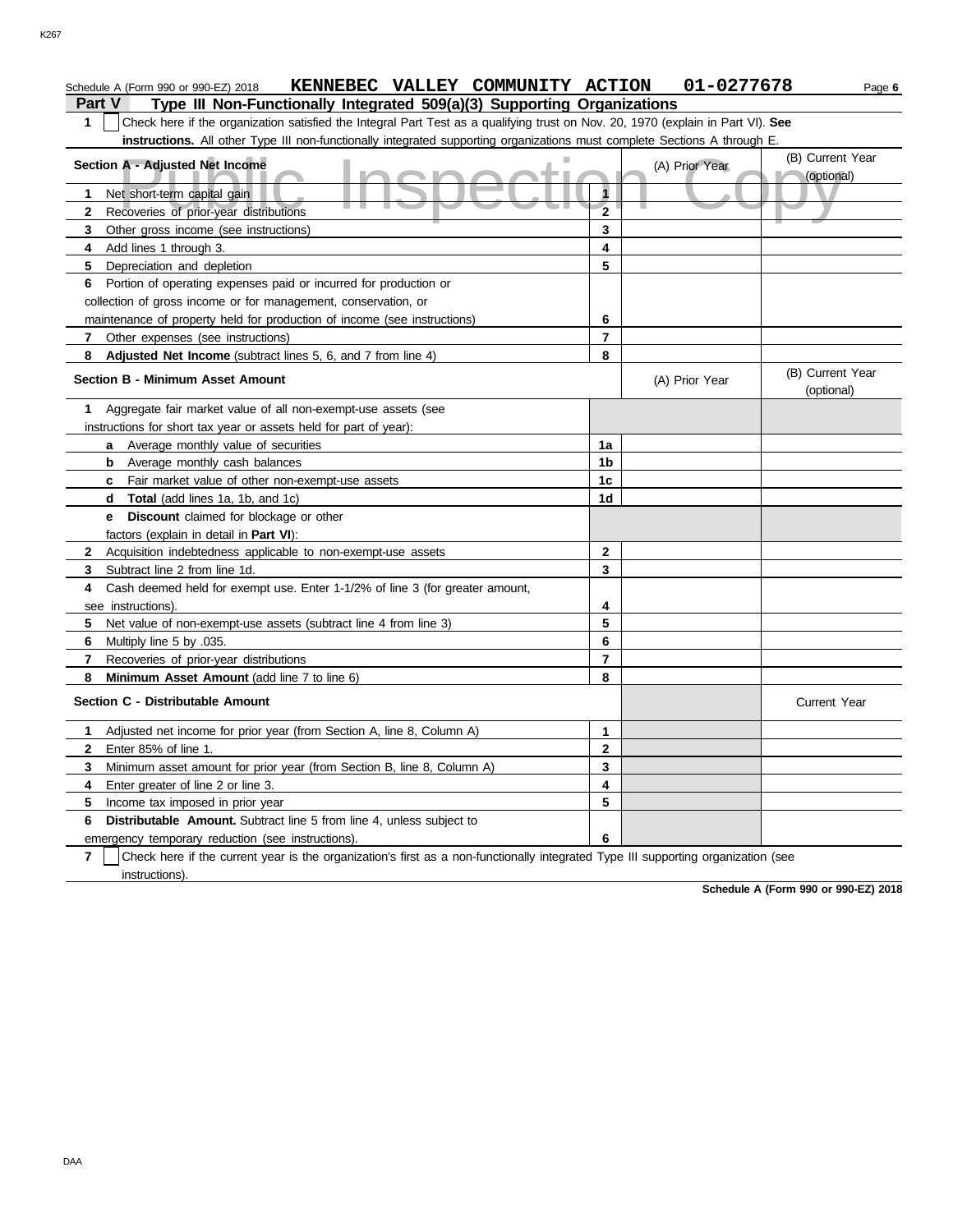#### Schedule A (Form 990 or 990-EZ) 2018 **KENNEBEC VALLEY COMMUNITY ACTION 01-0277678** Page 7 **Part V Type III Non-Functionally Integrated 509(a)(3) Supporting Organizations** *(continued)*

#### Amounts paid to supported organizations to accomplish exempt purposes<br>Amounts paid to perform activity that directly furthers exempt purposes of supported<br>organizations, in excess of income from activity<br>Administrative exp **Section D - Distributions Current Year 1 2 3 4 5 6 7 8 9 10** Amounts paid to supported organizations to accomplish exempt purposes Amounts paid to perform activity that directly furthers exempt purposes of supported organizations, in excess of income from activity Amounts paid to acquire exempt-use assets Qualified set-aside amounts (prior IRS approval required) Other distributions (describe in **Part VI**). See instructions. **Total annual distributions.** Add lines 1 through 6. Distributions to attentive supported organizations to which the organization is responsive (provide details in **Part VI**). See instructions. Distributable amount for 2018 from Section C, line 6 Line 8 amount divided by line 9 amount **Section E - Distribution Allocations** (see instructions) **Excess Distributions (i) (ii) Underdistributions Pre-2018 (iii) Distributable Amount for 2018 8** Breakdown of line 7: **7 6** Remaining underdistributions for 2018. Subtract lines 3h **5 4** Distributions for 2018 from **3 2 1 a** From 2013 . . . . . . . . . . . . . . . . . . . . . . . . . . . . . . . **b** From 2014 . . . . . . . . . . . . . . . . . . . . . . . . . . . . . . . **c** From 2015 . . . . . . . . . . . . . . . . . . . . . . . . . . . . . . . **d** From 2016 . . . . . . . . . . . . . . . . . . . . . . . . . . . . . . . . **e** From 2017 . . . . . . . . . . . . . . . . . . . . . . . . . . . . . . . . **f Total** of lines 3a through e **g** Applied to underdistributions of prior years **h** Applied to 2018 distributable amount **i** Carryover from 2013 not applied (see instructions) **j a** Applied to underdistributions of prior years **b** Applied to 2018 distributable amount **c** Remainder. Subtract lines 4a and 4b from 4. **a** Excess from 2014 . . . . . . . . . . . . . . . . . . . . . . . **b** Excess from 2015 . . . . . . . . . . . . . . . . . . . . . . . **c** Excess from 2016 . . . . . . . . . . . . . . . . . . . . . . . . **d** Excess from 2017 . . . . . . . . . . . . . . . . . . . . . . . . **e** Excess from 2018 . . . . . . . . . . . . . . . . . . . . . . . . Distributable amount for 2018 from Section C, line 6 Underdistributions, if any, for years prior to 2018 (reasonable cause required-explain in **Part VI**). See Excess distributions carryover, if any, to 2018 Remainder. Subtract lines 3g, 3h, and 3i from 3f. Section D, line 7: \$ Remaining underdistributions for years prior to 2018, if any. Subtract lines 3g and 4a from line 2. For result greater than zero, explain in **Part VI**. See instructions. and 4b from line 1. For result greater than zero, explain in **Part VI**. See instructions. **Excess distributions carryover to 2019.** Add lines 3j and 4c. instructions.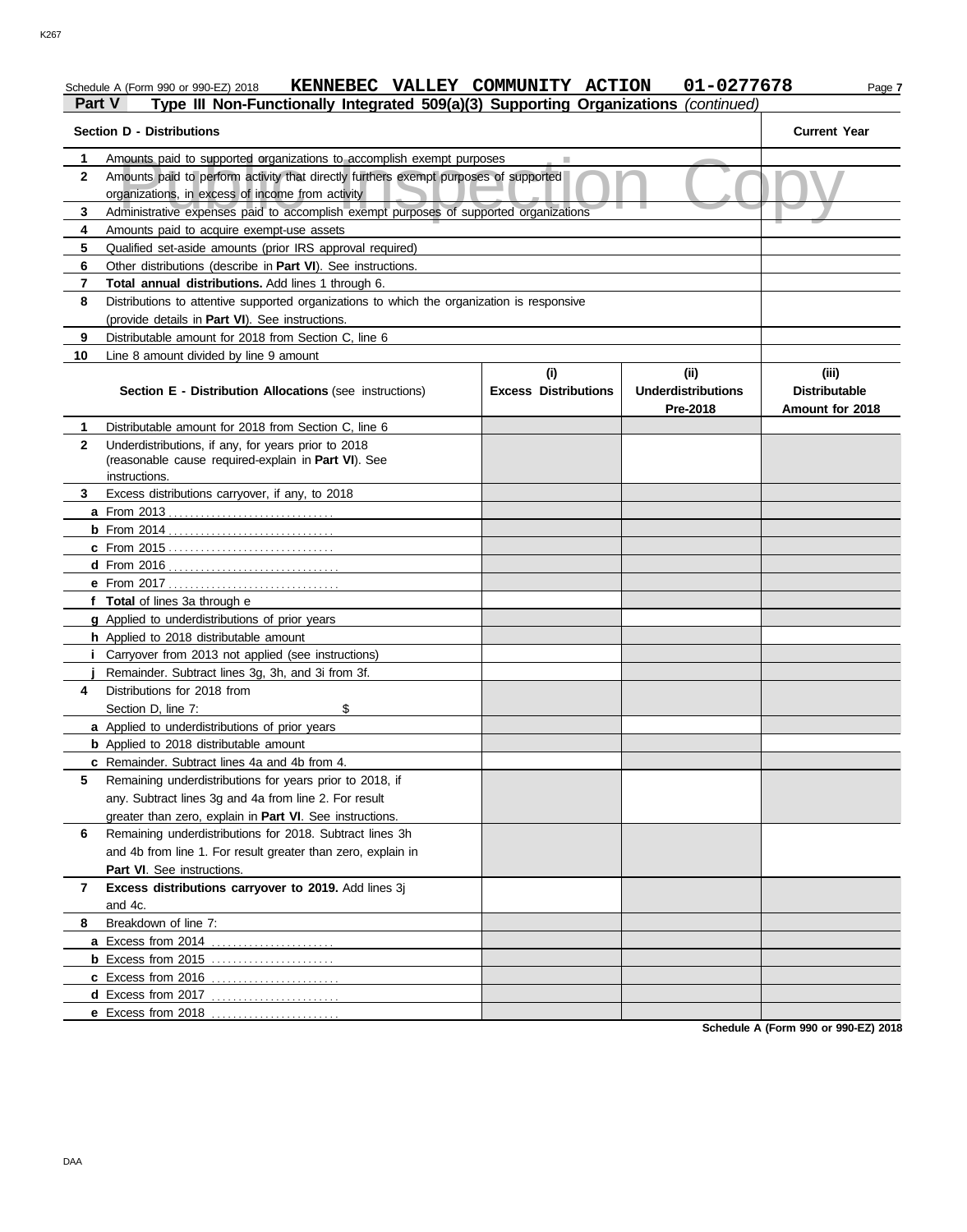|         | Schedule A (Form 990 or 990-EZ) 2018 |                                                                                                | KENNEBEC VALLEY COMMUNITY ACTION | 01-0277678                                                                                                             | Page 8 |
|---------|--------------------------------------|------------------------------------------------------------------------------------------------|----------------------------------|------------------------------------------------------------------------------------------------------------------------|--------|
| Part VI |                                      |                                                                                                |                                  | Supplemental Information. Provide the explanations required by Part II, line 10; Part II, line 17a or 17b; Part        |        |
|         |                                      |                                                                                                |                                  | III, line 12; Part IV, Section A, lines 1, 2, 3b, 3c, 4b, 4c, 5a, 6, 9a, 9b, 9c, 11a, 11b, and 11c; Part IV, Section   |        |
|         |                                      |                                                                                                |                                  | B, lines 1 and 2; Part IV, Section C, line 1; Part IV, Section D, lines 2 and 3; Part IV, Section E, lines 1c, 2a, 2b, |        |
|         |                                      |                                                                                                |                                  | 3a, and 3b; Part V, line 1; Part V, Section B, line 1e; Part V, Section D, lines 5, 6, and 8; and Part V, Section E,   |        |
|         |                                      | lines 2, 5, and 6. Also complete this part for any additional information. (See instructions.) |                                  |                                                                                                                        |        |
|         |                                      |                                                                                                |                                  |                                                                                                                        |        |
|         |                                      |                                                                                                |                                  |                                                                                                                        |        |
|         |                                      |                                                                                                |                                  |                                                                                                                        |        |
|         |                                      |                                                                                                |                                  |                                                                                                                        |        |
|         |                                      |                                                                                                |                                  |                                                                                                                        |        |
|         |                                      |                                                                                                |                                  |                                                                                                                        |        |
|         |                                      |                                                                                                |                                  |                                                                                                                        |        |
|         |                                      |                                                                                                |                                  |                                                                                                                        |        |
|         |                                      |                                                                                                |                                  |                                                                                                                        |        |
|         |                                      |                                                                                                |                                  |                                                                                                                        |        |
|         |                                      |                                                                                                |                                  |                                                                                                                        |        |
|         |                                      |                                                                                                |                                  |                                                                                                                        |        |
|         |                                      |                                                                                                |                                  |                                                                                                                        |        |
|         |                                      |                                                                                                |                                  |                                                                                                                        |        |
|         |                                      |                                                                                                |                                  |                                                                                                                        |        |
|         |                                      |                                                                                                |                                  |                                                                                                                        |        |
|         |                                      |                                                                                                |                                  |                                                                                                                        |        |
|         |                                      |                                                                                                |                                  |                                                                                                                        |        |
|         |                                      |                                                                                                |                                  |                                                                                                                        |        |
|         |                                      |                                                                                                |                                  |                                                                                                                        |        |
|         |                                      |                                                                                                |                                  |                                                                                                                        |        |
|         |                                      |                                                                                                |                                  |                                                                                                                        |        |
|         |                                      |                                                                                                |                                  |                                                                                                                        |        |
|         |                                      |                                                                                                |                                  |                                                                                                                        |        |
|         |                                      |                                                                                                |                                  |                                                                                                                        |        |
|         |                                      |                                                                                                |                                  |                                                                                                                        |        |
|         |                                      |                                                                                                |                                  |                                                                                                                        |        |
|         |                                      |                                                                                                |                                  |                                                                                                                        |        |
|         |                                      |                                                                                                |                                  |                                                                                                                        |        |
|         |                                      |                                                                                                |                                  |                                                                                                                        |        |
|         |                                      |                                                                                                |                                  |                                                                                                                        |        |
|         |                                      |                                                                                                |                                  |                                                                                                                        |        |
|         |                                      |                                                                                                |                                  |                                                                                                                        |        |
|         |                                      |                                                                                                |                                  |                                                                                                                        |        |
|         |                                      |                                                                                                |                                  |                                                                                                                        |        |
|         |                                      |                                                                                                |                                  |                                                                                                                        |        |
|         |                                      |                                                                                                |                                  |                                                                                                                        |        |
|         |                                      |                                                                                                |                                  |                                                                                                                        |        |
|         |                                      |                                                                                                |                                  |                                                                                                                        |        |
|         |                                      |                                                                                                |                                  |                                                                                                                        |        |
|         |                                      |                                                                                                |                                  |                                                                                                                        |        |
|         |                                      |                                                                                                |                                  |                                                                                                                        |        |
|         |                                      |                                                                                                |                                  |                                                                                                                        |        |
|         |                                      |                                                                                                |                                  |                                                                                                                        |        |
|         |                                      |                                                                                                |                                  |                                                                                                                        |        |
|         |                                      |                                                                                                |                                  |                                                                                                                        |        |
|         |                                      |                                                                                                |                                  |                                                                                                                        |        |
|         |                                      |                                                                                                |                                  |                                                                                                                        |        |
|         |                                      |                                                                                                |                                  |                                                                                                                        |        |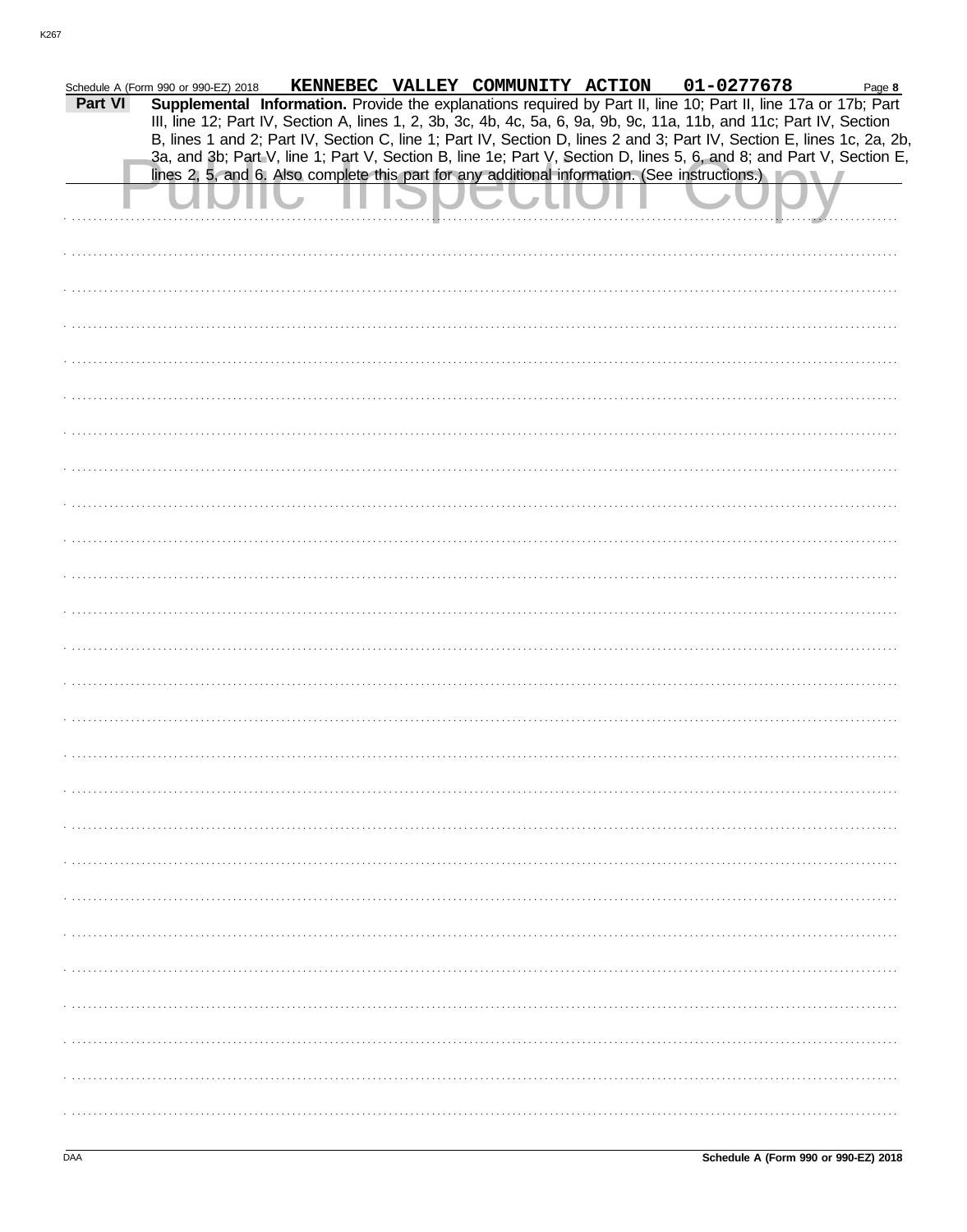|              | <b>SCHEDULE D</b><br>(Form 990)                                                                                                           |                                                                                              |  | Supplemental Financial Statements<br>u Complete if the organization answered "Yes" on Form 990, |                       |                                                    |                |                 | OMB No. 1545-0047                                   |    |
|--------------|-------------------------------------------------------------------------------------------------------------------------------------------|----------------------------------------------------------------------------------------------|--|-------------------------------------------------------------------------------------------------|-----------------------|----------------------------------------------------|----------------|-----------------|-----------------------------------------------------|----|
|              |                                                                                                                                           |                                                                                              |  | Part IV, line 6, 7, 8, 9, 10, 11a, 11b, 11c, 11d, 11e, 11f, 12a, or 12b.                        |                       |                                                    |                |                 |                                                     | 8  |
|              | Department of the Treasury                                                                                                                |                                                                                              |  |                                                                                                 | u Attach to Form 990. |                                                    |                |                 | <b>Open to Public</b>                               |    |
|              | Internal Revenue Service                                                                                                                  |                                                                                              |  | <b>u</b> Go to <i>www.irs.gov/Form990</i> for instructions and the latest information.          |                       |                                                    |                |                 | Inspection<br><b>Employer identification number</b> |    |
|              | Name of the organization<br>KENNEBEC VALLEY COMMUNITY ACTION                                                                              |                                                                                              |  |                                                                                                 |                       |                                                    |                |                 |                                                     |    |
|              | <b>PROGRAM</b>                                                                                                                            |                                                                                              |  |                                                                                                 |                       |                                                    | 01-0277678     |                 |                                                     |    |
|              | Part I                                                                                                                                    | Organizations Maintaining Donor Advised Funds or Other Similar Funds or Accounts.            |  |                                                                                                 |                       |                                                    |                |                 |                                                     |    |
|              |                                                                                                                                           | Complete if the organization answered "Yes" on Form 990, Part IV, line 6.                    |  |                                                                                                 |                       |                                                    |                |                 |                                                     |    |
|              |                                                                                                                                           |                                                                                              |  |                                                                                                 |                       | (a) Donor advised funds                            |                |                 | (b) Funds and other accounts                        |    |
| 1            | Total number at end of year                                                                                                               |                                                                                              |  |                                                                                                 |                       |                                                    |                |                 |                                                     |    |
| 2            |                                                                                                                                           |                                                                                              |  |                                                                                                 |                       |                                                    |                |                 |                                                     |    |
| 3            |                                                                                                                                           |                                                                                              |  |                                                                                                 |                       |                                                    |                |                 |                                                     |    |
| 4            |                                                                                                                                           |                                                                                              |  |                                                                                                 |                       |                                                    |                |                 |                                                     |    |
| 5            | Did the organization inform all donors and donor advisors in writing that the assets held in donor advised                                |                                                                                              |  |                                                                                                 |                       |                                                    |                |                 |                                                     |    |
|              |                                                                                                                                           |                                                                                              |  |                                                                                                 |                       |                                                    |                |                 | Yes                                                 | No |
| 6            | Did the organization inform all grantees, donors, and donor advisors in writing that grant funds can be used                              |                                                                                              |  |                                                                                                 |                       |                                                    |                |                 |                                                     |    |
|              | only for charitable purposes and not for the benefit of the donor or donor advisor, or for any other purpose                              |                                                                                              |  |                                                                                                 |                       |                                                    |                |                 |                                                     |    |
|              | Part II                                                                                                                                   | <b>Conservation Easements.</b>                                                               |  |                                                                                                 |                       |                                                    |                |                 | Yes                                                 | No |
|              |                                                                                                                                           | Complete if the organization answered "Yes" on Form 990, Part IV, line 7.                    |  |                                                                                                 |                       |                                                    |                |                 |                                                     |    |
| 1            | Purpose(s) of conservation easements held by the organization (check all that apply).                                                     |                                                                                              |  |                                                                                                 |                       |                                                    |                |                 |                                                     |    |
|              |                                                                                                                                           | Preservation of land for public use (e.g., recreation or education)                          |  |                                                                                                 |                       | Preservation of a historically important land area |                |                 |                                                     |    |
|              |                                                                                                                                           | Protection of natural habitat                                                                |  |                                                                                                 |                       | Preservation of a certified historic structure     |                |                 |                                                     |    |
|              |                                                                                                                                           | Preservation of open space                                                                   |  |                                                                                                 |                       |                                                    |                |                 |                                                     |    |
| $\mathbf{2}$ | Complete lines 2a through 2d if the organization held a qualified conservation contribution in the form of a conservation                 |                                                                                              |  |                                                                                                 |                       |                                                    |                |                 |                                                     |    |
|              | easement on the last day of the tax year.                                                                                                 |                                                                                              |  |                                                                                                 |                       |                                                    |                |                 | Held at the End of the Tax Year                     |    |
| a            | Total number of conservation easements                                                                                                    |                                                                                              |  |                                                                                                 |                       |                                                    | 2a             |                 |                                                     |    |
| b            |                                                                                                                                           |                                                                                              |  |                                                                                                 |                       |                                                    | 2 <sub>b</sub> |                 |                                                     |    |
|              | Number of conservation easements on a certified historic structure included in (a) [[[[[[[[[[[[[[[[[[[[[[[[[]]]]]]]                       |                                                                                              |  |                                                                                                 |                       |                                                    | 2c             |                 |                                                     |    |
|              | d Number of conservation easements included in (c) acquired after 7/25/06, and not on a                                                   |                                                                                              |  |                                                                                                 |                       |                                                    |                |                 |                                                     |    |
|              |                                                                                                                                           |                                                                                              |  |                                                                                                 |                       |                                                    | 2d             |                 |                                                     |    |
| 3            | Number of conservation easements modified, transferred, released, extinguished, or terminated by the organization during the              |                                                                                              |  |                                                                                                 |                       |                                                    |                |                 |                                                     |    |
|              | tax year <b>u</b>                                                                                                                         |                                                                                              |  |                                                                                                 |                       |                                                    |                |                 |                                                     |    |
|              | Number of states where property subject to conservation easement is located u                                                             |                                                                                              |  |                                                                                                 |                       |                                                    |                |                 |                                                     |    |
| 5            | Does the organization have a written policy regarding the periodic monitoring, inspection, handling of                                    |                                                                                              |  |                                                                                                 |                       |                                                    |                |                 |                                                     |    |
|              | violations, and enforcement of the conservation easements it holds?                                                                       |                                                                                              |  |                                                                                                 |                       |                                                    |                |                 | Yes                                                 | No |
| 6            | Staff and volunteer hours devoted to monitoring, inspecting, handling of violations, and enforcing conservation easements during the year |                                                                                              |  |                                                                                                 |                       |                                                    |                |                 |                                                     |    |
|              | u<br>.                                                                                                                                    |                                                                                              |  |                                                                                                 |                       |                                                    |                |                 |                                                     |    |
| 7            | Amount of expenses incurred in monitoring, inspecting, handling of violations, and enforcing conservation easements during the year       |                                                                                              |  |                                                                                                 |                       |                                                    |                |                 |                                                     |    |
|              | <b>u</b> \$                                                                                                                               |                                                                                              |  |                                                                                                 |                       |                                                    |                |                 |                                                     |    |
| 8            | Does each conservation easement reported on line $2(d)$ above satisfy the requirements of section $170(h)(4)(B)(i)$                       |                                                                                              |  |                                                                                                 |                       |                                                    |                |                 | Yes $ $                                             | No |
| 9            | In Part XIII, describe how the organization reports conservation easements in its revenue and expense statement, and                      |                                                                                              |  |                                                                                                 |                       |                                                    |                |                 |                                                     |    |
|              | balance sheet, and include, if applicable, the text of the footnote to the organization's financial statements that describes the         |                                                                                              |  |                                                                                                 |                       |                                                    |                |                 |                                                     |    |
|              | organization's accounting for conservation easements.                                                                                     |                                                                                              |  |                                                                                                 |                       |                                                    |                |                 |                                                     |    |
|              | Part III                                                                                                                                  | Organizations Maintaining Collections of Art, Historical Treasures, or Other Similar Assets. |  |                                                                                                 |                       |                                                    |                |                 |                                                     |    |
|              |                                                                                                                                           | Complete if the organization answered "Yes" on Form 990, Part IV, line 8.                    |  |                                                                                                 |                       |                                                    |                |                 |                                                     |    |
|              | 1a If the organization elected, as permitted under SFAS 116 (ASC 958), not to report in its revenue statement and balance sheet           |                                                                                              |  |                                                                                                 |                       |                                                    |                |                 |                                                     |    |
|              | works of art, historical treasures, or other similar assets held for public exhibition, education, or research in furtherance of          |                                                                                              |  |                                                                                                 |                       |                                                    |                |                 |                                                     |    |
|              | public service, provide, in Part XIII, the text of the footnote to its financial statements that describes these items.                   |                                                                                              |  |                                                                                                 |                       |                                                    |                |                 |                                                     |    |
|              | <b>b</b> If the organization elected, as permitted under SFAS 116 (ASC 958), to report in its revenue statement and balance sheet         |                                                                                              |  |                                                                                                 |                       |                                                    |                |                 |                                                     |    |
|              | works of art, historical treasures, or other similar assets held for public exhibition, education, or research in furtherance of          |                                                                                              |  |                                                                                                 |                       |                                                    |                |                 |                                                     |    |
|              | public service, provide the following amounts relating to these items:                                                                    |                                                                                              |  |                                                                                                 |                       |                                                    |                |                 |                                                     |    |
|              |                                                                                                                                           |                                                                                              |  |                                                                                                 |                       |                                                    |                |                 | $\mathbf{u}$ \$                                     |    |
|              |                                                                                                                                           |                                                                                              |  |                                                                                                 |                       |                                                    |                |                 | $\mathbf{u}$ \$                                     |    |
| $\mathbf{2}$ | If the organization received or held works of art, historical treasures, or other similar assets for financial gain, provide the          |                                                                                              |  |                                                                                                 |                       |                                                    |                |                 |                                                     |    |
|              | following amounts required to be reported under SFAS 116 (ASC 958) relating to these items:                                               |                                                                                              |  |                                                                                                 |                       |                                                    |                |                 |                                                     |    |
| a            |                                                                                                                                           |                                                                                              |  |                                                                                                 |                       |                                                    |                |                 | $\mathbf{u}$ \$                                     |    |
| b            | For Paperwork Reduction Act Notice, see the Instructions for Form 990.                                                                    |                                                                                              |  |                                                                                                 |                       |                                                    |                | $\mathbf{u}$ \$ | $$$ Schedule D (Form 990) 2018                      |    |
| DAA          |                                                                                                                                           |                                                                                              |  |                                                                                                 |                       |                                                    |                |                 |                                                     |    |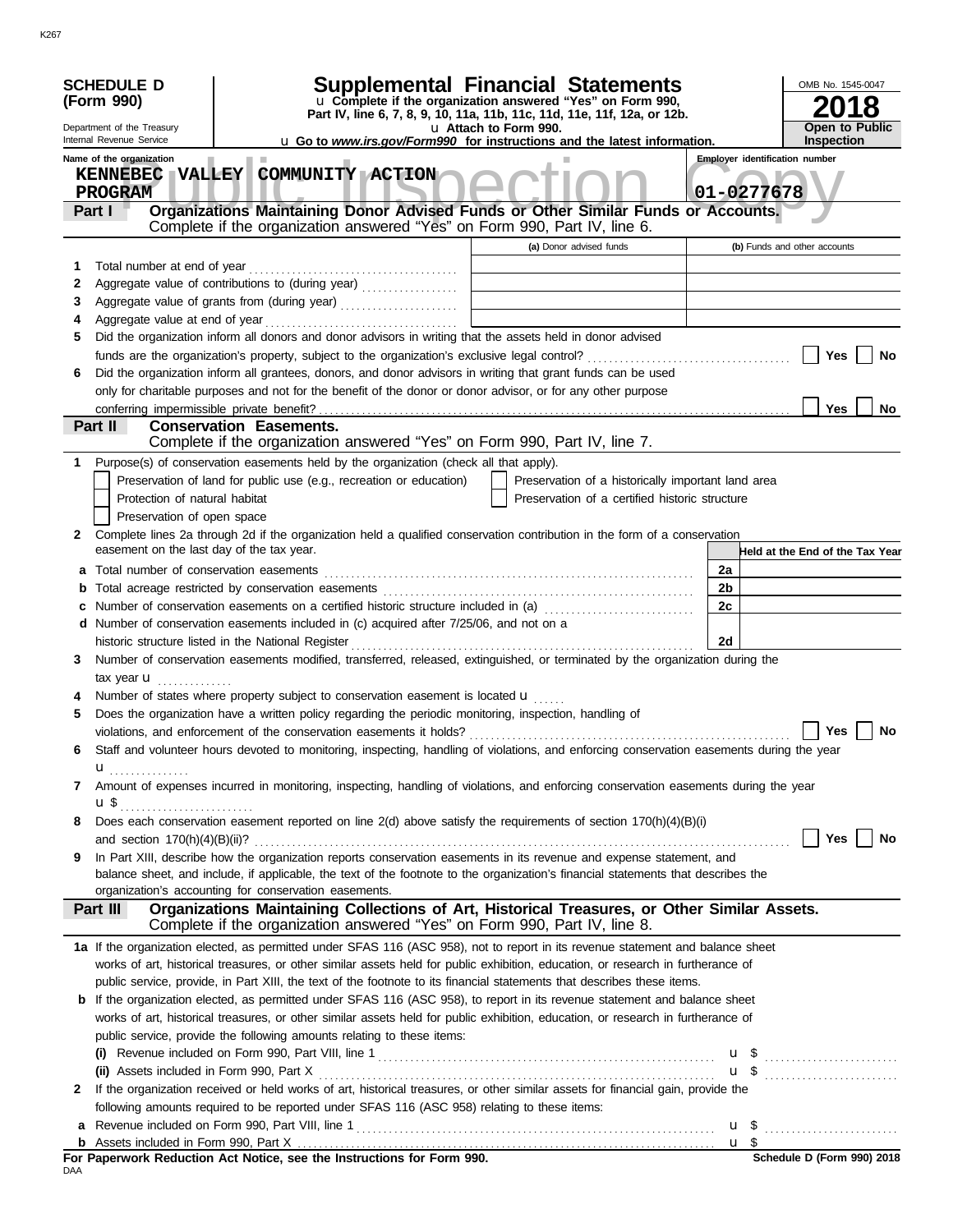|                       | Schedule D (Form 990) 2018 <b>KENNEBEC VALLEY COMMUNITY ACTION</b><br>Organizations Maintaining Collections of Art, Historical Treasures, or Other Similar Assets (continued)<br><b>Part III</b>                                                                                                                                               |                         |                                                                                                                                                                                                                                                                   |                                   | 01-0277678           |    |                 | Page 2                            |
|-----------------------|------------------------------------------------------------------------------------------------------------------------------------------------------------------------------------------------------------------------------------------------------------------------------------------------------------------------------------------------|-------------------------|-------------------------------------------------------------------------------------------------------------------------------------------------------------------------------------------------------------------------------------------------------------------|-----------------------------------|----------------------|----|-----------------|-----------------------------------|
| 3                     | Using the organization's acquisition, accession, and other records, check any of the following that are a significant use of its<br>collection items (check all that apply):                                                                                                                                                                   |                         |                                                                                                                                                                                                                                                                   |                                   |                      |    |                 |                                   |
| a<br>b<br>c<br>4<br>5 | Public exhibition<br>Scholarly research<br>Preservation for future generations<br>Provide a description of the organization's collections and explain how they further the organization's exempt purpose in Part<br>XIII.<br>During the year, did the organization solicit or receive donations of art, historical treasures, or other similar | d<br>e                  | Loan or exchange programs<br>Other <b>Contract on the Contract of the Contract of the Contract of the Contract of the Contract of the Contract of the Contract of the Contract of the Contract of the Contract of the Contract of the Contract of the Contrac</b> |                                   |                      |    | Yes             | No                                |
|                       | Part IV<br><b>Escrow and Custodial Arrangements.</b>                                                                                                                                                                                                                                                                                           |                         |                                                                                                                                                                                                                                                                   |                                   |                      |    |                 |                                   |
|                       | Complete if the organization answered "Yes" on Form 990, Part IV, line 9, or reported an amount on Form<br>990, Part X, line 21.                                                                                                                                                                                                               |                         |                                                                                                                                                                                                                                                                   |                                   |                      |    |                 |                                   |
|                       | 1a Is the organization an agent, trustee, custodian or other intermediary for contributions or other assets not<br>included on Form 990, Part X?                                                                                                                                                                                               |                         |                                                                                                                                                                                                                                                                   |                                   |                      |    | <b>Yes</b>      | No                                |
|                       | <b>b</b> If "Yes," explain the arrangement in Part XIII and complete the following table:                                                                                                                                                                                                                                                      |                         |                                                                                                                                                                                                                                                                   |                                   |                      |    | Amount          |                                   |
|                       |                                                                                                                                                                                                                                                                                                                                                |                         |                                                                                                                                                                                                                                                                   |                                   |                      | 1c |                 |                                   |
|                       | c Beginning balance expressions and the contract of the contract of the contract of the contract of the contract of the contract of the contract of the contract of the contract of the contract of the contract of the contra                                                                                                                 |                         |                                                                                                                                                                                                                                                                   |                                   |                      | 1d |                 |                                   |
|                       | e Distributions during the year manufactured contains and the year manufactured with the year manufactured with the set of the set of the set of the set of the set of the set of the set of the set of the set of the set of                                                                                                                  |                         |                                                                                                                                                                                                                                                                   |                                   |                      | 1е |                 |                                   |
|                       |                                                                                                                                                                                                                                                                                                                                                |                         |                                                                                                                                                                                                                                                                   |                                   |                      | 1f |                 |                                   |
|                       | 2a Did the organization include an amount on Form 990, Part X, line 21, for escrow or custodial account liability?                                                                                                                                                                                                                             |                         |                                                                                                                                                                                                                                                                   |                                   |                      |    | <b>Yes</b>      | No                                |
|                       | <b>b</b> If "Yes," explain the arrangement in Part XIII. Check here if the explanation has been provided on Part XIII<br><b>Endowment Funds.</b><br>Part V                                                                                                                                                                                     |                         |                                                                                                                                                                                                                                                                   |                                   |                      |    |                 |                                   |
|                       | Complete if the organization answered "Yes" on Form 990, Part IV, line 10.                                                                                                                                                                                                                                                                     |                         |                                                                                                                                                                                                                                                                   |                                   |                      |    |                 |                                   |
|                       |                                                                                                                                                                                                                                                                                                                                                | (a) Current year        | (b) Prior year                                                                                                                                                                                                                                                    | (c) Two years back                | (d) Three years back |    |                 | (e) Four years back               |
|                       | 1a Beginning of year balance                                                                                                                                                                                                                                                                                                                   |                         |                                                                                                                                                                                                                                                                   |                                   |                      |    |                 |                                   |
|                       | <b>b</b> Contributions                                                                                                                                                                                                                                                                                                                         |                         |                                                                                                                                                                                                                                                                   |                                   |                      |    |                 |                                   |
|                       | c Net investment earnings, gains, and<br>losses                                                                                                                                                                                                                                                                                                |                         |                                                                                                                                                                                                                                                                   |                                   |                      |    |                 |                                   |
|                       | d Grants or scholarships                                                                                                                                                                                                                                                                                                                       |                         |                                                                                                                                                                                                                                                                   |                                   |                      |    |                 |                                   |
|                       | e Other expenditures for facilities and                                                                                                                                                                                                                                                                                                        |                         |                                                                                                                                                                                                                                                                   |                                   |                      |    |                 |                                   |
|                       |                                                                                                                                                                                                                                                                                                                                                |                         |                                                                                                                                                                                                                                                                   |                                   |                      |    |                 |                                   |
|                       | f Administrative expenses<br>g End of year balance                                                                                                                                                                                                                                                                                             |                         |                                                                                                                                                                                                                                                                   |                                   |                      |    |                 |                                   |
|                       | 2 Provide the estimated percentage of the current year end balance (line 1g, column (a)) held as:                                                                                                                                                                                                                                              |                         |                                                                                                                                                                                                                                                                   |                                   |                      |    |                 |                                   |
|                       | a Board designated or quasi-endowment u %                                                                                                                                                                                                                                                                                                      |                         |                                                                                                                                                                                                                                                                   |                                   |                      |    |                 |                                   |
|                       | <b>b</b> Permanent endowment <b>u</b> %                                                                                                                                                                                                                                                                                                        |                         |                                                                                                                                                                                                                                                                   |                                   |                      |    |                 |                                   |
|                       | c Temporarily restricted endowment <b>u</b> %                                                                                                                                                                                                                                                                                                  |                         |                                                                                                                                                                                                                                                                   |                                   |                      |    |                 |                                   |
|                       | The percentages on lines 2a, 2b, and 2c should equal 100%.                                                                                                                                                                                                                                                                                     |                         |                                                                                                                                                                                                                                                                   |                                   |                      |    |                 |                                   |
|                       | 3a Are there endowment funds not in the possession of the organization that are held and administered for the                                                                                                                                                                                                                                  |                         |                                                                                                                                                                                                                                                                   |                                   |                      |    |                 |                                   |
|                       | organization by:                                                                                                                                                                                                                                                                                                                               |                         |                                                                                                                                                                                                                                                                   |                                   |                      |    |                 | Yes<br>No                         |
|                       | (ii) related organizations                                                                                                                                                                                                                                                                                                                     |                         |                                                                                                                                                                                                                                                                   |                                   |                      |    | 3a(i)<br>3a(ii) |                                   |
|                       |                                                                                                                                                                                                                                                                                                                                                |                         |                                                                                                                                                                                                                                                                   |                                   |                      |    | 3b              |                                   |
|                       | 4 Describe in Part XIII the intended uses of the organization's endowment funds.                                                                                                                                                                                                                                                               |                         |                                                                                                                                                                                                                                                                   |                                   |                      |    |                 |                                   |
|                       | Land, Buildings, and Equipment.<br><b>Part VI</b>                                                                                                                                                                                                                                                                                              |                         |                                                                                                                                                                                                                                                                   |                                   |                      |    |                 |                                   |
|                       | Complete if the organization answered "Yes" on Form 990, Part IV, line 11a. See Form 990, Part X, line 10.                                                                                                                                                                                                                                     |                         |                                                                                                                                                                                                                                                                   |                                   |                      |    |                 |                                   |
|                       | Description of property                                                                                                                                                                                                                                                                                                                        | (a) Cost or other basis |                                                                                                                                                                                                                                                                   | (b) Cost or other basis           | (c) Accumulated      |    | (d) Book value  |                                   |
|                       |                                                                                                                                                                                                                                                                                                                                                | (investment)            |                                                                                                                                                                                                                                                                   | (other)                           | depreciation         |    |                 |                                   |
|                       |                                                                                                                                                                                                                                                                                                                                                |                         |                                                                                                                                                                                                                                                                   | 183,601<br>$\overline{2,}527,194$ | 1,157,117            |    |                 | 183,601<br>$\overline{1,370,077}$ |
|                       | c Leasehold improvements                                                                                                                                                                                                                                                                                                                       |                         |                                                                                                                                                                                                                                                                   | 51,435                            | 29,770               |    |                 | 21,665                            |
|                       |                                                                                                                                                                                                                                                                                                                                                |                         |                                                                                                                                                                                                                                                                   | 3,286,284                         | 2,110,431            |    |                 | 1,175,853                         |
|                       |                                                                                                                                                                                                                                                                                                                                                |                         |                                                                                                                                                                                                                                                                   |                                   |                      |    |                 |                                   |
|                       |                                                                                                                                                                                                                                                                                                                                                |                         |                                                                                                                                                                                                                                                                   |                                   |                      | u  |                 | 2,751,196                         |

**Schedule D (Form 990) 2018**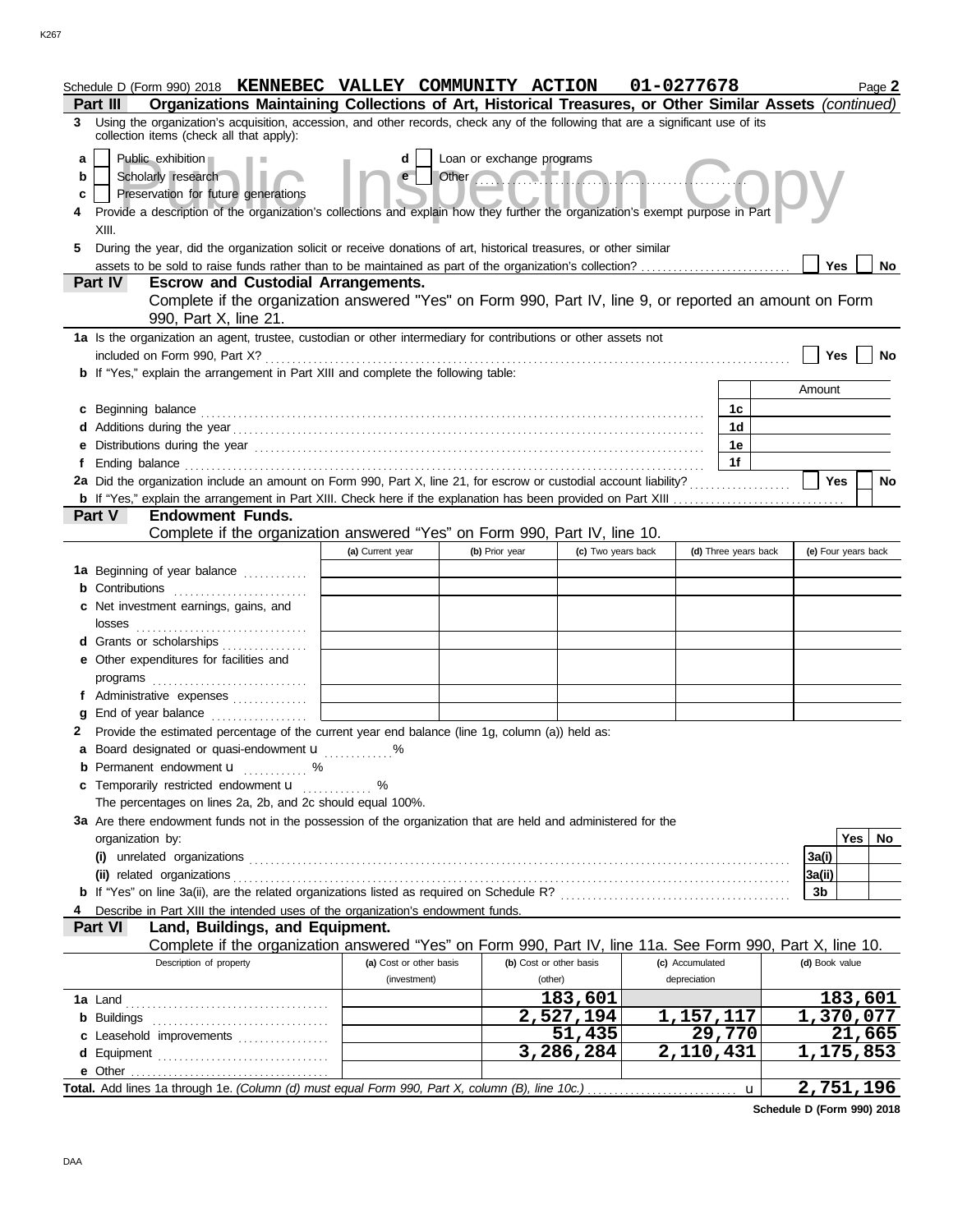|                           | KENNEBEC VALLEY COMMUNITY<br>Schedule D (Form 990) 2018                                                                                     | <b>ACTION</b>  | 01-0277678 | Page 3                           |
|---------------------------|---------------------------------------------------------------------------------------------------------------------------------------------|----------------|------------|----------------------------------|
| <b>Part VII</b>           | <b>Investments-Other Securities.</b>                                                                                                        |                |            |                                  |
|                           | Complete if the organization answered "Yes" on Form 990, Part IV, line 11b. See Form 990, Part X, line 12.                                  |                |            |                                  |
|                           | (a) Description of security or category                                                                                                     | (b) Book value |            | (c) Method of valuation:         |
|                           | (including name of security)                                                                                                                |                |            | Cost or end-of-year market value |
| (1) Financial derivatives | (2) Closely-held equity interests                                                                                                           |                |            |                                  |
| (3) Other                 |                                                                                                                                             |                |            |                                  |
| (A)                       |                                                                                                                                             |                |            |                                  |
| (B)                       |                                                                                                                                             |                |            |                                  |
| (C)                       |                                                                                                                                             |                |            |                                  |
| (D)                       |                                                                                                                                             |                |            |                                  |
| (E)                       |                                                                                                                                             |                |            |                                  |
| (F)                       |                                                                                                                                             |                |            |                                  |
| (G)                       |                                                                                                                                             |                |            |                                  |
| (H)                       |                                                                                                                                             |                |            |                                  |
|                           | Total. (Column (b) must equal Form 990, Part X, col. (B) line 12.) $\mathbf u$                                                              |                |            |                                  |
| <b>Part VIII</b>          | Investments-Program Related.                                                                                                                |                |            |                                  |
|                           | Complete if the organization answered "Yes" on Form 990, Part IV, line 11c. See Form 990, Part X, line 13.<br>(a) Description of investment | (b) Book value |            | (c) Method of valuation:         |
|                           |                                                                                                                                             |                |            | Cost or end-of-year market value |
| <u>(1)</u>                |                                                                                                                                             |                |            |                                  |
| (2)                       |                                                                                                                                             |                |            |                                  |
| (3)                       |                                                                                                                                             |                |            |                                  |
| (4)                       |                                                                                                                                             |                |            |                                  |
| (5)                       |                                                                                                                                             |                |            |                                  |
| (6)                       |                                                                                                                                             |                |            |                                  |
| (7)                       |                                                                                                                                             |                |            |                                  |
| (8)                       |                                                                                                                                             |                |            |                                  |
| (9)                       |                                                                                                                                             |                |            |                                  |
|                           | <b>Total.</b> (Column (b) must equal Form 990, Part X, col. (B) line 13.) $\mathbf{u}$                                                      |                |            |                                  |
| Part IX                   | <b>Other Assets.</b><br>Complete if the organization answered "Yes" on Form 990, Part IV, line 11d. See Form 990, Part X, line 15.          |                |            |                                  |
|                           | (a) Description                                                                                                                             |                |            | (b) Book value                   |
| (1)                       | VILLAGE<br><b>CONY</b><br><b>WIP</b>                                                                                                        |                |            | 905,606                          |
| (2)                       | <b>WORK</b><br><b>PROGRESS</b><br>ΙN                                                                                                        |                |            | 773,308                          |
| (3)                       | <b>VILLAGE LOAN REC</b><br><b>CONY</b>                                                                                                      |                |            | 30,000                           |
| (4)                       |                                                                                                                                             |                |            |                                  |
| (5)                       |                                                                                                                                             |                |            |                                  |
| (6)                       |                                                                                                                                             |                |            |                                  |
| (7)                       |                                                                                                                                             |                |            |                                  |
| (8)                       |                                                                                                                                             |                |            |                                  |
| (9)                       |                                                                                                                                             |                |            | 1,708,914                        |
| Part X                    | Total. (Column (b) must equal Form 990, Part X, col. (B) line 15.).<br>Other Liabilities.                                                   |                | u          |                                  |
|                           | Complete if the organization answered "Yes" on Form 990, Part IV, line 11e or 11f. See Form 990, Part X,                                    |                |            |                                  |
|                           | line 25.                                                                                                                                    |                |            |                                  |
| 1.                        | (a) Description of liability                                                                                                                | (b) Book value |            |                                  |
| (1)                       | Federal income taxes                                                                                                                        |                |            |                                  |
| (2)                       | CONY VILLAGE LOC                                                                                                                            | 130,000        |            |                                  |
| ESCROW -<br>(3)           | <b>EDUCARE</b>                                                                                                                              | 128,685        |            |                                  |
| <b>ESCROW</b><br>(4)      | DECD REHAB<br>$\overline{\phantom{a}}$                                                                                                      | 39,281         |            |                                  |
| <b>ESCROW</b><br>(5)      | TRANS ELDER CARE<br>$\overline{\phantom{a}}$                                                                                                | 17,066         |            |                                  |
| <b>ESCROW</b><br>(6)      | CDBG SOMERSET<br>$\overline{\phantom{a}}$                                                                                                   | 12,589         |            |                                  |
| <b>ESCROW</b><br>(7)      | TRANS<br><b>CANCER CARE</b><br>$\overline{\phantom{a}}$                                                                                     | 8,811          |            |                                  |
| $(8)$ ESCROW              | MADI<br>$\overline{\phantom{a}}$<br>ESCROW ACCOUNTS                                                                                         | 8,000<br>7,326 |            |                                  |
| (9)                       | Total. (Column (b) must equal Form 990, Part X, col. (B) line 25.) $\mathbf u$                                                              | 361,197        |            |                                  |
|                           |                                                                                                                                             |                |            |                                  |

Liability for uncertain tax positions. In Part XIII, provide the text of the footnote to the organization's financial statements that reports the **2.** organization's liability for uncertain tax positions under FIN 48 (ASC 740). Check here if the text of the footnote has been provided in Part XIII

**X**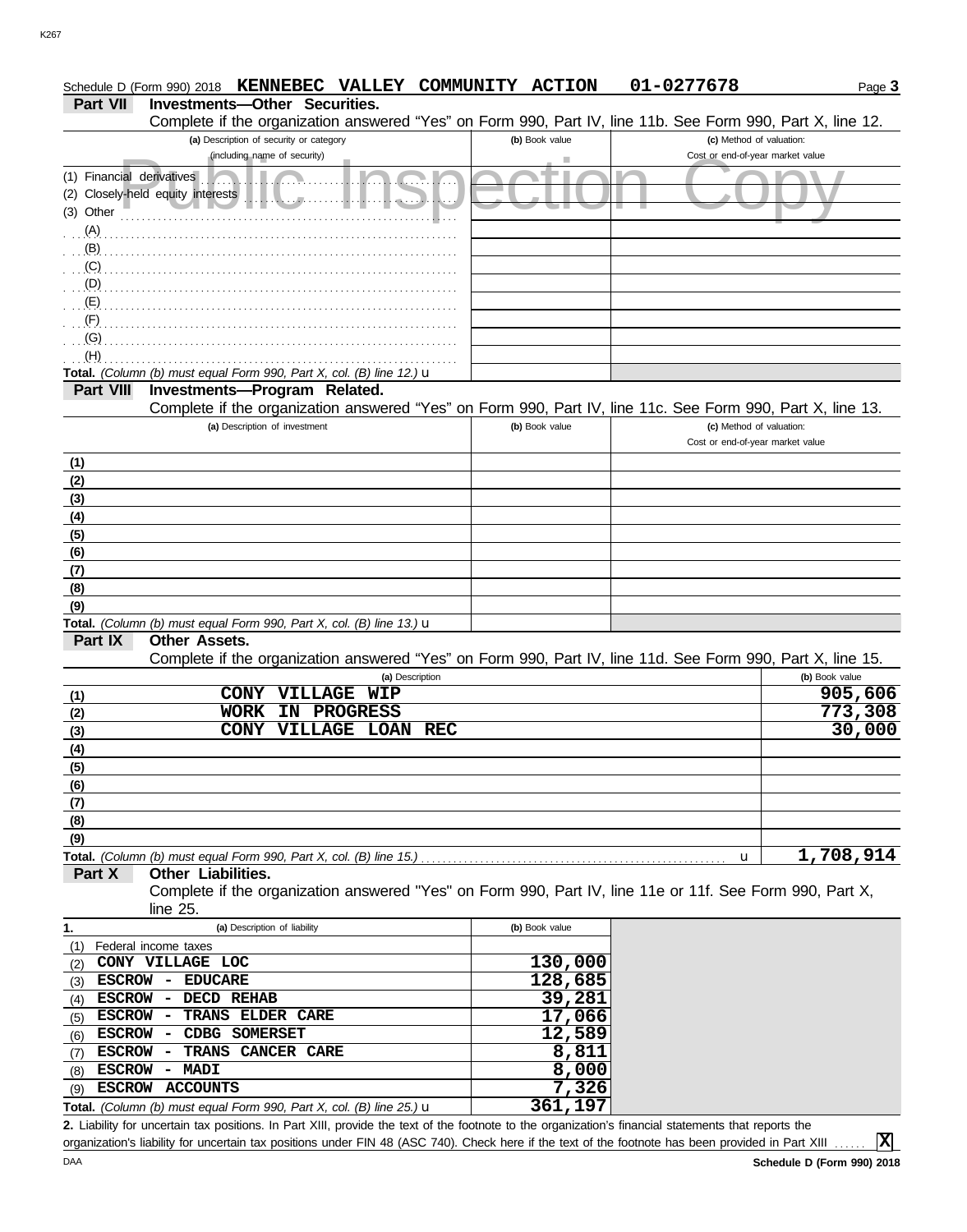| Schedule D (Form 990) 2018 KENNEBEC VALLEY COMMUNITY ACTION                                                                                        |                | 01-0277678 |    | Page 4                                      |  |  |  |  |
|----------------------------------------------------------------------------------------------------------------------------------------------------|----------------|------------|----|---------------------------------------------|--|--|--|--|
| Reconciliation of Revenue per Audited Financial Statements With Revenue per Return.<br><b>Part XI</b>                                              |                |            |    |                                             |  |  |  |  |
| Complete if the organization answered "Yes" on Form 990, Part IV, line 12a.                                                                        |                |            |    |                                             |  |  |  |  |
| Total revenue, gains, and other support per audited financial statements<br>1                                                                      |                |            | 1  | 28,980,857                                  |  |  |  |  |
| Amounts included on line 1 but not on Form 990, Part VIII, line 12:<br>2                                                                           |                |            |    |                                             |  |  |  |  |
| Net unrealized gains (losses) on investments                                                                                                       | 2a             |            |    |                                             |  |  |  |  |
|                                                                                                                                                    | 2 <sub>b</sub> | 885,153    |    |                                             |  |  |  |  |
| Recoveries of prior year grants enter the contract of the contract of prior year grants                                                            | 2c             |            |    |                                             |  |  |  |  |
| d                                                                                                                                                  | 2d             | 355,677    |    |                                             |  |  |  |  |
| Add lines 2a through 2d                                                                                                                            |                |            | 2e | 1,240,830                                   |  |  |  |  |
| Subtract line 2e from line 1<br>З                                                                                                                  |                |            | 3  | $\overline{27,740,027}$                     |  |  |  |  |
| Amounts included on Form 990, Part VIII, line 12, but not on line 1:                                                                               |                |            |    |                                             |  |  |  |  |
|                                                                                                                                                    | 4a             |            |    |                                             |  |  |  |  |
|                                                                                                                                                    | 4 <sub>b</sub> |            |    |                                             |  |  |  |  |
| Add lines 4a and 4b                                                                                                                                |                |            | 4c |                                             |  |  |  |  |
|                                                                                                                                                    |                |            | 5  | 27,740,027                                  |  |  |  |  |
| Part XII Reconciliation of Expenses per Audited Financial Statements With Expenses per Return.                                                     |                |            |    |                                             |  |  |  |  |
| Complete if the organization answered "Yes" on Form 990, Part IV, line 12a.                                                                        |                |            |    |                                             |  |  |  |  |
| Total expenses and losses per audited financial statements<br>1                                                                                    |                |            | 1  | 28,669,572                                  |  |  |  |  |
| Amounts included on line 1 but not on Form 990, Part IX, line 25:<br>2                                                                             |                |            |    |                                             |  |  |  |  |
|                                                                                                                                                    | 2a             | 885,153    |    |                                             |  |  |  |  |
|                                                                                                                                                    | 2 <sub>b</sub> |            |    |                                             |  |  |  |  |
|                                                                                                                                                    | 2c             |            |    |                                             |  |  |  |  |
| c Other losses                                                                                                                                     | 2d             | 355,677    |    |                                             |  |  |  |  |
| d                                                                                                                                                  |                |            |    |                                             |  |  |  |  |
| Add lines 2a through 2d [[[[[[[[[[[[[[[[[[[[[[[[]]]]]]]]]] Add lines 2a through 2d                                                                 |                |            | 2e | <u>1,240,830</u>                            |  |  |  |  |
| 3                                                                                                                                                  |                |            | 3  | 27,428,742                                  |  |  |  |  |
| Amounts included on Form 990, Part IX, line 25, but not on line 1:                                                                                 |                |            |    |                                             |  |  |  |  |
| a Investment expenses not included on Form 990, Part VIII, line 7b                                                                                 | 4a             |            |    |                                             |  |  |  |  |
|                                                                                                                                                    | 4 <sub>b</sub> |            |    |                                             |  |  |  |  |
| c Add lines 4a and 4b                                                                                                                              |                |            | 4с |                                             |  |  |  |  |
|                                                                                                                                                    |                |            | 5  | 27,428,742                                  |  |  |  |  |
| Part XIII Supplemental Information.                                                                                                                |                |            |    |                                             |  |  |  |  |
| Provide the descriptions required for Part II, lines 3, 5, and 9; Part III, lines 1a and 4; Part IV, lines 1b and 2b; Part V, line 4; Part X, line |                |            |    |                                             |  |  |  |  |
| 2; Part XI, lines 2d and 4b; and Part XII, lines 2d and 4b. Also complete this part to provide any additional information.                         |                |            |    |                                             |  |  |  |  |
| PART X - OTHER LIABILITIES CONTINUED                                                                                                               |                |            |    |                                             |  |  |  |  |
|                                                                                                                                                    |                |            |    |                                             |  |  |  |  |
| <b>DESCRIPTION</b><br><b>BOOK VALUE</b><br>.                                                                                                       |                |            |    |                                             |  |  |  |  |
|                                                                                                                                                    |                |            |    |                                             |  |  |  |  |
| 7,200<br><b>RESERVE - TRANS CAPITAL</b>                                                                                                            |                |            |    |                                             |  |  |  |  |
|                                                                                                                                                    |                |            |    |                                             |  |  |  |  |
| ESCROW - SECURITY DEPOSITS<br>1,000                                                                                                                |                |            |    |                                             |  |  |  |  |
|                                                                                                                                                    |                |            |    |                                             |  |  |  |  |
| RESERVE - JTG/ASSURANCE 16<br>707                                                                                                                  |                |            |    |                                             |  |  |  |  |
|                                                                                                                                                    |                |            |    |                                             |  |  |  |  |
| ESCROW - TRANS - OTHER 532                                                                                                                         |                |            |    |                                             |  |  |  |  |
|                                                                                                                                                    |                |            |    |                                             |  |  |  |  |
|                                                                                                                                                    |                |            |    |                                             |  |  |  |  |
|                                                                                                                                                    |                |            |    |                                             |  |  |  |  |
| PART X - FIN 48 FOOTNOTE                                                                                                                           |                |            |    |                                             |  |  |  |  |
|                                                                                                                                                    |                |            |    |                                             |  |  |  |  |
| THE ORGANIZATION IS EXEMPT FROM FEDERAL INCOME TAX UNDER SECTION 501(C) (3)                                                                        |                |            |    |                                             |  |  |  |  |
|                                                                                                                                                    |                |            |    |                                             |  |  |  |  |
| INTERNAL REVENUE CODE.<br>OF.<br>THE                                                                                                               |                |            |    | IN ADDITION, THE ORGANIZATION QUALIFIES FOR |  |  |  |  |
|                                                                                                                                                    |                |            |    |                                             |  |  |  |  |
| THE CHARITABLE CONTRIBUTION DEDUCTION UNDER SECTION 170(B) (1) (A) AND HAS                                                                         |                |            |    |                                             |  |  |  |  |
|                                                                                                                                                    |                |            |    |                                             |  |  |  |  |
| BEEN CLASSIFIED AS AN ORGANIZATION THAT IS NOT A PRIVATE FOUNDATION UNDER                                                                          |                |            |    |                                             |  |  |  |  |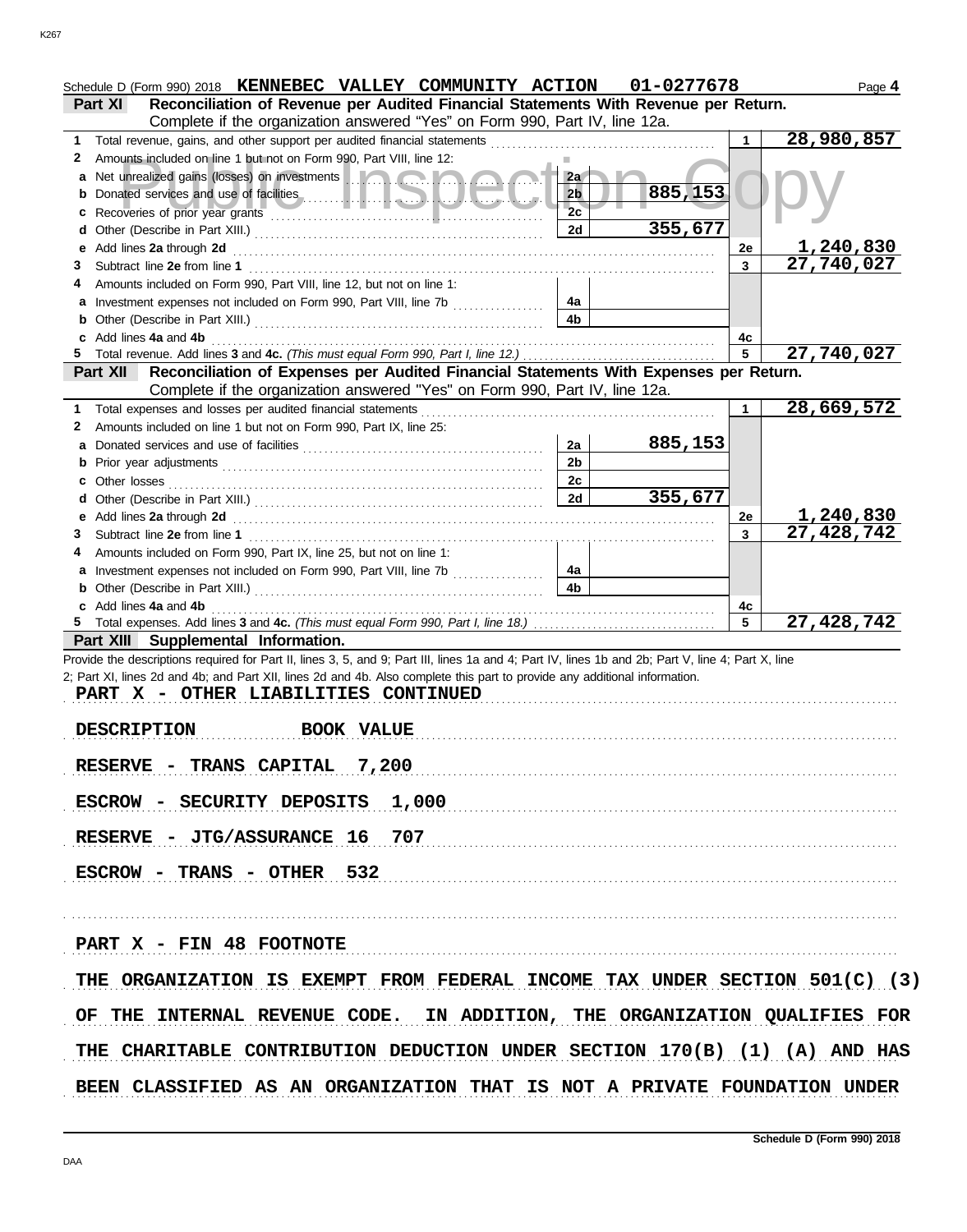| 01-0277678<br>Schedule D (Form 990) 2018 KENNEBEC VALLEY COMMUNITY ACTION<br>Supplemental Information (continued)<br>Part XIII |                                                                  | Page 5  |
|--------------------------------------------------------------------------------------------------------------------------------|------------------------------------------------------------------|---------|
| SECTION 509(A) (1). THE ORGANIZATION BELIEVES<br>IT HAS NO UNCERTAIN TAX                                                       |                                                                  |         |
| POSITIONS WITH THE INTERNAL REVENUE SERVICE THAT REQUIRE DISCLOSURE IN THE<br>CONSOLIDATED FINANCIAL STATEMENTS.               |                                                                  |         |
| ORGANIZATION'S FEDERAL RETURN OF ORGANIZATION EXEMPT FROM INCOME TAX<br>THE                                                    |                                                                  |         |
| (FORM 990) FOR 2018, 2017, AND 2016 ARE SUBJECT TO EXAMINATION BY THE IRS,                                                     |                                                                  |         |
| GENERALLY FOR THREE YEARS AFTER THEY WERE FILED.                                                                               |                                                                  |         |
| PART XI, LINE 2D - REVENUE AMOUNTS INCLUDED IN FINANCIALS - OTHER                                                              |                                                                  |         |
| COST OF PROPERTY NETTED WITH PROCEEDS                                                                                          | \$                                                               | 346,537 |
| OTHER FUNDRAISING EXPENSES NETTED WITH REVENUE                                                                                 | \$                                                               | 9,140   |
| PART XII, LINE 2D - EXPENSE AMOUNTS INCLUDED IN FINANCIALS - OTHER                                                             |                                                                  |         |
|                                                                                                                                |                                                                  |         |
| COST OF PROPERTY NETTED WITH PROCEEDS                                                                                          | $\boldsymbol{\mathsf{S}}$ . The set of $\boldsymbol{\mathsf{S}}$ | 346,537 |
| OTHER FUNDRAISING EXPENSES NETTED WITH REVENUE                                                                                 | \$                                                               | 9,140   |
|                                                                                                                                |                                                                  |         |
|                                                                                                                                |                                                                  |         |
|                                                                                                                                |                                                                  |         |
|                                                                                                                                |                                                                  |         |
|                                                                                                                                |                                                                  |         |
|                                                                                                                                |                                                                  |         |
|                                                                                                                                |                                                                  |         |
|                                                                                                                                |                                                                  |         |
|                                                                                                                                |                                                                  |         |
|                                                                                                                                |                                                                  |         |
|                                                                                                                                |                                                                  |         |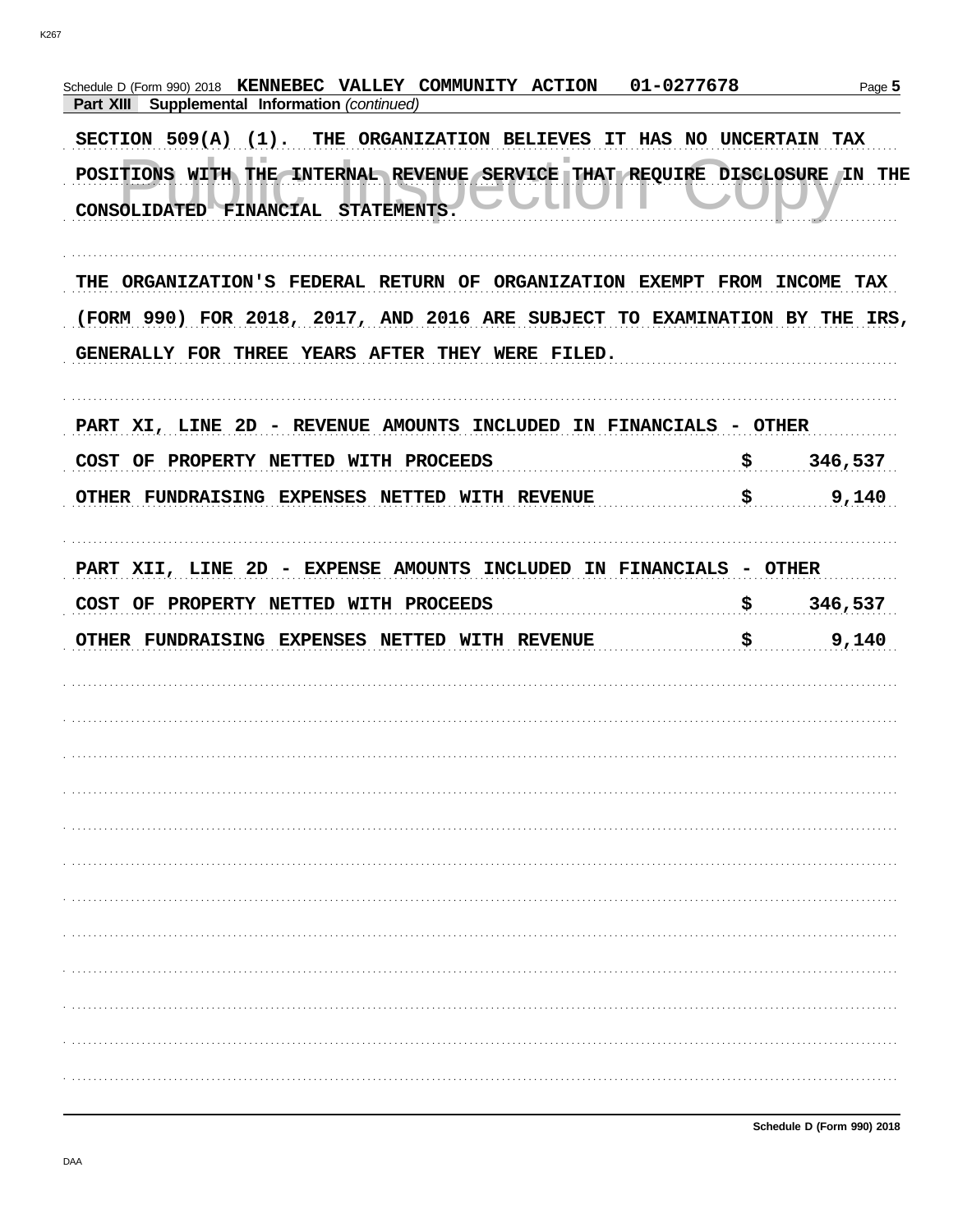| <b>SCHEDULE G</b><br>Supplemental Information Regarding Fundraising or Gaming Activities                                                                                                                                                 |                                                                                                                                                                     |                                                           |                                       |                                                      | OMB No. 1545-0047                |
|------------------------------------------------------------------------------------------------------------------------------------------------------------------------------------------------------------------------------------------|---------------------------------------------------------------------------------------------------------------------------------------------------------------------|-----------------------------------------------------------|---------------------------------------|------------------------------------------------------|----------------------------------|
| (Form 990 or 990-EZ)                                                                                                                                                                                                                     | Complete if the organization answered "Yes" on Form 990, Part IV, line 17, 18, or 19, or if the<br>organization entered more than \$15,000 on Form 990-EZ, line 6a. |                                                           |                                       |                                                      |                                  |
| Department of the Treasury<br>Internal Revenue Service                                                                                                                                                                                   | LI Attach to Form 990 or Form 990-EZ.<br>U Go to www.irs.gov/Form990 for instructions and the latest information.                                                   |                                                           |                                       |                                                      | Open to Public<br>Inspection     |
| KENNEBEC VALLEY COMMUNITY ACTION<br>Name of the organization                                                                                                                                                                             |                                                                                                                                                                     |                                                           |                                       | Employer identification number                       |                                  |
| <b>PROGRAM</b><br>Fundraising Activities. Complete if the organization answered "Yes" on Form 990, Part IV, line 17.<br>Part I                                                                                                           |                                                                                                                                                                     |                                                           |                                       | $01 - 0277678$                                       |                                  |
| Form 990-EZ filers are not required to complete this part.                                                                                                                                                                               |                                                                                                                                                                     |                                                           |                                       |                                                      |                                  |
| Indicate whether the organization raised funds through any of the following activities. Check all that apply.<br>1                                                                                                                       |                                                                                                                                                                     |                                                           |                                       |                                                      |                                  |
| Mail solicitations<br>a                                                                                                                                                                                                                  | e                                                                                                                                                                   |                                                           | Solicitation of non-government grants |                                                      |                                  |
| Internet and email solicitations<br>b                                                                                                                                                                                                    |                                                                                                                                                                     |                                                           | Solicitation of government grants     |                                                      |                                  |
| Phone solicitations<br>c                                                                                                                                                                                                                 | Special fundraising events<br>g                                                                                                                                     |                                                           |                                       |                                                      |                                  |
| In-person solicitations<br>d                                                                                                                                                                                                             |                                                                                                                                                                     |                                                           |                                       |                                                      |                                  |
| 2a Did the organization have a written or oral agreement with any individual (including officers, directors, trustees,<br>or key employees listed in Form 990, Part VII) or entity in connection with professional fundraising services? |                                                                                                                                                                     |                                                           |                                       |                                                      | Yes<br>No                        |
| b If "Yes," list the 10 highest paid individuals or entities (fundraisers) pursuant to agreements under which the fundraiser is to be                                                                                                    |                                                                                                                                                                     |                                                           |                                       |                                                      |                                  |
| compensated at least \$5,000 by the organization.                                                                                                                                                                                        |                                                                                                                                                                     | (iii) Did fund-                                           |                                       | (v) Amount paid to                                   | (vi) Amount paid to              |
| (i) Name and address of individual<br>or entity (fundraiser)                                                                                                                                                                             | (ii) Activity                                                                                                                                                       | raiser have<br>custody or<br>control of<br>contributions? | (iv) Gross receipts<br>from activity  | (or retained by)<br>fundraiser listed in<br>col. (i) | (or retained by)<br>organization |
|                                                                                                                                                                                                                                          |                                                                                                                                                                     | Yes No                                                    |                                       |                                                      |                                  |
| 1                                                                                                                                                                                                                                        |                                                                                                                                                                     |                                                           |                                       |                                                      |                                  |
| $\mathbf{2}$                                                                                                                                                                                                                             |                                                                                                                                                                     |                                                           |                                       |                                                      |                                  |
|                                                                                                                                                                                                                                          |                                                                                                                                                                     |                                                           |                                       |                                                      |                                  |
|                                                                                                                                                                                                                                          |                                                                                                                                                                     |                                                           |                                       |                                                      |                                  |
| 3                                                                                                                                                                                                                                        |                                                                                                                                                                     |                                                           |                                       |                                                      |                                  |
|                                                                                                                                                                                                                                          |                                                                                                                                                                     |                                                           |                                       |                                                      |                                  |
| 4                                                                                                                                                                                                                                        |                                                                                                                                                                     |                                                           |                                       |                                                      |                                  |
|                                                                                                                                                                                                                                          |                                                                                                                                                                     |                                                           |                                       |                                                      |                                  |
| 5                                                                                                                                                                                                                                        |                                                                                                                                                                     |                                                           |                                       |                                                      |                                  |
|                                                                                                                                                                                                                                          |                                                                                                                                                                     |                                                           |                                       |                                                      |                                  |
|                                                                                                                                                                                                                                          |                                                                                                                                                                     |                                                           |                                       |                                                      |                                  |
|                                                                                                                                                                                                                                          |                                                                                                                                                                     |                                                           |                                       |                                                      |                                  |
| 7                                                                                                                                                                                                                                        |                                                                                                                                                                     |                                                           |                                       |                                                      |                                  |
|                                                                                                                                                                                                                                          |                                                                                                                                                                     |                                                           |                                       |                                                      |                                  |
|                                                                                                                                                                                                                                          |                                                                                                                                                                     |                                                           |                                       |                                                      |                                  |
| 8                                                                                                                                                                                                                                        |                                                                                                                                                                     |                                                           |                                       |                                                      |                                  |
|                                                                                                                                                                                                                                          |                                                                                                                                                                     |                                                           |                                       |                                                      |                                  |
| 9                                                                                                                                                                                                                                        |                                                                                                                                                                     |                                                           |                                       |                                                      |                                  |
|                                                                                                                                                                                                                                          |                                                                                                                                                                     |                                                           |                                       |                                                      |                                  |
| 10                                                                                                                                                                                                                                       |                                                                                                                                                                     |                                                           |                                       |                                                      |                                  |
|                                                                                                                                                                                                                                          |                                                                                                                                                                     |                                                           |                                       |                                                      |                                  |
| Total                                                                                                                                                                                                                                    |                                                                                                                                                                     |                                                           |                                       |                                                      |                                  |
| List all states in which the organization is registered or licensed to solicit contributions or has been notified it is exempt from<br>3<br>registration or licensing.                                                                   |                                                                                                                                                                     |                                                           |                                       |                                                      |                                  |
|                                                                                                                                                                                                                                          |                                                                                                                                                                     |                                                           |                                       |                                                      |                                  |
|                                                                                                                                                                                                                                          |                                                                                                                                                                     |                                                           |                                       |                                                      |                                  |
|                                                                                                                                                                                                                                          |                                                                                                                                                                     |                                                           |                                       |                                                      |                                  |
|                                                                                                                                                                                                                                          |                                                                                                                                                                     |                                                           |                                       |                                                      |                                  |
|                                                                                                                                                                                                                                          |                                                                                                                                                                     |                                                           |                                       |                                                      |                                  |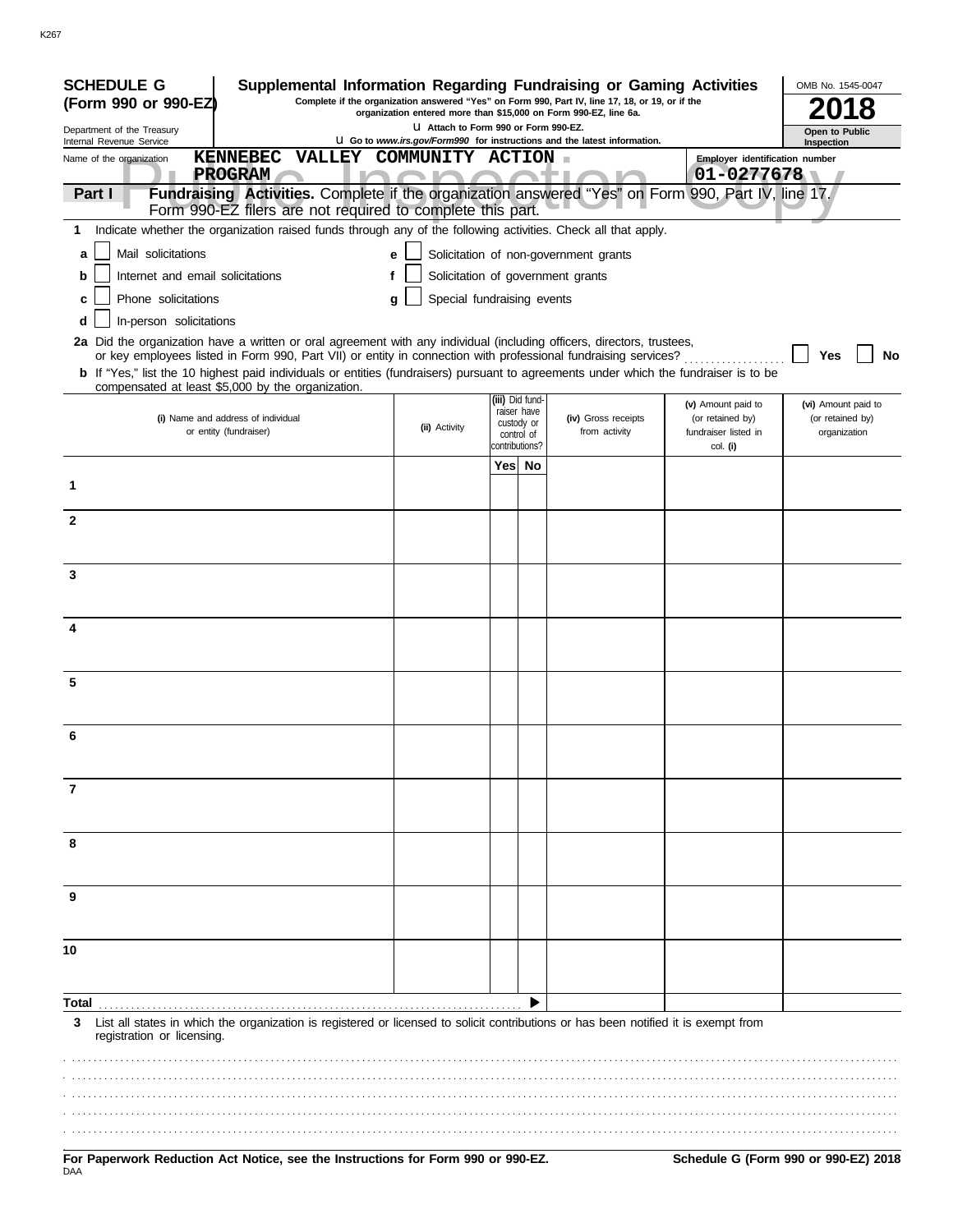# Schedule G (Form 990 or 990-EZ) 2018 **KENNEBEC VALLEY COMMUNITY ACTION 01-0277678** Page 2 **Part II Fundraising Events.** Complete if the organization answered "Yes" on Form 990, Part IV, line 18, or reported more than \$15,000 of fundraising event contributions and gross income on Form 990-EZ, lines 1 and 6b. List events with

|                      |                                                  | gross receipts greater than \$5,000.                                                                |                                |                                                   |                                                       |
|----------------------|--------------------------------------------------|-----------------------------------------------------------------------------------------------------|--------------------------------|---------------------------------------------------|-------------------------------------------------------|
|                      |                                                  | (a) Event $#1$<br>TOURNAMENT<br><b>GOLF</b><br>(event type)                                         | (b) Event $#2$<br>(event type) | (c) Other events<br><b>NONE</b><br>(total number) | (d) Total events<br>(add col. (a) through<br>col. (c) |
| Revenue              | 1 Gross receipts                                 | 30,991                                                                                              |                                |                                                   | <u>30,991</u>                                         |
|                      | 2 Less: Contributions                            | 25,311                                                                                              |                                |                                                   | <u>25,311</u>                                         |
|                      | 3 Gross income (line 1 minus<br>line 2) $\ldots$ | 5,680                                                                                               |                                |                                                   | 5,680                                                 |
|                      | 4 Cash prizes                                    |                                                                                                     |                                |                                                   |                                                       |
|                      | 5 Noncash prizes                                 |                                                                                                     |                                |                                                   |                                                       |
| Expenses             | 6 Rent/facility costs                            | 2,260                                                                                               |                                |                                                   | 2,260                                                 |
|                      | 7 Food and beverages                             | 1,908                                                                                               |                                |                                                   | 1,908                                                 |
| Direct               | 8 Entertainment                                  |                                                                                                     |                                |                                                   |                                                       |
|                      | 9 Other direct expenses                          | 4,972                                                                                               |                                |                                                   | 4,972                                                 |
|                      |                                                  |                                                                                                     |                                |                                                   | $\frac{9,140}{-3,460}$                                |
|                      | Part III                                         | Gaming. Complete if the organization answered "Yes" on Form 990, Part IV, line 19, or reported more |                                |                                                   |                                                       |
|                      |                                                  | than \$15,000 on Form 990-EZ, line 6a.                                                              | (b) Pull tabs/instant          |                                                   | (d) Total gaming (add                                 |
|                      |                                                  | (a) Bingo                                                                                           |                                | (c) Other gaming                                  |                                                       |
|                      |                                                  |                                                                                                     | bingo/progressive bingo        |                                                   | col. (a) through col. (c))                            |
| Revenue              |                                                  |                                                                                                     |                                |                                                   |                                                       |
|                      | 1 Gross revenue                                  |                                                                                                     |                                |                                                   |                                                       |
|                      | 2 Cash prizes                                    |                                                                                                     |                                |                                                   |                                                       |
| Expenses             | 3 Noncash prizes                                 |                                                                                                     |                                |                                                   |                                                       |
| $\overline{5}$<br>ڠڙ | 4 Rent/facility costs                            |                                                                                                     |                                |                                                   |                                                       |
|                      | 5 Other direct expenses                          |                                                                                                     |                                |                                                   |                                                       |
|                      | 6 Volunteer labor                                | Yes $\ldots \ldots \ldots$ %<br>No                                                                  | No.                            | $\%$<br>Yes <b>Market</b><br>No.                  |                                                       |
|                      |                                                  |                                                                                                     |                                |                                                   |                                                       |
|                      |                                                  |                                                                                                     |                                |                                                   |                                                       |
| 9                    | <b>b</b> If "No," explain:                       |                                                                                                     |                                |                                                   | Yes $\vert$ $\vert$<br>No                             |
|                      | <b>b</b> If "Yes," explain:                      |                                                                                                     |                                |                                                   | $Yes \mid \text{No}$                                  |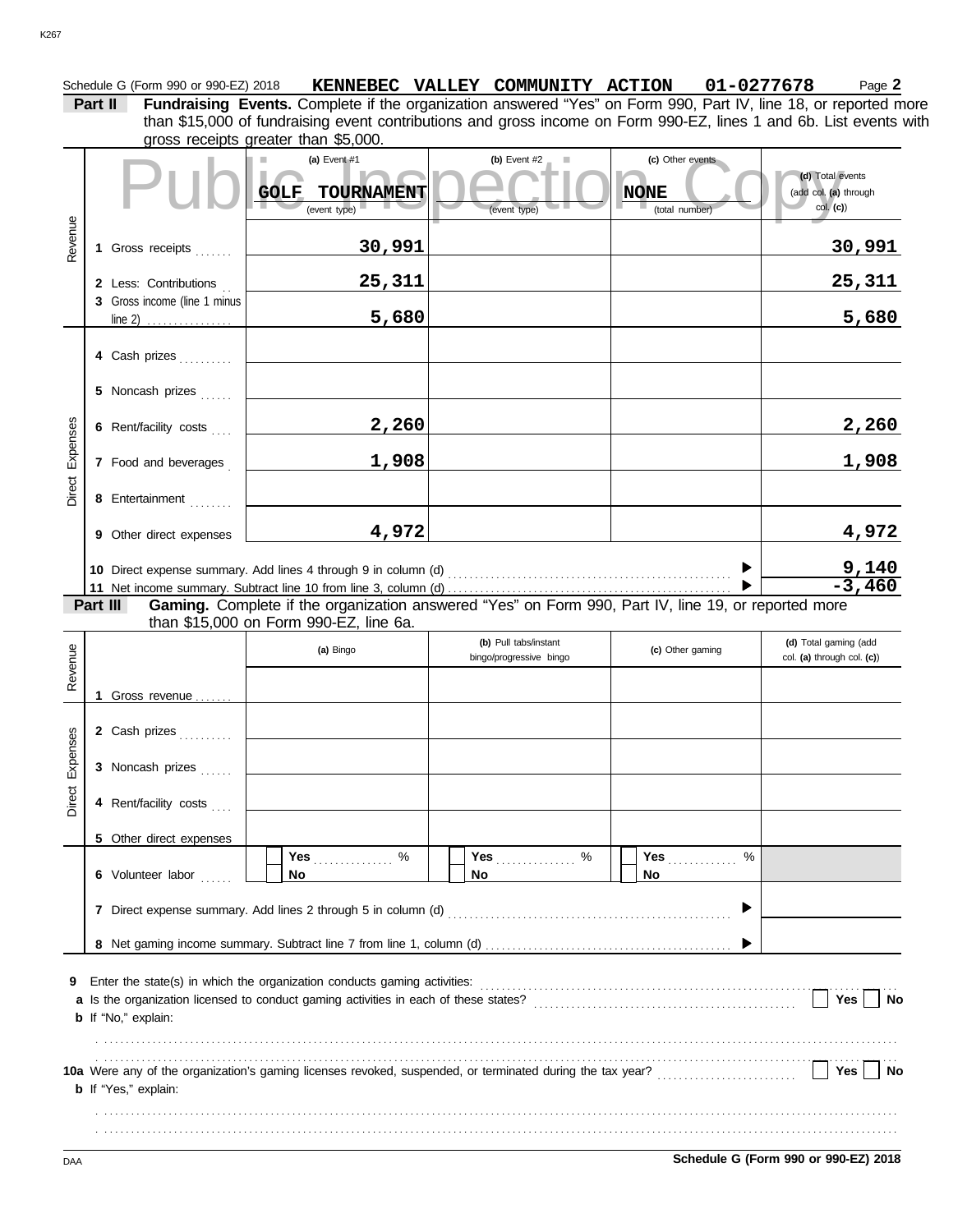|         | Schedule G (Form 990 or 990-EZ) 2018                                                                                                                                                                                                                                                                                                       | KENNEBEC VALLEY COMMUNITY ACTION 01-0277678 |                        |  |                                      |            | Page 3    |
|---------|--------------------------------------------------------------------------------------------------------------------------------------------------------------------------------------------------------------------------------------------------------------------------------------------------------------------------------------------|---------------------------------------------|------------------------|--|--------------------------------------|------------|-----------|
| 11      |                                                                                                                                                                                                                                                                                                                                            |                                             |                        |  |                                      | <b>Yes</b> | <b>No</b> |
| 12      | Is the organization a grantor, beneficiary or trustee of a trust, or a member of a partnership or other entity                                                                                                                                                                                                                             |                                             |                        |  |                                      |            |           |
|         |                                                                                                                                                                                                                                                                                                                                            |                                             |                        |  |                                      | Yes        | No        |
| 13      | Indicate the percentage of gaming activity conducted in:                                                                                                                                                                                                                                                                                   |                                             |                        |  |                                      |            |           |
| a       |                                                                                                                                                                                                                                                                                                                                            |                                             |                        |  | $\vert$ 13b                          |            | %<br>$\%$ |
| b<br>14 | An outside facility with the contract of the contract of the contract of the contract of the contract of the contract of the contract of the contract of the contract of the contract of the contract of the contract of the c<br>Enter the name and address of the person who prepares the organization's gaming/special events books and |                                             |                        |  |                                      |            |           |
|         | records:                                                                                                                                                                                                                                                                                                                                   |                                             |                        |  |                                      |            |           |
|         |                                                                                                                                                                                                                                                                                                                                            |                                             |                        |  |                                      |            |           |
|         |                                                                                                                                                                                                                                                                                                                                            |                                             |                        |  |                                      |            |           |
|         |                                                                                                                                                                                                                                                                                                                                            |                                             |                        |  |                                      |            |           |
|         | Address <b>u</b>                                                                                                                                                                                                                                                                                                                           |                                             |                        |  |                                      |            |           |
|         |                                                                                                                                                                                                                                                                                                                                            |                                             |                        |  |                                      |            |           |
| 15a     | Does the organization have a contract with a third party from whom the organization receives gaming<br>revenue?                                                                                                                                                                                                                            |                                             |                        |  |                                      | Yes        | No        |
| b       |                                                                                                                                                                                                                                                                                                                                            |                                             |                        |  |                                      |            |           |
|         | amount of gaming revenue retained by the third party <b>u</b> \$                                                                                                                                                                                                                                                                           |                                             |                        |  |                                      |            |           |
|         | If "Yes," enter name and address of the third party:                                                                                                                                                                                                                                                                                       |                                             |                        |  |                                      |            |           |
|         |                                                                                                                                                                                                                                                                                                                                            |                                             |                        |  |                                      |            |           |
|         |                                                                                                                                                                                                                                                                                                                                            |                                             |                        |  |                                      |            |           |
|         |                                                                                                                                                                                                                                                                                                                                            |                                             |                        |  |                                      |            |           |
|         | Address <b>u</b>                                                                                                                                                                                                                                                                                                                           |                                             |                        |  |                                      |            |           |
| 16      | Gaming manager information:                                                                                                                                                                                                                                                                                                                |                                             |                        |  |                                      |            |           |
|         |                                                                                                                                                                                                                                                                                                                                            |                                             |                        |  |                                      |            |           |
|         |                                                                                                                                                                                                                                                                                                                                            |                                             |                        |  |                                      |            |           |
|         |                                                                                                                                                                                                                                                                                                                                            |                                             |                        |  |                                      |            |           |
|         |                                                                                                                                                                                                                                                                                                                                            |                                             |                        |  |                                      |            |           |
|         |                                                                                                                                                                                                                                                                                                                                            |                                             |                        |  |                                      |            |           |
|         | Description of services provided <b>u</b> electron contract the contract of the contract of the contract of the contract of the contract of the contract of the contract of the contract of the contract of the contract of the con                                                                                                        |                                             |                        |  |                                      |            |           |
|         | Director/officer                                                                                                                                                                                                                                                                                                                           | Employee                                    | Independent contractor |  |                                      |            |           |
|         |                                                                                                                                                                                                                                                                                                                                            |                                             |                        |  |                                      |            |           |
| 17      | Mandatory distributions:                                                                                                                                                                                                                                                                                                                   |                                             |                        |  |                                      |            |           |
|         | Is the organization required under state law to make charitable distributions from the gaming proceeds to                                                                                                                                                                                                                                  |                                             |                        |  |                                      |            |           |
|         | retain the state gaming license?                                                                                                                                                                                                                                                                                                           |                                             |                        |  |                                      | Yes        | No        |
|         | <b>b</b> Enter the amount of distributions required under state law to be distributed to other exempt organizations or<br>spent in the organization's own exempt activities during the tax year $\mathbf{u} \$                                                                                                                             |                                             |                        |  |                                      |            |           |
|         | Supplemental Information. Provide the explanations required by Part I, line 2b, columns (iii) and (v); and<br>Part IV                                                                                                                                                                                                                      |                                             |                        |  |                                      |            |           |
|         | Part III, lines 9, 9b, 10b, 15b, 15c, 16, and 17b, as applicable. Also provide any additional information.                                                                                                                                                                                                                                 |                                             |                        |  |                                      |            |           |
|         | See instructions.                                                                                                                                                                                                                                                                                                                          |                                             |                        |  |                                      |            |           |
|         |                                                                                                                                                                                                                                                                                                                                            |                                             |                        |  |                                      |            |           |
|         |                                                                                                                                                                                                                                                                                                                                            |                                             |                        |  |                                      |            |           |
|         |                                                                                                                                                                                                                                                                                                                                            |                                             |                        |  |                                      |            |           |
|         |                                                                                                                                                                                                                                                                                                                                            |                                             |                        |  |                                      |            |           |
|         |                                                                                                                                                                                                                                                                                                                                            |                                             |                        |  |                                      |            |           |
|         |                                                                                                                                                                                                                                                                                                                                            |                                             |                        |  |                                      |            |           |
|         |                                                                                                                                                                                                                                                                                                                                            |                                             |                        |  |                                      |            |           |
|         |                                                                                                                                                                                                                                                                                                                                            |                                             |                        |  |                                      |            |           |
|         |                                                                                                                                                                                                                                                                                                                                            |                                             |                        |  |                                      |            |           |
|         |                                                                                                                                                                                                                                                                                                                                            |                                             |                        |  |                                      |            |           |
|         |                                                                                                                                                                                                                                                                                                                                            |                                             |                        |  |                                      |            |           |
|         |                                                                                                                                                                                                                                                                                                                                            |                                             |                        |  | Schedule G (Form 990 or 990-EZ) 2018 |            |           |
|         |                                                                                                                                                                                                                                                                                                                                            |                                             |                        |  |                                      |            |           |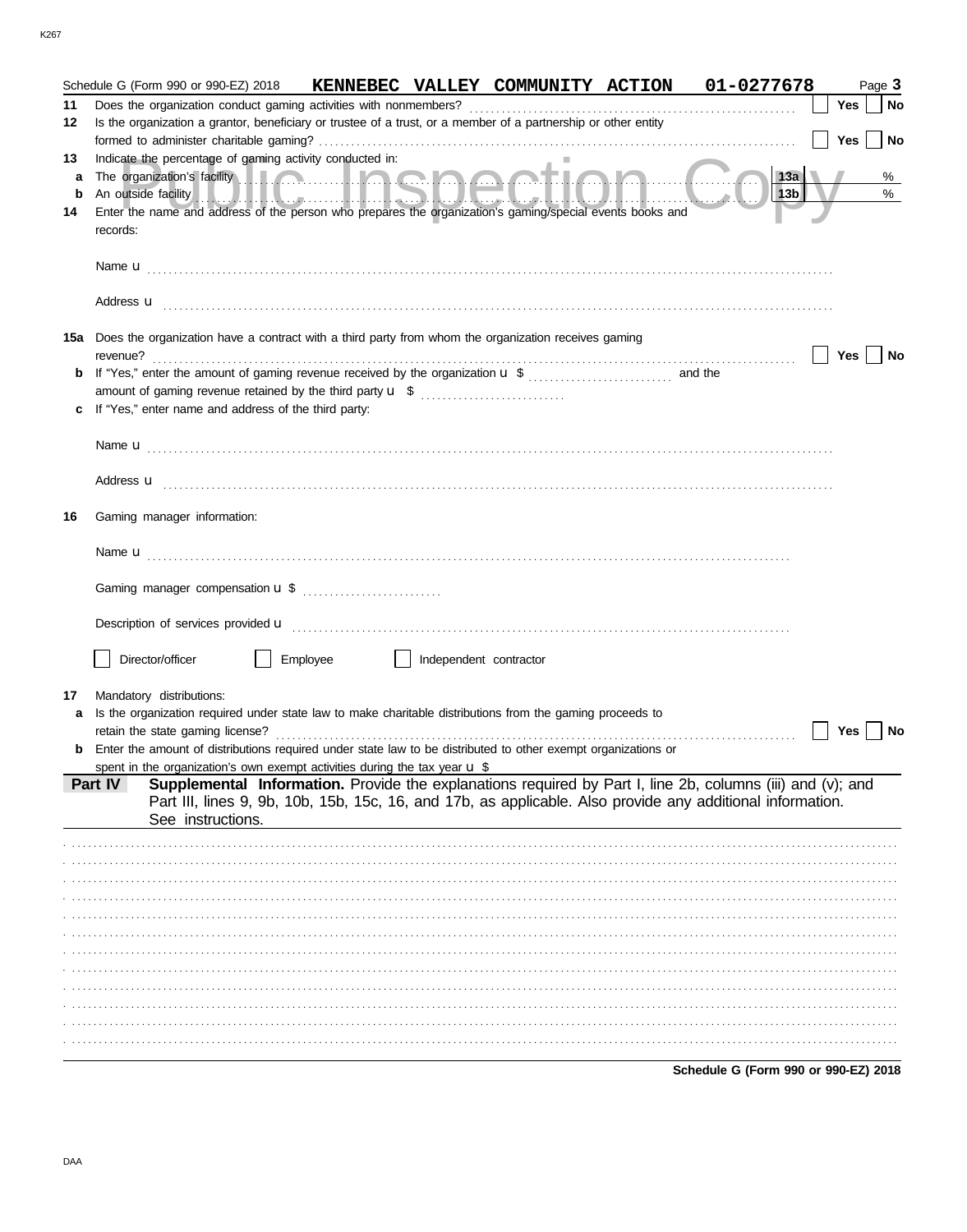| <b>SCHEDULE I</b><br>(Form 990)                        |                                                                                                                                                                                                                   |                                                                                  |                                       | Grants and Other Assistance to Organizations,<br>Governments, and Individuals in the United States |                                       |                                                             |                                          | OMB No. 1545-0047                                                                                                                        |
|--------------------------------------------------------|-------------------------------------------------------------------------------------------------------------------------------------------------------------------------------------------------------------------|----------------------------------------------------------------------------------|---------------------------------------|----------------------------------------------------------------------------------------------------|---------------------------------------|-------------------------------------------------------------|------------------------------------------|------------------------------------------------------------------------------------------------------------------------------------------|
|                                                        |                                                                                                                                                                                                                   | Complete if the organization answered "Yes" on Form 990, Part IV, line 21 or 22. |                                       |                                                                                                    |                                       |                                                             |                                          |                                                                                                                                          |
| Department of the Treasury<br>Internal Revenue Service |                                                                                                                                                                                                                   | u Go to www.irs.gov/Form990 for the latest information.                          | <b>Open to Public</b><br>Inspection   |                                                                                                    |                                       |                                                             |                                          |                                                                                                                                          |
| Name of the organization                               | <b>KENNEBEC</b><br><b>VALLEY</b>                                                                                                                                                                                  | COMMUNITY ACTION                                                                 |                                       |                                                                                                    |                                       |                                                             |                                          | Employer identification number                                                                                                           |
|                                                        | <b>PROGRAM</b>                                                                                                                                                                                                    |                                                                                  |                                       |                                                                                                    |                                       |                                                             |                                          | 01-0277678                                                                                                                               |
| Part I<br>$\mathbf 1$                                  | <b>General Information on Grants and Assistance</b><br>Does the organization maintain records to substantiate the amount of the grants or assistance, the grantees' eligibility for the grants or assistance, and |                                                                                  |                                       |                                                                                                    |                                       |                                                             |                                          |                                                                                                                                          |
|                                                        | the selection criteria used to award the grants or assistance?                                                                                                                                                    |                                                                                  |                                       |                                                                                                    |                                       |                                                             |                                          | $ \mathbf{X} $ Yes                                                                                                                       |
| Part II                                                | 2 Describe in Part IV the organization's procedures for monitoring the use of grant funds in the United States.                                                                                                   |                                                                                  |                                       |                                                                                                    |                                       |                                                             |                                          | Grants and Other Assistance to Domestic Organizations and Domestic Governments. Complete if the organization answered "Yes" on Form 990. |
|                                                        | Part IV, line 21, for any recipient that received more than \$5,000. Part II can be duplicated if additional space is needed.                                                                                     |                                                                                  |                                       |                                                                                                    |                                       |                                                             |                                          |                                                                                                                                          |
| -1                                                     | (a) Name and address of organization<br>or government                                                                                                                                                             | $(b)$ EIN                                                                        | (c) IRC<br>section<br>(if applicable) | (d) Amount of cash<br>grant                                                                        | (e) Amount of non-<br>cash assistance | (f) Method of valuation<br>(book, FMV, appraisal,<br>other) | (g) Description of<br>noncash assistance | (h) Purpose of grant<br>or assistance                                                                                                    |
| (1)                                                    |                                                                                                                                                                                                                   |                                                                                  |                                       |                                                                                                    |                                       |                                                             |                                          |                                                                                                                                          |
|                                                        |                                                                                                                                                                                                                   |                                                                                  |                                       |                                                                                                    |                                       |                                                             |                                          |                                                                                                                                          |
| (2)                                                    |                                                                                                                                                                                                                   |                                                                                  |                                       |                                                                                                    |                                       |                                                             |                                          |                                                                                                                                          |
|                                                        |                                                                                                                                                                                                                   |                                                                                  |                                       |                                                                                                    |                                       |                                                             |                                          |                                                                                                                                          |
| (3)                                                    |                                                                                                                                                                                                                   |                                                                                  |                                       |                                                                                                    |                                       |                                                             |                                          |                                                                                                                                          |
|                                                        |                                                                                                                                                                                                                   |                                                                                  |                                       |                                                                                                    |                                       |                                                             |                                          |                                                                                                                                          |
| (4)                                                    |                                                                                                                                                                                                                   |                                                                                  |                                       |                                                                                                    |                                       |                                                             |                                          |                                                                                                                                          |
|                                                        |                                                                                                                                                                                                                   |                                                                                  |                                       |                                                                                                    |                                       |                                                             |                                          |                                                                                                                                          |
| (5)                                                    |                                                                                                                                                                                                                   |                                                                                  |                                       |                                                                                                    |                                       |                                                             |                                          |                                                                                                                                          |
|                                                        |                                                                                                                                                                                                                   |                                                                                  |                                       |                                                                                                    |                                       |                                                             |                                          |                                                                                                                                          |
| (6)                                                    |                                                                                                                                                                                                                   |                                                                                  |                                       |                                                                                                    |                                       |                                                             |                                          |                                                                                                                                          |
|                                                        |                                                                                                                                                                                                                   |                                                                                  |                                       |                                                                                                    |                                       |                                                             |                                          |                                                                                                                                          |
| (7)                                                    |                                                                                                                                                                                                                   |                                                                                  |                                       |                                                                                                    |                                       |                                                             |                                          |                                                                                                                                          |
|                                                        |                                                                                                                                                                                                                   |                                                                                  |                                       |                                                                                                    |                                       |                                                             |                                          |                                                                                                                                          |
| (8)                                                    |                                                                                                                                                                                                                   |                                                                                  |                                       |                                                                                                    |                                       |                                                             |                                          |                                                                                                                                          |
|                                                        |                                                                                                                                                                                                                   |                                                                                  |                                       |                                                                                                    |                                       |                                                             |                                          |                                                                                                                                          |
| (9)                                                    |                                                                                                                                                                                                                   |                                                                                  |                                       |                                                                                                    |                                       |                                                             |                                          |                                                                                                                                          |
|                                                        |                                                                                                                                                                                                                   |                                                                                  |                                       |                                                                                                    |                                       |                                                             |                                          |                                                                                                                                          |
|                                                        | 2 Enter total number of section 501(c)(3) and government organizations listed in the line 1 table                                                                                                                 |                                                                                  |                                       |                                                                                                    |                                       |                                                             |                                          | $\mathbf u$                                                                                                                              |
| 3                                                      |                                                                                                                                                                                                                   |                                                                                  |                                       |                                                                                                    |                                       |                                                             |                                          | u.                                                                                                                                       |
|                                                        | For Paperwork Reduction Act Notice, see the Instructions for Form 990.                                                                                                                                            |                                                                                  |                                       |                                                                                                    |                                       |                                                             |                                          | Schedule I (Form 990) (2018)                                                                                                             |

DAA

K267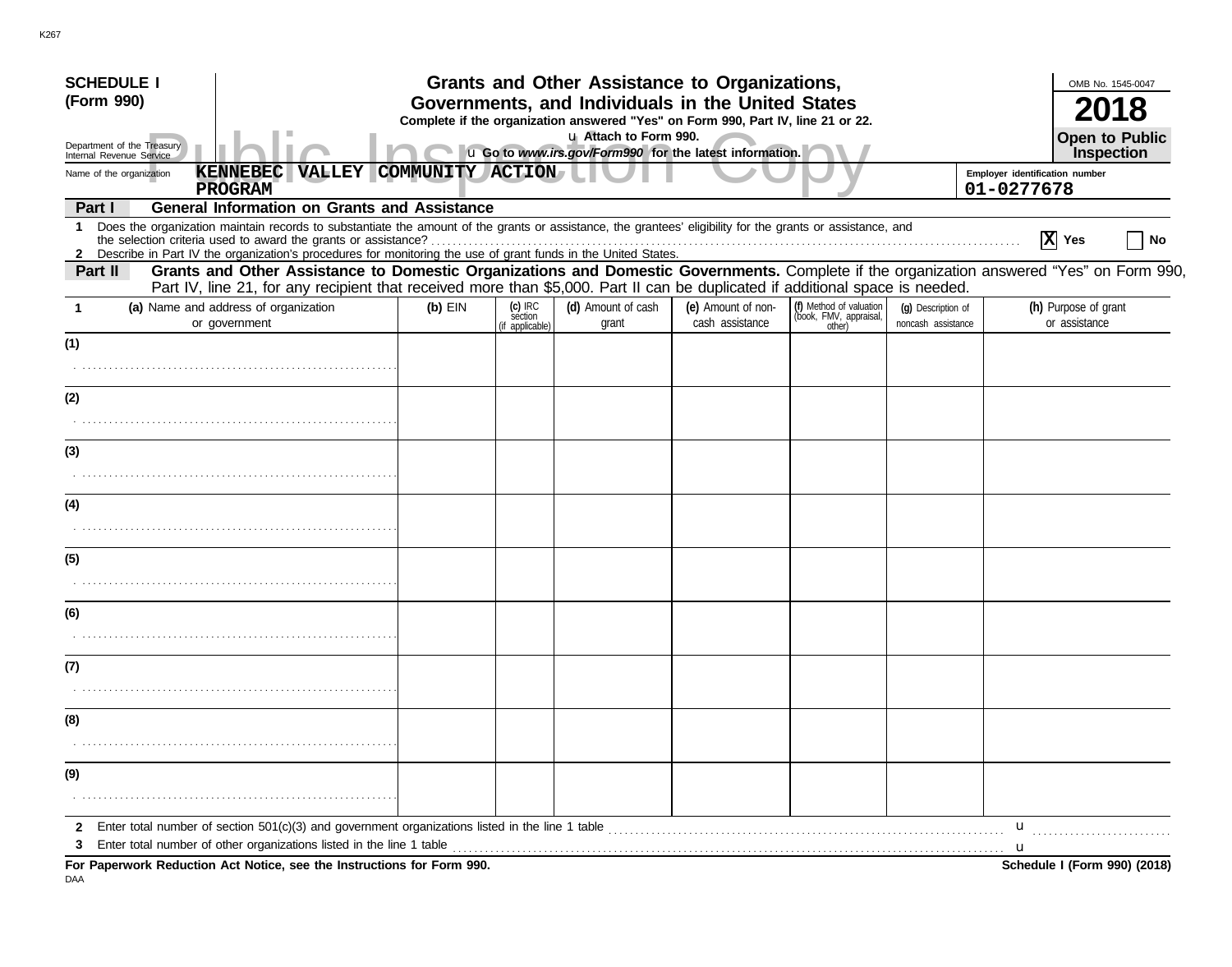Schedule I (Form 990) (2018) Page **2 KENNEBEC VALLEY COMMUNITY ACTION 01-0277678**

**Part III Grants and Other Assistance to Domestic Individuals.** Complete if the organization answered "Yes" on Form 990, Part IV, line 22. Part III can be duplicated if additional space is needed.

| Part ili can be duplicated il additional space is needed.                                                                                            |                             |                             |                                                 |                                                          |                                       |
|------------------------------------------------------------------------------------------------------------------------------------------------------|-----------------------------|-----------------------------|-------------------------------------------------|----------------------------------------------------------|---------------------------------------|
| (a) Type of grant or assistance                                                                                                                      | (b) Number of<br>recipients | (c) Amount of<br>cash grant | (d) Amount of<br>noncash assistance             | (e) Method of valuation (book,<br>FMV, appraisal, other) | (f) Description of noncash assistance |
| and the                                                                                                                                              | . .                         |                             |                                                 |                                                          |                                       |
| 1 TRANSPORTATION<br><b>SERVICES</b>                                                                                                                  | 4227                        | 6,554,572                   |                                                 | <b>COST</b>                                              |                                       |
| 2 WEATHERIZATION/HOME REPAI 10053                                                                                                                    |                             | 2,448,133                   |                                                 | <b>COST</b>                                              |                                       |
| 3 FUEL ASSISTANCE                                                                                                                                    | 56                          | 14,476                      |                                                 | <b>COST</b>                                              |                                       |
| 4 LOVE FUND/HOPE FUND                                                                                                                                | 200                         | 23,224                      |                                                 | <b>COST</b>                                              |                                       |
| $5\overline{)}$                                                                                                                                      |                             |                             |                                                 |                                                          |                                       |
| 6                                                                                                                                                    |                             |                             |                                                 |                                                          |                                       |
| 7                                                                                                                                                    |                             |                             |                                                 |                                                          |                                       |
| Supplemental Information. Provide the information required in Part I, line 2; Part III, column (b); and any other additional information.<br>Part IV |                             |                             |                                                 |                                                          |                                       |
| PART I, LINE 2 - PROCEDURES FOR MONITORING THE USE OF GRANT FUNDS                                                                                    |                             |                             |                                                 |                                                          |                                       |
| RECIPIENTS OF GRANT AWARDS ARE ALL REQUIRED TO OPERATE WITHIN THE LIMITS OF                                                                          |                             |                             |                                                 |                                                          |                                       |
| A SIGNED AGREEMENT WHICH INCORPORATES ALL FEDERAL AND STATE REQUIREMENTS OF                                                                          |                             |                             |                                                 |                                                          |                                       |
| THE ORIGINAL GRANT AWARD.                                                                                                                            |                             |                             | REPORTS AND MONITORING ARE MADE AS REQUIRED AND |                                                          |                                       |
| NECESSARY TO ASSURE COMPLIANCE WITH GRANT REQUIREMENTS.                                                                                              |                             |                             |                                                 |                                                          |                                       |
|                                                                                                                                                      |                             |                             |                                                 |                                                          |                                       |
|                                                                                                                                                      |                             |                             |                                                 |                                                          |                                       |
|                                                                                                                                                      |                             |                             |                                                 |                                                          |                                       |
|                                                                                                                                                      |                             |                             |                                                 |                                                          |                                       |
|                                                                                                                                                      |                             |                             |                                                 |                                                          |                                       |
|                                                                                                                                                      |                             |                             |                                                 |                                                          |                                       |
|                                                                                                                                                      |                             |                             |                                                 |                                                          |                                       |
|                                                                                                                                                      |                             |                             |                                                 |                                                          |                                       |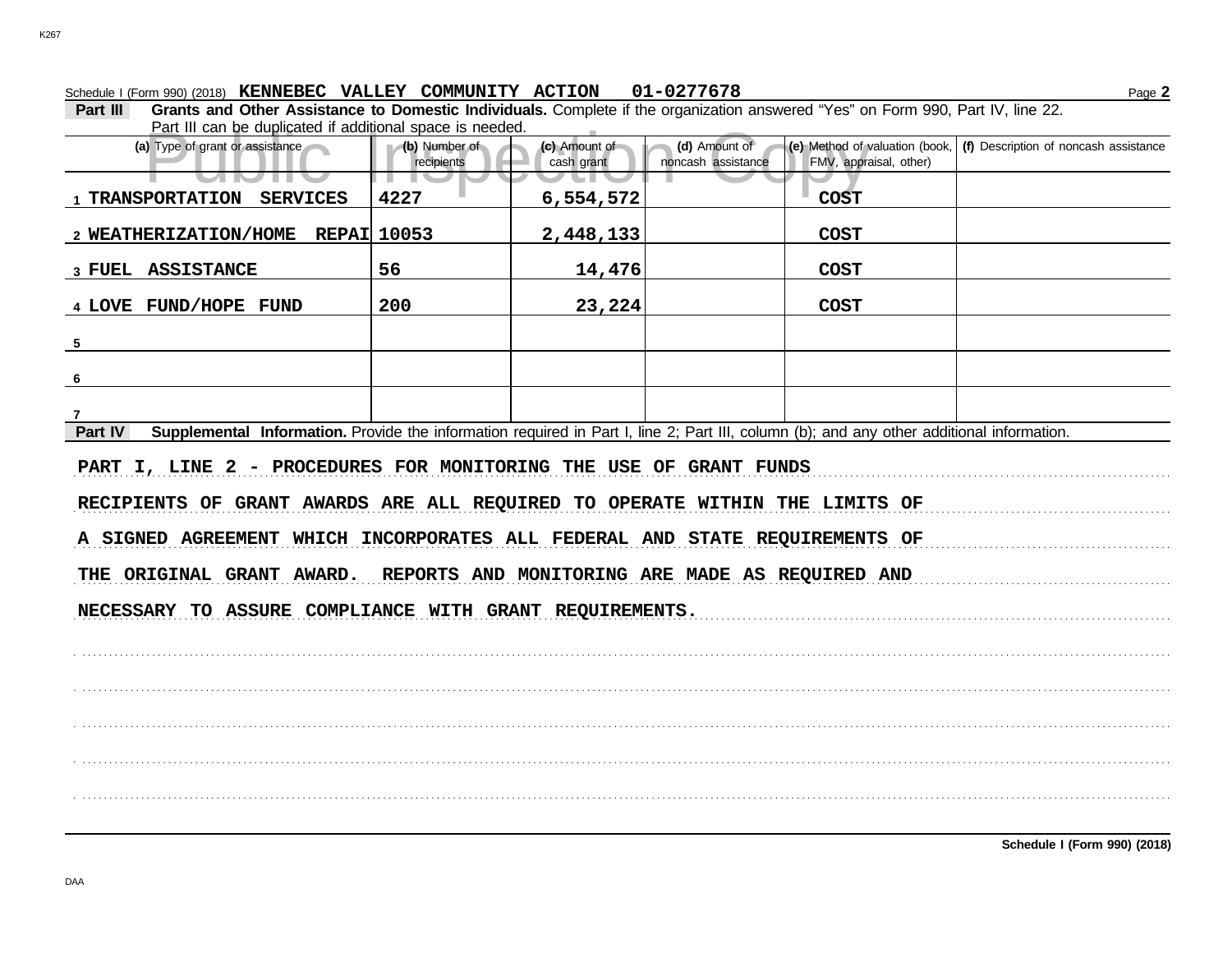| Supplemental Information to Form 990 or 990-EZ<br><b>SCHEDULE O</b><br>(Form 990 or 990-EZ)<br>Complete to provide information for responses to specific questions on<br>Form 990 or 990-EZ or to provide any additional information.<br>u Attach to Form 990 or 990-EZ.<br>Department of the Treasury<br>Internal Revenue Service<br>u Go to www.irs.gov/Form990 for the latest information.<br>Name of the organization<br><b>KENNEBEC</b><br>COMMUNITY ACTION<br><b>VALLEY</b><br>01-0277678<br><b>PROGRAM</b><br><b>FORM 990</b><br>ORGANIZATION'S<br><b>MISSION</b><br>ORGANIZATION'S<br><b>MISSION</b><br>PARTNER<br>WITH AREA RESIDENTS,<br>THE<br>IS<br>TО<br><b>LOCAL,</b><br><b>STATE</b><br><b>AND</b><br>FEDERAL<br><b>CREATING</b><br><b>ORGANIZATIONS,</b><br>AND<br>ENTITIES,<br><b>STRENGTHEN</b><br><b>CONDITIONS</b><br>OF<br><b>POVERTY</b><br><b>ORDER</b><br><b>TO</b><br>INDIVIDUALS,<br>THE<br>IN.<br>COMMUNITIES. | OMB No. 1545-0047<br>2018<br>Open to Public<br>Inspection<br>Employer identification number<br>SOLUTIONS<br>TO<br>FAMILIES, AND |
|-------------------------------------------------------------------------------------------------------------------------------------------------------------------------------------------------------------------------------------------------------------------------------------------------------------------------------------------------------------------------------------------------------------------------------------------------------------------------------------------------------------------------------------------------------------------------------------------------------------------------------------------------------------------------------------------------------------------------------------------------------------------------------------------------------------------------------------------------------------------------------------------------------------------------------------------|---------------------------------------------------------------------------------------------------------------------------------|
| <b>FORM 990</b><br>ADDITIONAL<br><b>INFORMATION</b><br><b>STATEMENT</b><br>FUNCTIONAL EXPENSES<br>24E<br><b>PART</b><br>OF<br>LINE<br>IX.                                                                                                                                                                                                                                                                                                                                                                                                                                                                                                                                                                                                                                                                                                                                                                                                 |                                                                                                                                 |
| \$346,537<br>PROGRAM<br><b>EXPENSES</b><br>OF<br>IS<br>AN<br><b>ADJUSTMENT</b><br><b>REMOVE</b><br><b>NEGATIVE</b><br>TO.<br>(43)<br><b>VILLAGE</b><br><b>ASSOCIATED</b><br><b>SALE</b><br>REAL<br><b>ESTATE</b><br><b>CIRCLE</b><br><b>WITH</b><br>THE<br>OF<br>&.<br>FUNCTIONAL EXPENSES<br>WAY) FROM THE<br><b>SCHEDULE</b><br>OF<br>TO<br>THE<br><b>STATEMENT</b><br>(PART VIII LINE<br>7B)<br>AS BASIS<br>THE<br><b>SALE.</b><br>IN                                                                                                                                                                                                                                                                                                                                                                                                                                                                                                  | <b>COSTS</b><br>17<br><b>VILLAGE</b><br><b>REVENUE</b><br>OF                                                                    |
| FORM 990, PART III, LINE 4A - FIRST ACCOMPLISHMENT<br>COMMUNITY SERVICES IS COMPRISED OF TWO DIVISIONS: (1) SOCIAL SERVICES, AND<br>(2) TRANSPORTATION.                                                                                                                                                                                                                                                                                                                                                                                                                                                                                                                                                                                                                                                                                                                                                                                   |                                                                                                                                 |
| THE SOCIAL SERVICES DIVISION IMPLEMENTS THE MAINE FAMILIES HOME VISITING<br>PROGRAM AND THE KENNEBEC/SOMERSET FAMILY ENRICHMENT COUNCIL. MAINE FAMILIES<br>WORKS IN PARTNERSHIP WITH EXPECTANT PARENTS AND PARENTS OF CHILDREN BIRTH<br>TO AGE THREE, TO ENSURE SAFE HOME ENVIRONMENTS AND PROMOTE HEALTHY GROWTH<br>AND DEVELOPMENT. IN 2019, 289 FAMILIES WITH YOUNG CHILDREN RECEIVED HOME<br>VISITS THAT SUPPORT HEALTHY GROWTH AND DEVELOPMENT. THE FAMILY ENRICHMENT<br>COUNCIL FOCUSES ON THE PREVENTION OF CHILD ABUSE AND NEGLECT AND INCLUDES                                                                                                                                                                                                                                                                                                                                                                                   |                                                                                                                                 |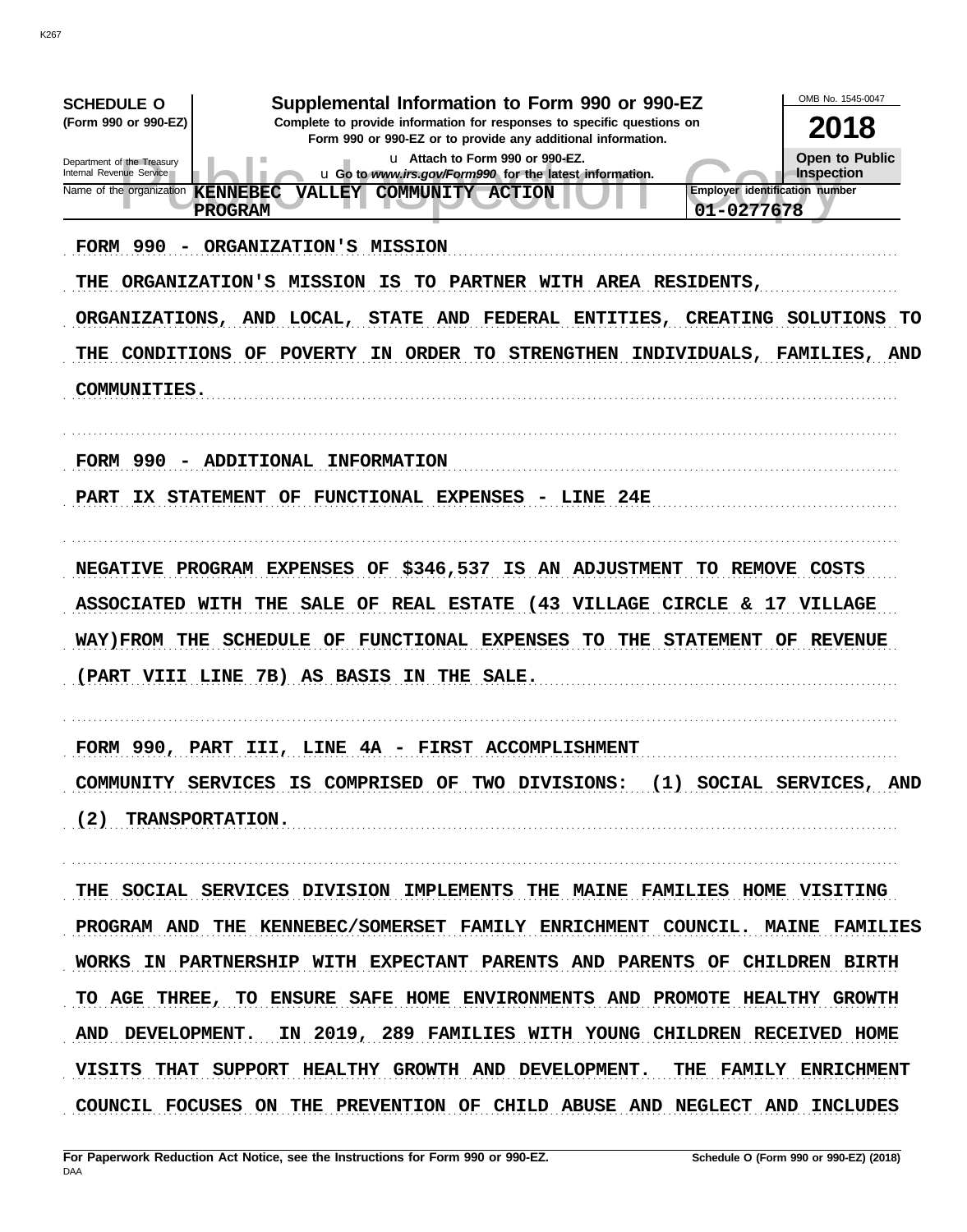| Schedule O (Form 990 or 990-EZ) (2018) |                  | $P$ aqe.                              |
|----------------------------------------|------------------|---------------------------------------|
| Name of the organization               |                  | <b>Employer identification number</b> |
| <b>KENNEBEC</b><br><b>VALLEY</b>       | COMMUNITY ACTION | 01-0277678                            |

SUCH PROGRAMMING AS PERSONAL BODY SAFETY CLASSES AND BABY THINK IT OVER PROGRAMS WITH SCHOOL AGED CHILDREN. EIGHTY PARENTING CLASSES WERE OFFERED IN 2019 THAT REACHED 488 PARENTS AND CAREGIVERS. THE COUNCILS ALSO OFFERED 55 FREE COMMUNITY EVENTS FOR PARENTS AND FAMILIES INCLUDING A BABY SHOWER FOR EXPECTANT MOTHERS. 

THE TRANSPORTATION DIVISION HAS TWO COMPONENTS: (1) OPERATING PUBLIC TRANSIT SERVICES IN THE AUGUSTA, WATERVILLE, AND SKOWHEGAN AREAS THROUGH THE KENNEBEC EXPLORER, SOMERSET EXPLORER, AND "MOVE MORE KIDS" PUBLIC BUS SYSTEM, AND (2) PROVIDING DOOR-TO-DOOR TRANSPORTATION THROUGH A NETWORK OF OVER 100 VOLUNTEERS AND SEVERAL AGENCY VEHICLES FOR MEDICAL AND SOCIAL SERVICE APPOINTMENTS. SOME OF THE RIDES PROVIDED BY THE SOMERSET EXPLORER DURING THE SUMMER MONTHS ARE FREE OF CHARGE THROUGH THE "MOVE MORE KIDS" PROGRAM, WHICH EXTENDS ROUTES TO LOCATIONS WHERE YOUTH CAN PARTICIPATE IN PHYSICAL ACTIVITIES AND PROMOTE A HEALTHY LIFESTYLE. IN 2019, THE EXPLORER PUBLIC BUSES PROVIDED 76,933 RIDES, WHILE THE DOOR-TO-DOOR TRANSPORTATION PROGRAM PROVIDED 176,618 RIDES TO HEALTH APPOINTMENTS AND OTHER CARE ACTIVITIES.

FORM 990, PART III, LINE 4B - SECOND ACCOMPLISHMENT

CHILD & FAMILY SERVICES PROVIDES COMPREHENSIVE, HIGH QUALITY EARLY CARE AND EDUCATION FOR CHILDREN AGES 6 WEEKS TO 5 YEARS IN PUBLIC SCHOOL BASED CARE, EDUCARE CENTRAL MAINE, SKOWHEGAN EARLY HEAD START, HOMESTART PROVIDER PARTNERS, AND THROUGH HOME VISITING THROUGHOUT NORTHERN KENNEBEC AND SOMERSET COUNTIES. THE PROGRAM'S GOAL IS TO INCREASE SOCIAL COMPETENCE AND SCHOOL READINESS SKILLS OF CHILDREN SO THEY ACQUIRE THE SKILLS NECESSARY FOR SUCCESS IN PUBLIC SCHOOL. THIS INCLUDES PROVIDING NUTRITIOUS MEALS AND

PAGE 1 OF 5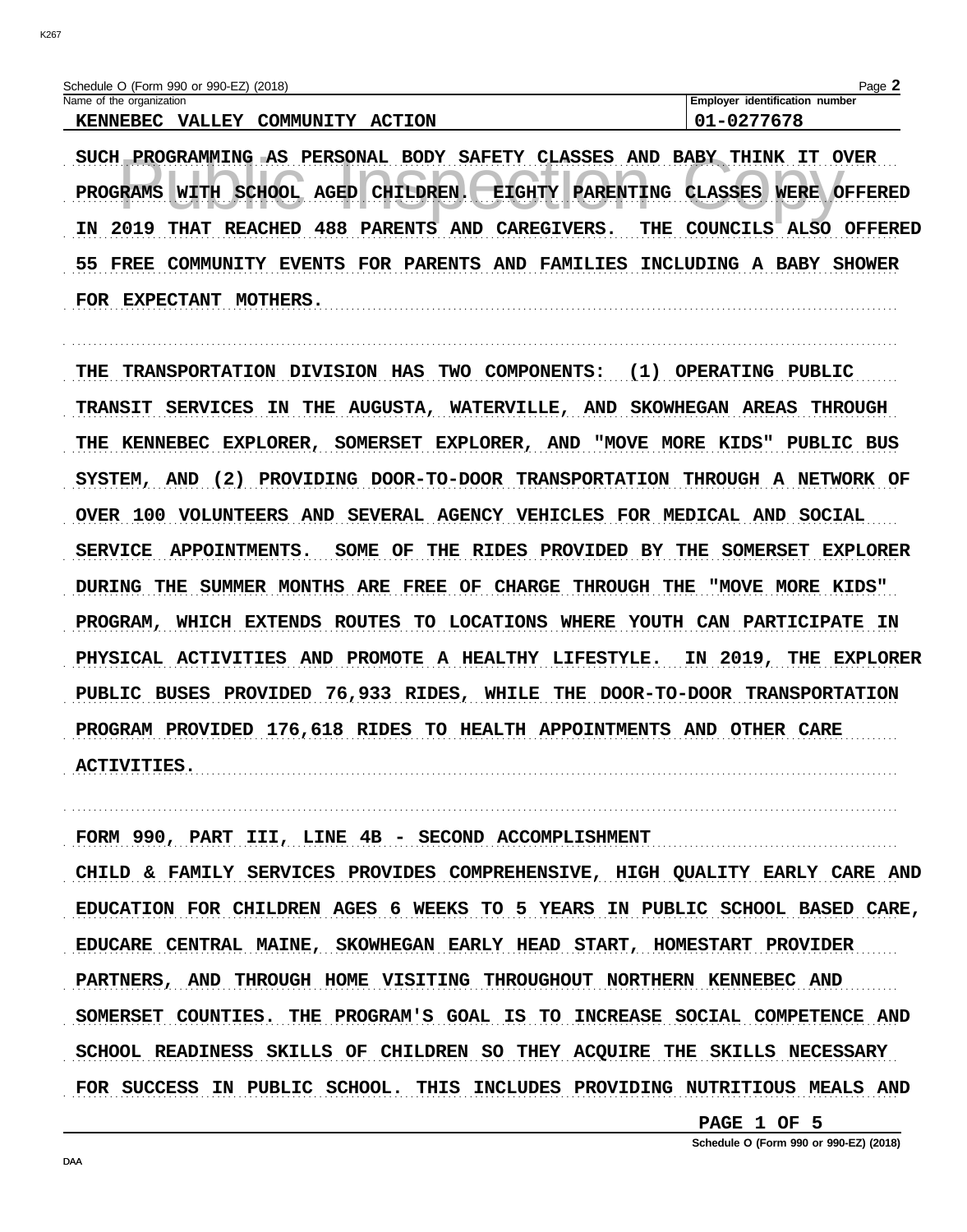| Schedule O (Form 990 or 990-EZ) (2018)        |               | $P$ aqe $\blacktriangle$       |
|-----------------------------------------------|---------------|--------------------------------|
| Name of the organization                      |               | Emplover identification number |
| <b>KENNEBEC</b><br><b>VALLEY</b><br>COMMUNITY | <b>ACTION</b> | L-0277678                      |

SNACKS TO CHILDREN IN THE PROGRAM, RECEIVING ON-SITE DENTAL EXAMS, AND RECEIVING ON-SITE LEAD TESTING. THE PROGRAM ALSO PARTNERED WITH PARENTS ON HOME VISITS PROVIDING SUPPORTS RELATED TO DOMESTIC VIOLENCE AND CHILD ABUSE AND NEGLECT, RECEIVING TRANSPORTATION ASSISTANCE, AND PROVIDING HELP FINDING AND SECURING AFFORDABLE HOUSING. IN 2019, 626 CHILDREN RECEIVED EARLY CHILDHOOD EDUCATION AND INCREASED THEIR READINESS FOR SCHOOL SUCCESS, 1200 FREE MEALS AND SNACKS WERE SERVED TO CHILDREN DAILY, 539 CHILDREN HAD VISION AND HEARING SCREENINGS, 231 CHILDREN RECEIVED ON-SITE DENTAL EXAMS, AND 62% OF PARENTS OF ENROLLED CHILDREN WERE WORKING OR ATTENDING SCHOOL.

FORM 990, PART III, LINE 4C - THIRD ACCOMPLISHMENT

ENERGY & HOUSING SERVICES WORKS WITH INDIVIDUALS AND FAMILIES TO IMPROVE ENERGY EFFICIENCY, TO REDUCE ENERGY BURDEN, TO SUPPORT AFFORDABLE HOUSING, AND TO SUSTAIN OPPORTUNITIES FOR HOMEOWNERSHIP IN KENNEBEC, SOMERSET, LINCOLN, AND SAGADAHOC COUNTIES. THIS IS DONE THROUGH A VARIETY OF EDUCATION/ASSISTANCE PROGRAMS INCLUDING: LOW-INCOME HOME ENERGY ASSISTANCE PROGRAM (LIHEAP), LOW INCOME ASSISTANCE PROGRAM (LIAP), EMERGENCY CRISIS INTERVENTION PROGRAM (ECIP), CENTRAL HEATING IMPROVEMENT PROGRAM (CHIP), WEATHERIZATION, HOME REPAIR, DEP HOME HEATING OIL TANK REPLACEMENT PROGRAM, FORECLOSURE COUNSELING, HOMEBUYER EDUCATION, AND AFFORDABLE HOUSING DEVELOPMENT. IN 2019, 90 HOMES WERE WEATHERIZED AND SAFETY RISKS WERE REPAIRED, 99 PEOPLE PURCHASED A HOME, 6 FAMILIES AVOIDED FORECLOSURE, 308 PEOPLE HAD THEIR FURNACE CLEANED OR REPLACED, AND 14,741 PEOPLE WERE WARMER THROUGH OUR FUEL ASSISTANCE PROGRAM. THE DEPARTMENT ALSO CONTINUES WITH THE DEVELOPMENT OF THE CONY VILLAGE ENERGY EFFICIENT HOUSING COMMUNITY. TWO NEW HOMES WERE BUILDING AND SOLD IN 2019.

> PAGE 2 OF 5 Schedule O (Form 990 or 990-EZ) (2018)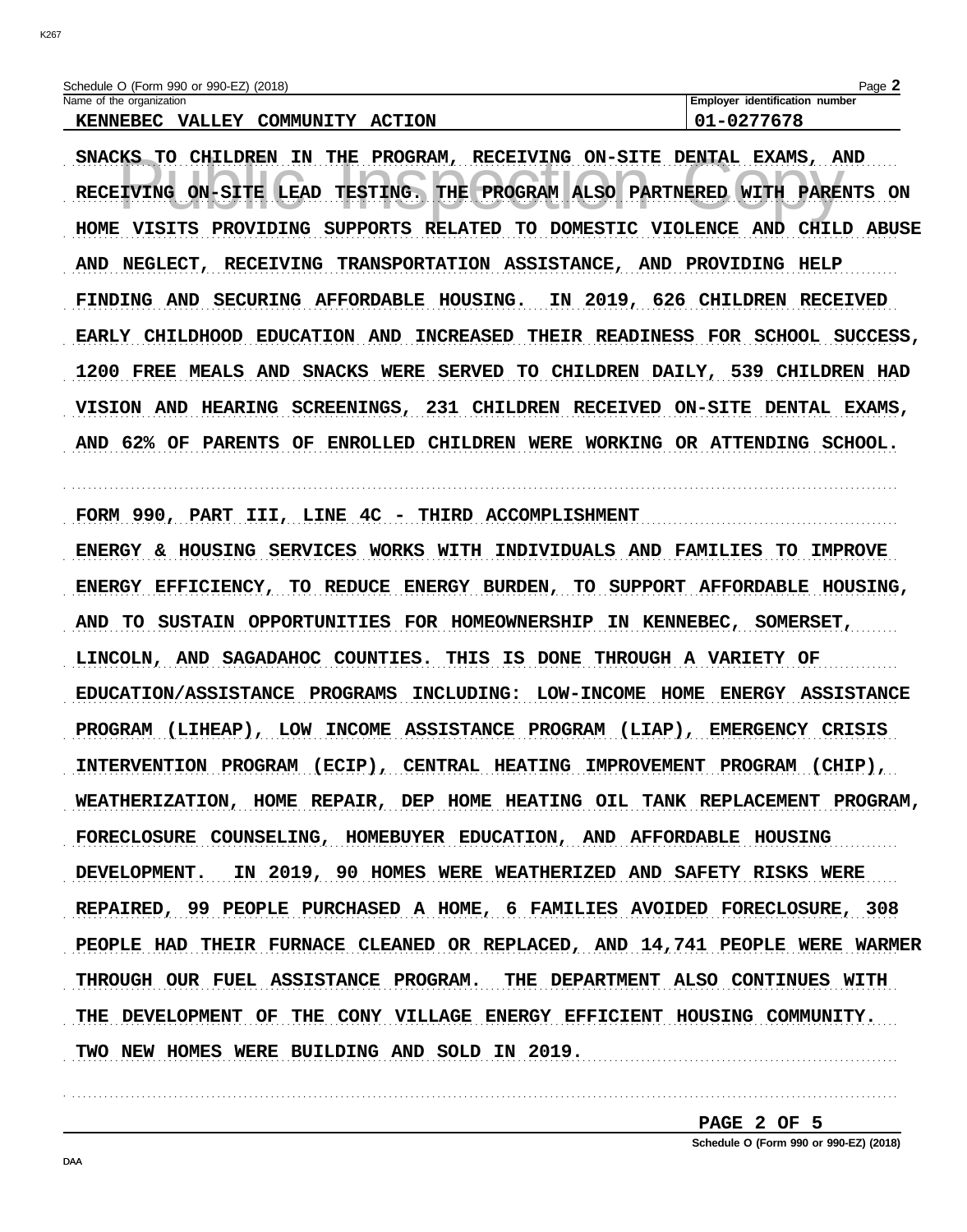| Schedule O (Form 990 or 990-EZ) (2018)                         | Page,                            |
|----------------------------------------------------------------|----------------------------------|
| Name of the organization                                       | dentification number<br>Emplover |
| <b>ACTION</b><br>COMMUNITY<br><b>KENNEBEC</b><br><b>VALLEY</b> | 0277678                          |

| THE COMMUNITY INITIATIVES PROGRAMMING IS ALSO MANAGED THROUGH THE ENERGY &  |
|-----------------------------------------------------------------------------|
| HOUSING SERVICES DEPARTMENT AS PART OF THEIR COMMUNITY BUILDING AND         |
| ENGAGEMENT ACTIVITIES. COMMUNITY INITIATIVES OPERATES A TEEN CENTER,        |
| RESOURCE NAVIGATOR PROGRAM, AND FACILITATES THE POVERTY ACTION COALITION.   |
| THE SOUTH END TEEN CENTER SERVES YOUTH FROM GRADES 6 THROUGH 12 WITH        |
| MEMBERS PARTICIPATING IN COMMUNITY SERVICE PROJECTS, WORKING PART-TIME, AND |
| ALL FOCUSED ON COMPLETING THE SCHOOL YEAR AND/OR GRADUATING HIGH SCHOOL.    |
| IN 2019, 40 TEENS VOLUNTEERED 146 HOURS IN THE COMMUNITY AND ALL 82 MEMBERS |
| ADVANCED A GRADE OR GRADUATED. OF THE GRADUATING SENIORS, 80% ARE ENROLLED  |
| IN COLLEGE. THE RESOURCE NAVIGATOR PROGRAM PROVIDES CASE MANAGEMENT         |
| SERVICES TO CLIENTS REFERRED THROUGH OTHER KVCAP PROGRAMS TO RECEIVE        |
| SUPPORT AND RESOURCES TO HELP ADDRESS A FINANCIAL CRISIS, AS WELL AS,       |
| PROVIDE EMPLOYMENT SERVICES THAT INCLUDE WORKREADY CLASSES AND ORGANIZING   |
| JOB FAIRS. MORE THAN 1000 FAMILIES WERE REFERRED TO ADDITIONAL SERVICES TO  |
| IMPROVE THEIR FINANCIAL STABILITY AND MORE THAN 65 CLIENTS BECAME EMPLOYED. |
| THE POVERTY ACTION COALITION (PAC) WAS FORMED IN 2014 WITH THE MAYOR OF     |
| WATERVILLE AND OTHER COMMUNITY PARTNERS CONCERNED ABOUT THE GROWING NUMBER  |
| FAMILIES LIVING IN POVERTY. THE PAC'S PRIMARY INITIATIVE, COMMUNITY         |
| INVESTORS, DRAWS ON THE RESOURCES OF THE LARGER COMMUNITY TO HELP           |
| INDIVIDUALS AND FAMILIES WHO ARE FACING A CRISIS THAT THREATENS THEIR       |
| STABILITY AND WHEN NO OTHER RESOURCES EXIST. IN 2019, THE NETWORK OF 74     |
| COMMUNITY INVESTORS CONTRIBUTED \$20,000 TO HELP 194 PEOPLE ACCESS BASIC    |
| NEEDS.                                                                      |

FORM 990, PART III, LINE 4D - ALL OTHER ACCOMPLISHMENTS AGENCY SERVICES OFFERS PROGRAMS DESIGNED TO INCREASE THE OPERATIONS AND EFFICIENCY OF THE AGENCY IN REGARDS TO PROVIDING THE TYPES OF SERVICES

PAGE 3 OF 5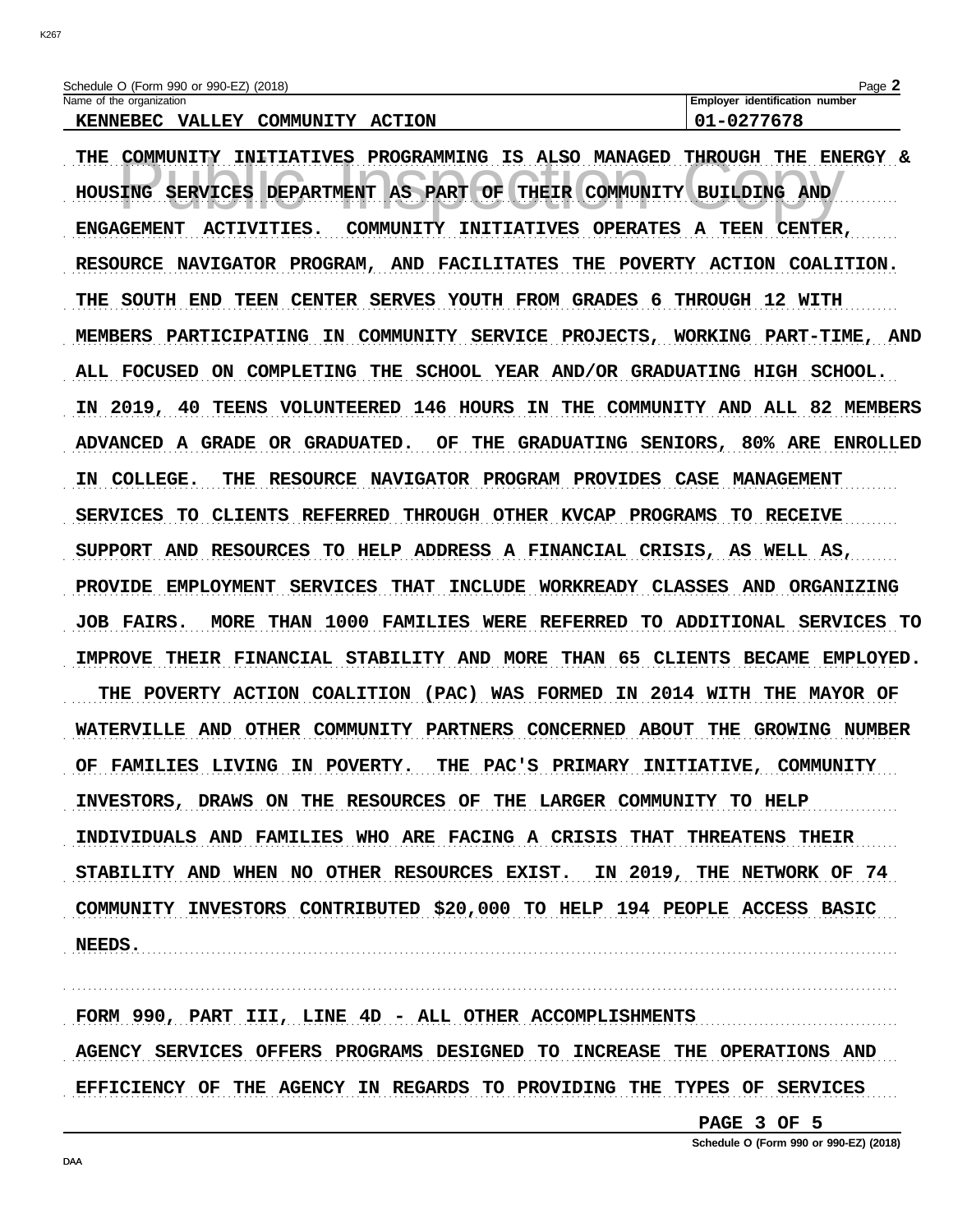| Schedule O (Form 990 or 990-EZ) (2018)<br>Name of the organization                                                                                             | Page 2<br>Employer identification number                 |
|----------------------------------------------------------------------------------------------------------------------------------------------------------------|----------------------------------------------------------|
| <b>ACTION</b><br>KENNEBEC VALLEY COMMUNITY                                                                                                                     | 01-0277678                                               |
| <b>DESCRIBED</b><br><b>ABOVE.</b><br>a - 17                                                                                                                    |                                                          |
| FORM 990, PART VI, LINE 11B - ORGANIZATION'S PROCESS                                                                                                           | REVIEW FORM 990<br>TO.                                   |
| 990<br>IS<br><b>REVIEWED</b><br>BY KEY<br><b>EMPLOYEES</b><br>OF<br>THE<br><b>AGENCY AND</b><br>THE                                                            | THE FINANCE                                              |
| <b>BOARD</b><br>OF<br>DIRECTORS.<br>IS.<br><b>COMMITTEE</b><br>OF<br>THE<br>ΙF<br>THERE<br>NO.<br>THE 990 IS FORWARDED TO<br>FILING, A COPY OF<br>BOARD<br>THE | <b>MEETING DATE</b><br>PRIOR TO<br>TREASURER FOR REVIEW. |
| FORM 990, PART VI, LINE<br>12C - ENFORCEMENT<br>OF                                                                                                             | CONFLICTS POLICY                                         |
| <b>POLICY</b><br>IS<br><b>ANNUALLY</b><br><b>CONFLICT</b><br>OF<br><b>INTEREST</b><br><b>REVIEWED</b><br>THE                                                   | <b>BOARD OF</b><br>THE<br>WITH                           |
| <b>DIRECTORS</b><br>AND<br><b>EACH</b><br><b>BOARD</b><br>MEMBER REAFFIRMS<br><b>THAT</b><br><b>CONFLICTS</b>                                                  | <b>NOT</b><br><b>EXIST.</b><br>DO.                       |
| <b>AGENCY EMPLOYEES</b><br><b>REVIEW</b><br>POLICY AT DEPARTMENT MEETINGS<br>THE                                                                               | <b>ON</b><br>AN<br>ANNUAL                                |
| <b>BASIS.</b>                                                                                                                                                  |                                                          |
| FORM 990, PART VI, LINE<br>15A - COMPENSATION PROCESS FOR                                                                                                      | TOP<br><b>OFFICIAL</b>                                   |
| IS<br><b>EVALUATED</b><br>ON<br>AN<br>CHIEF<br><b>EXECUTIVE</b><br><b>OFFICER</b><br>THE                                                                       | <b>ANNUAL BASIS</b><br>ВY<br>THE<br>BOARD OF             |
| DIRECTORS.<br><b>SURVEY</b><br>CEO'S<br><b>PERFORMANCE</b><br>IS<br>A<br>OF<br>THE                                                                             | COMPLETED<br><b>BOARD</b><br><b>AND</b><br>вY<br>THE     |
| THE ANSWERS<br><b>ARE</b><br>THEN COMPILED.<br>INCREASE OF BETWEEN<br>A MERIT                                                                                  | 4% IS<br>$2%$ AND                                        |
| RECEIVED BASED ON THE PERFORMANCE EVALUATION AND AS APPROVED BY THE                                                                                            |                                                          |
| EFFECTIVE APRIL 1, 2015.                                                                                                                                       |                                                          |
| FORM 990, PART VI, LINE 15B - COMPENSATION PROCESS FOR OFFICERS                                                                                                |                                                          |
| THE CHIEF FINANCIAL OFFICER, CHIEF OPERATING OFFICER, DIRECTOR OF CHILD &                                                                                      |                                                          |
| FAMILY SERVICES, AND HR DIRECTOR'S PERFORMANCE ARE EVALUATED ANNUALLY BY                                                                                       |                                                          |

THE CEO. A MERIT INCREASE OF BETWEEN 2% AND 4% IS RECEIVED BASED ON THE PERFORMANCE EVALUATION AND AS APPROVED BY THE BOARD EFFECTIVE APRIL 1,  $2015.$ 

PAGE 4 OF 5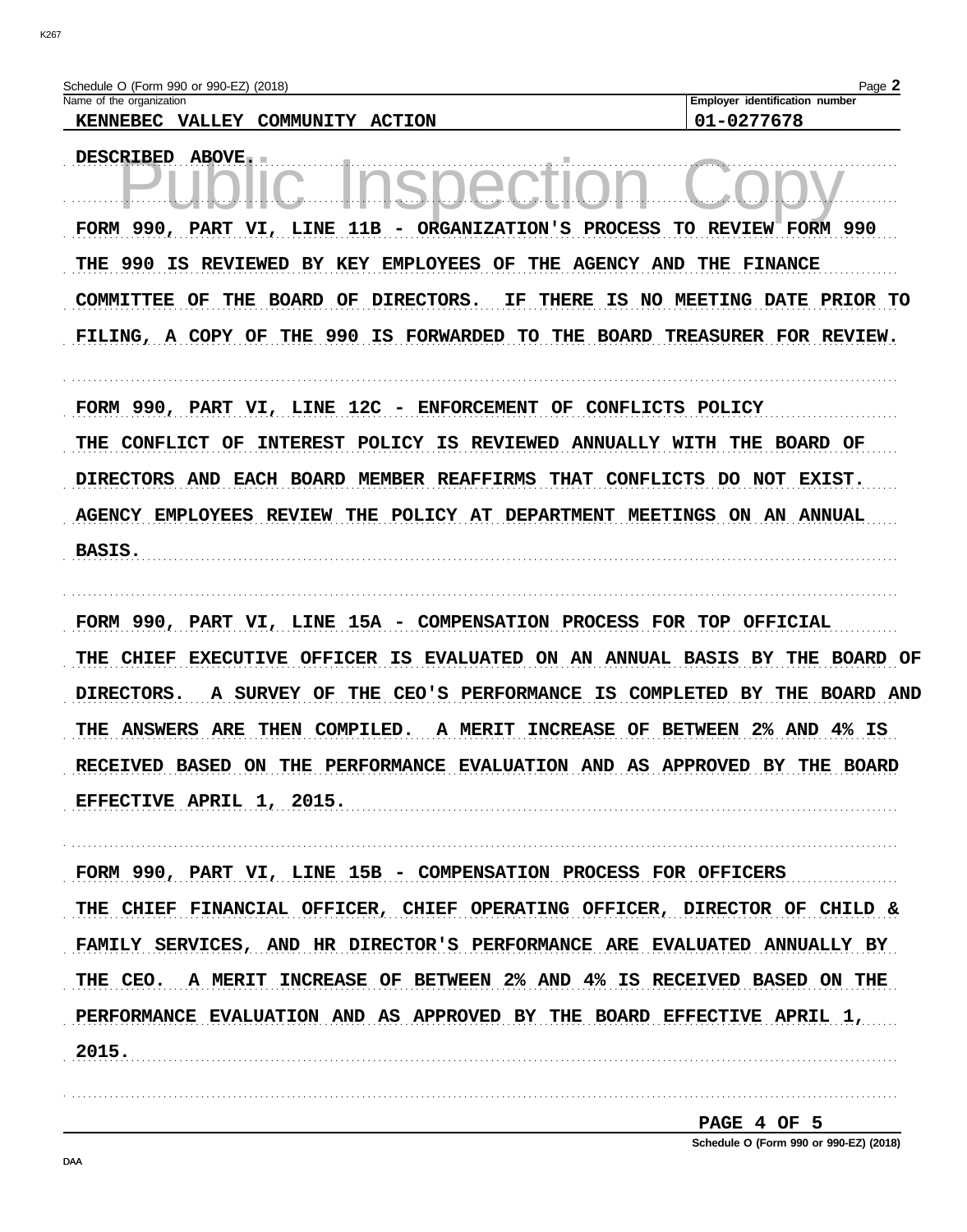| Name of the organization<br>KENNEBEC VALLEY COMMUNITY<br><b>ACTION</b>                                                                                                                                                                                                                                                                                                                                                                  | 01-0277678 | Employer identification number |
|-----------------------------------------------------------------------------------------------------------------------------------------------------------------------------------------------------------------------------------------------------------------------------------------------------------------------------------------------------------------------------------------------------------------------------------------|------------|--------------------------------|
| FORM 990, PART VI, LINE 18 - NO PUBLIC DISCLOSURE EXPLANATION<br>FORM 990 ARE AVAILABLE UPON REQUEST<br>THE<br><b>ORGANIZATION'S</b><br><b>COPIES OF</b><br>FINANCE OFFICE LOCATED ON THE<br>WATERVILLE CAMPUS, OR ON THE AGENCY WEBSITE.<br>FORM 990, PART VI, LINE 19 - GOVERNING DOCUMENTS DISCLOSURE EXPLANATION<br>INSPECTION UPON REQUEST AT<br><b>OUR AUDITED</b><br>THE AGENCY'S MAIN OFFICE IN WATERVILLE, MAINE.<br>FINANCIAL |            | IN THE                         |
|                                                                                                                                                                                                                                                                                                                                                                                                                                         |            |                                |
| ALL GOVERNING DOCUMENTS ARE AVAILABLE FOR PUBLIC                                                                                                                                                                                                                                                                                                                                                                                        |            |                                |
| STATEMENTS ARE ALSO AVAILABLE AT OUR FINANCE OFFICE ON THE WATERVILLE<br>CAMPUS AND ON OUR AGENCY WEBSITE.                                                                                                                                                                                                                                                                                                                              |            |                                |
|                                                                                                                                                                                                                                                                                                                                                                                                                                         |            |                                |
| FORM 990, PART XI, LINE 9 - OTHER CHANGES IN NET ASSETS EXPLANATION                                                                                                                                                                                                                                                                                                                                                                     |            |                                |
| <b>COST</b><br>PROPERTY NETTED WITH PROCEEDS<br>OF<br>OTHER FUNDRAISING EXPENSES<br><b>NETTED WITH REVENUE</b>                                                                                                                                                                                                                                                                                                                          | \$<br>\$   | 346,537<br>9,140               |
| COST OF<br>PROPERTY NETTED WITH PROCEEDS                                                                                                                                                                                                                                                                                                                                                                                                | \$         | $-346,537$                     |
| OTHER FUNDRAISING EXPENSES NETTED WITH REVENUE                                                                                                                                                                                                                                                                                                                                                                                          | \$         | $-9,140$                       |
|                                                                                                                                                                                                                                                                                                                                                                                                                                         |            |                                |
|                                                                                                                                                                                                                                                                                                                                                                                                                                         |            |                                |
|                                                                                                                                                                                                                                                                                                                                                                                                                                         |            |                                |
|                                                                                                                                                                                                                                                                                                                                                                                                                                         |            |                                |
|                                                                                                                                                                                                                                                                                                                                                                                                                                         |            |                                |
|                                                                                                                                                                                                                                                                                                                                                                                                                                         |            |                                |
|                                                                                                                                                                                                                                                                                                                                                                                                                                         |            |                                |

PAGE 5 OF 5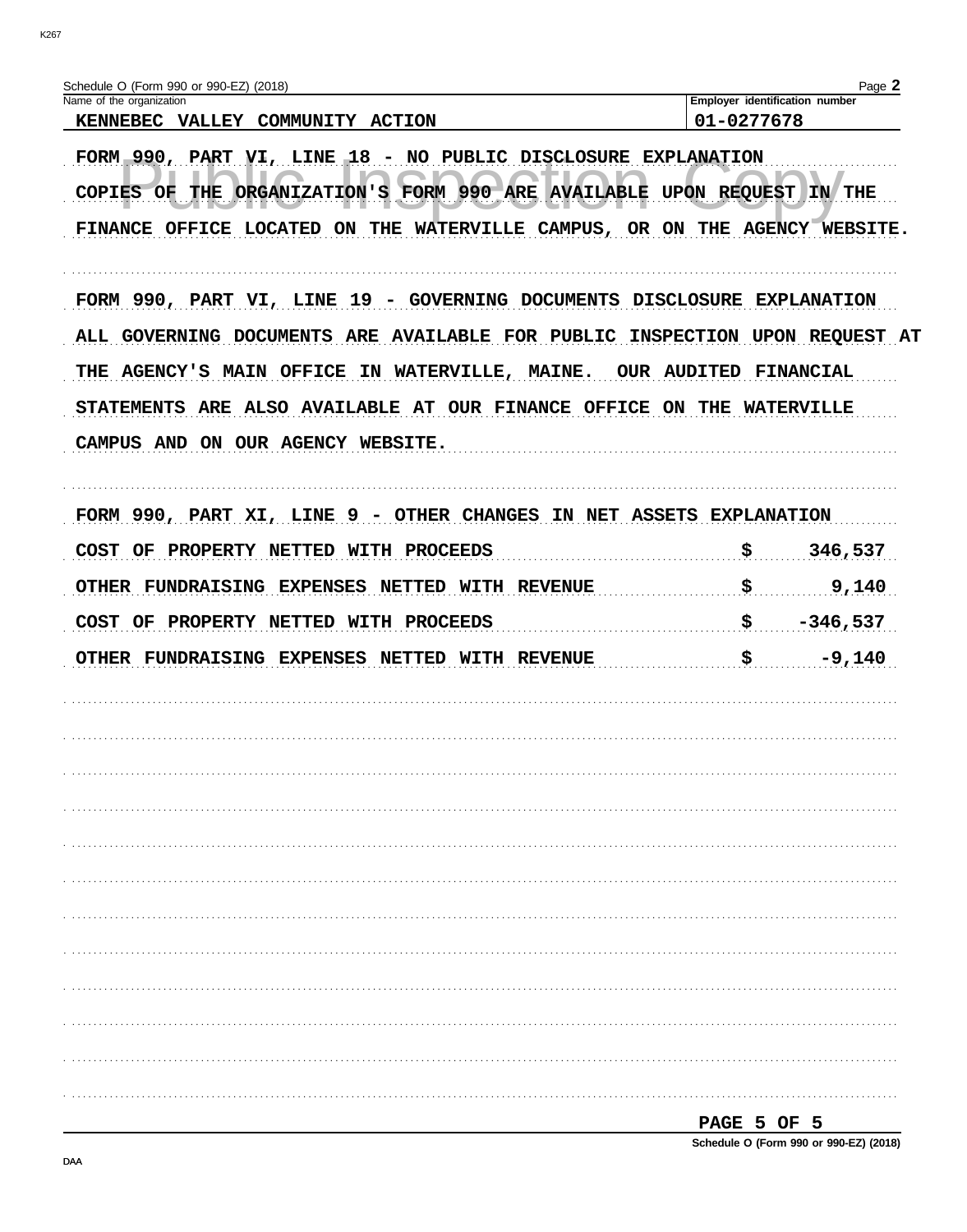| <b>SCHEDULE R</b>                                                | <b>Related Organizations and Unrelated Partnerships</b>                                                                                                                                                            |                         |  |                                                     |  |                            |                                                           |  |                                     | OMB No. 1545-0047                                 |    |  |
|------------------------------------------------------------------|--------------------------------------------------------------------------------------------------------------------------------------------------------------------------------------------------------------------|-------------------------|--|-----------------------------------------------------|--|----------------------------|-----------------------------------------------------------|--|-------------------------------------|---------------------------------------------------|----|--|
| (Form 990)                                                       | u Complete if the organization answered "Yes" on Form 990, Part IV, line 33, 34, 35b, 36, or 37.                                                                                                                   |                         |  |                                                     |  |                            |                                                           |  |                                     | 2018                                              |    |  |
| Department of the Treasury<br>Internal Revenue Service           | u Attach to Form 990.<br>u Go to www.irs.gov/Form990 for instructions and the latest information.                                                                                                                  |                         |  |                                                     |  |                            |                                                           |  |                                     | <b>Open to Public</b><br>Inspection               |    |  |
| Name of the organization                                         | COMMUNITY ACTION<br><b>KENNEBEC</b><br><b>VALLEY</b>                                                                                                                                                               |                         |  |                                                     |  |                            |                                                           |  |                                     | Employer identification number                    |    |  |
|                                                                  | PROGRAM                                                                                                                                                                                                            |                         |  |                                                     |  |                            |                                                           |  | 01-0277678                          |                                                   |    |  |
| Part I                                                           | Identification of Disregarded Entities. Complete if the organization answered "Yes" on Form 990, Part IV, line 33.                                                                                                 |                         |  |                                                     |  |                            |                                                           |  |                                     |                                                   |    |  |
|                                                                  | (a)<br>Name, address, and EIN (if applicable) of disregarded entity                                                                                                                                                | (b)<br>Primary activity |  | (c)<br>Legal domicile (state<br>or foreign country) |  |                            | (d)<br>Total income                                       |  | (e)<br>End-of-year assets           | (f)<br>Direct controlling<br>entity               |    |  |
| CONY VILLAGE, LLC<br>(1)<br>97 WATER STREET<br><b>WATERVILLE</b> | 20-2711918<br><b>ME 04901</b>                                                                                                                                                                                      | <b>DEVELOPMEN</b>       |  | ME                                                  |  |                            | $-36,014$                                                 |  | 1,302,682                           | <b>KVCAP</b>                                      |    |  |
| (2)                                                              |                                                                                                                                                                                                                    |                         |  |                                                     |  |                            |                                                           |  |                                     |                                                   |    |  |
|                                                                  |                                                                                                                                                                                                                    |                         |  |                                                     |  |                            |                                                           |  |                                     |                                                   |    |  |
| (3)                                                              |                                                                                                                                                                                                                    |                         |  |                                                     |  |                            |                                                           |  |                                     |                                                   |    |  |
| (4)                                                              |                                                                                                                                                                                                                    |                         |  |                                                     |  |                            |                                                           |  |                                     |                                                   |    |  |
|                                                                  |                                                                                                                                                                                                                    |                         |  |                                                     |  |                            |                                                           |  |                                     |                                                   |    |  |
| (5)                                                              |                                                                                                                                                                                                                    |                         |  |                                                     |  |                            |                                                           |  |                                     |                                                   |    |  |
|                                                                  |                                                                                                                                                                                                                    |                         |  |                                                     |  |                            |                                                           |  |                                     |                                                   |    |  |
| Part II                                                          | Identification of Related Tax-Exempt Organizations. Complete if the organization answered "Yes" on Form 990, Part IV, line 34, because it had<br>one or more related tax-exempt organizations during the tax year. |                         |  |                                                     |  |                            |                                                           |  |                                     |                                                   |    |  |
|                                                                  | (a)<br>Name, address, and EIN of related organization                                                                                                                                                              | (b)<br>Primary activity |  | (c)<br>Legal domicile (state<br>or foreign country) |  | (d)<br>Exempt Code section | (e)<br>Public charity status<br>(if section $501(c)(3)$ ) |  | (f)<br>Direct controlling<br>entity | (g)<br>Section $512(b)(13)$<br>controlled entity? |    |  |
| (1)                                                              |                                                                                                                                                                                                                    |                         |  |                                                     |  |                            |                                                           |  |                                     | Yes                                               | No |  |
|                                                                  |                                                                                                                                                                                                                    |                         |  |                                                     |  |                            |                                                           |  |                                     |                                                   |    |  |
| (2)                                                              |                                                                                                                                                                                                                    |                         |  |                                                     |  |                            |                                                           |  |                                     |                                                   |    |  |
| $\sim$                                                           |                                                                                                                                                                                                                    |                         |  |                                                     |  |                            |                                                           |  |                                     |                                                   |    |  |
| (३)                                                              |                                                                                                                                                                                                                    |                         |  |                                                     |  |                            |                                                           |  |                                     |                                                   |    |  |
| (4)                                                              |                                                                                                                                                                                                                    |                         |  |                                                     |  |                            |                                                           |  |                                     |                                                   |    |  |
|                                                                  |                                                                                                                                                                                                                    |                         |  |                                                     |  |                            |                                                           |  |                                     |                                                   |    |  |
| (5)                                                              |                                                                                                                                                                                                                    |                         |  |                                                     |  |                            |                                                           |  |                                     |                                                   |    |  |
|                                                                  |                                                                                                                                                                                                                    |                         |  |                                                     |  |                            |                                                           |  |                                     |                                                   |    |  |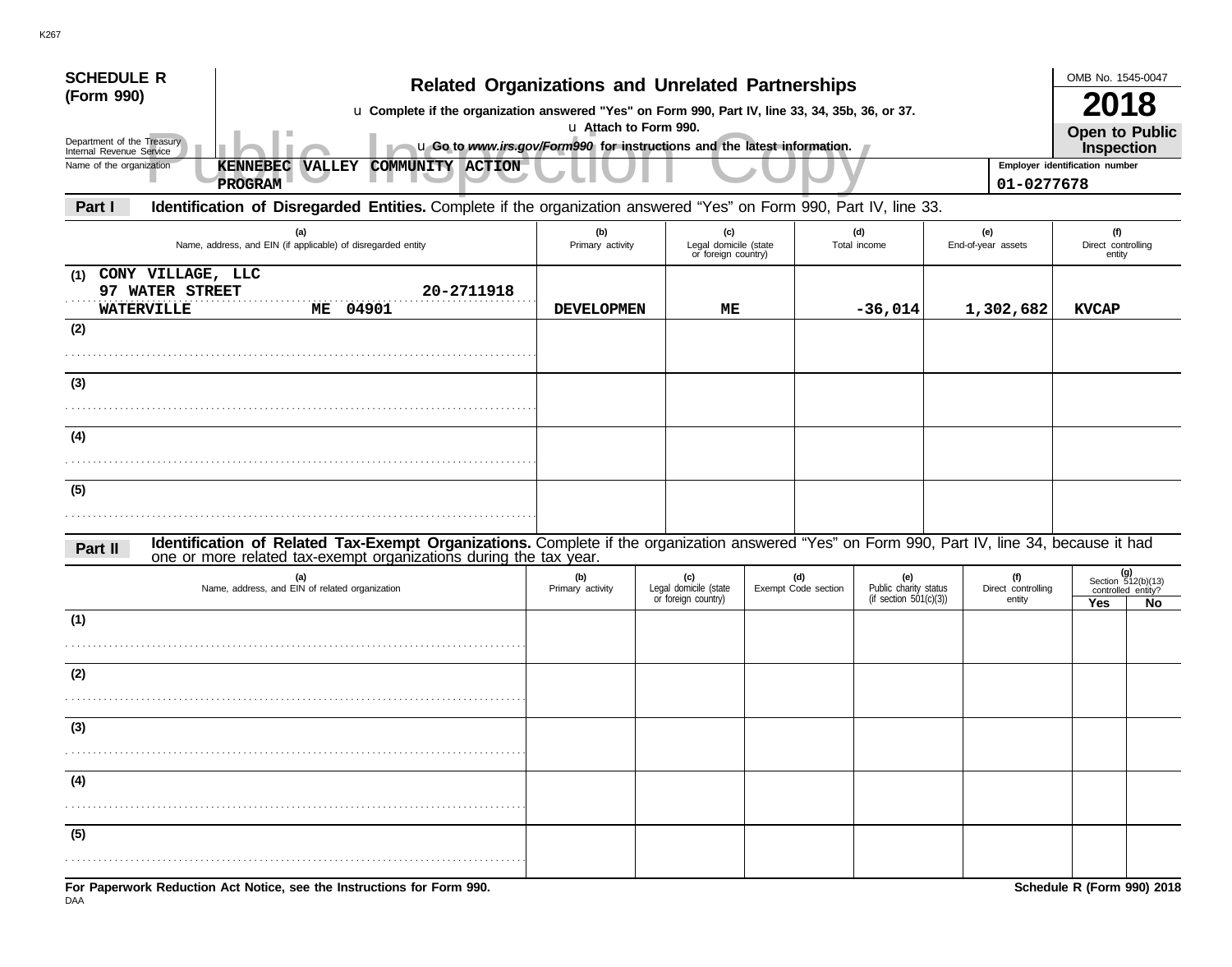|          | Schedule R (Form 990) 2018 KENNEBEC VALLEY COMMUNITY ACTION 01-0277678                                                                                                                                                        |                                |                                              |                                    |                                                                                                         |                          |                                        |                                         |                                                                         |                                                       | Page 2                         |
|----------|-------------------------------------------------------------------------------------------------------------------------------------------------------------------------------------------------------------------------------|--------------------------------|----------------------------------------------|------------------------------------|---------------------------------------------------------------------------------------------------------|--------------------------|----------------------------------------|-----------------------------------------|-------------------------------------------------------------------------|-------------------------------------------------------|--------------------------------|
| Part III | Identification of Related Organizations Taxable as a Partnership. Complete if the organization answered "Yes" on Form 990, Part IV, line 34, because it had one or more related organizations treated as a partnership during |                                |                                              |                                    |                                                                                                         |                          |                                        |                                         |                                                                         |                                                       |                                |
|          | Name, address, and EIN of<br>related organization                                                                                                                                                                             | (b)<br><b>Primary activity</b> | (c)<br>domicil<br>state<br>foreign<br>countr | Legal Direct controlling<br>entity | (e)<br>Predominant<br>income (related,<br>unrelated.<br>excluded from<br>tax under<br>sections 512-514) | Share of total<br>income | (g)<br>Share of end-of-<br>year assets | (h)<br>Dispro-<br>portionate<br>alloc.? | (i)<br>Code V-UBI<br>amount in box 20<br>of Schedule K-1<br>(Form 1065) | (j)<br>General or<br>managing<br>partner?<br>Yes   No | (k)<br>Percentage<br>ownership |
| (1)      |                                                                                                                                                                                                                               |                                |                                              |                                    |                                                                                                         |                          |                                        | Yes   No                                |                                                                         |                                                       |                                |
| (2)      |                                                                                                                                                                                                                               |                                |                                              |                                    |                                                                                                         |                          |                                        |                                         |                                                                         |                                                       |                                |
| (3)      |                                                                                                                                                                                                                               |                                |                                              |                                    |                                                                                                         |                          |                                        |                                         |                                                                         |                                                       |                                |
| (4)      |                                                                                                                                                                                                                               |                                |                                              |                                    |                                                                                                         |                          |                                        |                                         |                                                                         |                                                       |                                |

# Part IV Identification of Related Organizations Taxable as a Corporation or Trust. Complete if the organization answered "Yes" on Form 990, Part IV, Part IV, Part IV, Part IV, Part IV, Part IV, Part IV, Part IV, Part IV, P

| (a)<br>Name, address, and EIN of related organization      | (b)<br>Primary activity | (c)<br>Legal domicile<br>(state or<br>foreign country) | (d)<br>Direct controlling<br>entity | (e)<br>Type of entity<br>(C corp, S corp,<br>or trust) | (f)<br>Share of total<br>income | (g)<br>Share of<br>end-of-year assets | (h)<br>Percentage<br>ownership | controlled | (i)<br>Section<br>512(b)(13)<br>entity? |
|------------------------------------------------------------|-------------------------|--------------------------------------------------------|-------------------------------------|--------------------------------------------------------|---------------------------------|---------------------------------------|--------------------------------|------------|-----------------------------------------|
|                                                            |                         |                                                        |                                     |                                                        |                                 |                                       |                                | $Yes \mid$ | No                                      |
| (1) KVCAP REAL ESTATE DEVELOPMENT, INC.<br>97 WATER STREET |                         |                                                        |                                     |                                                        |                                 |                                       |                                |            |                                         |
| ME 04901<br><b>WATERVILLE</b><br>45-3713911                | <b>REAL EST</b>         | ME                                                     | $\rm N/A$                           | C                                                      |                                 |                                       | 100.000000                     |            | x                                       |
| (2)                                                        |                         |                                                        |                                     |                                                        |                                 |                                       |                                |            |                                         |
|                                                            |                         |                                                        |                                     |                                                        |                                 |                                       |                                |            |                                         |
| (3)                                                        |                         |                                                        |                                     |                                                        |                                 |                                       |                                |            |                                         |
|                                                            |                         |                                                        |                                     |                                                        |                                 |                                       |                                |            |                                         |
| (4)                                                        |                         |                                                        |                                     |                                                        |                                 |                                       |                                |            |                                         |
|                                                            |                         |                                                        |                                     |                                                        |                                 |                                       |                                |            |                                         |

. . . . . . . . . . . . . . . . . . . . . . . . . . . . . . . . . . . . . . . . . . . . . . . . . . . . . . . . . . . .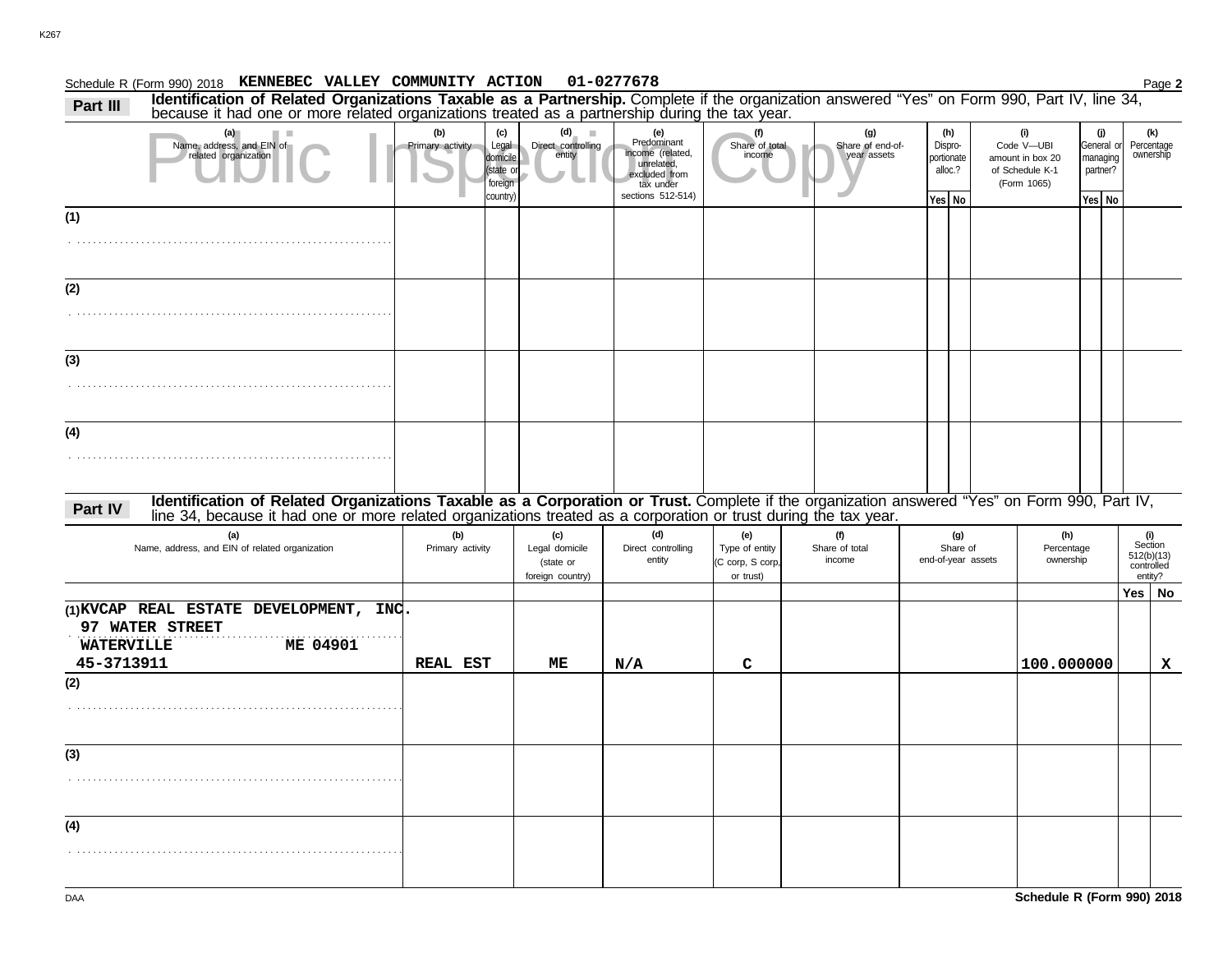#### Schedule R (Form 990) 2018 Page **3 KENNEBEC VALLEY COMMUNITY ACTION 01-0277678**

#### **Part V Transactions With Related Organizations.** Complete if the organization answered "Yes" on Form 990, Part IV, line 34, 35b, or 36.

|                                                                                                                                                                                                                                                  |             |                 |                                       |                      | Yes l | No          |  |  |
|--------------------------------------------------------------------------------------------------------------------------------------------------------------------------------------------------------------------------------------------------|-------------|-----------------|---------------------------------------|----------------------|-------|-------------|--|--|
| Note: Complete line 1 if any entity is listed in Parts II, III, or IV of this schedule.<br>1 During the tax year, did the organization engage in any of the following transactions with one or more related organizations listed in Parts II-IV? |             |                 |                                       |                      |       |             |  |  |
|                                                                                                                                                                                                                                                  |             |                 |                                       | 1a                   |       | x           |  |  |
|                                                                                                                                                                                                                                                  |             |                 |                                       |                      |       |             |  |  |
|                                                                                                                                                                                                                                                  |             |                 |                                       |                      |       |             |  |  |
|                                                                                                                                                                                                                                                  |             |                 |                                       |                      |       |             |  |  |
|                                                                                                                                                                                                                                                  |             |                 |                                       | 1 <sub>d</sub><br>1e |       | X<br>x      |  |  |
|                                                                                                                                                                                                                                                  |             |                 |                                       |                      |       |             |  |  |
|                                                                                                                                                                                                                                                  |             |                 |                                       | 1f                   |       | x           |  |  |
| g Sale of assets to related organization(s) encourance contains and contains a series of assets to related organization(s)                                                                                                                       |             |                 |                                       | 1g                   |       | x           |  |  |
|                                                                                                                                                                                                                                                  |             |                 |                                       | 1h                   |       | x           |  |  |
| h Purchase of assets from related organization(s) with an interventional contract to contact the contract or contract or contract or contract or contract or contract or contract or contract or contract or contract or contr                   |             |                 |                                       |                      |       |             |  |  |
|                                                                                                                                                                                                                                                  |             |                 |                                       |                      |       |             |  |  |
|                                                                                                                                                                                                                                                  |             |                 |                                       |                      |       |             |  |  |
|                                                                                                                                                                                                                                                  |             |                 |                                       | 1 <sub>k</sub>       |       | x           |  |  |
|                                                                                                                                                                                                                                                  |             |                 |                                       | 11                   |       | X           |  |  |
|                                                                                                                                                                                                                                                  |             |                 |                                       | 1 <sub>m</sub>       |       | x           |  |  |
|                                                                                                                                                                                                                                                  |             |                 |                                       | 1n                   |       | x           |  |  |
|                                                                                                                                                                                                                                                  |             |                 |                                       | 1o                   |       | $\mathbf x$ |  |  |
|                                                                                                                                                                                                                                                  |             |                 |                                       |                      |       |             |  |  |
|                                                                                                                                                                                                                                                  |             |                 |                                       | 1p                   |       | x           |  |  |
|                                                                                                                                                                                                                                                  |             |                 |                                       | 1q                   |       | $\mathbf x$ |  |  |
|                                                                                                                                                                                                                                                  |             |                 |                                       |                      |       |             |  |  |
|                                                                                                                                                                                                                                                  |             |                 |                                       |                      |       |             |  |  |
|                                                                                                                                                                                                                                                  |             |                 |                                       |                      |       |             |  |  |
| 2 If the answer to any of the above is "Yes," see the instructions for information on who must complete this line, including covered relationships and transaction thresholds.                                                                   |             |                 |                                       |                      |       |             |  |  |
| (a)                                                                                                                                                                                                                                              | (b)         | (c)             | (d)                                   |                      |       |             |  |  |
| Name of related organization                                                                                                                                                                                                                     | Transaction | Amount involved | Method of determining amount involved |                      |       |             |  |  |

| (a)<br>Name of related organization | (W)<br>Transaction<br>type (a-s) | (~)<br>Amount involved | (u)<br>Method of determining amount involved |
|-------------------------------------|----------------------------------|------------------------|----------------------------------------------|
| (1)                                 |                                  |                        |                                              |
| (2)                                 |                                  |                        |                                              |
| (3)                                 |                                  |                        |                                              |
| (4)                                 |                                  |                        |                                              |
| (5)                                 |                                  |                        |                                              |
| (6)                                 |                                  |                        |                                              |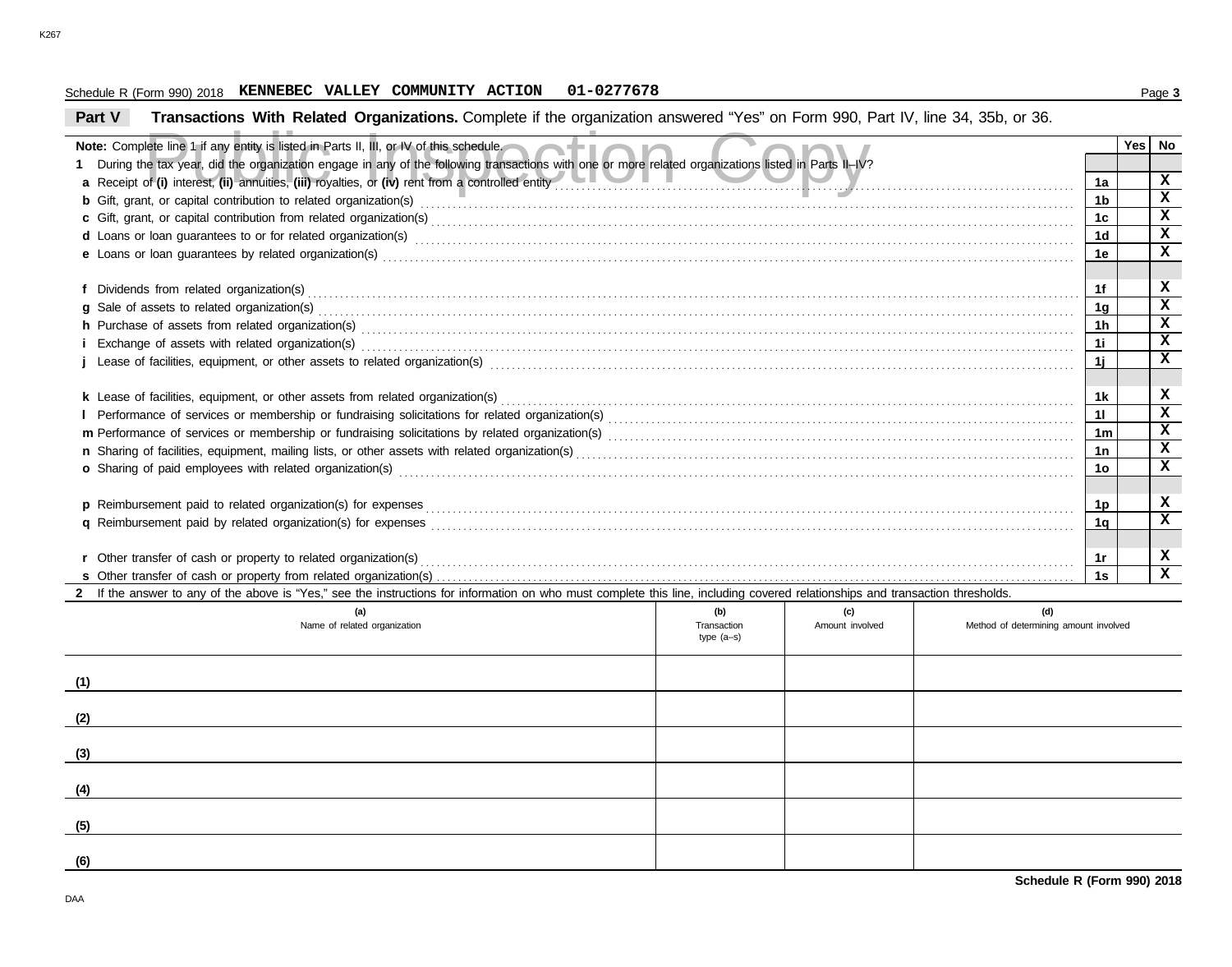#### Schedule R (Form 990) 2018 Page **4 KENNEBEC VALLEY COMMUNITY ACTION 01-0277678**

# **Part VI Unrelated Organizations Taxable as a Partnership.** Complete if the organization answered "Yes" on Form 990, Part IV, line 37.

| Provide the following information for each entity taxed as a partnership through which the organization conducted more than five percent of its activities (measured by total assets<br>or gross revenue) that was not a related organization. See instructions regarding exclusion for certain investment partnerships. |                         |                                                              |                                                                                                      |                              |                                                 |                                 |                                          |                                                          |                                                                         |         |                                                        |                                |
|--------------------------------------------------------------------------------------------------------------------------------------------------------------------------------------------------------------------------------------------------------------------------------------------------------------------------|-------------------------|--------------------------------------------------------------|------------------------------------------------------------------------------------------------------|------------------------------|-------------------------------------------------|---------------------------------|------------------------------------------|----------------------------------------------------------|-------------------------------------------------------------------------|---------|--------------------------------------------------------|--------------------------------|
| TTTV<br>$\blacksquare$<br>$\sim$<br>Name, address, and EIN of entity                                                                                                                                                                                                                                                     | (b)<br>Primary activity | (c)<br>Legal<br>domicile<br>(state or<br>foreign<br>country) | (d)<br>Predominant<br>income (related,<br>unrelated, excluded<br>from tax under<br>sections 512-514) | organizations?<br>$ Yes $ No | (e)<br>Are all partners<br>section<br>501(c)(3) | (f)<br>Share of<br>total income | (g)<br>Share of<br>end-of-year<br>assets | (h)<br>Disproportionate<br>allocations?<br>$Yes \mid No$ | (i)<br>Code V-UBI<br>amount in box 20<br>of Schedule K-1<br>(Form 1065) | Yes $ $ | (j)<br>General or<br>managing<br>partner?<br><b>No</b> | (k)<br>Percentage<br>ownership |
| (1)                                                                                                                                                                                                                                                                                                                      |                         |                                                              |                                                                                                      |                              |                                                 |                                 |                                          |                                                          |                                                                         |         |                                                        |                                |
| (2)                                                                                                                                                                                                                                                                                                                      |                         |                                                              |                                                                                                      |                              |                                                 |                                 |                                          |                                                          |                                                                         |         |                                                        |                                |
| (3)                                                                                                                                                                                                                                                                                                                      |                         |                                                              |                                                                                                      |                              |                                                 |                                 |                                          |                                                          |                                                                         |         |                                                        |                                |
| (4)                                                                                                                                                                                                                                                                                                                      |                         |                                                              |                                                                                                      |                              |                                                 |                                 |                                          |                                                          |                                                                         |         |                                                        |                                |
| (5)                                                                                                                                                                                                                                                                                                                      |                         |                                                              |                                                                                                      |                              |                                                 |                                 |                                          |                                                          |                                                                         |         |                                                        |                                |
| (6)<br>$\alpha$ , $\alpha$ , $\alpha$ , $\alpha$ , $\alpha$                                                                                                                                                                                                                                                              |                         |                                                              |                                                                                                      |                              |                                                 |                                 |                                          |                                                          |                                                                         |         |                                                        |                                |
| (7)                                                                                                                                                                                                                                                                                                                      |                         |                                                              |                                                                                                      |                              |                                                 |                                 |                                          |                                                          |                                                                         |         |                                                        |                                |
| (8)                                                                                                                                                                                                                                                                                                                      |                         |                                                              |                                                                                                      |                              |                                                 |                                 |                                          |                                                          |                                                                         |         |                                                        |                                |
| (9)                                                                                                                                                                                                                                                                                                                      |                         |                                                              |                                                                                                      |                              |                                                 |                                 |                                          |                                                          |                                                                         |         |                                                        |                                |
| (10)                                                                                                                                                                                                                                                                                                                     |                         |                                                              |                                                                                                      |                              |                                                 |                                 |                                          |                                                          |                                                                         |         |                                                        |                                |
| (11)                                                                                                                                                                                                                                                                                                                     |                         |                                                              |                                                                                                      |                              |                                                 |                                 |                                          |                                                          |                                                                         |         |                                                        |                                |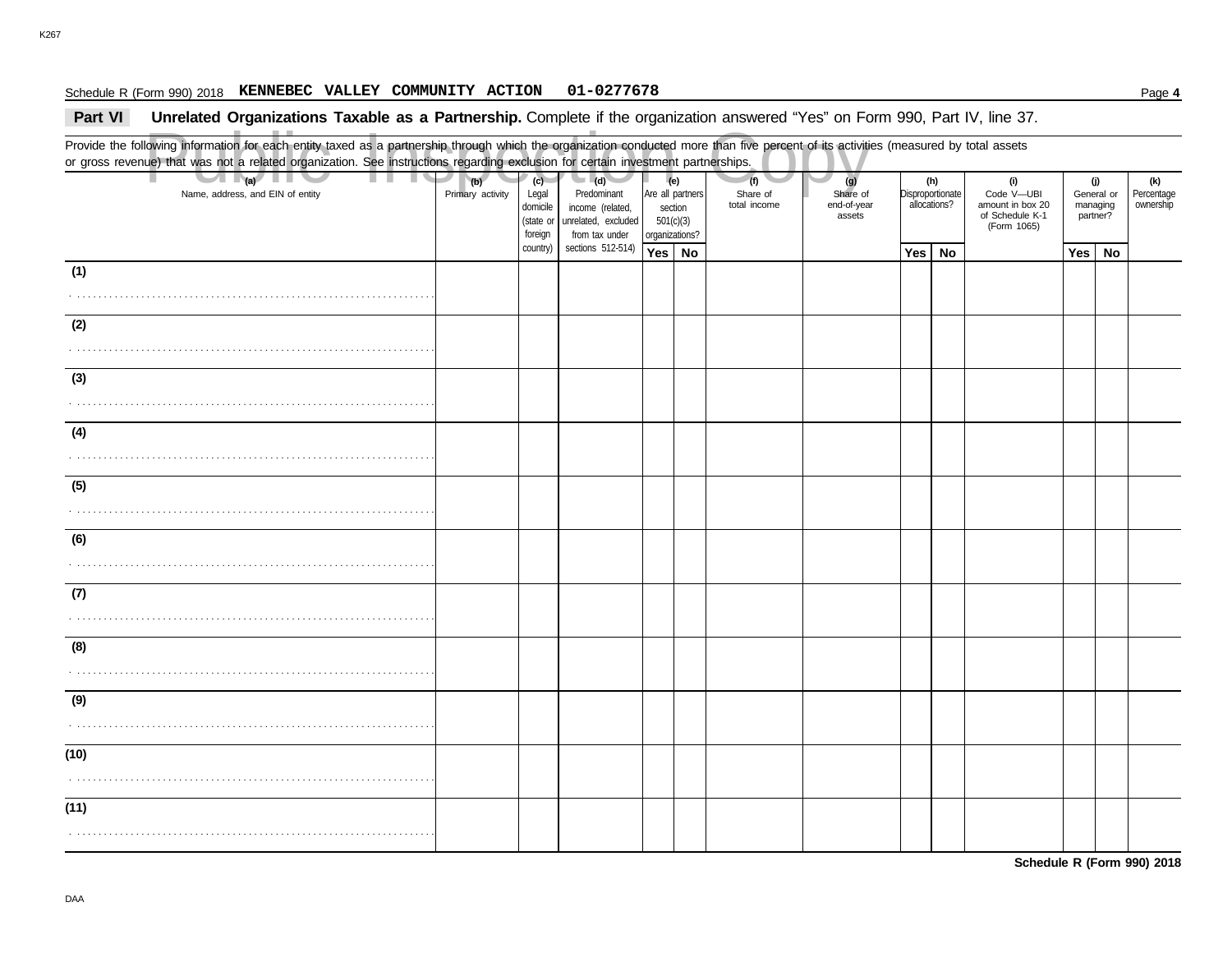|          |                           | Schedule R (Form 990) 2018 KENNEBEC VALLEY COMMUNITY ACTION | 01-0277678                                                                                 | Page 5 |
|----------|---------------------------|-------------------------------------------------------------|--------------------------------------------------------------------------------------------|--------|
| Part VII | Supplemental Information. |                                                             | Provide additional information for responses to questions on Schedule R. See Instructions. |        |
|          |                           |                                                             |                                                                                            |        |
|          |                           |                                                             | <b>Public Inspection Copy</b>                                                              |        |
|          |                           |                                                             |                                                                                            |        |
|          |                           |                                                             |                                                                                            |        |
|          |                           |                                                             |                                                                                            |        |
|          |                           |                                                             |                                                                                            |        |
|          |                           |                                                             |                                                                                            |        |
|          |                           |                                                             |                                                                                            |        |
|          |                           |                                                             |                                                                                            |        |
|          |                           |                                                             |                                                                                            |        |
|          |                           |                                                             |                                                                                            |        |
|          |                           |                                                             |                                                                                            |        |
|          |                           |                                                             |                                                                                            |        |
|          |                           |                                                             |                                                                                            |        |
|          |                           |                                                             |                                                                                            |        |
|          |                           |                                                             |                                                                                            |        |
|          |                           |                                                             |                                                                                            |        |
|          |                           |                                                             |                                                                                            |        |
|          |                           |                                                             |                                                                                            |        |
|          |                           |                                                             |                                                                                            |        |
|          |                           |                                                             |                                                                                            |        |
|          |                           |                                                             |                                                                                            |        |
|          |                           |                                                             |                                                                                            |        |
|          |                           |                                                             |                                                                                            |        |
|          |                           |                                                             |                                                                                            |        |
|          |                           |                                                             |                                                                                            |        |
|          |                           |                                                             |                                                                                            |        |
|          |                           |                                                             |                                                                                            |        |
|          |                           |                                                             |                                                                                            |        |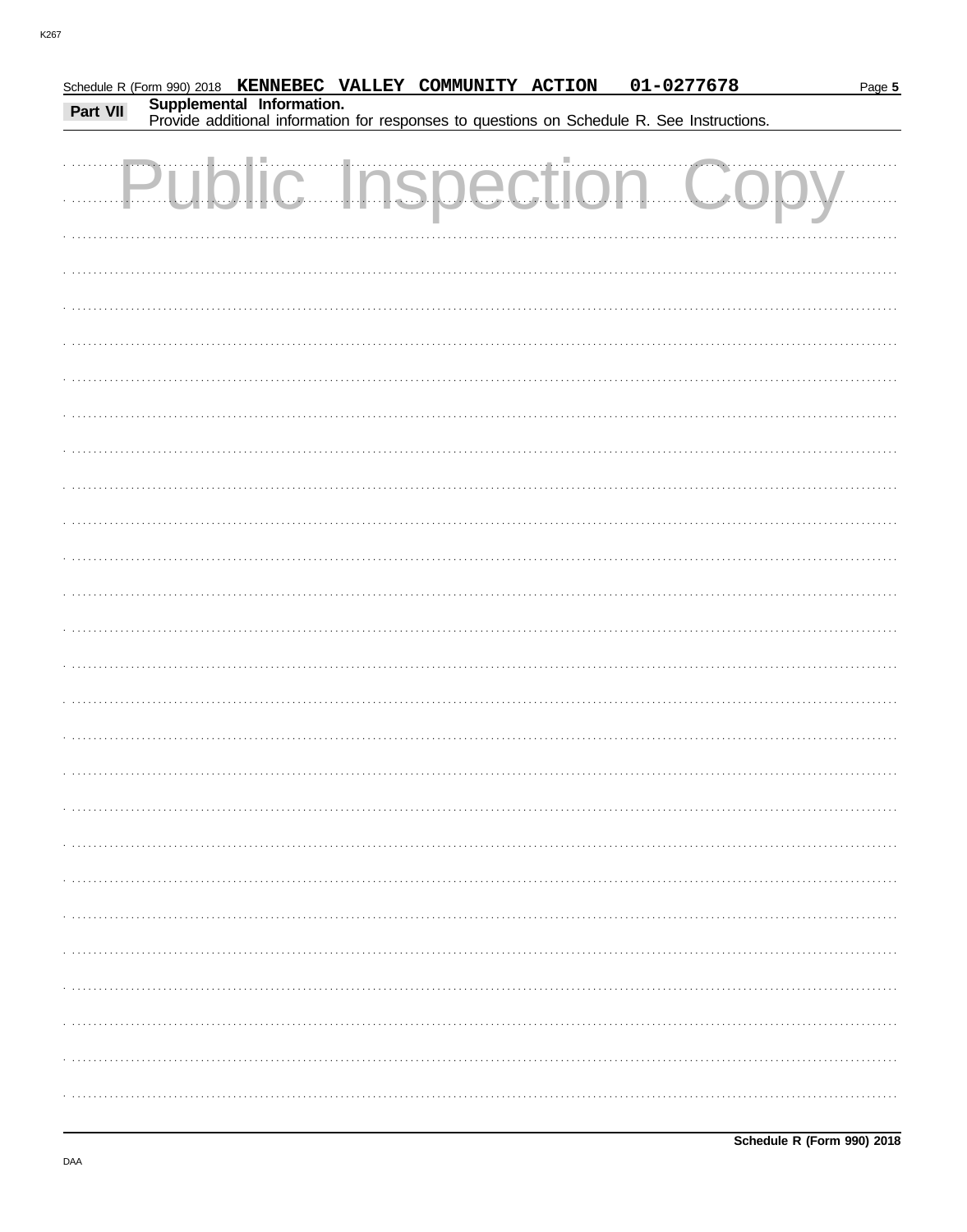|     |                                                                                                                                                              |                                   | OMB No. 1545-0687                                                |                                                                                                                                                                                                                                     |                |                |          |                     |                 |                                         |
|-----|--------------------------------------------------------------------------------------------------------------------------------------------------------------|-----------------------------------|------------------------------------------------------------------|-------------------------------------------------------------------------------------------------------------------------------------------------------------------------------------------------------------------------------------|----------------|----------------|----------|---------------------|-----------------|-----------------------------------------|
|     | Form990-1                                                                                                                                                    |                                   |                                                                  | <b>Exempt Organization Business Income Tax Return</b><br>(and proxy tax under section 6033(e))                                                                                                                                      |                |                |          |                     |                 | 2018                                    |
|     | Department of the Treasury                                                                                                                                   |                                   |                                                                  | For calendar year 2018 or other tax year beginning $10/01/18$ , and ending $09/30/19$                                                                                                                                               |                |                |          |                     |                 |                                         |
|     | Internal Revenue Service                                                                                                                                     |                                   |                                                                  | <b>uGo</b> to www.irs.gov/Form990T for instructions and the latest information.<br><b>u</b> Do not enter SSN numbers on this form as it may be made public if your organization is a 501(c)(3). S01(c)(3) Organizations Only        |                |                |          |                     |                 | Open to Public Inspection for           |
| в   | Check box if<br>address changed<br>Exempt under section<br>$\overline{\textbf{x}}$<br>3 <sub>1</sub><br>$501($ C $)$ (<br>408(e)<br>220(e)<br>408A<br>530(a) | <b>Print</b><br>or<br><b>Type</b> | E Unrelated business activity code                               | <b>D</b> Employer identification number<br>(Employees' trust, see instructions.)<br>01-0277678                                                                                                                                      |                |                |          |                     |                 |                                         |
|     | 529(a)                                                                                                                                                       |                                   | 97 WATER STREET                                                  | City or town, state or province, country, and ZIP or foreign postal code                                                                                                                                                            |                |                |          | (See instructions.) |                 |                                         |
|     |                                                                                                                                                              |                                   | <b>WATERVILLE</b>                                                |                                                                                                                                                                                                                                     |                | ME 04901       |          |                     |                 |                                         |
| C   | Book value of all assets<br>at end of year                                                                                                                   | F.                                |                                                                  | Group exemption number (See instructions.) <b>u</b>                                                                                                                                                                                 |                |                |          |                     |                 |                                         |
|     | 8,435,251                                                                                                                                                    |                                   | <b>G</b> Check organization type <b>u</b>                        | $ \mathbf{X} $ 501(c) corporation                                                                                                                                                                                                   |                | $501(c)$ trust |          | $401(a)$ trust      |                 | Other trust                             |
|     |                                                                                                                                                              |                                   |                                                                  | H Enter the number of the organization's unrelated trades or businesses. u Describe the only (or first) unrelated trade or business here                                                                                            |                |                |          |                     |                 |                                         |
|     | u                                                                                                                                                            |                                   |                                                                  |                                                                                                                                                                                                                                     |                |                |          |                     |                 | . If only one, complete                 |
|     |                                                                                                                                                              |                                   |                                                                  | Parts I-V. If more than one, describe the first in the blank space at the end of the previous sentence, complete Parts I and II, complete                                                                                           |                |                |          |                     |                 |                                         |
|     |                                                                                                                                                              |                                   |                                                                  | Schedule M for each additional trade or business, then complete Parts III-V.                                                                                                                                                        |                |                |          |                     |                 |                                         |
| ı   | If "Yes," enter the name and identifying number of the parent corporation.<br>u                                                                              |                                   |                                                                  |                                                                                                                                                                                                                                     |                |                |          |                     |                 | Yes<br>No                               |
| J   | The books are in care of <b>u</b> SUZANNE WALSH,                                                                                                             |                                   |                                                                  | <b>CEO</b>                                                                                                                                                                                                                          |                |                |          |                     |                 | Telephone number $u$ $207 - 859 - 1500$ |
|     | Part I                                                                                                                                                       |                                   | <b>Unrelated Trade or Business Income</b>                        |                                                                                                                                                                                                                                     |                | (A) Income     |          | (B) Expenses        |                 | (C) Net                                 |
| 1a  | Gross receipts or sales                                                                                                                                      |                                   |                                                                  |                                                                                                                                                                                                                                     |                |                |          |                     |                 |                                         |
| b   | Less returns and allowances                                                                                                                                  |                                   |                                                                  | c Balance  u                                                                                                                                                                                                                        | 1c             |                |          |                     |                 |                                         |
| 2   |                                                                                                                                                              |                                   |                                                                  |                                                                                                                                                                                                                                     | $\mathbf{2}$   |                |          |                     |                 |                                         |
| 3   |                                                                                                                                                              |                                   |                                                                  |                                                                                                                                                                                                                                     | 3              |                |          |                     |                 |                                         |
| 4a  |                                                                                                                                                              |                                   |                                                                  |                                                                                                                                                                                                                                     | 4a             |                |          |                     |                 |                                         |
| b   |                                                                                                                                                              |                                   |                                                                  | Net gain (loss) (Form 4797, Part II, line 17) (attach Form 4797)                                                                                                                                                                    | 4 <sub>b</sub> |                |          |                     |                 |                                         |
| c   |                                                                                                                                                              |                                   |                                                                  |                                                                                                                                                                                                                                     | 4 <sub>c</sub> |                |          |                     |                 |                                         |
| 5   |                                                                                                                                                              |                                   |                                                                  | Income (loss) from partnership and S corporation (attach statement)                                                                                                                                                                 | 5              |                |          |                     |                 |                                         |
| 6   | Rent income (Schedule C)                                                                                                                                     |                                   |                                                                  |                                                                                                                                                                                                                                     | 6              |                |          |                     |                 |                                         |
| 7   | Unrelated debt-financed income (Schedule E)                                                                                                                  |                                   |                                                                  |                                                                                                                                                                                                                                     | $\overline{7}$ |                |          |                     |                 |                                         |
| 8   |                                                                                                                                                              |                                   |                                                                  | Interest, annuities, royalties, and rents from controlled organization (Schedule F)                                                                                                                                                 | 8              |                |          |                     |                 |                                         |
| 9   |                                                                                                                                                              |                                   |                                                                  | Investment income of a section 501(c)(7), (9), or (17) organization (Schedule G)                                                                                                                                                    | 9              |                |          |                     |                 |                                         |
| 10  |                                                                                                                                                              |                                   |                                                                  | Exploited exempt activity income (Schedule I)                                                                                                                                                                                       | 10             |                |          |                     |                 |                                         |
| 11  |                                                                                                                                                              |                                   |                                                                  |                                                                                                                                                                                                                                     | 11             |                |          |                     |                 |                                         |
| 12  |                                                                                                                                                              |                                   |                                                                  | Other income (See instructions; attach schedule)                                                                                                                                                                                    | 12             |                |          |                     |                 |                                         |
| 13  |                                                                                                                                                              |                                   |                                                                  |                                                                                                                                                                                                                                     | 13             |                | $\Omega$ |                     |                 | $\Omega$                                |
|     | Part II                                                                                                                                                      |                                   |                                                                  | Deductions Not Taken Elsewhere (See instructions for limitations on deductions.) (Except for contributions,<br>deductions must be directly connected with the unrelated business income.)                                           |                |                |          |                     |                 |                                         |
| 14  |                                                                                                                                                              |                                   |                                                                  |                                                                                                                                                                                                                                     |                |                |          |                     | 14              |                                         |
| 15  |                                                                                                                                                              |                                   |                                                                  |                                                                                                                                                                                                                                     |                |                |          |                     | 15              |                                         |
| 16  |                                                                                                                                                              |                                   |                                                                  | Repairs and maintenance <i>[11] maintenance</i> [11] maintenance in the contract of the contract of the contract of the contract of the contract of the contract of the contract of the contract of the contract of the contract of |                |                |          |                     | 16              |                                         |
| 17  |                                                                                                                                                              |                                   |                                                                  | Bad debts <b>construction of the construction of the construction</b> of the construction of the construction of the construction of the construction of the construction of the construction of the construction of the constructi |                |                |          |                     | 17              |                                         |
| 18  |                                                                                                                                                              |                                   |                                                                  |                                                                                                                                                                                                                                     |                |                |          |                     | 18              |                                         |
| 19  |                                                                                                                                                              |                                   |                                                                  | Taxes and licenses <b>construction and intervention construction</b> and intervention and intervention and intervention                                                                                                             |                |                |          |                     | 19              |                                         |
| 20  |                                                                                                                                                              |                                   |                                                                  |                                                                                                                                                                                                                                     |                |                |          |                     | 20              |                                         |
| 21  |                                                                                                                                                              |                                   |                                                                  |                                                                                                                                                                                                                                     |                |                |          |                     |                 |                                         |
| 22  |                                                                                                                                                              |                                   |                                                                  | Less depreciation claimed on Schedule A and elsewhere on return <b>Constant Constant Panel Andrew Press</b>                                                                                                                         |                |                |          |                     | 22 <sub>b</sub> | 0                                       |
| 23  |                                                                                                                                                              |                                   |                                                                  |                                                                                                                                                                                                                                     |                |                |          |                     | 23              |                                         |
| 24  |                                                                                                                                                              |                                   |                                                                  |                                                                                                                                                                                                                                     |                |                |          |                     | 24              |                                         |
| 25  |                                                                                                                                                              |                                   |                                                                  |                                                                                                                                                                                                                                     |                |                |          |                     | 25              |                                         |
| 26  |                                                                                                                                                              |                                   |                                                                  |                                                                                                                                                                                                                                     |                |                |          |                     | 26              |                                         |
| 27  |                                                                                                                                                              |                                   |                                                                  |                                                                                                                                                                                                                                     |                |                |          |                     | 27              |                                         |
| 28  |                                                                                                                                                              |                                   |                                                                  | Other deductions (attach schedule) (attach schedule) (b) and according to the state of the schedule of the schedule of the state of the state of the state of the state of the state of the state of the state of the state of      |                |                |          |                     | 28              |                                         |
| 29  |                                                                                                                                                              |                                   |                                                                  |                                                                                                                                                                                                                                     |                |                |          |                     | 29              |                                         |
| 30  |                                                                                                                                                              |                                   |                                                                  |                                                                                                                                                                                                                                     |                |                |          |                     | 30              |                                         |
| 31  |                                                                                                                                                              |                                   |                                                                  | Deduction for net operating loss arising in tax years beginning on or after January 1, 2018 (see instructions)                                                                                                                      |                |                |          |                     | 31              |                                         |
| 32  |                                                                                                                                                              |                                   | Unrelated business taxable income. Subtract line 31 from line 30 |                                                                                                                                                                                                                                     |                |                |          |                     | 32              |                                         |
| DAA | For Paperwork Reduction Act Notice, see instructions.                                                                                                        |                                   |                                                                  |                                                                                                                                                                                                                                     |                |                |          |                     |                 | Form 990-T (2018)                       |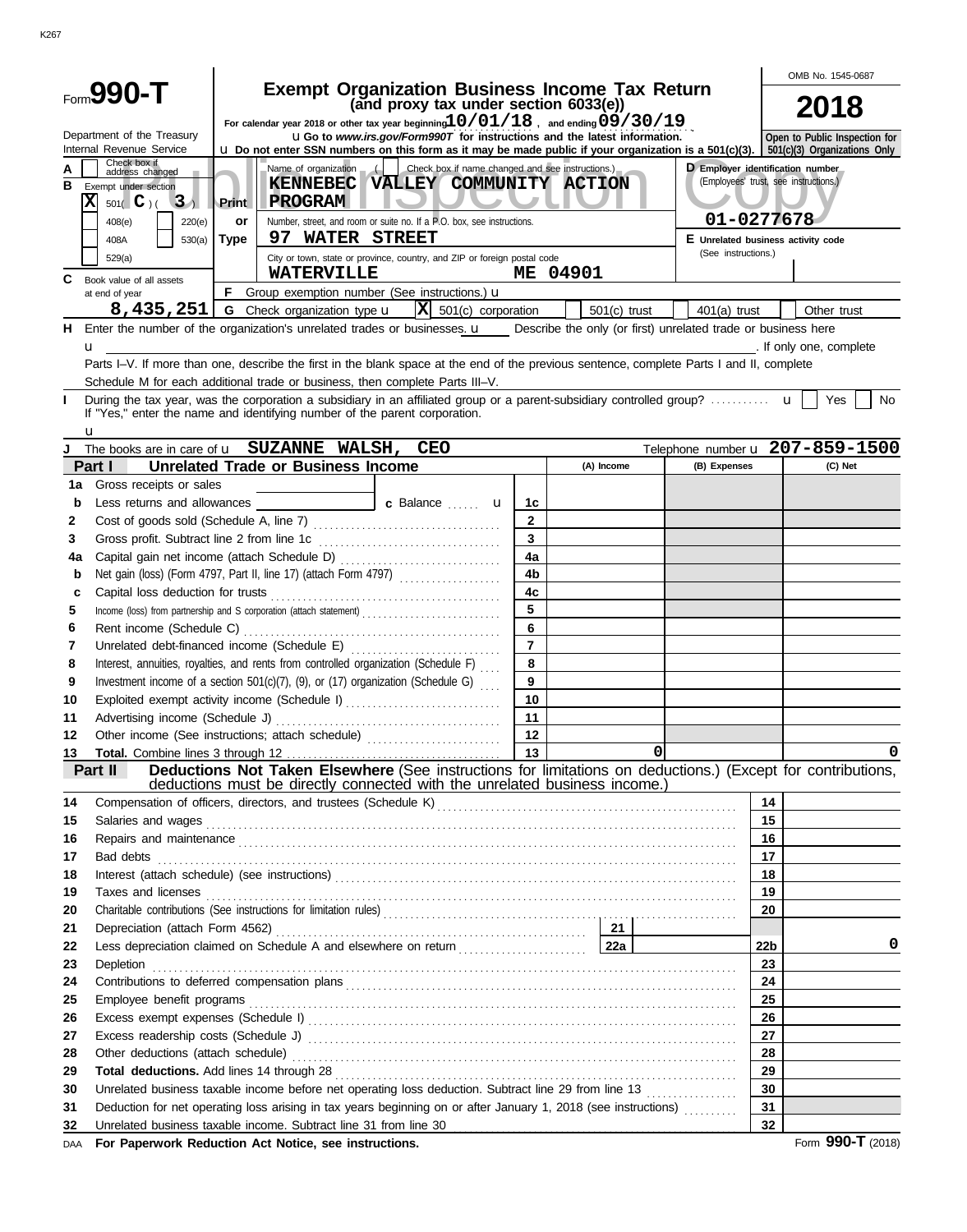|                 | Form 990-T (2018) KENNEBEC VALLEY COMMUNITY ACTION                                                                                                                                                                                                                                                                        | 01-0277678      |                            |                 | Page 2                                                                                  |
|-----------------|---------------------------------------------------------------------------------------------------------------------------------------------------------------------------------------------------------------------------------------------------------------------------------------------------------------------------|-----------------|----------------------------|-----------------|-----------------------------------------------------------------------------------------|
|                 | <b>Total Unrelated Business Taxable income</b><br>Part III                                                                                                                                                                                                                                                                |                 |                            |                 |                                                                                         |
| 33              | Total of unrelated business taxable income computed from all unrelated trades or businesses (see                                                                                                                                                                                                                          |                 |                            |                 |                                                                                         |
|                 | instructions)                                                                                                                                                                                                                                                                                                             |                 |                            | 33              |                                                                                         |
| 34              | Amounts paid for disallowed fringes                                                                                                                                                                                                                                                                                       |                 |                            | 34              |                                                                                         |
| 35              | Deductions for net operating loss arising in tax years beginning before January 1, 2018 (see                                                                                                                                                                                                                              |                 |                            |                 |                                                                                         |
|                 | instructions) <b>I.I.I.A.I.I.A.I.I.A.A.I.A.A.A.T.I.A.I</b>                                                                                                                                                                                                                                                                |                 |                            | 35 <sub>5</sub> |                                                                                         |
| 36              | Total of unrelated business taxable income before specific deduction. Subtract line 35 from the sum                                                                                                                                                                                                                       |                 |                            |                 |                                                                                         |
|                 | of lines 33 and 34                                                                                                                                                                                                                                                                                                        |                 |                            | 36              |                                                                                         |
| 37              | Specific deduction (Generally \$1,000, but see line 37 instructions for exceptions)                                                                                                                                                                                                                                       |                 |                            | 37              | 1,000                                                                                   |
| 38              | Unrelated business taxable income. Subtract line 37 from line 36. If line 37 is greater than line 36,                                                                                                                                                                                                                     |                 |                            |                 |                                                                                         |
|                 |                                                                                                                                                                                                                                                                                                                           |                 |                            | 38              | 0                                                                                       |
|                 | Part IV<br><b>Tax Computation</b>                                                                                                                                                                                                                                                                                         |                 |                            |                 |                                                                                         |
| 39              | Organizations Taxable as Corporations. Multiply line 38 by 21% (0.21)                                                                                                                                                                                                                                                     |                 |                            | 39              |                                                                                         |
| 40              | Trusts Taxable at Trust Rates. See instructions for tax computation. Income tax on                                                                                                                                                                                                                                        |                 |                            |                 |                                                                                         |
|                 | $\vert$ Tax rate schedule or<br>  Schedule D (Form 1041) $\ldots$<br>the amount on line 38 from:                                                                                                                                                                                                                          |                 |                            | 40              |                                                                                         |
| 41              |                                                                                                                                                                                                                                                                                                                           |                 |                            | 41              |                                                                                         |
| 42              |                                                                                                                                                                                                                                                                                                                           |                 |                            | 42              |                                                                                         |
| 43              |                                                                                                                                                                                                                                                                                                                           |                 |                            | 43              |                                                                                         |
| 44              |                                                                                                                                                                                                                                                                                                                           |                 |                            | 44              | 0                                                                                       |
|                 | <b>Tax and Payments</b><br><b>Part V</b>                                                                                                                                                                                                                                                                                  |                 |                            |                 |                                                                                         |
| 45а             | Foreign tax credit (corporations attach Form 1118; trusts attach Form 1116)                                                                                                                                                                                                                                               | 45a             |                            |                 |                                                                                         |
| b               | Other credits (see instructions)                                                                                                                                                                                                                                                                                          | 45b             |                            |                 |                                                                                         |
|                 | General business credit. Attach Form 3800 (see instructions) [[[[[[[[[[[[[[[[[[[[[[[[]]]]]]]]                                                                                                                                                                                                                             | 45c             |                            |                 |                                                                                         |
| с               | Credit for prior year minimum tax (attach Form 8801 or 8827)                                                                                                                                                                                                                                                              | 45d             |                            |                 |                                                                                         |
| d               |                                                                                                                                                                                                                                                                                                                           |                 |                            |                 |                                                                                         |
| е               |                                                                                                                                                                                                                                                                                                                           |                 |                            | 45e<br>46       |                                                                                         |
| 46              | Other taxes.                                                                                                                                                                                                                                                                                                              |                 |                            | 47              |                                                                                         |
| 47              | Check if from:<br>Total tax. Add lines 46 and 47 (see instructions)                                                                                                                                                                                                                                                       |                 |                            | 48              | 0                                                                                       |
| 48              |                                                                                                                                                                                                                                                                                                                           |                 |                            | 49              |                                                                                         |
| 49              | 2018 net 965 tax liability paid from Form 965-A or Form 965-B, Part II, column (k) line 2                                                                                                                                                                                                                                 | 50a             |                            |                 |                                                                                         |
| 50a             |                                                                                                                                                                                                                                                                                                                           |                 |                            |                 |                                                                                         |
| b               |                                                                                                                                                                                                                                                                                                                           | 50 <sub>b</sub> |                            |                 |                                                                                         |
| c               |                                                                                                                                                                                                                                                                                                                           | 50c             |                            |                 |                                                                                         |
| d               | Foreign organizations: Tax paid or withheld at source (see instructions) [                                                                                                                                                                                                                                                | 50d             |                            |                 |                                                                                         |
| е               | Backup withholding (see instructions)                                                                                                                                                                                                                                                                                     | <b>50e</b>      |                            |                 |                                                                                         |
| Ť.              | Credit for small employer health insurance premiums (attach Form 8941)                                                                                                                                                                                                                                                    | 50f             |                            |                 |                                                                                         |
| g               | Other credits, adjustments, and payments:     Form 2439                                                                                                                                                                                                                                                                   |                 |                            |                 |                                                                                         |
|                 | Total <b>u</b>                                                                                                                                                                                                                                                                                                            | 50 <sub>g</sub> |                            |                 |                                                                                         |
| 51              | Total payments. Add lines 50a through 50g                                                                                                                                                                                                                                                                                 |                 |                            | 51              |                                                                                         |
| 52              | Estimated tax penalty (see instructions). Check if Form 2220 is attached [                                                                                                                                                                                                                                                |                 | $\mathbf{u}$               | 52              |                                                                                         |
| 53              | Tax due. If line 51 is less than the total of lines 48, 49, and 52, enter amount owed <i></i>                                                                                                                                                                                                                             |                 | u                          | 53              | $\mathbf 0$                                                                             |
| 54              | Overpayment. If line 51 is larger than the total of lines 48, 49, and 52, enter amount overpaid                                                                                                                                                                                                                           |                 | u                          | 54              |                                                                                         |
| 55              | Enter the amount of line 54 you want: Credited to 2019 estimated tax <b>u</b>                                                                                                                                                                                                                                             |                 | Refunded u                 | 55              |                                                                                         |
|                 | <b>Part VI</b><br>Statements Regarding Certain Activities and Other Information (see instructions)                                                                                                                                                                                                                        |                 |                            |                 |                                                                                         |
| 56              | At any time during the 2018 calendar year, did the organization have an interest in or a signature or other authority<br>over a financial account (bank, securities, or other) in a foreign country? If "YES," the organization may have to file                                                                          |                 |                            |                 | <b>Yes</b><br>No                                                                        |
|                 | FinCEN Form 114, Report of Foreign Bank and Financial Accounts. If "YES," enter the name of the foreign country                                                                                                                                                                                                           |                 |                            |                 |                                                                                         |
|                 |                                                                                                                                                                                                                                                                                                                           |                 |                            |                 | x                                                                                       |
| 57              | During the tax year, did the organization receive a distribution from, or was it the grantor of, or transferor to, a foreign trust?                                                                                                                                                                                       |                 |                            |                 | X                                                                                       |
| 58              | If "YES," see instructions for other forms the organization may have to file.<br>Enter the amount of tax-exempt interest received or accrued during the tax year <b>u</b> \$                                                                                                                                              |                 |                            |                 |                                                                                         |
|                 |                                                                                                                                                                                                                                                                                                                           |                 |                            |                 |                                                                                         |
|                 | Under penalties of perjury, I declare that I have examined this return, including accompanying schedules and statements, and to the best of my knowledge and belief, it is<br>true, correct, and complete. Declaration of preparer (other than taxpayer) is based on all information of which preparer has any knowledge. |                 |                            |                 |                                                                                         |
| Sign            |                                                                                                                                                                                                                                                                                                                           |                 |                            |                 | May the IRS discuss this return<br>with the preparer shown below<br>(see instructions)? |
| Here            | u<br><b>U</b> CEO                                                                                                                                                                                                                                                                                                         |                 |                            |                 |                                                                                         |
|                 | Signature of officer<br>Date<br>Title                                                                                                                                                                                                                                                                                     |                 |                            |                 | IХ<br>Yes<br>No                                                                         |
|                 | Print/Type preparer's name<br>Preparer's signature                                                                                                                                                                                                                                                                        | Date            |                            | Check           | PTIN<br>if                                                                              |
| Paid            | GARY W. SMITH CPA<br>GARY W. SMITH CPA                                                                                                                                                                                                                                                                                    |                 | $08/26/20$   self-employed |                 | P00338460                                                                               |
| <b>Preparer</b> | ONE RIVER, CPAS<br>Firm's name                                                                                                                                                                                                                                                                                            |                 |                            | Firm's EIN      | 01-0493997                                                                              |
|                 | <b>46 FIRSTPARK DRIVE</b><br>Use Only                                                                                                                                                                                                                                                                                     |                 |                            |                 |                                                                                         |
|                 | OAKLAND, ME<br>04963-5362<br>Firm's address                                                                                                                                                                                                                                                                               |                 | Phone no.                  |                 | 207-873-1603                                                                            |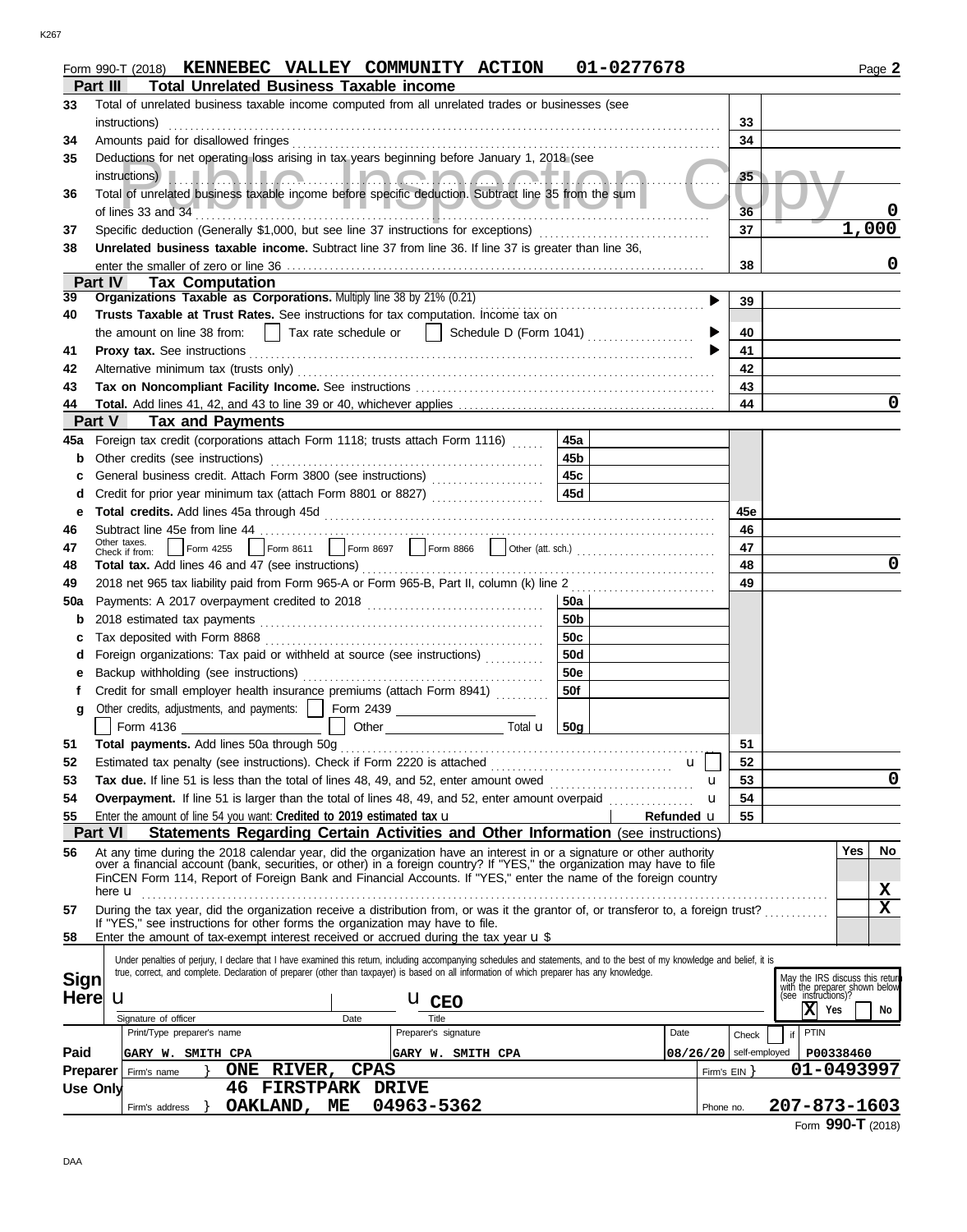|                   | Form 990-T (2018)                                                                                                    |                                                 |       | KENNEBEC VALLEY COMMUNITY ACTION                 |                                                       |               | 01-0277678                                               |                                                          | Page 3 |
|-------------------|----------------------------------------------------------------------------------------------------------------------|-------------------------------------------------|-------|--------------------------------------------------|-------------------------------------------------------|---------------|----------------------------------------------------------|----------------------------------------------------------|--------|
|                   | Schedule A - Cost of Goods Sold. Enter method of inventory valuation u                                               |                                                 |       |                                                  |                                                       |               |                                                          |                                                          |        |
| 1                 | Inventory at beginning of year                                                                                       | $\mathbf 1$                                     |       | 6                                                | Inventory at end of year                              |               | .                                                        | 6                                                        |        |
| 2                 | Purchases                                                                                                            | $\mathbf{2}$                                    |       |                                                  | 7 Cost of goods sold. Subtract                        |               |                                                          |                                                          |        |
| 3                 | Cost of labor                                                                                                        | 3                                               |       |                                                  | line 6 from line 5. Enter here and                    |               |                                                          |                                                          |        |
| 4a                | Additional sec. 263A costs                                                                                           |                                                 |       |                                                  | in Part I, line 2                                     |               |                                                          | $\mathbf{7}$                                             |        |
|                   | (attach schedule)                                                                                                    | 4a                                              |       | 8                                                | Do the rules of section 263A (with respect to         |               |                                                          | Yes                                                      | No     |
|                   | Other costs<br>$(attack \ schedule) \dots \dots \dots \dots \dots$                                                   | 4 <sub>b</sub>                                  |       |                                                  |                                                       |               | property produced or acquired for resale) apply          |                                                          |        |
|                   | Total. Add lines 1 through 4b                                                                                        | $5\phantom{a}$                                  |       |                                                  | to the organization?                                  |               |                                                          |                                                          |        |
|                   | Schedule C - Rent Income (From Real Property and Personal Property Leased With Real Property)                        |                                                 |       |                                                  |                                                       |               |                                                          |                                                          |        |
|                   | (see instructions)                                                                                                   |                                                 |       |                                                  |                                                       |               |                                                          |                                                          |        |
|                   | 1. Description of property                                                                                           |                                                 |       |                                                  |                                                       |               |                                                          |                                                          |        |
| (1)               | N/A                                                                                                                  |                                                 |       |                                                  |                                                       |               |                                                          |                                                          |        |
| (2)               | <u> 1989 - Johann Barbara, martxa alemaniar argumento de la contrada de la contrada de la contrada de la contrad</u> |                                                 |       |                                                  |                                                       |               |                                                          |                                                          |        |
| (3)               |                                                                                                                      |                                                 |       |                                                  |                                                       |               |                                                          |                                                          |        |
| (4)               |                                                                                                                      |                                                 |       |                                                  |                                                       |               |                                                          |                                                          |        |
|                   |                                                                                                                      | 2. Rent received or accrued                     |       |                                                  |                                                       |               |                                                          |                                                          |        |
|                   | (a) From personal property (if the percentage of rent                                                                |                                                 |       |                                                  | (b) From real and personal property (if the           |               |                                                          | 3(a) Deductions directly connected with the income       |        |
|                   | for personal property is more than 10% but not<br>more than 50%)                                                     |                                                 |       | percentage of rent for personal property exceeds | 50% or if the rent is based on profit or income)      |               |                                                          | in columns 2(a) and 2(b) (attach schedule)               |        |
|                   |                                                                                                                      |                                                 |       |                                                  |                                                       |               |                                                          |                                                          |        |
| (1)<br>(2)        | <u> 1980 - John Barnett, fransk politiker (d. 1980)</u>                                                              |                                                 |       |                                                  |                                                       |               |                                                          |                                                          |        |
| (3)               | the control of the control of the control of the control of the control of the control of                            |                                                 |       |                                                  |                                                       |               |                                                          |                                                          |        |
| (4)               | the control of the control of the control of the control of the control of the control of                            |                                                 |       |                                                  |                                                       |               |                                                          |                                                          |        |
| Total             |                                                                                                                      |                                                 | Total |                                                  |                                                       |               |                                                          |                                                          |        |
|                   | (c) Total income. Add totals of columns 2(a) and 2(b). Enter                                                         |                                                 |       |                                                  |                                                       |               | (b) Total deductions.<br>Enter here and on page 1,       |                                                          |        |
|                   | here and on page 1, Part I, line 6, column (A)                                                                       |                                                 |       |                                                  | u                                                     |               | Part I, line 6, column $(B)$ $\mathbf u$                 |                                                          |        |
|                   | Schedule E - Unrelated Debt-Financed Income (see instructions)                                                       |                                                 |       |                                                  |                                                       |               |                                                          |                                                          |        |
|                   |                                                                                                                      |                                                 |       |                                                  |                                                       |               |                                                          | 3. Deductions directly connected with or allocable to    |        |
|                   | 1. Description of debt-financed property                                                                             |                                                 |       |                                                  | 2. Gross income from or<br>allocable to debt-financed |               |                                                          | debt-financed property                                   |        |
|                   |                                                                                                                      |                                                 |       |                                                  | property                                              |               | (a) Straight line depreciation                           | (b) Other deductions                                     |        |
|                   |                                                                                                                      |                                                 |       |                                                  |                                                       |               | (attach schedule)                                        | (attach schedule)                                        |        |
| (1)               | N/A                                                                                                                  |                                                 |       |                                                  |                                                       |               |                                                          |                                                          |        |
| (2)               |                                                                                                                      |                                                 |       |                                                  |                                                       |               |                                                          |                                                          |        |
| (3)               |                                                                                                                      |                                                 |       |                                                  |                                                       |               |                                                          |                                                          |        |
| (4)               |                                                                                                                      |                                                 |       |                                                  |                                                       |               |                                                          |                                                          |        |
|                   | 4. Amount of average<br>acquisition debt on or                                                                       | 5. Average adjusted basis<br>of or allocable to |       |                                                  | 6. Column                                             |               | 7. Gross income reportable                               | 8. Allocable deductions                                  |        |
|                   | allocable to debt-financed                                                                                           | debt-financed property                          |       |                                                  | 4 divided<br>by column 5                              |               | (column 2 x column 6)                                    | (column 6 x total of columns<br>$3(a)$ and $3(b)$ )      |        |
|                   | property (attach schedule)                                                                                           | (attach schedule)                               |       |                                                  |                                                       |               |                                                          |                                                          |        |
| (1)               |                                                                                                                      |                                                 |       |                                                  |                                                       | %             |                                                          |                                                          |        |
| (2)               |                                                                                                                      |                                                 |       |                                                  |                                                       | %             |                                                          |                                                          |        |
| (3)               |                                                                                                                      |                                                 |       |                                                  |                                                       | %             |                                                          |                                                          |        |
| $\left( 4\right)$ |                                                                                                                      |                                                 |       |                                                  |                                                       | $\frac{0}{c}$ |                                                          |                                                          |        |
|                   |                                                                                                                      |                                                 |       |                                                  |                                                       |               | Enter here and on page 1,<br>Part I, line 7, column (A). | Enter here and on page 1,<br>Part I, line 7, column (B). |        |
|                   |                                                                                                                      |                                                 |       |                                                  |                                                       |               |                                                          |                                                          |        |
| Totals            |                                                                                                                      |                                                 |       |                                                  |                                                       | u             |                                                          |                                                          |        |
|                   |                                                                                                                      |                                                 |       |                                                  |                                                       |               | u                                                        |                                                          |        |

Form **990-T** (2018)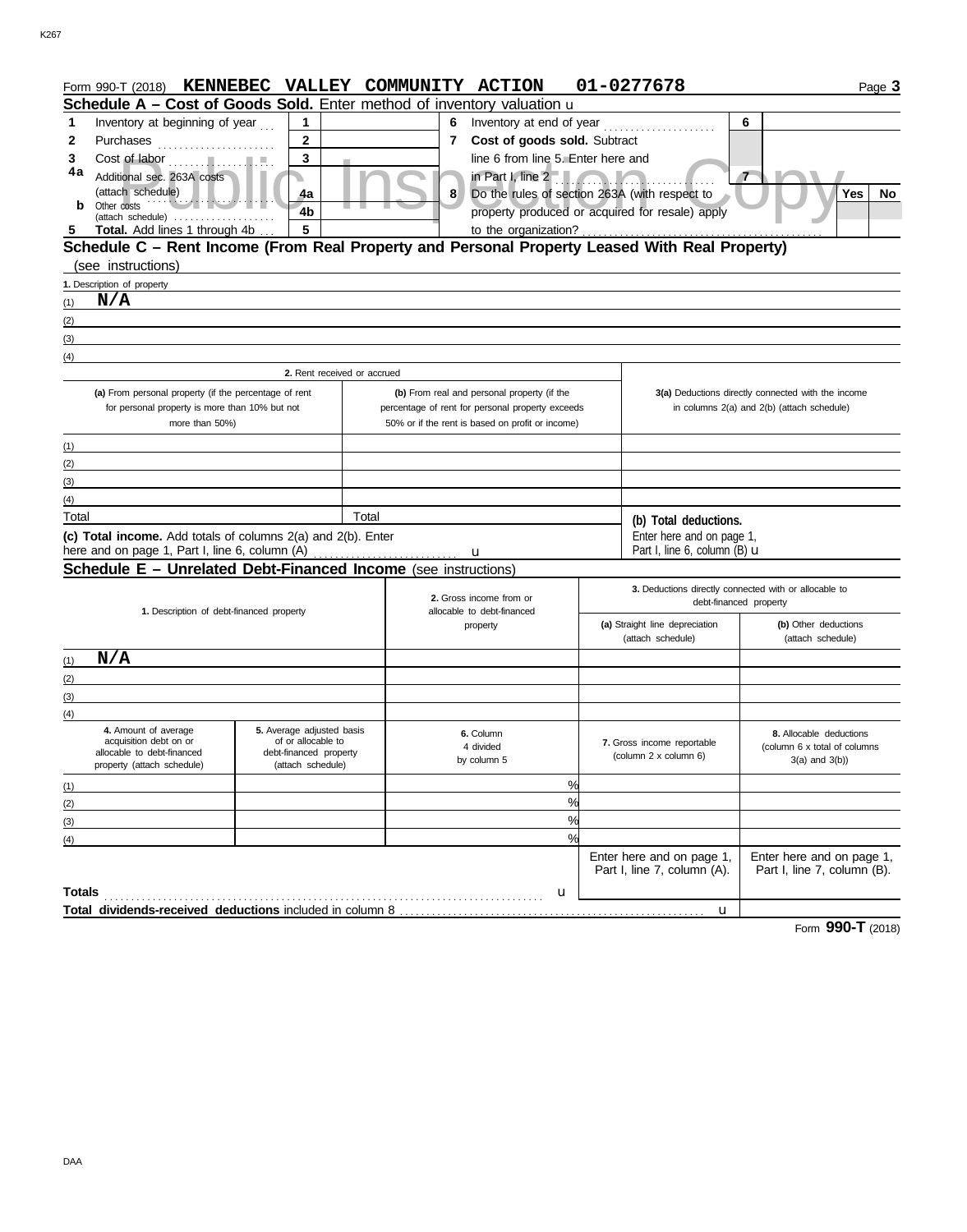| Form 990-T (2018)                                                                                       |                                                                       | KENNEBEC VALLEY COMMUNITY ACTION                                                           |                                                                                              |                                                                                                                                       |  | 01-0277678                                                                                                                          |                        |                                            | Page 4                                                                                                                                                                                                                                                               |  |  |
|---------------------------------------------------------------------------------------------------------|-----------------------------------------------------------------------|--------------------------------------------------------------------------------------------|----------------------------------------------------------------------------------------------|---------------------------------------------------------------------------------------------------------------------------------------|--|-------------------------------------------------------------------------------------------------------------------------------------|------------------------|--------------------------------------------|----------------------------------------------------------------------------------------------------------------------------------------------------------------------------------------------------------------------------------------------------------------------|--|--|
| Schedule F - Interest, Annuities, Royalties, and Rents From Controlled Organizations (see instructions) |                                                                       |                                                                                            |                                                                                              |                                                                                                                                       |  |                                                                                                                                     |                        |                                            |                                                                                                                                                                                                                                                                      |  |  |
| 1. Name of controlled<br>organization                                                                   | 2. Employer<br>identification number<br>T.                            |                                                                                            | Exempt Controlled Organizations<br>3. Net unrelated income<br>(loss) (see instructions)<br>ш |                                                                                                                                       |  | 4. Total of specified<br>5. Part of column 4 that is<br>payments made<br>included in the controlling<br>organization's gross income |                        |                                            | 6. Deductions directly<br>connected with income<br>in column 5                                                                                                                                                                                                       |  |  |
| N/A<br>(1)                                                                                              |                                                                       |                                                                                            |                                                                                              |                                                                                                                                       |  |                                                                                                                                     |                        |                                            |                                                                                                                                                                                                                                                                      |  |  |
| (2)                                                                                                     |                                                                       |                                                                                            |                                                                                              |                                                                                                                                       |  |                                                                                                                                     |                        |                                            |                                                                                                                                                                                                                                                                      |  |  |
| (3)                                                                                                     |                                                                       |                                                                                            |                                                                                              |                                                                                                                                       |  |                                                                                                                                     |                        |                                            |                                                                                                                                                                                                                                                                      |  |  |
| (4)                                                                                                     |                                                                       |                                                                                            |                                                                                              |                                                                                                                                       |  |                                                                                                                                     |                        |                                            |                                                                                                                                                                                                                                                                      |  |  |
| Nonexempt Controlled Organizations                                                                      |                                                                       |                                                                                            |                                                                                              |                                                                                                                                       |  |                                                                                                                                     |                        |                                            |                                                                                                                                                                                                                                                                      |  |  |
| 7. Taxable Income                                                                                       |                                                                       | 8. Net unrelated income<br>(loss) (see instructions)                                       |                                                                                              | 9. Total of specified<br>payments made                                                                                                |  | 10. Part of column 9 that is<br>included in the controlling<br>organization's gross income                                          |                        |                                            | 11. Deductions directly<br>connected with income in<br>column 10                                                                                                                                                                                                     |  |  |
| (1)                                                                                                     |                                                                       |                                                                                            |                                                                                              |                                                                                                                                       |  |                                                                                                                                     |                        |                                            |                                                                                                                                                                                                                                                                      |  |  |
| (2)                                                                                                     |                                                                       |                                                                                            |                                                                                              |                                                                                                                                       |  |                                                                                                                                     |                        |                                            |                                                                                                                                                                                                                                                                      |  |  |
| (3)                                                                                                     |                                                                       |                                                                                            |                                                                                              |                                                                                                                                       |  |                                                                                                                                     |                        |                                            |                                                                                                                                                                                                                                                                      |  |  |
| (4)                                                                                                     |                                                                       |                                                                                            |                                                                                              |                                                                                                                                       |  |                                                                                                                                     |                        |                                            |                                                                                                                                                                                                                                                                      |  |  |
|                                                                                                         |                                                                       |                                                                                            |                                                                                              |                                                                                                                                       |  | Add columns 5 and 10.<br>Enter here and on page 1,<br>Part I, line 8, column (A).                                                   |                        |                                            | Add columns 6 and 11.<br>Enter here and on page 1,<br>Part I, line 8, column (B).                                                                                                                                                                                    |  |  |
|                                                                                                         |                                                                       |                                                                                            |                                                                                              |                                                                                                                                       |  |                                                                                                                                     |                        |                                            |                                                                                                                                                                                                                                                                      |  |  |
|                                                                                                         |                                                                       |                                                                                            |                                                                                              | 3. Deductions                                                                                                                         |  |                                                                                                                                     |                        |                                            | 5. Total deductions                                                                                                                                                                                                                                                  |  |  |
| 1. Description of income                                                                                |                                                                       | 2. Amount of income                                                                        |                                                                                              | 4. Set-asides<br>directly connected                                                                                                   |  |                                                                                                                                     |                        |                                            | and set-asides (col. 3                                                                                                                                                                                                                                               |  |  |
|                                                                                                         |                                                                       |                                                                                            |                                                                                              | (attach schedule)                                                                                                                     |  |                                                                                                                                     | (attach schedule)      |                                            | plus col.4)<br>7. Excess exempt<br>expenses<br>(column 6 minus<br>column 5, but not<br>more than<br>column 4).<br>Enter here and<br>on page 1,<br>Part II, line 26.<br>7. Excess readership<br>costs (column 6<br>minus column 5, but<br>not more than<br>column 4). |  |  |
| (1) $N/A$                                                                                               |                                                                       |                                                                                            |                                                                                              |                                                                                                                                       |  |                                                                                                                                     |                        |                                            |                                                                                                                                                                                                                                                                      |  |  |
| (2)                                                                                                     |                                                                       |                                                                                            |                                                                                              |                                                                                                                                       |  |                                                                                                                                     |                        |                                            |                                                                                                                                                                                                                                                                      |  |  |
| (3)                                                                                                     |                                                                       |                                                                                            |                                                                                              |                                                                                                                                       |  |                                                                                                                                     |                        |                                            |                                                                                                                                                                                                                                                                      |  |  |
| (4)                                                                                                     |                                                                       |                                                                                            |                                                                                              |                                                                                                                                       |  |                                                                                                                                     |                        |                                            |                                                                                                                                                                                                                                                                      |  |  |
|                                                                                                         | u                                                                     | Enter here and on page 1,<br>Part I, line 9, column (A).                                   |                                                                                              |                                                                                                                                       |  |                                                                                                                                     |                        |                                            | Enter here and on page 1,<br>Part I, line 9, column (B).                                                                                                                                                                                                             |  |  |
| Schedule I - Exploited Exempt Activity Income, Other Than Advertising Income (see instructions)         |                                                                       |                                                                                            |                                                                                              |                                                                                                                                       |  |                                                                                                                                     |                        |                                            |                                                                                                                                                                                                                                                                      |  |  |
| 1. Description of exploited activity                                                                    | 2. Gross<br>unrelated<br>business income<br>from trade or<br>business | 3. Expenses<br>directly<br>connected with<br>production of<br>unrelated<br>business income |                                                                                              | 4. Net income (loss)<br>from unrelated trade<br>or business (column<br>2 minus column 3).<br>If a gain, compute<br>cols. 5 through 7. |  | 5. Gross income<br>from activity that<br>is not unrelated<br>business income                                                        |                        | 6. Expenses<br>attributable to<br>column 5 |                                                                                                                                                                                                                                                                      |  |  |
| $(1)$ N/A                                                                                               |                                                                       |                                                                                            |                                                                                              |                                                                                                                                       |  |                                                                                                                                     |                        |                                            |                                                                                                                                                                                                                                                                      |  |  |
| (2)                                                                                                     |                                                                       |                                                                                            |                                                                                              |                                                                                                                                       |  |                                                                                                                                     |                        |                                            |                                                                                                                                                                                                                                                                      |  |  |
| (3)                                                                                                     |                                                                       |                                                                                            |                                                                                              |                                                                                                                                       |  |                                                                                                                                     |                        |                                            |                                                                                                                                                                                                                                                                      |  |  |
| (4)                                                                                                     |                                                                       |                                                                                            |                                                                                              |                                                                                                                                       |  |                                                                                                                                     |                        |                                            |                                                                                                                                                                                                                                                                      |  |  |
|                                                                                                         | Enter here and on<br>page 1, Part I,<br>line 10, col. $(A)$ .         | Enter here and on<br>page 1, Part I,<br>line 10, col. (B).                                 |                                                                                              |                                                                                                                                       |  |                                                                                                                                     |                        |                                            |                                                                                                                                                                                                                                                                      |  |  |
| <b>Totals</b><br>u<br><b>Schedule J - Advertising Income</b> (see instructions)                         |                                                                       |                                                                                            |                                                                                              |                                                                                                                                       |  |                                                                                                                                     |                        |                                            |                                                                                                                                                                                                                                                                      |  |  |
| Income From Periodicals Reported on a Consolidated Basis<br>Part I                                      |                                                                       |                                                                                            |                                                                                              |                                                                                                                                       |  |                                                                                                                                     |                        |                                            |                                                                                                                                                                                                                                                                      |  |  |
| 1. Name of periodical                                                                                   | 2. Gross<br>advertising<br>income                                     | 3. Direct<br>advertising costs                                                             |                                                                                              | 4. Advertising<br>gain or (loss) (col.<br>2 minus col. 3). If<br>a gain, compute<br>cols. 5 through 7.                                |  | 5. Circulation<br>income                                                                                                            | 6. Readership<br>costs |                                            |                                                                                                                                                                                                                                                                      |  |  |
| $(1)$ N/A                                                                                               |                                                                       |                                                                                            |                                                                                              |                                                                                                                                       |  |                                                                                                                                     |                        |                                            |                                                                                                                                                                                                                                                                      |  |  |
| (2)                                                                                                     |                                                                       |                                                                                            |                                                                                              |                                                                                                                                       |  |                                                                                                                                     |                        |                                            |                                                                                                                                                                                                                                                                      |  |  |
| (3)                                                                                                     |                                                                       |                                                                                            |                                                                                              |                                                                                                                                       |  |                                                                                                                                     |                        |                                            |                                                                                                                                                                                                                                                                      |  |  |
| (4)                                                                                                     |                                                                       |                                                                                            |                                                                                              |                                                                                                                                       |  |                                                                                                                                     |                        |                                            |                                                                                                                                                                                                                                                                      |  |  |
|                                                                                                         |                                                                       |                                                                                            |                                                                                              |                                                                                                                                       |  |                                                                                                                                     |                        |                                            |                                                                                                                                                                                                                                                                      |  |  |
| Totals (carry to Part II, line (5))<br>$\mathbf{u}$                                                     |                                                                       |                                                                                            |                                                                                              |                                                                                                                                       |  |                                                                                                                                     |                        |                                            |                                                                                                                                                                                                                                                                      |  |  |